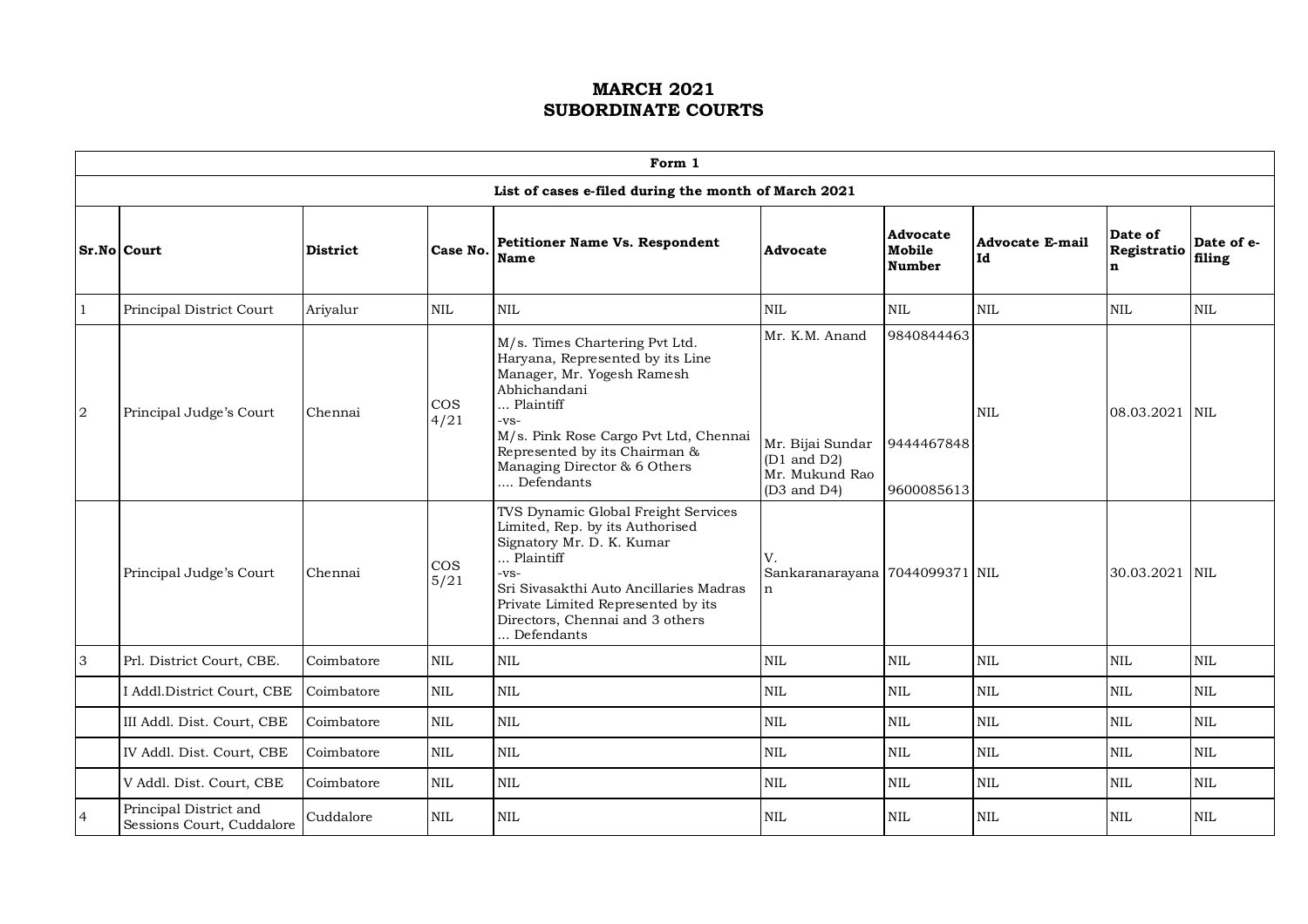|                | Form 1                                                     |                 |              |                                                      |              |                                     |                              |                                        |                      |  |  |  |
|----------------|------------------------------------------------------------|-----------------|--------------|------------------------------------------------------|--------------|-------------------------------------|------------------------------|----------------------------------------|----------------------|--|--|--|
|                |                                                            |                 |              | List of cases e-filed during the month of March 2021 |              |                                     |                              |                                        |                      |  |  |  |
|                | <b>Sr.No Court</b>                                         | <b>District</b> | Case No.     | <b>Petitioner Name Vs. Respondent</b><br>Name        | Advocate     | <b>Advocate</b><br>Mobile<br>Number | <b>Advocate E-mail</b><br>Id | Date of<br>Registratio<br>$\mathbf{n}$ | Date of e-<br>filing |  |  |  |
|                | All other Courts                                           | Cuddalore       | <b>NIL</b>   | <b>NIL</b>                                           | <b>NIL</b>   | <b>NIL</b>                          | <b>NIL</b>                   | <b>NIL</b>                             | <b>NIL</b>           |  |  |  |
| $\overline{5}$ | Principal District Court,<br>Dharmapuri.                   | Dharmapuri      | $\mbox{NIL}$ | $\rm NIL$                                            | $\mbox{NIL}$ | $\rm NIL$                           | $\rm NIL$                    | $\rm NIL$                              | $\rm NIL$            |  |  |  |
|                | Judicial Magistrate No.II,<br>Dharmapuri.                  | Dharmapuri      | $\rm NIL$    | $\rm NIL$                                            | $\mbox{NIL}$ | $\rm NIL$                           | $\rm NIL$                    | $\rm NIL$                              | $\rm NIL$            |  |  |  |
| 6              | Principal District Court,<br><b>Dindigul</b>               | Dindigul        | $\mbox{NIL}$ | $\rm NIL$                                            | $\mbox{NIL}$ | NIL                                 | $\rm NIL$                    | $\mbox{NIL}$                           | $\rm NIL$            |  |  |  |
| $\overline{7}$ | Principal District<br>Court, Erode                         | Erode           | <b>NIL</b>   | NIL                                                  | <b>NIL</b>   | <b>NIL</b>                          | <b>NIL</b>                   | <b>NIL</b>                             | <b>NIL</b>           |  |  |  |
|                | I Additional District<br>Court, Erode                      | Erode           | NIL          | NIL                                                  | <b>NIL</b>   | NIL                                 | <b>NIL</b>                   | $\mbox{NIL}$                           | <b>NIL</b>           |  |  |  |
|                | II Additional District<br>Court, Erode                     | Erode           | <b>NIL</b>   | NIL                                                  | <b>NIL</b>   | <b>NIL</b>                          | <b>NIL</b>                   | <b>NIL</b>                             | <b>NIL</b>           |  |  |  |
|                | <b>III</b> Additional District<br>Court, Gobichettipalayam | Erode           | <b>NIL</b>   | NIL                                                  | $\mbox{NIL}$ | $\rm NIL$                           | <b>NIL</b>                   | $\mbox{NIL}$                           | <b>NIL</b>           |  |  |  |
|                | <b>IV Additional District</b><br>Court, Bhavani.           | Erode           | <b>NIL</b>   | NIL                                                  | <b>NIL</b>   | <b>NIL</b>                          | <b>NIL</b>                   | <b>NIL</b>                             | <b>NIL</b>           |  |  |  |
|                | Principal Subordinate<br>Court, Erode                      | Erode           | <b>NIL</b>   | $\mbox{NIL}$                                         | <b>NIL</b>   | $\rm NIL$                           | <b>NIL</b>                   | $\mbox{NIL}$                           | <b>NIL</b>           |  |  |  |
|                | I Additional Subordinate<br>Court, Erode                   | Erode           | <b>NIL</b>   | <b>NIL</b>                                           | <b>NIL</b>   | <b>NIL</b>                          | <b>NIL</b>                   | <b>NIL</b>                             | <b>NIL</b>           |  |  |  |
|                | <b>II</b> Additional Subordinate<br>Court, Erode           | Erode           | NIL          | <b>NIL</b>                                           | $\mbox{NIL}$ | NIL                                 | NIL                          | $\mbox{NIL}$                           | $\mbox{NIL}$         |  |  |  |
|                | Sub Court,<br>Gobichettipalayam                            | Erode           | <b>NIL</b>   | <b>NIL</b>                                           | <b>NIL</b>   | <b>NIL</b>                          | <b>NIL</b>                   | <b>NIL</b>                             | <b>NIL</b>           |  |  |  |
| $\bf 8$        | Principal District<br>Court, Chengalpattu                  | Kancheepuram    | NIL          | <b>NIL</b>                                           | <b>NIL</b>   | $\mbox{NIL}$                        | NIL                          | <b>NIL</b>                             | $\mbox{NIL}$         |  |  |  |
| $\overline{9}$ | Principal District Court                                   | Kanniya Kumari  | $\rm NIL$    | $\rm NIL$                                            | <b>NIL</b>   | $\rm NIL$                           | NIL                          | $\mbox{NIL}$                           | NIL                  |  |  |  |
| 10             | Principal District Court                                   | Karur           | $\mbox{NIL}$ | <b>NIL</b>                                           | <b>NIL</b>   | $\rm NIL$                           | $\mbox{NIL}$                 | $\mbox{NIL}$                           | <b>NIL</b>           |  |  |  |
| 11             | Principal District Court,<br>Krishnagiri                   | Krishnagiri     | <b>NIL</b>   | <b>NIL</b>                                           | <b>NIL</b>   | $\rm NIL$                           | <b>NIL</b>                   | <b>NIL</b>                             | <b>NIL</b>           |  |  |  |
|                | <b>Additional District Court,</b>                          | Krishnagiri     | <b>NIL</b>   | <b>NIL</b>                                           | <b>NIL</b>   | <b>NIL</b>                          | <b>NIL</b>                   | <b>NIL</b>                             | <b>NIL</b>           |  |  |  |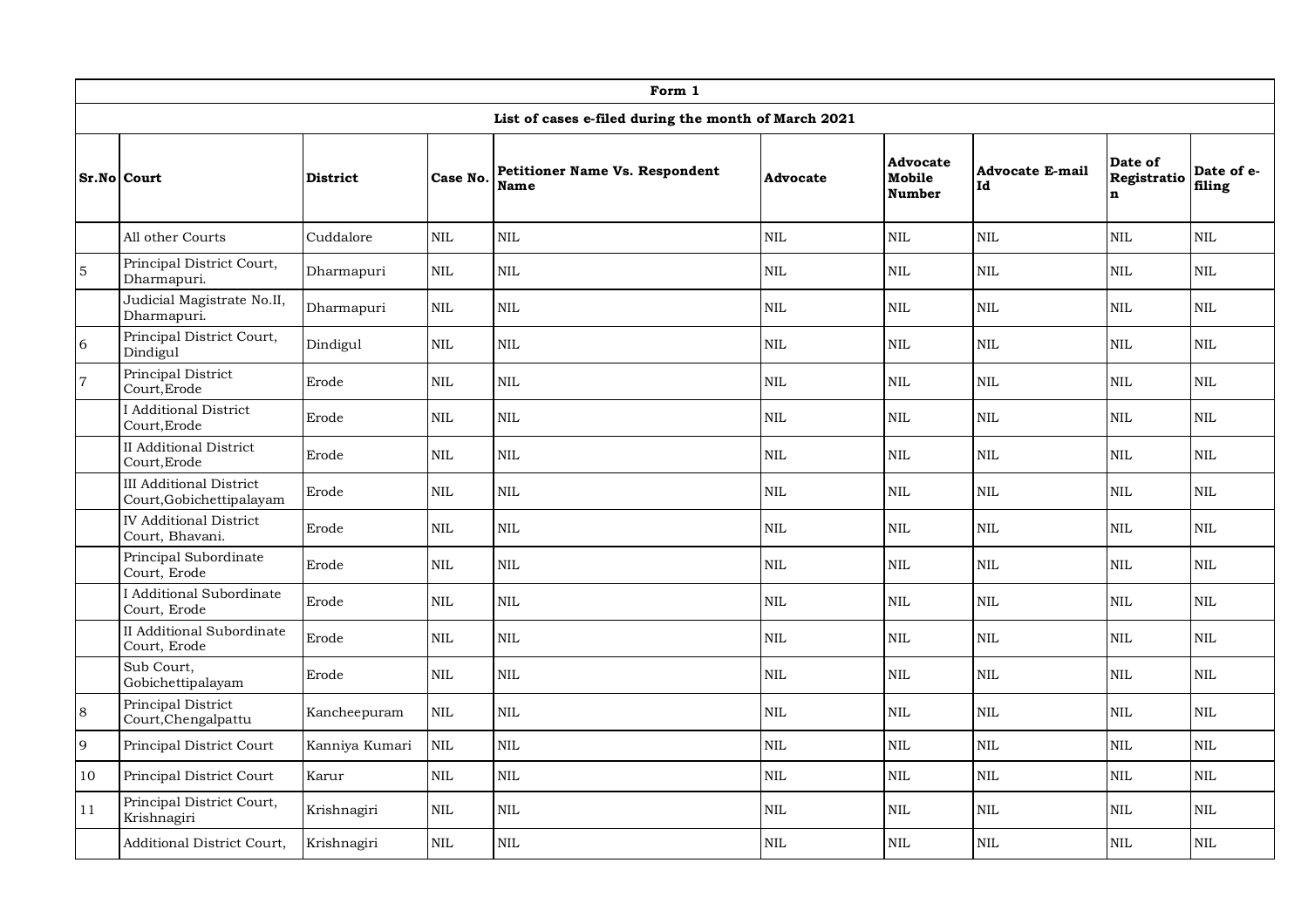|    | Form 1                                       |                          |              |                                                      |                 |                                            |                              |                                        |                      |  |  |  |
|----|----------------------------------------------|--------------------------|--------------|------------------------------------------------------|-----------------|--------------------------------------------|------------------------------|----------------------------------------|----------------------|--|--|--|
|    |                                              |                          |              | List of cases e-filed during the month of March 2021 |                 |                                            |                              |                                        |                      |  |  |  |
|    | <b>Sr.No Court</b>                           | <b>District</b>          | Case No.     | <b>Petitioner Name Vs. Respondent</b><br><b>Name</b> | <b>Advocate</b> | <b>Advocate</b><br>Mobile<br><b>Number</b> | <b>Advocate E-mail</b><br>Id | Date of<br>Registratio<br>$\mathbf{n}$ | Date of e-<br>filing |  |  |  |
|    | Krishnagiri                                  |                          |              |                                                      |                 |                                            |                              |                                        |                      |  |  |  |
|    | Additional District Court,<br>Hosur.         | Krishnagiri              | <b>NIL</b>   | <b>NIL</b>                                           | <b>NIL</b>      | $\rm NIL$                                  | NIL                          | <b>NIL</b>                             | $\mbox{NIL}$         |  |  |  |
| 12 | Prl. Dist. & Sessions Court                  | Madurai                  | NIL          | $\mbox{NIL}$                                         | <b>NIL</b>      | $\rm NIL$                                  | NIL                          | $\mbox{NIL}$                           | <b>NIL</b>           |  |  |  |
|    | I Addl. Dist. & Sessions<br>Court            | Madurai                  | $\mbox{NIL}$ | <b>NIL</b>                                           | $\mbox{NIL}$    | NIL                                        | NIL                          | $\mbox{NIL}$                           | $\mbox{NIL}$         |  |  |  |
|    | I Addl. Sub Court                            | Madurai                  | $\mbox{NIL}$ | <b>NIL</b>                                           | $\mbox{NIL}$    | $\rm NIL$                                  | NIL                          | $\mbox{NIL}$                           | $\mbox{NIL}$         |  |  |  |
|    | II Addl. Sub Court                           | <b>NIL</b><br>Madurai    |              | $\rm NIL$                                            | <b>NIL</b>      | $\rm NIL$                                  | NIL                          | $\text{NIL}$                           | NIL                  |  |  |  |
| 13 | District Court,<br>Nagapattinam              | Nagapattinam             | $\mbox{NIL}$ | <b>NIL</b>                                           | <b>NIL</b>      | $\rm NIL$                                  | NIL                          | <b>NIL</b>                             | <b>NIL</b>           |  |  |  |
|    | Fast Track Mahila Court,<br>Nagapattinam     | Nagapattinam             | $\mbox{NIL}$ | $\mbox{NIL}$                                         | <b>NIL</b>      | $\mbox{NIL}$                               | $\mbox{NIL}$                 | <b>NIL</b>                             | <b>NIL</b>           |  |  |  |
|    | Additional District Court,<br>Mayiladuthurai | Nagapattinam             | $\mbox{NIL}$ | <b>NIL</b>                                           | <b>NIL</b>      | $\rm NIL$                                  | NIL                          | $\mbox{NIL}$                           | $\mbox{NIL}$         |  |  |  |
|    | Sub Court, Nagapattinam                      | Nagapattinam             | NIL          | <b>NIL</b>                                           | $\mbox{NIL}$    | $\rm NIL$                                  | NIL                          | <b>NIL</b>                             | <b>NIL</b>           |  |  |  |
|    | Principal Sub Court,<br>Mayiladuthurai       | Nagapattinam             | $\mbox{NIL}$ | $\mbox{NIL}$                                         | $\mbox{NIL}$    | $\mbox{NIL}$                               | $\mbox{NIL}$                 | $\mbox{NIL}$                           | NIL                  |  |  |  |
|    | Additional Sub Court,<br>Mayiladuthurai      | Nagapattinam             | $\mbox{NIL}$ | <b>NIL</b>                                           | <b>NIL</b>      | $\rm NIL$                                  | NIL                          | $\mbox{NIL}$                           | <b>NIL</b>           |  |  |  |
| 14 | The Principal District<br>Judge              | Namakkal                 | $\mbox{NIL}$ | $\mbox{NIL}$                                         | <b>NIL</b>      | $\rm NIL$                                  | NIL                          | $\text{NIL}$                           | $\mbox{NIL}$         |  |  |  |
| 15 | District Court<br>Udhagamandalam, Nilgris    | Nilgris                  | <b>NIL</b>   | $\mbox{NIL}$                                         | <b>NIL</b>      | $\rm NIL$                                  | NIL                          | <b>NIL</b>                             | NIL                  |  |  |  |
| 16 | Principal District Court                     | Perambalur               | <b>NIL</b>   | NIL.                                                 | <b>NIL</b>      | NIL                                        | <b>NIL</b>                   | <b>NIL</b>                             | $\mbox{NIL}$         |  |  |  |
|    | Mahila Court                                 | Perambalur               | NIL          | <b>NIL</b>                                           | <b>NIL</b>      | $\rm NIL$                                  | NIL                          | $\text{NIL}$                           | $\text{NIL}$         |  |  |  |
|    | Sub Court                                    | Perambalur<br><b>NIL</b> |              | $\mbox{NIL}$                                         | NIL             | $\rm NIL$                                  | <b>NIL</b>                   | $\mbox{NIL}$                           | <b>NIL</b>           |  |  |  |
| 17 | The Principal District<br>Court              | Pudukottai               | $\mbox{NIL}$ | <b>NIL</b>                                           | <b>NIL</b>      | $\rm NIL$                                  | <b>NIL</b>                   | $\text{NIL}$                           | $\mbox{NIL}$         |  |  |  |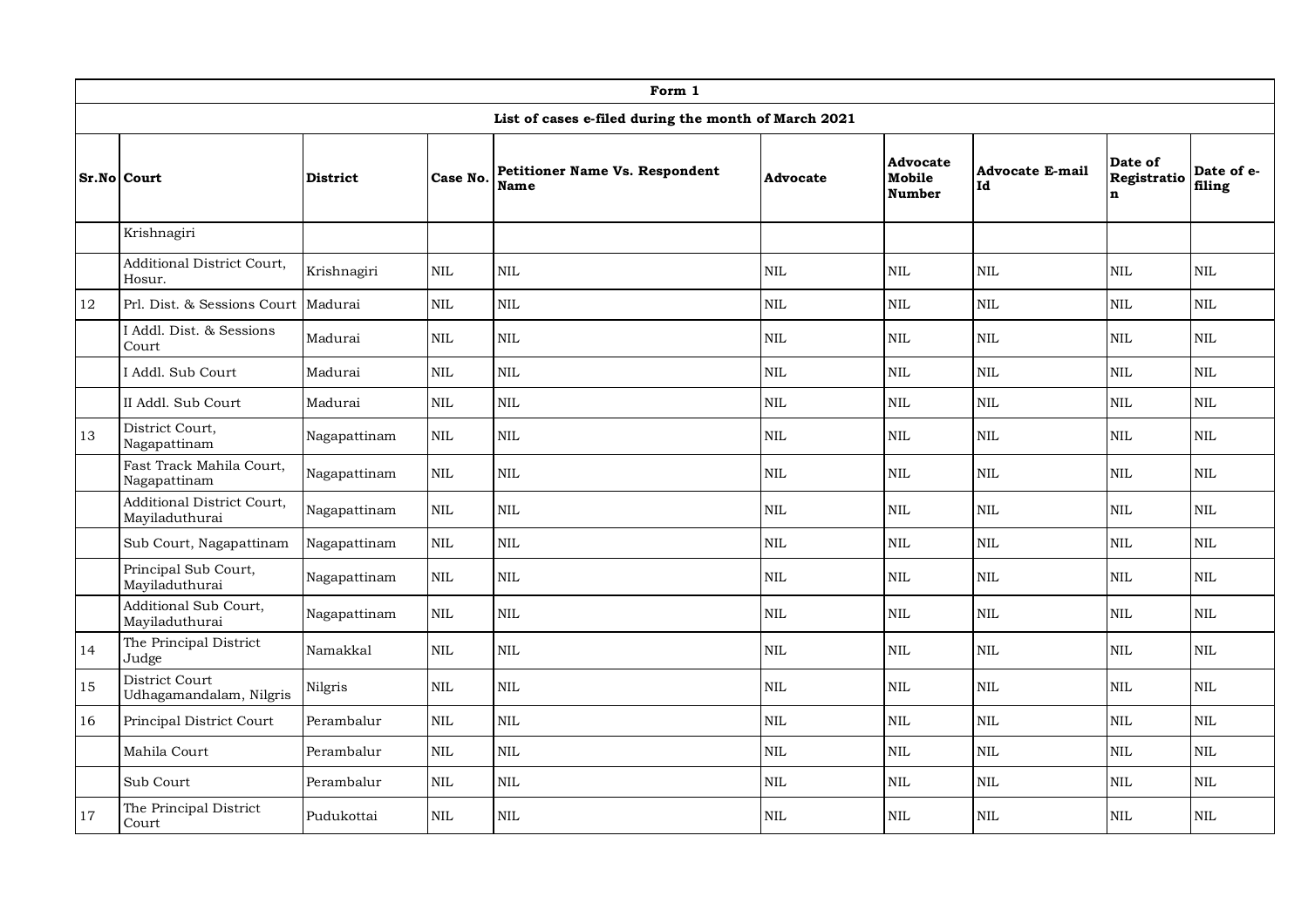|        | Form 1                                                 |                    |                       |                                                                                                                  |                  |                                     |                                   |                                       |                       |  |  |  |
|--------|--------------------------------------------------------|--------------------|-----------------------|------------------------------------------------------------------------------------------------------------------|------------------|-------------------------------------|-----------------------------------|---------------------------------------|-----------------------|--|--|--|
|        |                                                        |                    |                       | List of cases e-filed during the month of March 2021                                                             |                  |                                     |                                   |                                       |                       |  |  |  |
|        | Sr.No Court                                            | <b>District</b>    | Case No.              | <b>Petitioner Name Vs. Respondent</b><br><b>Name</b>                                                             | Advocate         | <b>Advocate</b><br>Mobile<br>Number | <b>Advocate E-mail</b><br>Id      | Date of<br>Registratio<br>$\mathbf n$ | Date of e-<br>filing  |  |  |  |
| 18     | Principal District Court                               | Ramanathapuram NIL |                       | <b>NIL</b>                                                                                                       | <b>NIL</b>       | <b>NIL</b>                          | NIL                               | $\mbox{NIL}$                          | <b>NIL</b>            |  |  |  |
| 19     | Principal District Court,<br>Salem.                    | Salem              | <b>NIL</b>            | <b>NIL</b>                                                                                                       | <b>NIL</b>       | <b>NIL</b>                          | <b>NIL</b>                        | <b>NIL</b>                            | <b>NIL</b>            |  |  |  |
| 20     | Principal District and<br>Sessions Court               | Sivagangai         | <b>NIL</b>            | NIL.                                                                                                             | <b>NIL</b>       | $\rm NIL$                           | $\rm NIL$                         | $\mbox{NIL}$                          | $\rm NIL$             |  |  |  |
| 21     | Prl. District Court<br>Thanjavur                       |                    | 36/2021               | Bank of India, Pappanadu Branch Vs<br>C.Nadimuthu                                                                | S.Saranya        | 7667656664                          | ssaranyababl1@<br>email.com       | 02.03.2021                            | 08.02.2021            |  |  |  |
|        | Prl. District Court<br>Thanjavur                       |                    | 38/2021               | M/S.City Unian Bank Ltd. Thiruvarur<br>Vs R.R.Kavitha                                                            | V.Saravanan      | 9159344684                          |                                   | 02.03.2021 21.01.2021                 |                       |  |  |  |
|        | Prl. District Court                                    | Thanjavur          | 39/2021               | State Bank of India, Thanjavur Town<br>Branch Vs A.Antony Alexander                                              | S.Thenmozhi      | 9443972320                          | thenmozhisuresh3<br>99@ gmail.com | 05.03.2021                            | 15.02.2021            |  |  |  |
|        | Prl. District Court                                    | Thanjavur          | 47/2021               | Bank of India, Pappanadu Branch Vs<br>M.Ganesan                                                                  | S.Saranya        | 7667656664                          | ssaranyababl1@<br>gmail.com       | 19.03.2021                            | 08.03.2021            |  |  |  |
|        | Prl. District Court                                    | Thanjavur          | 52/2021               | State Bank of India, Orathanadu<br>Branch Vs M.R.Swaminathan and<br>another                                      | V.Sarathambal    | 9943025223                          | sharusaratha@<br>gmail.com        | 30.03.2021                            | 11.03.2021            |  |  |  |
|        | Prl. District Court                                    | Thanjavur          | 53/2021               | City Union Bank Ltd. Pattukkottai<br>Branch Vs Pashmeekaran and 2 others                                         | L.Vaithiyanathan | 9443272900                          | Vaithyanathan 60<br>@gmail.com    | 30.03.2021                            | 12.03.2021            |  |  |  |
|        | <b>III Additional District</b><br>Judge, Pattukkottai. | Thanjavur          | Nil                   | Nil                                                                                                              | Nil              | Nil                                 | Nil                               | Nil                                   | Nil                   |  |  |  |
| 22     | Principal District Court                               | Theni              | <b>NIL</b>            | <b>NIL</b>                                                                                                       | <b>NIL</b>       | NIL                                 | NIL                               | NIL<br><b>NIL</b><br><b>NIL</b>       |                       |  |  |  |
| 23     | Principal District Court,<br>Thoothukudi               | Thoothukudi        | <b>NIL</b>            | <b>NIL</b>                                                                                                       | <b>NIL</b>       | <b>NIL</b>                          | NIL                               |                                       | <b>NIL</b>            |  |  |  |
| 24     | Principal District Court                               | Tiruchirappalli    | NIL                   | <b>NIL</b>                                                                                                       | <b>NIL</b>       | <b>NIL</b>                          | $\mbox{NIL}$                      | <b>NIL</b>                            | <b>NIL</b>            |  |  |  |
|        | II Additional District Court                           | Tiruchirappalli    | <b>NIL</b>            | <b>NIL</b>                                                                                                       | <b>NIL</b>       | <b>NIL</b>                          | <b>NIL</b>                        | <b>NIL</b>                            | <b>NIL</b>            |  |  |  |
| $25\,$ | Principal District Court                               | Tirunelveli        | <b>NIL</b>            | <b>NIL</b>                                                                                                       | <b>NIL</b>       | <b>NIL</b>                          | <b>NIL</b>                        | $\mbox{NIL}$                          | <b>NIL</b>            |  |  |  |
| 26     | Principal District Court,<br>Tiruppur                  | Tiruppur           | <b>COS</b><br>06/2021 | State Bank of India, Main branch<br>Tiruppur Rep by its Assistant General<br>Manager Vs 1. G.Chitra 2. A.Ganesan | V.Prasanna       | 98431-<br>39393                     | <b>NIL</b>                        | 10.03.2021 06.03.2021                 |                       |  |  |  |
|        | Principal District Court,<br>Tiruppur                  | Tiruppur           | <b>COS</b><br>07/2021 | State Bank of India, Main branch<br>Tiruppur Rep by its Assistant General<br>Manager Vs A.Ganesan                | V.Prasanna       | 98431-<br>39393                     | <b>NIL</b>                        |                                       | 16.03.2021 11.03.2021 |  |  |  |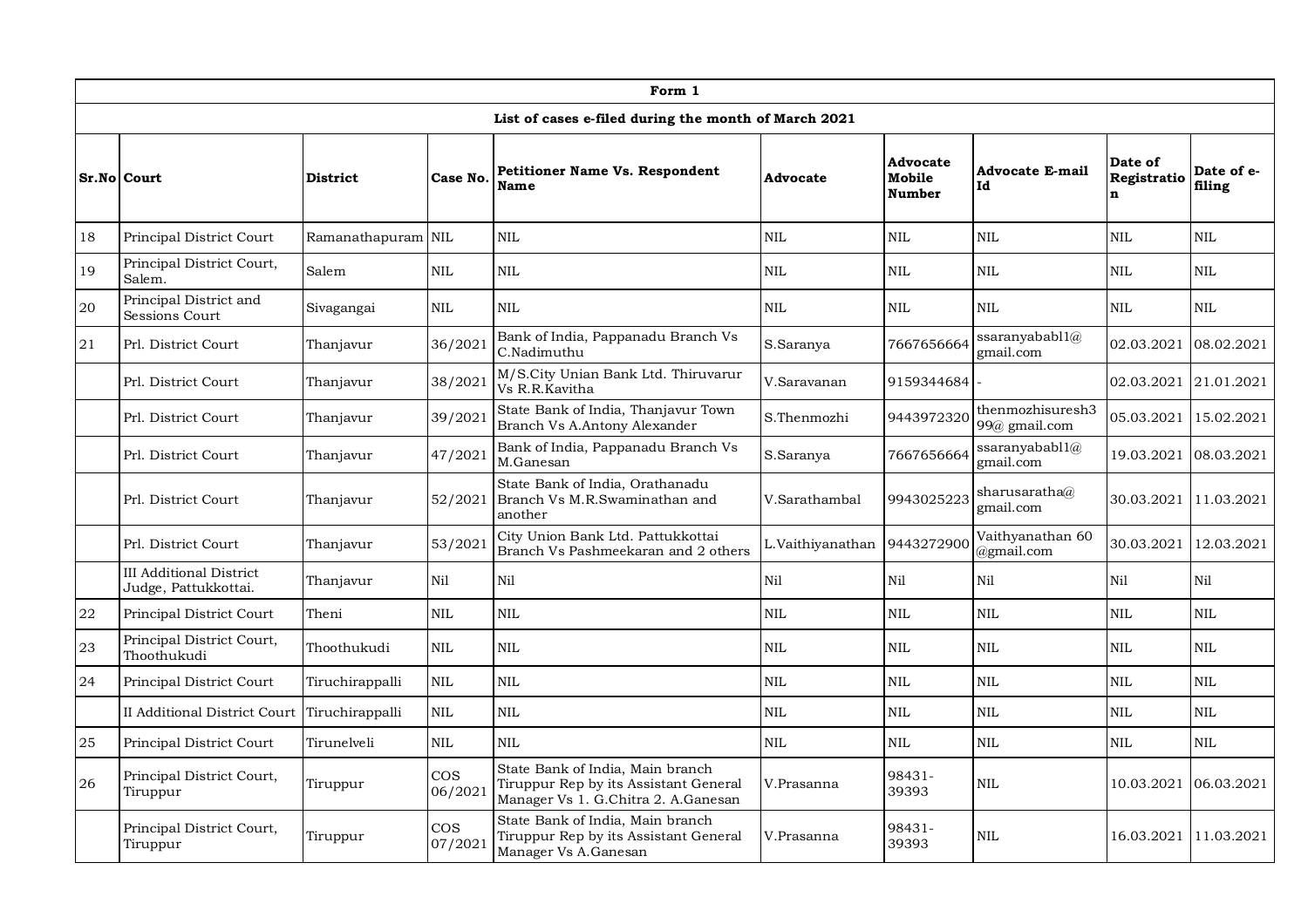|    |                                                                               |                 |                   | Form 1                                                                                                                                   |                 |                                     |                              |                                        |                      |
|----|-------------------------------------------------------------------------------|-----------------|-------------------|------------------------------------------------------------------------------------------------------------------------------------------|-----------------|-------------------------------------|------------------------------|----------------------------------------|----------------------|
|    |                                                                               |                 |                   | List of cases e-filed during the month of March 2021                                                                                     |                 |                                     |                              |                                        |                      |
|    | <b>Sr.No Court</b>                                                            | <b>District</b> | Case No.          | <b>Petitioner Name Vs. Respondent</b><br><b>Name</b>                                                                                     | Advocate        | Advocate<br>Mobile<br><b>Number</b> | <b>Advocate E-mail</b><br>Id | Date of<br>Registratio<br>$\mathbf{n}$ | Date of e-<br>filing |
|    | Principal District Court,<br>Tiruppur                                         | Tiruppur        | $\cos$<br>08/2021 | Five Star Trading Company Rep by its<br>partner S.Muralidharan Vs Noby Leela,<br>Proprietor of M/s Anand oil industries                  | C.Iswaramoorthy | 98427-<br>63444                     | <b>NIL</b>                   | 31.03.2021 25.03.2021                  |                      |
|    | $\cos$<br>Principal District Court,<br>Tiruppur<br>Tiruppur                   |                 | 09/2021           | WIN Marketing Rep by its managing<br>partner Yoga Krishnan Vs 1. Decent<br>colors Rep by its Proprietor<br>Deivasigamani 2.Deivasigamani | A.Manavalan     | NIL                                 | NIL                          | 31.03.2021 29.03.2021                  |                      |
| 27 | Principal District Court,<br>Tiruvallur                                       | Tiruvallur      | <b>NIL</b>        | <b>NIL</b>                                                                                                                               | <b>NIL</b>      | <b>NIL</b>                          | <b>NIL</b>                   | <b>NIL</b>                             | <b>NIL</b>           |
|    | The I Additional District<br>and Sessions Court,<br>Tiruvallur<br>Tiruvallur. |                 | <b>NIL</b>        | <b>NIL</b>                                                                                                                               | <b>NIL</b>      | <b>NIL</b>                          | <b>NIL</b>                   | <b>NIL</b>                             | <b>NIL</b>           |
|    | The II Additional District<br>and Sessions Court,<br>Poonamallee.             | Tiruvallur      | <b>NIL</b>        | <b>NIL</b>                                                                                                                               | <b>NIL</b>      | <b>NIL</b>                          | <b>NIL</b>                   | <b>NIL</b>                             | <b>NIL</b>           |
|    | The III Additional District<br>and Sessions Court,<br>Poonamallee.            | Tiruvallur      | <b>NIL</b>        | <b>NIL</b>                                                                                                                               | <b>NIL</b>      | <b>NIL</b>                          | <b>NIL</b>                   | <b>NIL</b>                             | <b>NIL</b>           |
|    | The IV Additional District<br>and Sessions Court,<br>Ponneri.                 | Tiruvallur      | <b>NIL</b>        | NIL                                                                                                                                      | <b>NIL</b>      | NIL                                 | NIL                          | NIL                                    | <b>NIL</b>           |
|    | The Sub Court, Tiruvallur.                                                    | Tiruvallur      | <b>NIL</b>        | NIL                                                                                                                                      | <b>NIL</b>      | <b>NIL</b>                          | <b>NIL</b>                   | <b>NIL</b>                             | <b>NIL</b>           |
|    | The Sub Court,<br>Poonamallee.                                                | Tiruvallur      | $\rm NIL$         | $\mbox{NIL}$                                                                                                                             | $\rm NIL$       | $\rm NIL$                           | $\mbox{NIL}$                 | $\mbox{NIL}$                           | $\mbox{NIL}$         |
|    | The Sub Court, Tiruttani.                                                     | Tiruvallur      | $\mbox{NIL}$      | $\mbox{NIL}$                                                                                                                             | $\mbox{NIL}$    | $\rm NIL$                           | $\mbox{NIL}$                 | $\mbox{NIL}$                           | $\mbox{NIL}$         |
| 28 | Principal District Court,<br>Tiruvannamalai.                                  | Tiruvannamalai  | $\mbox{NIL}$      | $\mbox{NIL}$                                                                                                                             | $\mbox{NIL}$    | NIL                                 | <b>NIL</b>                   | <b>NIL</b>                             | <b>NIL</b>           |
|    | <b>Additional District Court</b><br>(FTC), Arni                               | Tiruvannamalai  | <b>NIL</b>        | $\mbox{NIL}$                                                                                                                             | <b>NIL</b>      | <b>NIL</b>                          | <b>NIL</b>                   | <b>NIL</b>                             | <b>NIL</b>           |
| 29 | Principal District Court                                                      | Tiruvarur       | $\mbox{NIL}$      | <b>NIL</b>                                                                                                                               | $\mbox{NIL}$    | <b>NIL</b>                          | <b>NIL</b>                   | <b>NIL</b>                             | <b>NIL</b>           |
| 30 | Principal District Court,<br>Vellore                                          | Vellore         | <b>NIL</b>        | NIL                                                                                                                                      | $\mbox{NIL}$    | <b>NIL</b>                          | <b>NIL</b>                   | <b>NIL</b>                             | <b>NIL</b>           |
| 31 | Principal District Court                                                      | Villupuram      | $\mbox{NIL}$      | <b>NIL</b>                                                                                                                               | $\mbox{NIL}$    | NIL                                 | <b>NIL</b>                   | <b>NIL</b>                             | <b>NIL</b>           |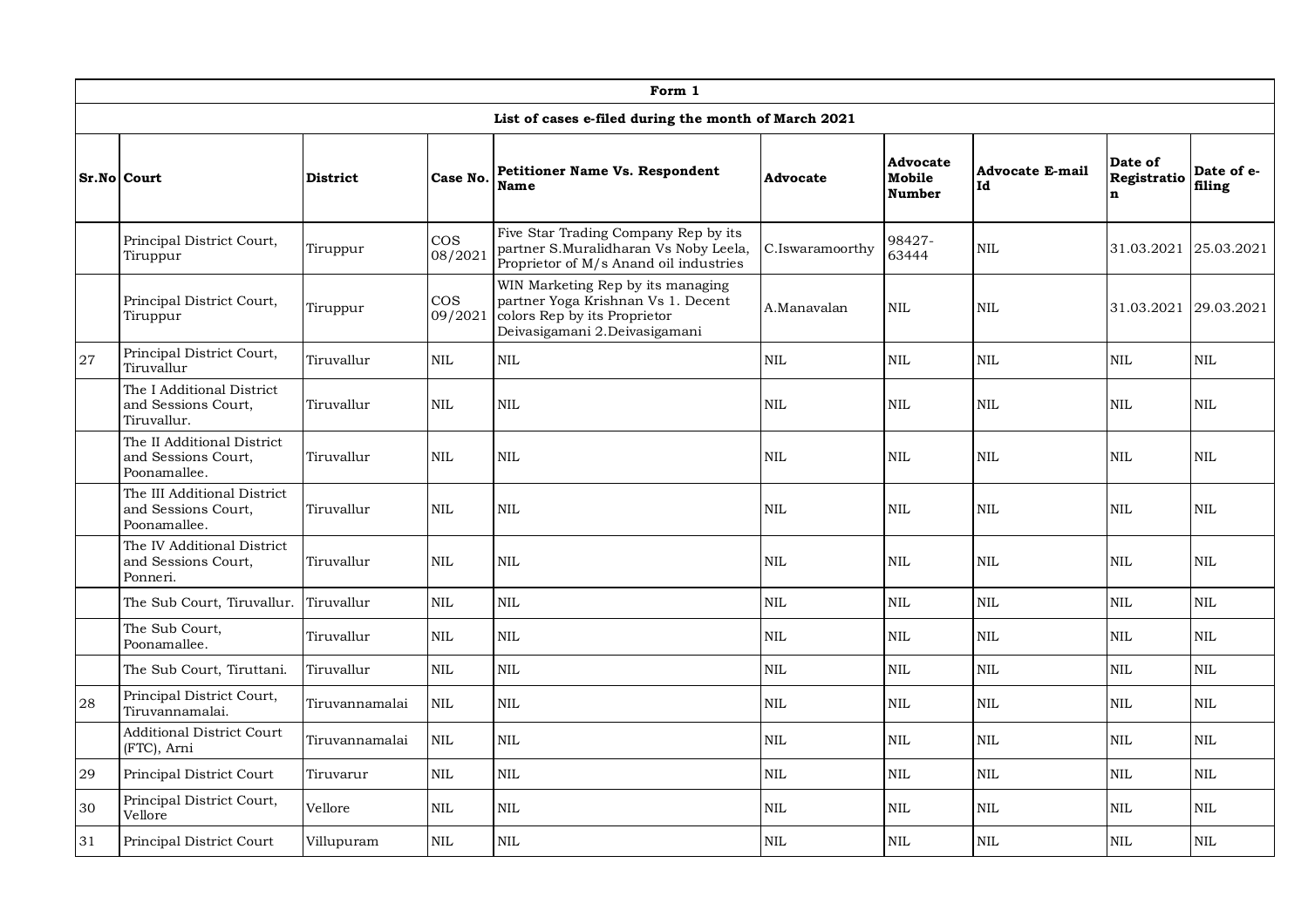|                                                                                                                                         | Form 1                                               |              |            |            |            |            |                       |                             |                      |  |  |  |
|-----------------------------------------------------------------------------------------------------------------------------------------|------------------------------------------------------|--------------|------------|------------|------------|------------|-----------------------|-----------------------------|----------------------|--|--|--|
|                                                                                                                                         | List of cases e-filed during the month of March 2021 |              |            |            |            |            |                       |                             |                      |  |  |  |
| Advocate<br>Petitioner Name Vs. Respondent<br><b>Sr.No Court</b><br>Case No.<br>Mobile<br><b>District</b><br>Advocate<br>Name<br>Number |                                                      |              |            |            |            |            | Advocate E-mail<br>Id | Date of<br>Registratio<br>ĸ | Date of e-<br>filing |  |  |  |
| 32                                                                                                                                      | Principal District Court,<br>Srivillliputtur         | Virudhunagar | <b>NIL</b> | <b>NIL</b> | <b>NIL</b> | <b>NIL</b> | <b>NIL</b>            | <b>NIL</b>                  | <b>NIL</b>           |  |  |  |
|                                                                                                                                         | Sub Court, Sivakasi                                  | Virudhunagar | <b>NIL</b> | <b>NIL</b> | <b>NIL</b> | <b>NIL</b> | <b>NIL</b>            | <b>NIL</b>                  | NIL                  |  |  |  |
| 33                                                                                                                                      | PDJ                                                  | Puducherry   | <b>NIL</b> | <b>NIL</b> | <b>NIL</b> | <b>NIL</b> | <b>NIL</b>            | <b>NIL</b>                  | <b>NIL</b>           |  |  |  |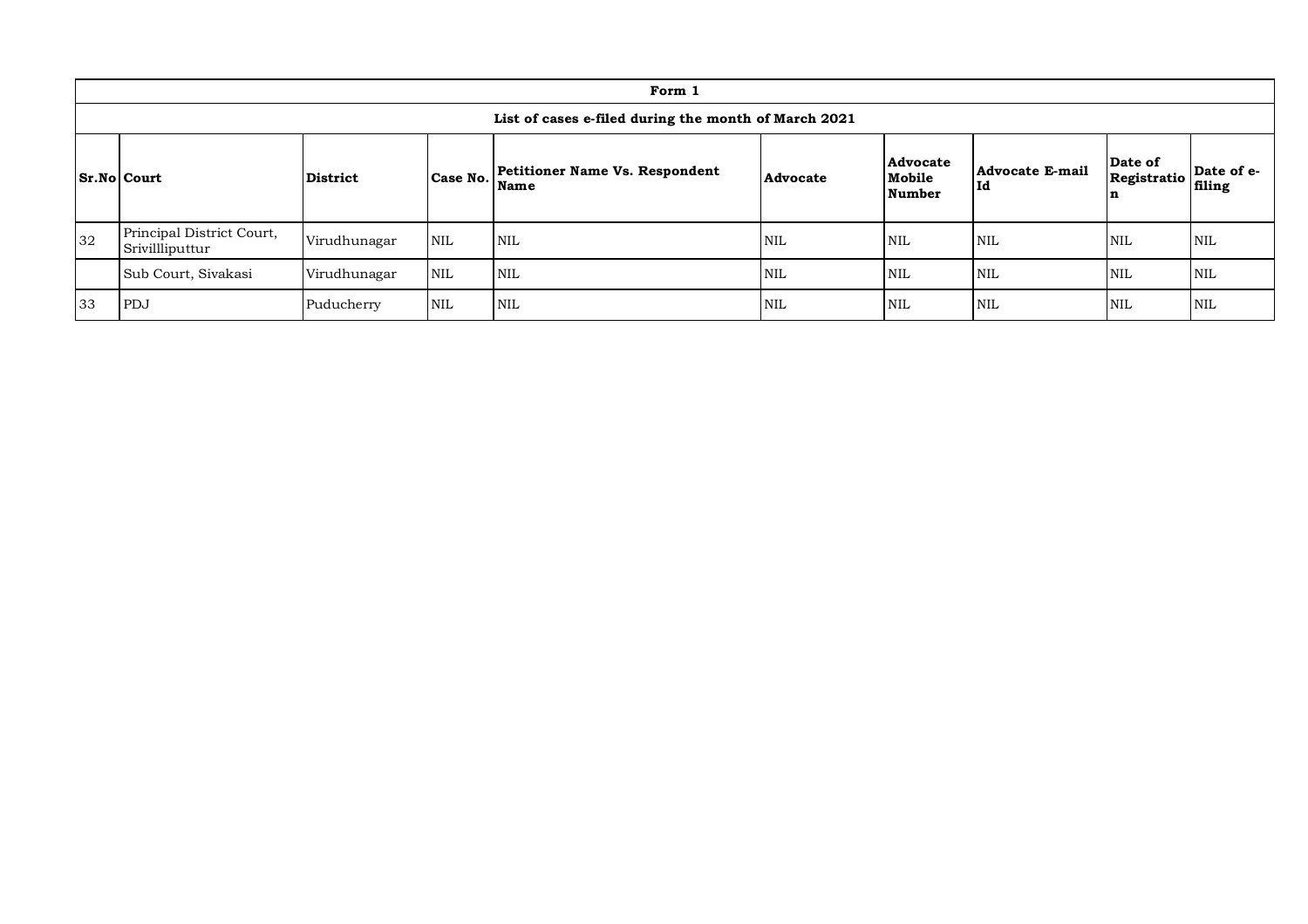|                           | Form 2                                              |                 |                |                                                                                                                                                                                                                                                            |                                                                                    |                                        |                                    |  |  |  |  |  |
|---------------------------|-----------------------------------------------------|-----------------|----------------|------------------------------------------------------------------------------------------------------------------------------------------------------------------------------------------------------------------------------------------------------------|------------------------------------------------------------------------------------|----------------------------------------|------------------------------------|--|--|--|--|--|
|                           |                                                     |                 |                | List of cases in which e-payment of Court fees was made during the month of March 2021                                                                                                                                                                     |                                                                                    |                                        |                                    |  |  |  |  |  |
|                           | Sr.No Court                                         | <b>District</b> | Case<br>No.    | Petitioner Name Vs. Respondent Name                                                                                                                                                                                                                        | Advocate                                                                           | Date of<br>Registration                | Date of e-payment<br>of Court Fees |  |  |  |  |  |
| -1                        | Principal District Court                            | Ariyalur        | $\mbox{NIL}$   | <b>NIL</b>                                                                                                                                                                                                                                                 | $\mbox{NIL}$                                                                       | $\mbox{NIL}$                           | $\mbox{NIL}$                       |  |  |  |  |  |
| $\overline{a}$            | Principal Judge's Court                             | Chennai         | $\cos$<br>4/21 | M/s. Times Chartering Pvt Ltd. Haryana,<br>Represented by its Line Manager, Mr. Yogesh<br>Ramesh Abhichandani<br>Plaintiff<br>-VS-<br>M/s. Pink Rose Cargo Pvt Ltd, Chennai<br>Represented by its Chairman & Managing<br>Director & 6 Others<br>Defendants | Mr. K.M. Anand<br>Mr. Bijai Sundar (D1<br>and D2)<br>Mr. Mukund Rao (D3<br>and D4) | 9840844463<br>9444467848<br>9600085613 | <b>NIL</b>                         |  |  |  |  |  |
|                           |                                                     |                 | $\cos$<br>5/21 | TVS Dynamic Global Freight Services Limited,<br>Rep. by its Authorised Signatory Mr. D. K.<br>Kumar<br>Plaintiff<br>-vs-<br>Sri Sivasakthi Auto Ancillaries Madras Private<br>Limited Represented by its Directors, Chennai<br>and 3 others<br>Defendants  | V. Sankaranarayanan                                                                | 7044099371                             | $\mbox{NIL}$                       |  |  |  |  |  |
| $\ensuremath{\mathsf{3}}$ | Prl. District Court, CBE.                           | Coimbatore      | $\mbox{NIL}$   | $\mbox{NIL}$                                                                                                                                                                                                                                               | $\mbox{NIL}$                                                                       | $\mbox{NIL}$                           | $\mbox{NIL}$                       |  |  |  |  |  |
|                           | I Addl.District Court, CBE                          | Coimbatore      | $\mbox{NIL}$   | <b>NIL</b>                                                                                                                                                                                                                                                 | <b>NIL</b>                                                                         | <b>NIL</b>                             | $\mbox{NIL}$                       |  |  |  |  |  |
|                           | III Addl. Dist. Court, CBE                          | Coimbatore      | <b>NIL</b>     | <b>NIL</b>                                                                                                                                                                                                                                                 | <b>NIL</b>                                                                         | <b>NIL</b>                             | <b>NIL</b>                         |  |  |  |  |  |
|                           | IV Addl. Dist. Court, CBE                           | Coimbatore      | <b>NIL</b>     | $\mbox{NIL}$                                                                                                                                                                                                                                               | $\mbox{NIL}$                                                                       | $\mbox{NIL}$                           | $\mbox{NIL}$                       |  |  |  |  |  |
|                           | V Addl. Dist. Court, CBE                            | Coimbatore      | $\rm NIL$      | <b>NIL</b>                                                                                                                                                                                                                                                 | $\mbox{NIL}$                                                                       | $\mbox{NIL}$                           | $\mbox{NIL}$                       |  |  |  |  |  |
| $\overline{4}$            | Principal District and Sessions<br>Court, Cuddalore | Cuddalore       | <b>NIL</b>     | <b>NIL</b>                                                                                                                                                                                                                                                 | $\mbox{NIL}$                                                                       | <b>NIL</b>                             | $\text{NIL}$                       |  |  |  |  |  |
|                           | All other Courts                                    | Cuddalore       | NIL            | $\mbox{NIL}$                                                                                                                                                                                                                                               | $\mbox{NIL}$                                                                       | $\rm NIL$                              | $\mbox{NIL}$                       |  |  |  |  |  |
| $\overline{5}$            | Principal District Court,<br>Dharmapuri.            | Dharmapuri      | <b>NIL</b>     | <b>NIL</b>                                                                                                                                                                                                                                                 | <b>NIL</b>                                                                         | <b>NIL</b>                             | <b>NIL</b>                         |  |  |  |  |  |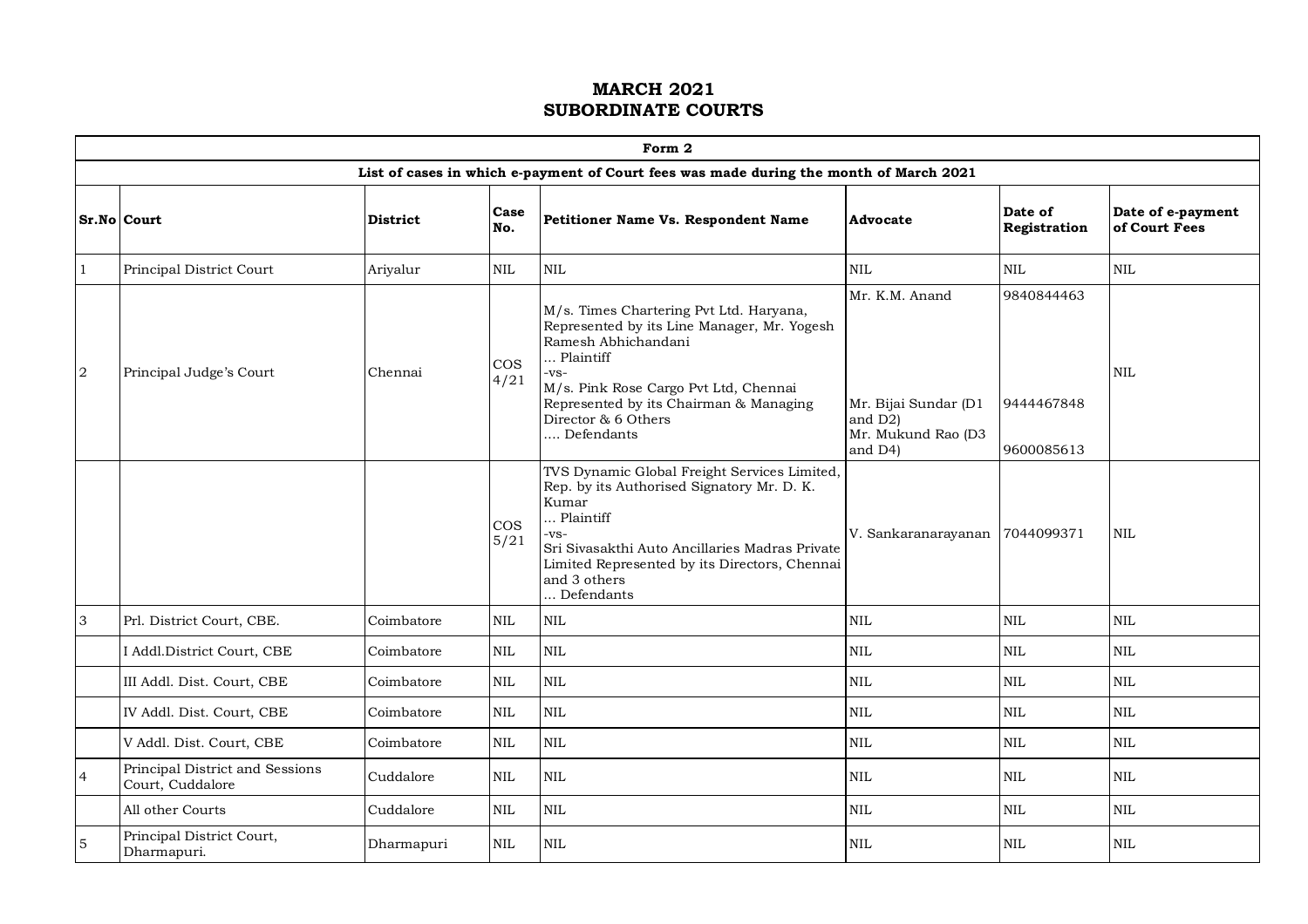|                | Form 2                                                     |                 |             |                                                                                        |            |                         |                                    |  |  |  |  |  |
|----------------|------------------------------------------------------------|-----------------|-------------|----------------------------------------------------------------------------------------|------------|-------------------------|------------------------------------|--|--|--|--|--|
|                |                                                            |                 |             | List of cases in which e-payment of Court fees was made during the month of March 2021 |            |                         |                                    |  |  |  |  |  |
|                | Sr.No Court                                                | <b>District</b> | Case<br>No. | Petitioner Name Vs. Respondent Name                                                    | Advocate   | Date of<br>Registration | Date of e-payment<br>of Court Fees |  |  |  |  |  |
|                | Judicial Magistrate No.II,<br>Dharmapuri.                  | Dharmapuri      | $\rm NIL$   | <b>NIL</b>                                                                             | <b>NIL</b> | <b>NIL</b>              | <b>NIL</b>                         |  |  |  |  |  |
| 6              | Principal District Court, Dindigul                         | Dindigul        | <b>NIL</b>  | $\mbox{NIL}$                                                                           | NIL        | $\mbox{NIL}$            | <b>NIL</b>                         |  |  |  |  |  |
| $\overline{7}$ | Principal District Court, Erode                            | Erode           | <b>NIL</b>  | <b>NIL</b>                                                                             | <b>NIL</b> | <b>NIL</b>              | <b>NIL</b>                         |  |  |  |  |  |
|                | I Additional District Court, Erode                         | Erode           | NIL         | $\mbox{NIL}$                                                                           | <b>NIL</b> | $\mbox{NIL}$            | <b>NIL</b>                         |  |  |  |  |  |
|                | II Additional District Court, Erode                        | Erode           | <b>NIL</b>  | $\mbox{NIL}$                                                                           | NIL        | $\mbox{NIL}$            | <b>NIL</b>                         |  |  |  |  |  |
|                | <b>III Additional District</b><br>Court, Gobichettipalayam | Erode           | NIL         | $\mbox{NIL}$                                                                           | <b>NIL</b> | <b>NIL</b>              | <b>NIL</b>                         |  |  |  |  |  |
|                | IV Additional District Court,<br>Bhavani.                  | Erode           | <b>NIL</b>  | $\mbox{NIL}$                                                                           | <b>NIL</b> | <b>NIL</b>              | <b>NIL</b>                         |  |  |  |  |  |
|                | Principal Subordinate Court, Erode                         | Erode           | NIL         | $\mbox{NIL}$                                                                           | <b>NIL</b> | $\mbox{NIL}$            | <b>NIL</b>                         |  |  |  |  |  |
|                | I Additional Subordinate Court,<br>Erode                   | Erode           | <b>NIL</b>  | <b>NIL</b>                                                                             | <b>NIL</b> | <b>NIL</b>              | $\rm NIL$                          |  |  |  |  |  |
|                | II Additional Subordinate Court,<br>Erode                  | Erode           | <b>NIL</b>  | <b>NIL</b>                                                                             | <b>NIL</b> | <b>NIL</b>              | <b>NIL</b>                         |  |  |  |  |  |
|                | Sub Court, Gobichettipalayam                               | Erode           | <b>NIL</b>  | $\mbox{NIL}$                                                                           | <b>NIL</b> | $\mbox{NIL}$            | <b>NIL</b>                         |  |  |  |  |  |
| $\,8\,$        | Principal District<br>Court, Chengalpattu                  | Kancheepuram    | $\rm NIL$   | $\mbox{NIL}$                                                                           | $\rm NIL$  | $\mbox{NIL}$            | <b>NIL</b>                         |  |  |  |  |  |
| 9              | Principal District Court                                   | Kanniya Kumari  | <b>NIL</b>  | <b>NIL</b>                                                                             | <b>NIL</b> | <b>NIL</b>              | <b>NIL</b>                         |  |  |  |  |  |
| 10             | Principal District Court                                   | Karur           | <b>NIL</b>  | $\mbox{NIL}$                                                                           | NIL        | $\mbox{NIL}$            | <b>NIL</b>                         |  |  |  |  |  |
| 11             | Principal District Court, Krishnagiri                      | Krishnagiri     | <b>NIL</b>  | $\mbox{NIL}$                                                                           | <b>NIL</b> | $\mbox{NIL}$            | <b>NIL</b>                         |  |  |  |  |  |
|                | Additional District Court,<br>Krishnagiri                  | Krishnagiri     | $\rm NIL$   | $\rm NIL$                                                                              | $\rm NIL$  | $\mbox{NIL}$            | $\rm NIL$                          |  |  |  |  |  |
|                | Additional District Court, Hosur.                          | Krishnagiri     | <b>NIL</b>  | $\mbox{NIL}$                                                                           | <b>NIL</b> | $\mbox{NIL}$            | <b>NIL</b>                         |  |  |  |  |  |
| 12             | Prl. Dist. & Sessions Court                                | Madurai         | <b>NIL</b>  | $\rm NIL$                                                                              | $\rm NIL$  | $\mbox{NIL}$            | $\rm NIL$                          |  |  |  |  |  |
|                | I Addl. Dist. & Sessions Court                             | Madurai         | NIL         | $\mbox{NIL}$                                                                           | <b>NIL</b> | <b>NIL</b>              | <b>NIL</b>                         |  |  |  |  |  |
|                | I Addl. Sub Court                                          | Madurai         | <b>NIL</b>  | $\rm NIL$                                                                              | $\rm NIL$  | $\rm NIL$               | $\rm NIL$                          |  |  |  |  |  |
|                | II Addl. Sub Court                                         | Madurai         | NIL         | $\rm NIL$                                                                              | $\rm NIL$  | $\mbox{NIL}$            | <b>NIL</b>                         |  |  |  |  |  |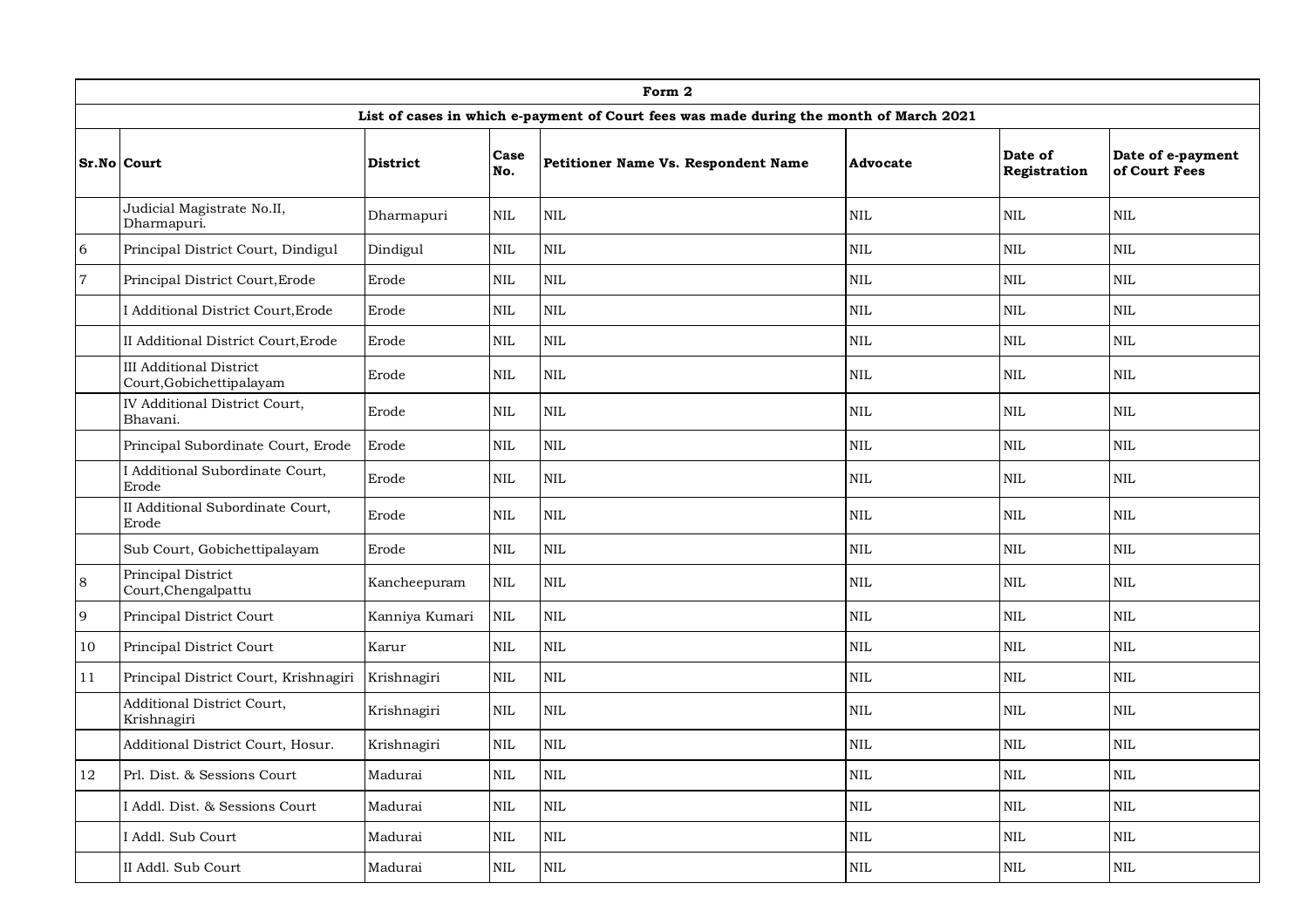|        | Form 2                                           |                    |              |                                                                                        |            |                         |                                    |  |  |  |  |  |
|--------|--------------------------------------------------|--------------------|--------------|----------------------------------------------------------------------------------------|------------|-------------------------|------------------------------------|--|--|--|--|--|
|        |                                                  |                    |              | List of cases in which e-payment of Court fees was made during the month of March 2021 |            |                         |                                    |  |  |  |  |  |
|        | Sr.No Court                                      | <b>District</b>    | Case<br>No.  | Petitioner Name Vs. Respondent Name                                                    | Advocate   | Date of<br>Registration | Date of e-payment<br>of Court Fees |  |  |  |  |  |
| 13     | District Court, Nagapattinam                     | Nagapattinam       | <b>NIL</b>   | <b>NIL</b>                                                                             | <b>NIL</b> | <b>NIL</b>              | <b>NIL</b>                         |  |  |  |  |  |
|        | Fast Track Mahila Court,<br>Nagapattinam         | Nagapattinam       | <b>NIL</b>   | <b>NIL</b>                                                                             | <b>NIL</b> | <b>NIL</b>              | <b>NIL</b>                         |  |  |  |  |  |
|        | Additional District Court,<br>Mayiladuthurai     | Nagapattinam       | <b>NIL</b>   | <b>NIL</b>                                                                             | <b>NIL</b> | <b>NIL</b>              | <b>NIL</b>                         |  |  |  |  |  |
|        | Sub Court, Nagapattinam                          | Nagapattinam       | <b>NIL</b>   | $\rm NIL$                                                                              | $\rm NIL$  | $\rm NIL$               | $\rm NIL$                          |  |  |  |  |  |
|        | Principal Sub Court, Mayiladuthurai Nagapattinam |                    | <b>NIL</b>   | <b>NIL</b>                                                                             | $\rm NIL$  | $\mbox{NIL}$            | <b>NIL</b>                         |  |  |  |  |  |
|        | Additional Sub Court,<br>Mayiladuthurai          | Nagapattinam       | NIL          | $\rm NIL$                                                                              | $\rm NIL$  | $\mbox{NIL}$            | $\rm NIL$                          |  |  |  |  |  |
| 14     | The Principal District Judge                     | Namakkal           | NIL          | <b>NIL</b>                                                                             | <b>NIL</b> | <b>NIL</b>              | <b>NIL</b>                         |  |  |  |  |  |
| 15     | District Court Udhagamandalam,<br>Nilgris        | Nilgris            | <b>NIL</b>   | $\mbox{NIL}$                                                                           | <b>NIL</b> | <b>NIL</b>              | <b>NIL</b>                         |  |  |  |  |  |
| 16     | Principal District Court                         | Perambalur         | <b>NIL</b>   | $\mbox{NIL}$                                                                           | <b>NIL</b> | $\mbox{NIL}$            | <b>NIL</b>                         |  |  |  |  |  |
|        | Mahila Court                                     | Perambalur         | <b>NIL</b>   | $\mbox{NIL}$                                                                           | <b>NIL</b> | <b>NIL</b>              | <b>NIL</b>                         |  |  |  |  |  |
|        | Sub Court                                        | Perambalur         | NIL          | $\mbox{NIL}$                                                                           | $\rm NIL$  | $\mbox{NIL}$            | <b>NIL</b>                         |  |  |  |  |  |
| 17     | The Principal District Court                     | Pudukottai         | <b>NIL</b>   | $\rm NIL$                                                                              | $\rm NIL$  | $\mbox{NIL}$            | <b>NIL</b>                         |  |  |  |  |  |
| 18     | Principal District Court                         | Ramanathapuram NIL |              | $\mbox{NIL}$                                                                           | $\rm NIL$  | $\rm NIL$               | $\rm NIL$                          |  |  |  |  |  |
| 19     | Principal District Court, Salem.                 | Salem              | <b>NIL</b>   | $\rm NIL$                                                                              | $\rm NIL$  | $\mbox{NIL}$            | $\rm NIL$                          |  |  |  |  |  |
| $20\,$ | Principal District and Sessions<br>Court         | Sivagangai         | <b>NIL</b>   | <b>NIL</b>                                                                             | <b>NIL</b> | <b>NIL</b>              | <b>NIL</b>                         |  |  |  |  |  |
| 21     | Prl. District Court                              | Thanjavur          | <b>NIL</b>   | $\text{NIL}$                                                                           | <b>NIL</b> | NIL                     | <b>NIL</b>                         |  |  |  |  |  |
|        | III Additional District Judge,<br>Pattukkottai.  | Thanjavur          | NIL          | <b>NIL</b>                                                                             | NIL        | <b>NIL</b>              | <b>NIL</b>                         |  |  |  |  |  |
| 22     | Principal District Court                         | Theni              | NIL          | $\rm NIL$                                                                              | $\rm NIL$  | $\rm NIL$               | $\rm NIL$                          |  |  |  |  |  |
| 23     | Principal District Court,<br>Thoothukudi         | Thoothukudi        | <b>NIL</b>   | $\rm NIL$                                                                              | <b>NIL</b> | $\mbox{NIL}$            | $\rm NIL$                          |  |  |  |  |  |
| 24     | Principal District Court                         | Tiruchirappalli    | $\mbox{NIL}$ | $\mbox{NIL}$                                                                           | $\rm NIL$  | $\rm NIL$               | <b>NIL</b>                         |  |  |  |  |  |
|        | II Additional District Court                     | Tiruchirappalli    | <b>NIL</b>   | <b>NIL</b>                                                                             | <b>NIL</b> | <b>NIL</b>              | $\rm NIL$                          |  |  |  |  |  |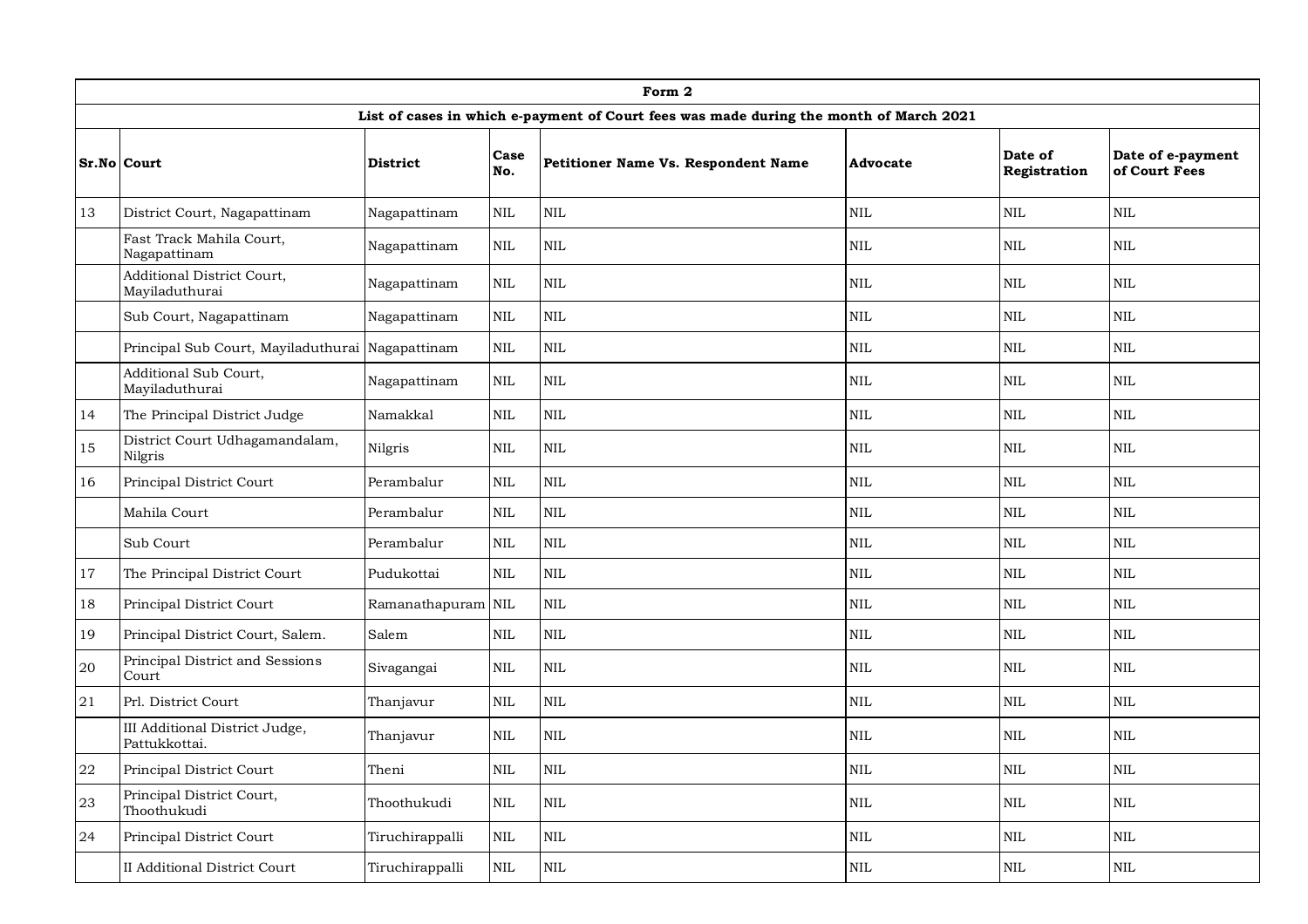|        | Form 2                                                          |                 |             |                                                                                        |              |                         |                                    |  |  |  |  |  |
|--------|-----------------------------------------------------------------|-----------------|-------------|----------------------------------------------------------------------------------------|--------------|-------------------------|------------------------------------|--|--|--|--|--|
|        |                                                                 |                 |             | List of cases in which e-payment of Court fees was made during the month of March 2021 |              |                         |                                    |  |  |  |  |  |
|        | <b>Sr.No Court</b>                                              | <b>District</b> | Case<br>No. | Petitioner Name Vs. Respondent Name                                                    | Advocate     | Date of<br>Registration | Date of e-payment<br>of Court Fees |  |  |  |  |  |
| $25\,$ | Principal District Court                                        | Tirunelveli     | <b>NIL</b>  | $\mbox{NIL}$                                                                           | NIL          | $\mbox{NIL}$            | <b>NIL</b>                         |  |  |  |  |  |
| 26     | Principal Subordinate Court,<br>Tiruppur                        | Tiruppur        | <b>NIL</b>  | $\mbox{NIL}$                                                                           | <b>NIL</b>   | <b>NIL</b>              | <b>NIL</b>                         |  |  |  |  |  |
|        | Additional Sub Court, Tiruppur                                  | Tiruppur        | <b>NIL</b>  | $\mbox{NIL}$                                                                           | $\rm NIL$    | $\mbox{NIL}$            | <b>NIL</b>                         |  |  |  |  |  |
| 27     | Principal District Court, Tiruvallur                            | Tiruvallur      | <b>NIL</b>  | $\mbox{NIL}$                                                                           | NIL          | <b>NIL</b>              | <b>NIL</b>                         |  |  |  |  |  |
|        | The I Additional District and<br>Sessions Court, Tiruvallur.    | Tiruvallur      | <b>NIL</b>  | $\mbox{NIL}$                                                                           | $\rm NIL$    | $\mbox{NIL}$            | <b>NIL</b>                         |  |  |  |  |  |
|        | The II Additional District and<br>Sessions Court, Poonamallee.  | Tiruvallur      | <b>NIL</b>  | <b>NIL</b>                                                                             | <b>NIL</b>   | <b>NIL</b>              | <b>NIL</b>                         |  |  |  |  |  |
|        | The III Additional District and<br>Sessions Court, Poonamallee. | Tiruvallur      | <b>NIL</b>  | <b>NIL</b>                                                                             | <b>NIL</b>   | <b>NIL</b>              | <b>NIL</b>                         |  |  |  |  |  |
|        | The IV Additional District and<br>Sessions Court, Ponneri.      | Tiruvallur      | <b>NIL</b>  | $\mbox{NIL}$                                                                           | $\rm NIL$    | $\mbox{NIL}$            | <b>NIL</b>                         |  |  |  |  |  |
|        | The Sub Court, Tiruvallur.                                      | Tiruvallur      | <b>NIL</b>  | $\mbox{NIL}$                                                                           | NIL          | <b>NIL</b>              | <b>NIL</b>                         |  |  |  |  |  |
|        | The Sub Court, Poonamallee.                                     | Tiruvallur      | <b>NIL</b>  | $\mbox{NIL}$                                                                           | NIL          | $\mbox{NIL}$            | <b>NIL</b>                         |  |  |  |  |  |
|        | The Sub Court, Tiruttani.                                       | Tiruvallur      | <b>NIL</b>  | $\mbox{NIL}$                                                                           | NIL          | $\mbox{NIL}$            | <b>NIL</b>                         |  |  |  |  |  |
| 28     | Principal District Court,<br>Tiruvannamalai.                    | Tiruvannamalai  | <b>NIL</b>  | $\mbox{NIL}$                                                                           | $\rm NIL$    | $\mbox{NIL}$            | <b>NIL</b>                         |  |  |  |  |  |
|        | Additional District Court (FTC), Arni                           | Tiruvannamalai  | <b>NIL</b>  | $\mbox{NIL}$                                                                           | NIL          | <b>NIL</b>              | <b>NIL</b>                         |  |  |  |  |  |
| 29     | Principal District Court                                        | Tiruvarur       | <b>NIL</b>  | $\mbox{NIL}$                                                                           | <b>NIL</b>   | $\mbox{NIL}$            | <b>NIL</b>                         |  |  |  |  |  |
| 30     | Principal District Court, Vellore                               | Vellore         | <b>NIL</b>  | $\mbox{NIL}$                                                                           | NIL          | $\mbox{NIL}$            | <b>NIL</b>                         |  |  |  |  |  |
| 31     | Principal District Court                                        | Villupuram      | <b>NIL</b>  | $\mbox{NIL}$                                                                           | NIL          | $\mbox{NIL}$            | <b>NIL</b>                         |  |  |  |  |  |
| 32     | Principal District Court,<br>Srivillliputtur                    | Virudhunagar    | <b>NIL</b>  | $\mbox{NIL}$                                                                           | $\rm NIL$    | $\mbox{NIL}$            | <b>NIL</b>                         |  |  |  |  |  |
|        | Sub Court, Sivakasi                                             | Virudhunagar    | <b>NIL</b>  | $\mbox{NIL}$                                                                           | NIL          | <b>NIL</b>              | <b>NIL</b>                         |  |  |  |  |  |
| 33     | PDJ                                                             | Puducherry      | NIL         | $\mbox{NIL}$                                                                           | $\mbox{NIL}$ | $\mbox{NIL}$            | <b>NIL</b>                         |  |  |  |  |  |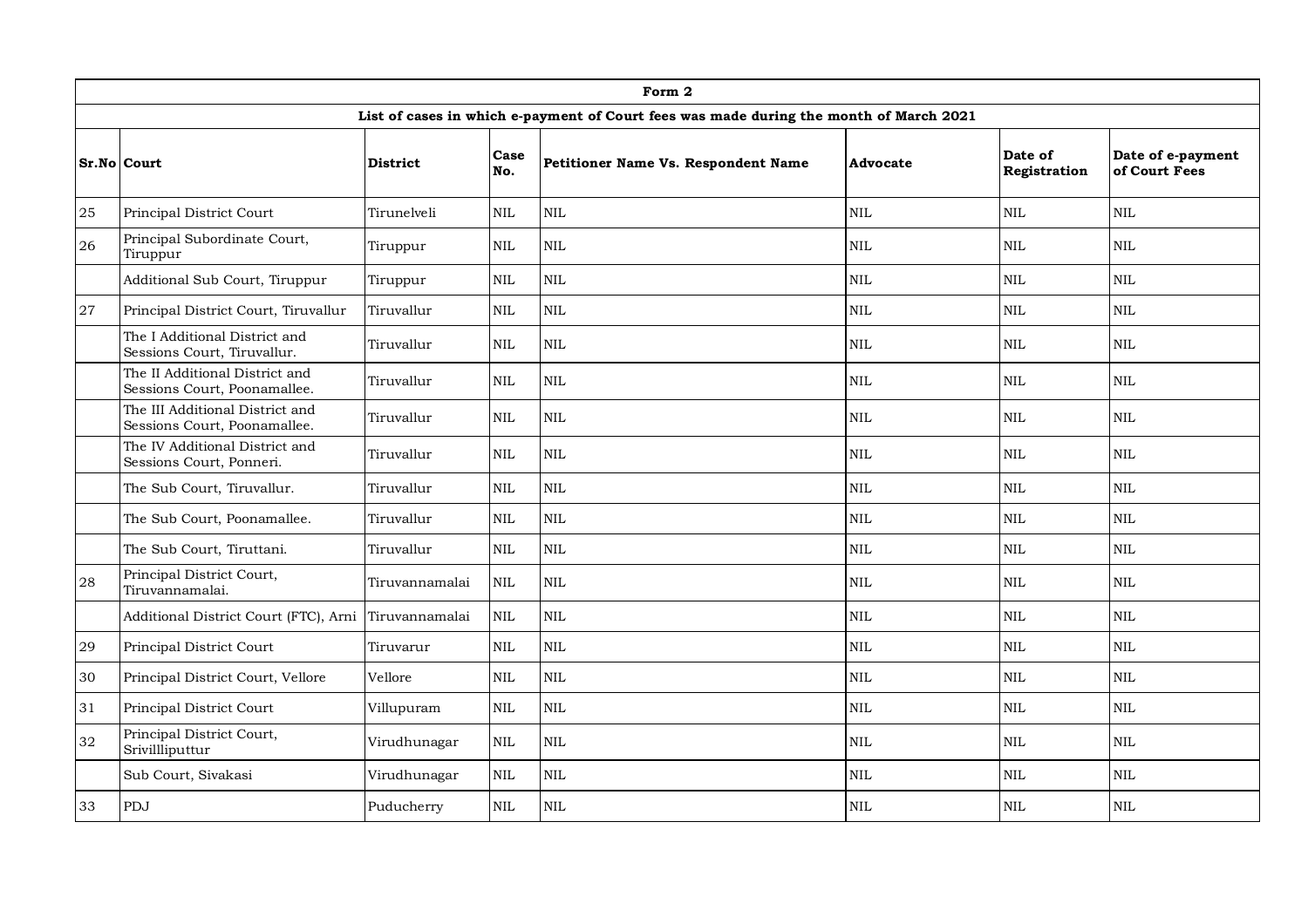|                | Form 3                                              |                 |                |                                                                                                                                                                                                                                                              |                                                                                    |                                        |                                                 |  |  |  |  |  |
|----------------|-----------------------------------------------------|-----------------|----------------|--------------------------------------------------------------------------------------------------------------------------------------------------------------------------------------------------------------------------------------------------------------|------------------------------------------------------------------------------------|----------------------------------------|-------------------------------------------------|--|--|--|--|--|
|                |                                                     |                 |                | List of cases in which Electronic Service of Process has taken place during the month of March 2021                                                                                                                                                          |                                                                                    |                                        |                                                 |  |  |  |  |  |
|                | Sr.No Court                                         | <b>District</b> | Case<br>No.    | Petitioner Name Vs. Respondent Name                                                                                                                                                                                                                          | Advocate                                                                           | Date of<br>Registration                | Date of Electronic<br><b>Service of Process</b> |  |  |  |  |  |
| 1              | Principal District Court                            | Ariyalur        | $\mbox{NIL}$   | NIL                                                                                                                                                                                                                                                          | $\text{NIL}$                                                                       | $\mbox{NIL}$                           | $\rm NIL$                                       |  |  |  |  |  |
| $\overline{a}$ | Principal Judge's Court                             | Chennai         | $\cos$<br>4/21 | M/s. Times Chartering Pvt Ltd. Haryana,<br>Represented by its Line Manager, Mr.<br>Yogesh Ramesh Abhichandani<br>Plaintiff<br>$-VS-$<br>M/s. Pink Rose Cargo Pvt Ltd, Chennai<br>Represented by its Chairman & Managing<br>Director & 6 Others<br>Defendants | Mr. K.M. Anand<br>Mr. Bijai Sundar (D1<br>and D2)<br>Mr. Mukund Rao (D3<br>and D4) | 9840844463<br>9444467848<br>9600085613 | <b>NIL</b>                                      |  |  |  |  |  |
|                |                                                     |                 | $\cos$<br>5/21 | TVS Dynamic Global Freight Services<br>Limited, Rep. by its Authorised Signatory<br>Mr. D. K. Kumar<br>Plaintiff<br>$-VS-$<br>Sri Sivasakthi Auto Ancillaries Madras<br>Private Limited Represented by its Directors,<br>Chennai and 3 others<br>Defendants  | V. Sankaranarayanan                                                                | 7044099371                             | NIL.                                            |  |  |  |  |  |
| 3              | Prl. District Court, CBE.                           | Coimbatore      | $\mbox{NIL}$   | <b>NIL</b>                                                                                                                                                                                                                                                   | NIL                                                                                | $\mbox{NIL}$                           | $\rm NIL$                                       |  |  |  |  |  |
|                | I Addl.District Court, CBE                          | Coimbatore      | <b>NIL</b>     | <b>NIL</b>                                                                                                                                                                                                                                                   | $\mbox{NIL}$                                                                       | $\mbox{NIL}$                           | $\rm NIL$                                       |  |  |  |  |  |
|                | III Addl. Dist. Court, CBE                          | Coimbatore      | <b>NIL</b>     | <b>NIL</b>                                                                                                                                                                                                                                                   | NIL                                                                                | $\mbox{NIL}$                           | $\mbox{NIL}$                                    |  |  |  |  |  |
|                | IV Addl. Dist. Court, CBE                           | Coimbatore      | NIL.           | <b>NIL</b>                                                                                                                                                                                                                                                   | NIL                                                                                | $\mbox{NIL}$                           | NIL.                                            |  |  |  |  |  |
|                | V Addl. Dist. Court, CBE                            | Coimbatore      | $\rm NIL$      | $\mbox{NIL}$                                                                                                                                                                                                                                                 | $\mbox{NIL}$                                                                       | $\mbox{NIL}$                           | $\mbox{NIL}$                                    |  |  |  |  |  |
| $\overline{4}$ | Principal District and Sessions<br>Court, Cuddalore | Cuddalore       | $\mbox{NIL}$   | <b>NIL</b>                                                                                                                                                                                                                                                   | NIL                                                                                | $\mbox{NIL}$                           | $\mbox{NIL}$                                    |  |  |  |  |  |
|                | All other Courts                                    | Cuddalore       | <b>NIL</b>     | <b>NIL</b>                                                                                                                                                                                                                                                   | $\mbox{NIL}$                                                                       | $\mbox{NIL}$                           | <b>NIL</b>                                      |  |  |  |  |  |
| $\mathbf 5$    | Principal District Court,<br>Dharmapuri.            | Dharmapuri      | NIL            | <b>NIL</b>                                                                                                                                                                                                                                                   | <b>NIL</b>                                                                         | <b>NIL</b>                             | <b>NIL</b>                                      |  |  |  |  |  |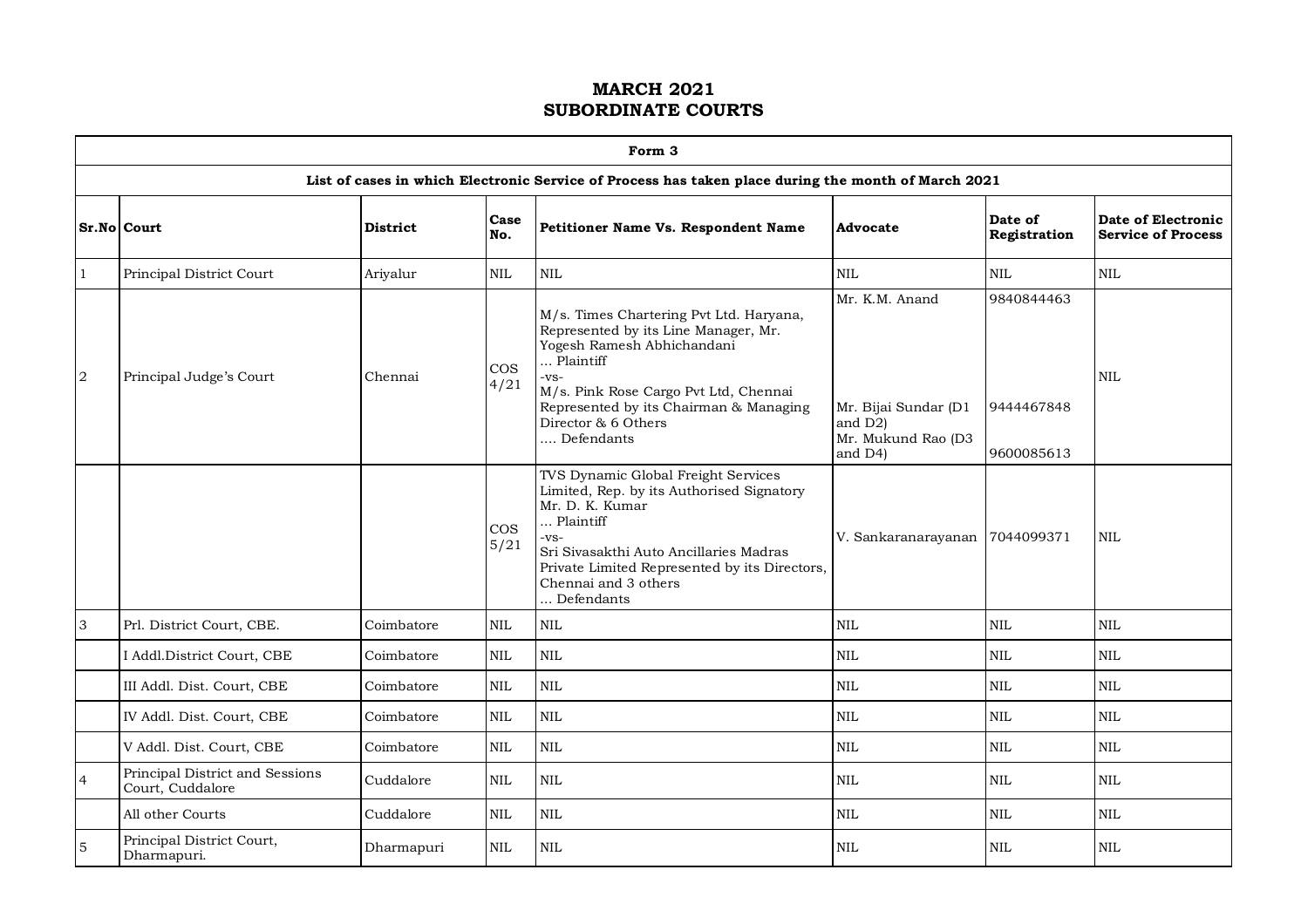|                | Form 3                                                     |                 |              |                                                                                                     |                 |                         |                                                 |  |  |  |  |
|----------------|------------------------------------------------------------|-----------------|--------------|-----------------------------------------------------------------------------------------------------|-----------------|-------------------------|-------------------------------------------------|--|--|--|--|
|                |                                                            |                 |              | List of cases in which Electronic Service of Process has taken place during the month of March 2021 |                 |                         |                                                 |  |  |  |  |
|                | Sr.No Court                                                | <b>District</b> | Case<br>No.  | <b>Petitioner Name Vs. Respondent Name</b>                                                          | <b>Advocate</b> | Date of<br>Registration | Date of Electronic<br><b>Service of Process</b> |  |  |  |  |
|                | Judicial Magistrate No.II,<br>Dharmapuri.                  | Dharmapuri      | <b>NIL</b>   | $\mbox{NIL}$                                                                                        | <b>NIL</b>      | <b>NIL</b>              | $\mbox{NIL}$                                    |  |  |  |  |
| $\sqrt{6}$     | Principal District Court, Dindigul                         | Dindigul        | $\mbox{NIL}$ | <b>NIL</b>                                                                                          | $\mbox{NIL}$    | <b>NIL</b>              | <b>NIL</b>                                      |  |  |  |  |
| $\overline{7}$ | Principal District Court, Erode                            | Erode           | $\mbox{NIL}$ | NIL                                                                                                 | <b>NIL</b>      | <b>NIL</b>              | <b>NIL</b>                                      |  |  |  |  |
|                | I Additional District Court, Erode                         | Erode           | $\mbox{NIL}$ | <b>NIL</b>                                                                                          | <b>NIL</b>      | NIL                     | <b>NIL</b>                                      |  |  |  |  |
|                | II Additional District Court, Erode                        | Erode           | <b>NIL</b>   | NIL                                                                                                 | <b>NIL</b>      | <b>NIL</b>              | <b>NIL</b>                                      |  |  |  |  |
|                | <b>III</b> Additional District<br>Court, Gobichettipalayam | Erode           | <b>NIL</b>   | NIL                                                                                                 | <b>NIL</b>      | <b>NIL</b>              | <b>NIL</b>                                      |  |  |  |  |
|                | IV Additional District Court,<br>Bhavani.                  | Erode           | <b>NIL</b>   | <b>NIL</b>                                                                                          | <b>NIL</b>      | <b>NIL</b>              | <b>NIL</b>                                      |  |  |  |  |
|                | Principal Subordinate Court, Erode                         | Erode           | $\mbox{NIL}$ | $\mbox{NIL}$                                                                                        | $\mbox{NIL}$    | NIL                     | <b>NIL</b>                                      |  |  |  |  |
|                | I Additional Subordinate Court,<br>Erode                   | Erode           | <b>NIL</b>   | NIL                                                                                                 | <b>NIL</b>      | <b>NIL</b>              | <b>NIL</b>                                      |  |  |  |  |
|                | II Additional Subordinate Court,<br>Erode                  | Erode           | <b>NIL</b>   | $\mbox{NIL}$                                                                                        | <b>NIL</b>      | <b>NIL</b>              | <b>NIL</b>                                      |  |  |  |  |
|                | Sub Court, Gobichettipalayam                               | Erode           | $\mbox{NIL}$ | <b>NIL</b>                                                                                          | $\mbox{NIL}$    | <b>NIL</b>              | <b>NIL</b>                                      |  |  |  |  |
| 8              | Principal District<br>Court, Chengalpattu                  | Kancheepuram    | $\mbox{NIL}$ | $\mbox{NIL}$                                                                                        | $\mbox{NIL}$    | <b>NIL</b>              | <b>NIL</b>                                      |  |  |  |  |
| 9              | Principal District Court                                   | Kanniya Kumari  | $\mbox{NIL}$ | $\mbox{NIL}$                                                                                        | $\mbox{NIL}$    | $\mbox{NIL}$            | $\mbox{NIL}$                                    |  |  |  |  |
| 10             | Principal District Court                                   | Karur           | <b>NIL</b>   | <b>NIL</b>                                                                                          | <b>NIL</b>      | <b>NIL</b>              | <b>NIL</b>                                      |  |  |  |  |
| 11             | Principal District Court, Krishnagiri                      | Krishnagiri     | <b>NIL</b>   | NIL                                                                                                 | <b>NIL</b>      | <b>NIL</b>              | <b>NIL</b>                                      |  |  |  |  |
|                | Additional District Court,<br>Krishnagiri                  | Krishnagiri     | <b>NIL</b>   | <b>NIL</b>                                                                                          | <b>NIL</b>      | <b>NIL</b>              | <b>NIL</b>                                      |  |  |  |  |
|                | Additional District Court, Hosur.                          | Krishnagiri     | <b>NIL</b>   | NIL                                                                                                 | $\text{NIL}$    | $\text{NIL}$            | <b>NIL</b>                                      |  |  |  |  |
| 12             | Prl. Dist. & Sessions Court                                | Madurai         | <b>NIL</b>   | NIL                                                                                                 | <b>NIL</b>      | <b>NIL</b>              | <b>NIL</b>                                      |  |  |  |  |
|                | I Addl. Dist. & Sessions Court                             | Madurai         | NIL          | $\mbox{NIL}$                                                                                        | <b>NIL</b>      | $\mbox{NIL}$            | <b>NIL</b>                                      |  |  |  |  |
|                | I Addl. Sub Court                                          | Madurai         | <b>NIL</b>   | $\mbox{NIL}$                                                                                        | $\mbox{NIL}$    | <b>NIL</b>              | <b>NIL</b>                                      |  |  |  |  |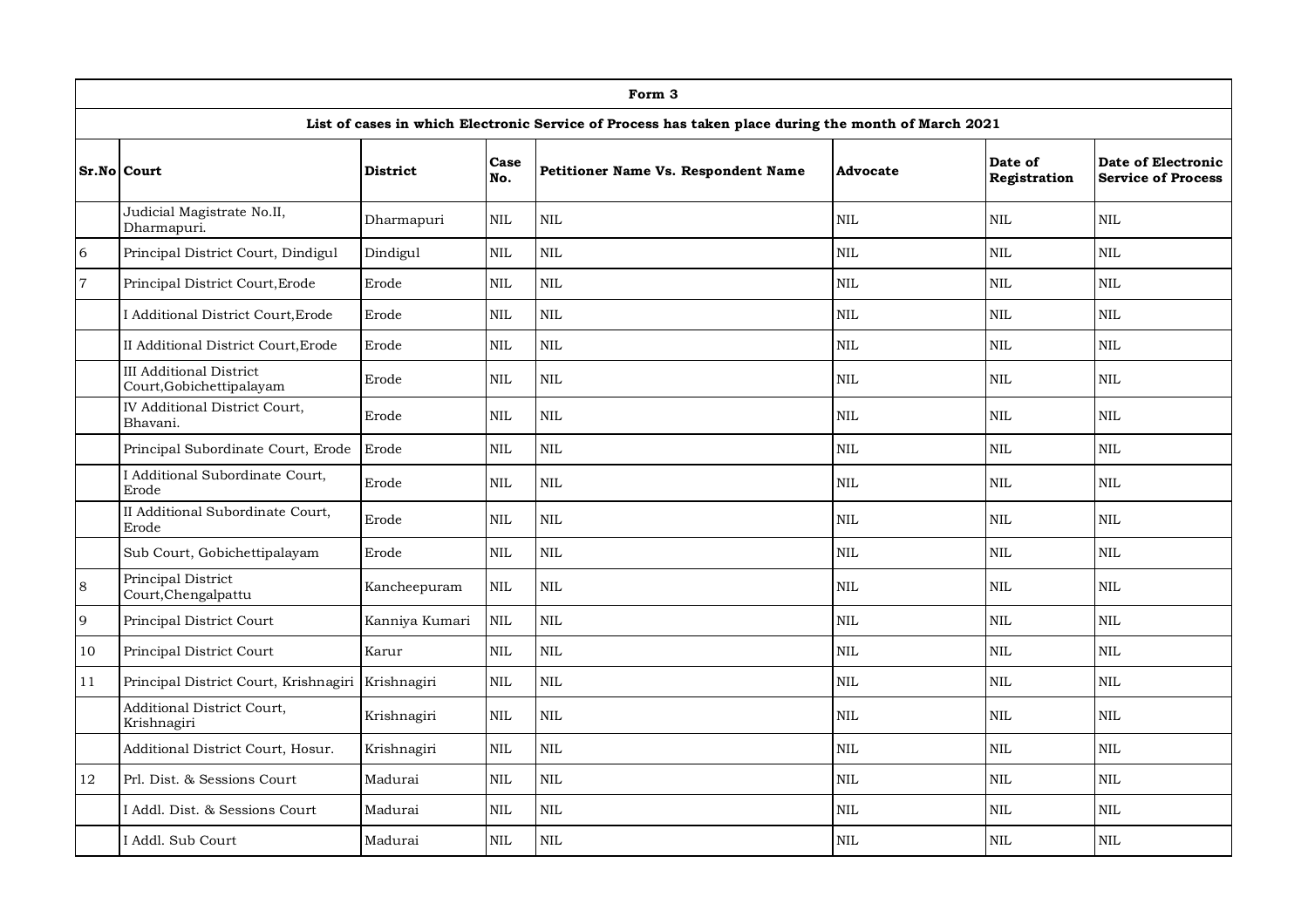|             |                                                 |                    |              | Form 3                                                                                              |            |                         |                                                 |
|-------------|-------------------------------------------------|--------------------|--------------|-----------------------------------------------------------------------------------------------------|------------|-------------------------|-------------------------------------------------|
|             |                                                 |                    |              | List of cases in which Electronic Service of Process has taken place during the month of March 2021 |            |                         |                                                 |
|             | Sr.No Court                                     | <b>District</b>    | Case<br>No.  | Petitioner Name Vs. Respondent Name                                                                 | Advocate   | Date of<br>Registration | Date of Electronic<br><b>Service of Process</b> |
|             | II Addl. Sub Court                              | Madurai            | <b>NIL</b>   | <b>NIL</b>                                                                                          | NIL        | <b>NIL</b>              | <b>NIL</b>                                      |
| 13          | District Court, Nagapattinam                    | Nagapattinam       | NIL          | NIL                                                                                                 | $\rm NIL$  | $\rm NIL$               | $\rm NIL$                                       |
|             | Fast Track Mahila Court,<br>Nagapattinam        | Nagapattinam       | $\mbox{NIL}$ | $\mbox{NIL}$                                                                                        | <b>NIL</b> | NIL                     | <b>NIL</b>                                      |
|             | Additional District Court,<br>Mayiladuthurai    | Nagapattinam       | NIL          | $\mbox{NIL}$                                                                                        | $\rm NIL$  | <b>NIL</b>              | $\rm NIL$                                       |
|             | Sub Court, Nagapattinam                         | Nagapattinam       | <b>NIL</b>   | <b>NIL</b>                                                                                          | <b>NIL</b> | <b>NIL</b>              | <b>NIL</b>                                      |
|             | Principal Sub Court,<br>Mayiladuthurai          | Nagapattinam       | NIL          | NIL                                                                                                 | <b>NIL</b> | <b>NIL</b>              | <b>NIL</b>                                      |
|             | Additional Sub Court,<br>Mayiladuthurai         | Nagapattinam       | $\mbox{NIL}$ | $\mbox{NIL}$                                                                                        | <b>NIL</b> | <b>NIL</b>              | <b>NIL</b>                                      |
| 14          | The Principal District Judge                    | Namakkal           | NIL          | $\mbox{NIL}$                                                                                        | $\rm NIL$  | <b>NIL</b>              | NIL                                             |
| 15          | District Court Udhagamandalam,<br>Nilgris       | Nilgris            | NIL          | $\mbox{NIL}$                                                                                        | <b>NIL</b> | <b>NIL</b>              | <b>NIL</b>                                      |
| 16          | Principal District Court                        | Perambalur         | <b>NIL</b>   | <b>NIL</b>                                                                                          | <b>NIL</b> | <b>NIL</b>              | <b>NIL</b>                                      |
|             | Mahila Court                                    | Perambalur         | <b>NIL</b>   | NIL                                                                                                 | <b>NIL</b> | <b>NIL</b>              | <b>NIL</b>                                      |
|             | Sub Court                                       | Perambalur         | $\mbox{NIL}$ | $\mbox{NIL}$                                                                                        | <b>NIL</b> | $\mbox{NIL}$            | $\mbox{NIL}$                                    |
| 17          | The Principal District Court                    | Pudukottai         | <b>NIL</b>   | <b>NIL</b>                                                                                          | <b>NIL</b> | <b>NIL</b>              | <b>NIL</b>                                      |
| 18          | Principal District Court                        | Ramanathapuram NIL |              | $\mbox{NIL}$                                                                                        | NIL        | <b>NIL</b>              | <b>NIL</b>                                      |
| 19          | Principal District Court, Salem.                | Salem              | $\mbox{NIL}$ | <b>NIL</b>                                                                                          | NIL        | <b>NIL</b>              | <b>NIL</b>                                      |
| $20\,$      | Principal District and Sessions<br>Court        | Sivagangai         | NIL          | $\mbox{NIL}$                                                                                        | <b>NIL</b> | <b>NIL</b>              | <b>NIL</b>                                      |
| $2\sqrt{1}$ | Prl. District Court                             | Thanjavur          | <b>NIL</b>   | <b>NIL</b>                                                                                          | <b>NIL</b> | <b>NIL</b>              | <b>NIL</b>                                      |
|             | III Additional District Judge,<br>Pattukkottai. | Thanjavur          | <b>NIL</b>   | <b>NIL</b>                                                                                          | <b>NIL</b> | <b>NIL</b>              | <b>NIL</b>                                      |
| ${\bf 22}$  | Principal District Court                        | Theni              | $\mbox{NIL}$ | $\rm NIL$                                                                                           | $\rm NIL$  | NIL                     | NIL                                             |
| 23          | Principal District Court,<br>Thoothukudi        | Thoothukudi        | <b>NIL</b>   | <b>NIL</b>                                                                                          | <b>NIL</b> | <b>NIL</b>              | <b>NIL</b>                                      |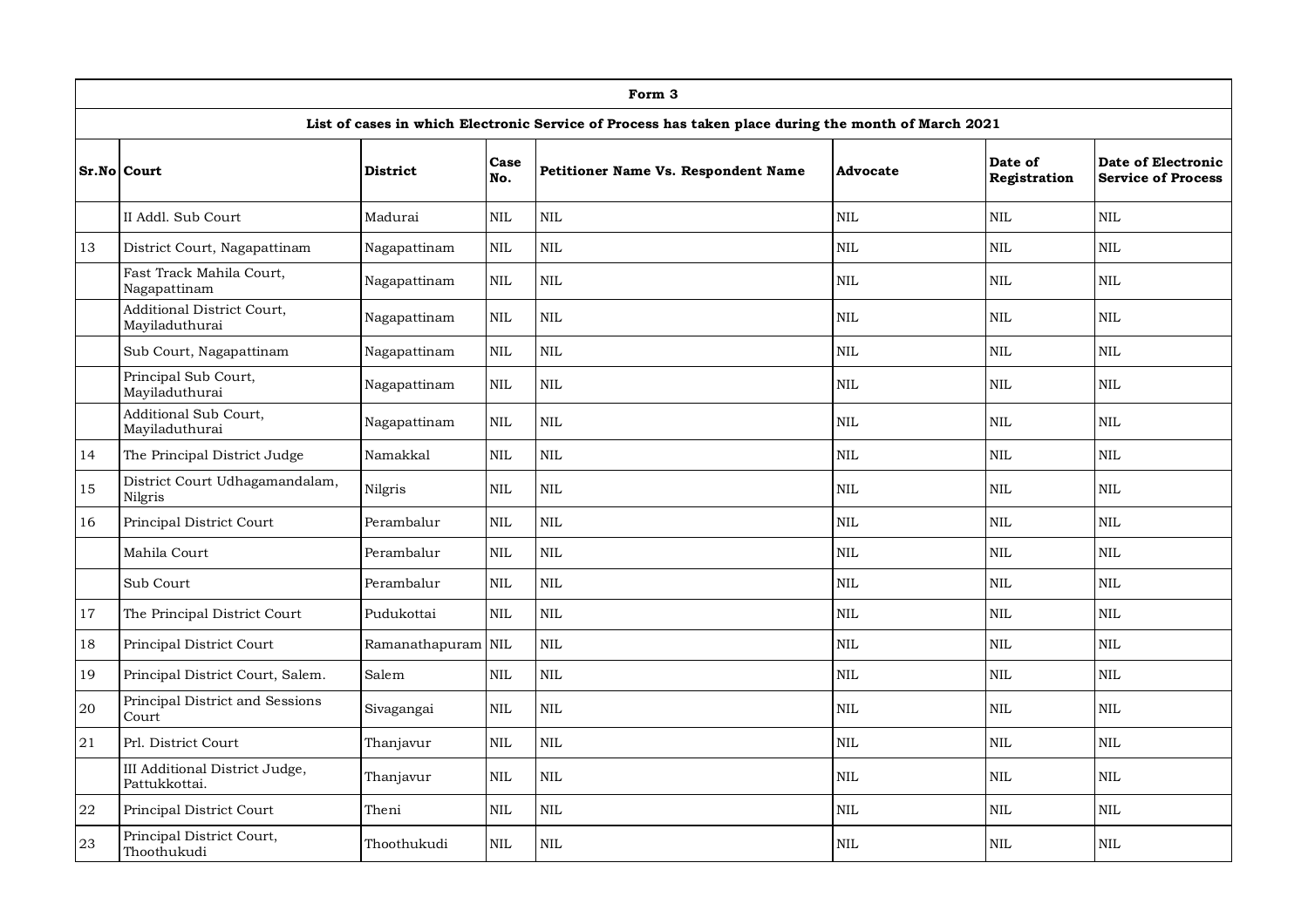|    | Form 3                                                          |                 |              |                                                                                                     |                 |                         |                                                 |  |  |  |  |  |
|----|-----------------------------------------------------------------|-----------------|--------------|-----------------------------------------------------------------------------------------------------|-----------------|-------------------------|-------------------------------------------------|--|--|--|--|--|
|    |                                                                 |                 |              | List of cases in which Electronic Service of Process has taken place during the month of March 2021 |                 |                         |                                                 |  |  |  |  |  |
|    | Sr.No Court                                                     | <b>District</b> | Case<br>No.  | <b>Petitioner Name Vs. Respondent Name</b>                                                          | <b>Advocate</b> | Date of<br>Registration | Date of Electronic<br><b>Service of Process</b> |  |  |  |  |  |
| 24 | Principal District Court                                        | Tiruchirappalli | $\mbox{NIL}$ | $\rm NIL$                                                                                           | $\mbox{NIL}$    | <b>NIL</b>              | $\rm NIL$                                       |  |  |  |  |  |
|    | II Additional District Court                                    | Tiruchirappalli | <b>NIL</b>   | $\mbox{NIL}$                                                                                        | <b>NIL</b>      | $\text{NIL}$            | <b>NIL</b>                                      |  |  |  |  |  |
| 25 | Principal District Court                                        | Tirunelveli     | <b>NIL</b>   | $\mbox{NIL}$                                                                                        | <b>NIL</b>      | NIL                     | <b>NIL</b>                                      |  |  |  |  |  |
| 26 | Principal Subordinate Court,<br>Tiruppur                        | Tiruppur        | <b>NIL</b>   | <b>NIL</b>                                                                                          | <b>NIL</b>      | <b>NIL</b>              | <b>NIL</b>                                      |  |  |  |  |  |
|    | Additional Sub Court, Tiruppur                                  | Tiruppur        | <b>NIL</b>   | <b>NIL</b>                                                                                          | <b>NIL</b>      | NIL                     | <b>NIL</b>                                      |  |  |  |  |  |
| 27 | Principal District Court, Tiruvallur                            | Tiruvallur      | $\mbox{NIL}$ | $\mbox{NIL}$                                                                                        | $\mbox{NIL}$    | $\mbox{NIL}$            | $\mbox{NIL}$                                    |  |  |  |  |  |
|    | The I Additional District and<br>Sessions Court, Tiruvallur.    | Tiruvallur      | <b>NIL</b>   | $\mbox{NIL}$                                                                                        | <b>NIL</b>      | <b>NIL</b>              | $\mbox{NIL}$                                    |  |  |  |  |  |
|    | The II Additional District and<br>Sessions Court, Poonamallee.  | Tiruvallur      | <b>NIL</b>   | $\mbox{NIL}$                                                                                        | <b>NIL</b>      | <b>NIL</b>              | <b>NIL</b>                                      |  |  |  |  |  |
|    | The III Additional District and<br>Sessions Court, Poonamallee. | Tiruvallur      | <b>NIL</b>   | NIL                                                                                                 | <b>NIL</b>      | <b>NIL</b>              | <b>NIL</b>                                      |  |  |  |  |  |
|    | The IV Additional District and<br>Sessions Court, Ponneri.      | Tiruvallur      | <b>NIL</b>   | $\mbox{NIL}$                                                                                        | <b>NIL</b>      | <b>NIL</b>              | <b>NIL</b>                                      |  |  |  |  |  |
|    | The Sub Court, Tiruvallur.                                      | Tiruvallur      | $\mbox{NIL}$ | <b>NIL</b>                                                                                          | $\mbox{NIL}$    | <b>NIL</b>              | <b>NIL</b>                                      |  |  |  |  |  |
|    | The Sub Court, Poonamallee.                                     | Tiruvallur      | <b>NIL</b>   | $\mbox{NIL}$                                                                                        | <b>NIL</b>      | <b>NIL</b>              | <b>NIL</b>                                      |  |  |  |  |  |
|    | The Sub Court, Tiruttani.                                       | Tiruvallur      | <b>NIL</b>   | <b>NIL</b>                                                                                          | <b>NIL</b>      | <b>NIL</b>              | <b>NIL</b>                                      |  |  |  |  |  |
| 28 | Principal District Court,<br>Tiruvannamalai.                    | Tiruvannamalai  | <b>NIL</b>   | <b>NIL</b>                                                                                          | <b>NIL</b>      | <b>NIL</b>              | <b>NIL</b>                                      |  |  |  |  |  |
|    | Additional District Court (FTC), Arni Tiruvannamalai            |                 | <b>NIL</b>   | NIL                                                                                                 | <b>NIL</b>      | <b>NIL</b>              | <b>NIL</b>                                      |  |  |  |  |  |
| 29 | Principal District Court                                        | Tiruvarur       | <b>NIL</b>   | $\mbox{NIL}$                                                                                        | $\mbox{NIL}$    | $\mbox{NIL}$            | $\rm NIL$                                       |  |  |  |  |  |
| 30 | Principal District Court, Vellore                               | Vellore         | $\mbox{NIL}$ | NIL                                                                                                 | $\mbox{NIL}$    | <b>NIL</b>              | NIL                                             |  |  |  |  |  |
| 31 | Principal District Court                                        | Villupuram      | <b>NIL</b>   | <b>NIL</b>                                                                                          | <b>NIL</b>      | <b>NIL</b>              | <b>NIL</b>                                      |  |  |  |  |  |
| 32 | Principal District Court,<br>Srivillliputtur                    | Virudhunagar    | <b>NIL</b>   | <b>NIL</b>                                                                                          | <b>NIL</b>      | <b>NIL</b>              | <b>NIL</b>                                      |  |  |  |  |  |
|    | Sub Court, Sivakasi                                             | Virudhunagar    | <b>NIL</b>   | $\mbox{NIL}$                                                                                        | $\mbox{NIL}$    | <b>NIL</b>              | <b>NIL</b>                                      |  |  |  |  |  |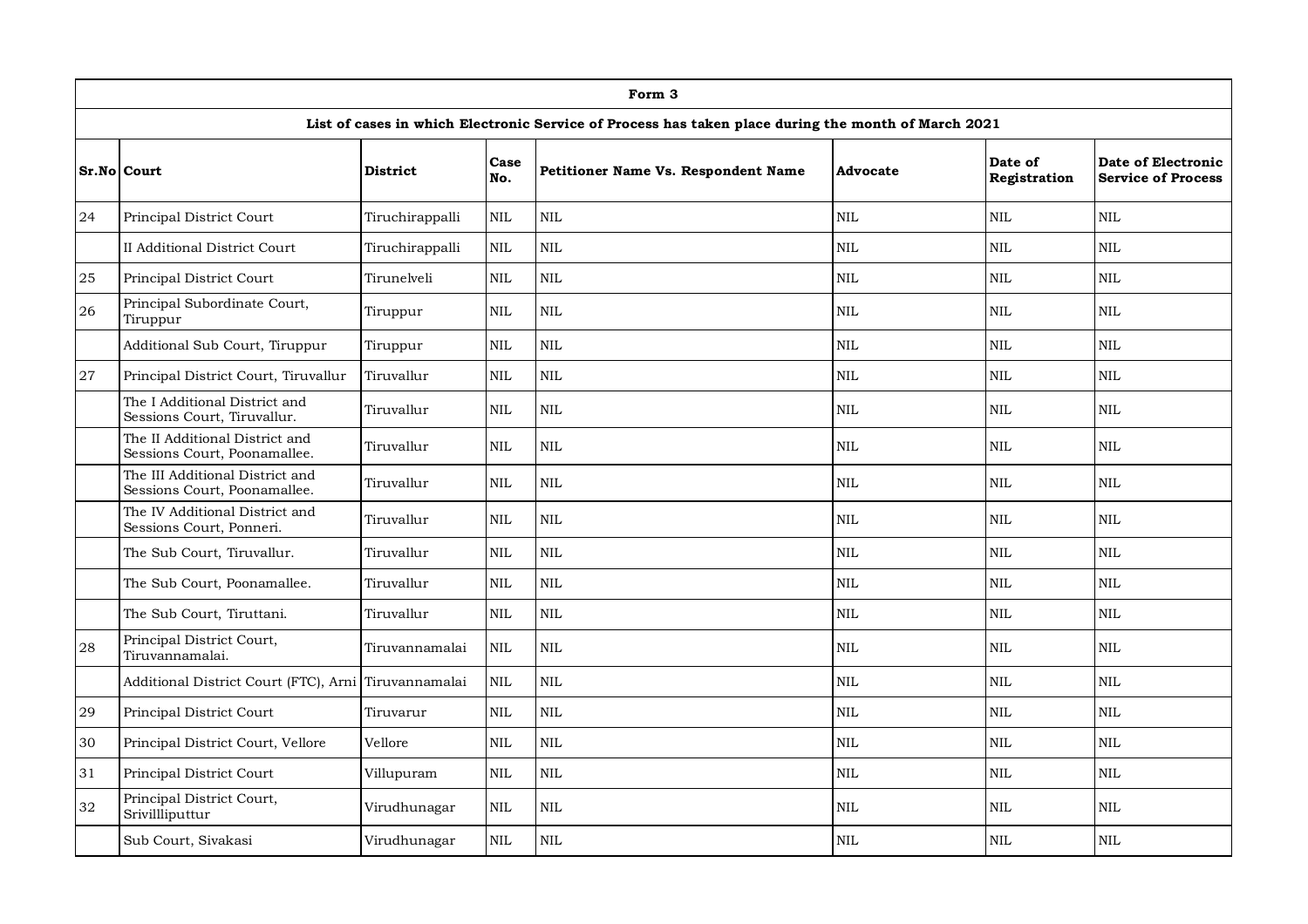|    | Form 3                                                                                              |            |             |                                     |            |                         |                                          |  |  |  |  |
|----|-----------------------------------------------------------------------------------------------------|------------|-------------|-------------------------------------|------------|-------------------------|------------------------------------------|--|--|--|--|
|    | List of cases in which Electronic Service of Process has taken place during the month of March 2021 |            |             |                                     |            |                         |                                          |  |  |  |  |
|    | <b>Sr.No Court</b>                                                                                  | District   | Case<br>No. | Petitioner Name Vs. Respondent Name | Advocate   | Date of<br>Registration | Date of Electronic<br>Service of Process |  |  |  |  |
| 33 | PDJ                                                                                                 | Puducherry | <b>NIL</b>  | <b>NIL</b>                          | <b>NIL</b> | NIL                     | NIL                                      |  |  |  |  |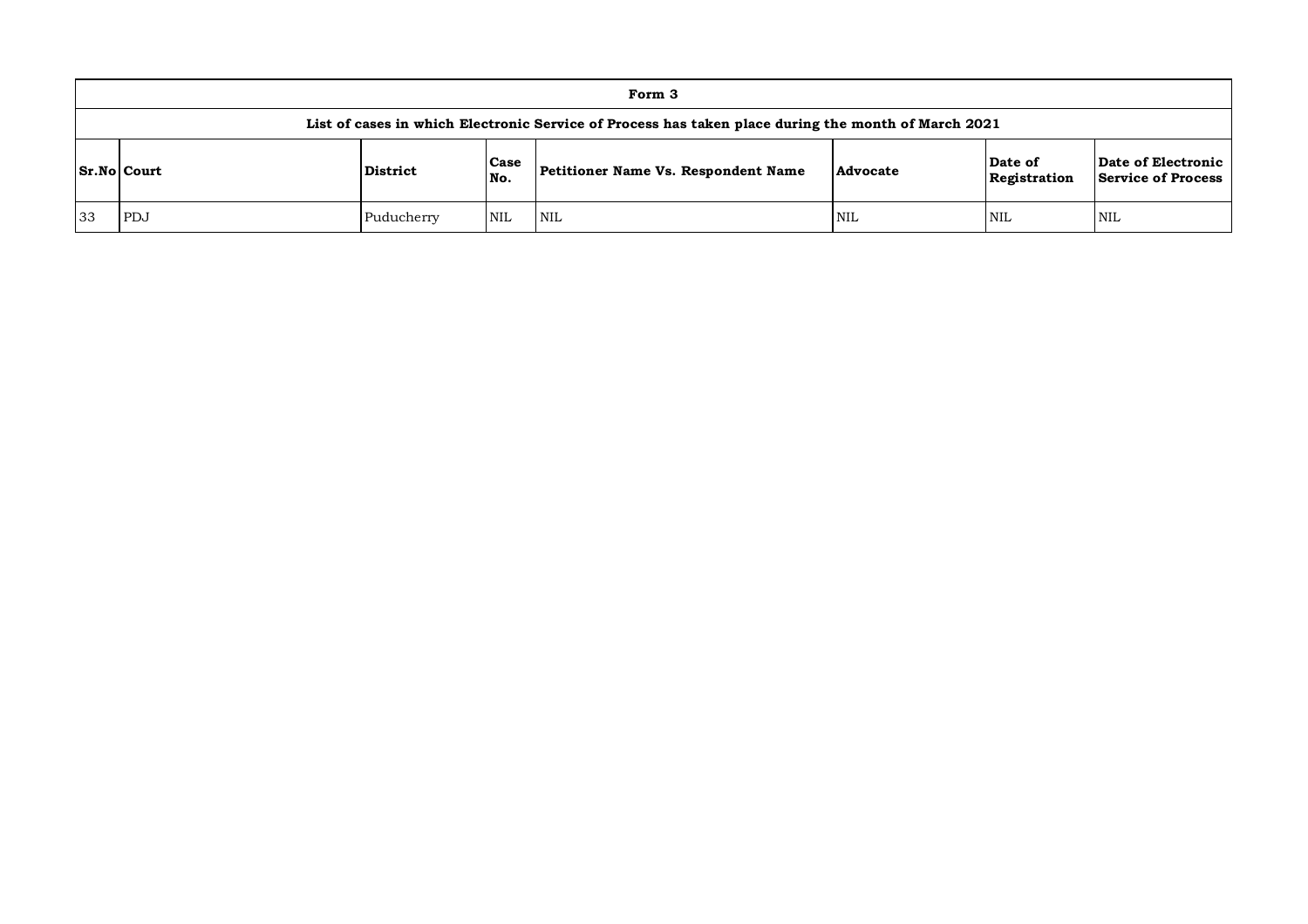|                           | Form 4                                                     |                 |                                                                                                   |            |                  |                                                    |  |  |  |  |  |  |
|---------------------------|------------------------------------------------------------|-----------------|---------------------------------------------------------------------------------------------------|------------|------------------|----------------------------------------------------|--|--|--|--|--|--|
|                           |                                                            |                 | List of total no. of cases randomly allocated during the month of March 2021                      |            |                  |                                                    |  |  |  |  |  |  |
|                           | Sr.No Court                                                | <b>District</b> | <b>Court Name</b>                                                                                 | Court No.  | <b>Case Type</b> | Case Count (No. of<br>cases randomly<br>allocated) |  |  |  |  |  |  |
| 1                         | Principal District Court                                   | Arivalur        | <b>NIL</b>                                                                                        | <b>NIL</b> | NIL              | $\mbox{NIL}$                                       |  |  |  |  |  |  |
| $\,2$                     | Principal Judge's Court                                    | Chennai         | Principal Judge's Court is designated to deal<br>with the cases under Commercial Original<br>Suit | <b>NIL</b> | $\cos$           | $\mbox{NIL}$                                       |  |  |  |  |  |  |
| $\ensuremath{\mathsf{3}}$ | Prl. District Court, CBE.                                  | Coimbatore      | Principal District & Sessions Court,<br>Coimbatore                                                | <b>NIL</b> | Original Suit    | 22                                                 |  |  |  |  |  |  |
|                           | I Addl.District Court, CBE                                 | Coimbatore      | <b>NIL</b>                                                                                        | <b>NIL</b> | <b>NIL</b>       | $\text{NIL}$                                       |  |  |  |  |  |  |
|                           | III Addl. Dist. Court, CBE                                 | Coimbatore      | $\mbox{NIL}$                                                                                      | <b>NIL</b> | <b>NIL</b>       | $\mbox{NIL}$                                       |  |  |  |  |  |  |
|                           | IV Addl. Dist. Court, CBE                                  | Coimbatore      | $\mbox{NIL}$                                                                                      | <b>NIL</b> | NIL              | $\text{NIL}$                                       |  |  |  |  |  |  |
|                           | V Addl. Dist. Court, CBE                                   | Coimbatore      | $\text{NIL}$                                                                                      | <b>NIL</b> | NIL              | $\text{NIL}$                                       |  |  |  |  |  |  |
| $\overline{4}$            | Principal District and Sessions Court,<br>Cuddalore        | Cuddalore       | $\rm NIL$                                                                                         | <b>NIL</b> | COS              | 5                                                  |  |  |  |  |  |  |
|                           | All other Courts                                           | Cuddalore       | <b>NIL</b>                                                                                        | <b>NIL</b> | <b>NIL</b>       | <b>NIL</b>                                         |  |  |  |  |  |  |
| $\mathbf 5$               | Principal District Court, Dharmapuri.                      | Dharmapuri      | $\mbox{NIL}$                                                                                      | NIL        | NIL              | $\mbox{NIL}$                                       |  |  |  |  |  |  |
|                           | Judicial Magistrate No.II, Dharmapuri.                     | Dharmapuri      | $\mbox{NIL}$                                                                                      | NIL        | $\mbox{NIL}$     | $\mbox{NIL}$                                       |  |  |  |  |  |  |
| $\,$ 6 $\,$               | Principal District Court, Dindigul                         | Dindigul        | Principal District Court, Dindigul                                                                | <b>NIL</b> | NIL              | 43                                                 |  |  |  |  |  |  |
| $\overline{7}$            | Principal District Court, Erode                            | Erode           | $\mbox{NIL}$                                                                                      | <b>NIL</b> | <b>NIL</b>       | $\text{NIL}$                                       |  |  |  |  |  |  |
|                           | I Additional District Court, Erode                         | Erode           | $\mbox{NIL}$                                                                                      | <b>NIL</b> | NIL              | $\mbox{NIL}$                                       |  |  |  |  |  |  |
|                           | II Additional District Court, Erode                        | Erode           | <b>NIL</b>                                                                                        | <b>NIL</b> | <b>NIL</b>       | $\text{NIL}$                                       |  |  |  |  |  |  |
|                           | <b>III Additional District</b><br>Court, Gobichettipalayam | Erode           | NIL                                                                                               | <b>NIL</b> | NIL              | $\mbox{NIL}$                                       |  |  |  |  |  |  |
|                           | IV Additional District Court, Bhavani.                     | Erode           | $\mbox{NIL}$                                                                                      | <b>NIL</b> | <b>NIL</b>       | $\text{NIL}$                                       |  |  |  |  |  |  |
|                           | Principal Subordinate Court, Erode                         | Erode           | $\mbox{NIL}$                                                                                      | <b>NIL</b> | $\mbox{NIL}$     | $\mbox{NIL}$                                       |  |  |  |  |  |  |
|                           | I Additional Subordinate Court, Erode                      | Erode           | $\mbox{NIL}$                                                                                      | <b>NIL</b> | NIL              | $\mbox{NIL}$                                       |  |  |  |  |  |  |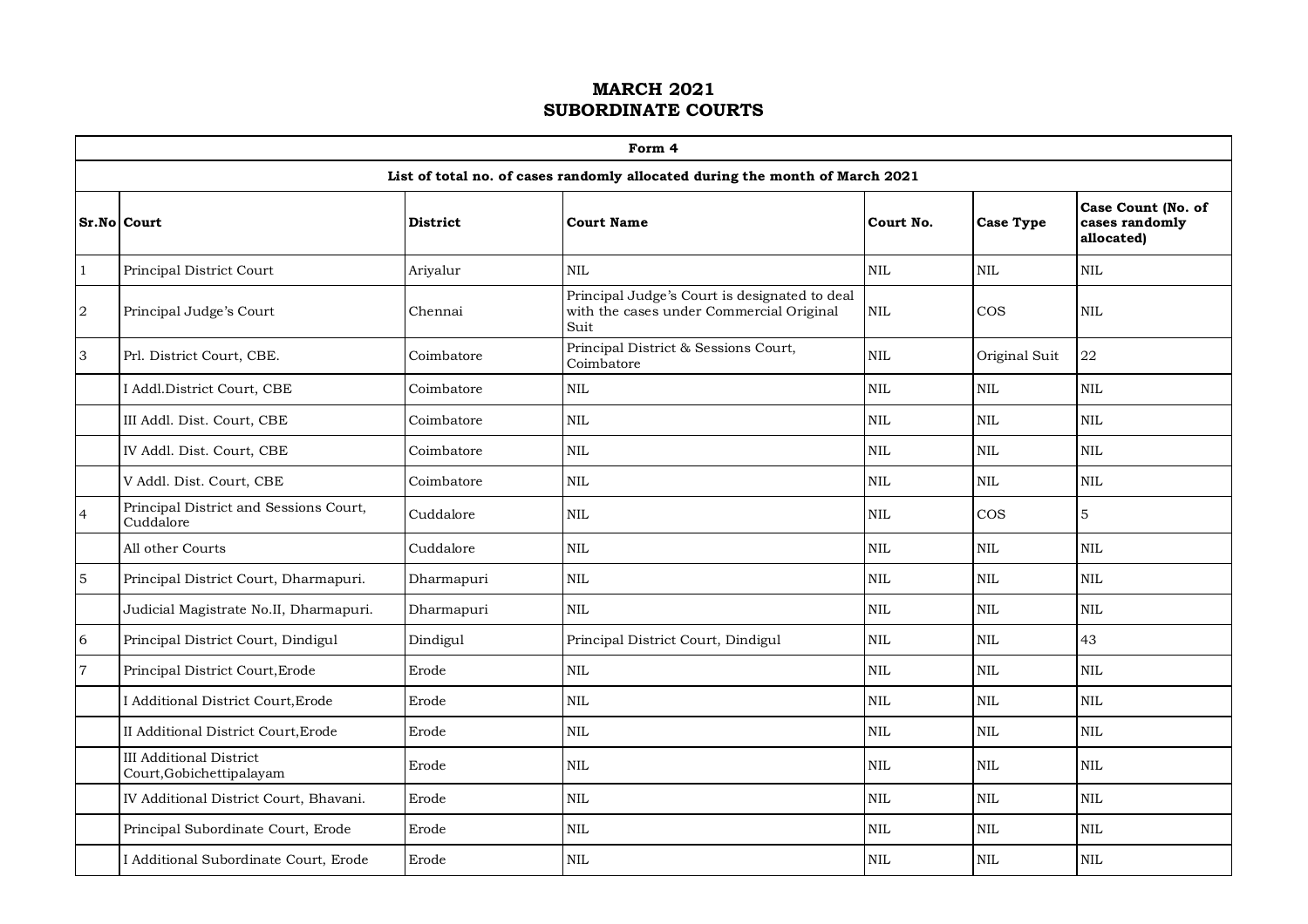|         | Form 4                                    |                 |                                                                              |            |                  |                                                    |  |  |  |  |  |  |  |
|---------|-------------------------------------------|-----------------|------------------------------------------------------------------------------|------------|------------------|----------------------------------------------------|--|--|--|--|--|--|--|
|         |                                           |                 | List of total no. of cases randomly allocated during the month of March 2021 |            |                  |                                                    |  |  |  |  |  |  |  |
|         | Sr.No Court                               | <b>District</b> | <b>Court Name</b>                                                            | Court No.  | <b>Case Type</b> | Case Count (No. of<br>cases randomly<br>allocated) |  |  |  |  |  |  |  |
|         | II Additional Subordinate Court, Erode    | Erode           | NIL                                                                          | <b>NIL</b> | <b>NIL</b>       | NIL                                                |  |  |  |  |  |  |  |
|         | Sub Court, Gobichettipalayam              | Erode           | $\rm NIL$                                                                    | <b>NIL</b> | <b>NIL</b>       | NIL                                                |  |  |  |  |  |  |  |
| $\,8\,$ | Principal District Court, Chengalpattu    | Kancheepuram    | <b>NIL</b>                                                                   | <b>NIL</b> | <b>NIL</b>       | <b>NIL</b>                                         |  |  |  |  |  |  |  |
| 9       | Principal District Court                  | Kanniya Kumari  | Principal District Court                                                     | 1          | <b>OS</b>        | 11                                                 |  |  |  |  |  |  |  |
| 10      | Principal District Court                  | Karur           | $\rm NIL$                                                                    | <b>NIL</b> | $\rm NIL$        | $\rm NIL$                                          |  |  |  |  |  |  |  |
| 11      | Principal District Court, Krishnagiri     | Krishnagiri     | NIL                                                                          | <b>NIL</b> | <b>NIL</b>       | $\mbox{NIL}$                                       |  |  |  |  |  |  |  |
|         | Additional District Court, Krishnagiri    | Krishnagiri     | <b>NIL</b>                                                                   | <b>NIL</b> | $\mbox{NIL}$     | NIL                                                |  |  |  |  |  |  |  |
|         | Additional District Court, Hosur.         | Krishnagiri     | NIL                                                                          | <b>NIL</b> | $\mbox{NIL}$     | NIL                                                |  |  |  |  |  |  |  |
| 12      | Prl. Dist. & Sessions Court               | Madurai         | <b>NIL</b>                                                                   | <b>NIL</b> | <b>NIL</b>       | <b>NIL</b>                                         |  |  |  |  |  |  |  |
|         | I Addl. Dist. & Sessions Court            | Madurai         | NIL                                                                          | <b>NIL</b> | <b>NIL</b>       | NIL                                                |  |  |  |  |  |  |  |
|         | I Addl. Sub Court                         | Madurai         | $\mbox{NIL}$                                                                 | $\rm NIL$  | $\rm NIL$        | NIL                                                |  |  |  |  |  |  |  |
|         | II Addl. Sub Court                        | Madurai         | $\mbox{NIL}$                                                                 | <b>NIL</b> | <b>NIL</b>       | <b>NIL</b>                                         |  |  |  |  |  |  |  |
| 13      | District Court, Nagapattinam              | Nagapattinam    | NIL                                                                          | <b>NIL</b> | <b>NIL</b>       | <b>NIL</b>                                         |  |  |  |  |  |  |  |
|         | Fast Track Mahila Court, Nagapattinam     | Nagapattinam    | $\rm NIL$                                                                    | <b>NIL</b> | $\mbox{NIL}$     | NIL                                                |  |  |  |  |  |  |  |
|         | Additional District Court, Mayiladuthurai | Nagapattinam    | $\mbox{NIL}$                                                                 | <b>NIL</b> | <b>NIL</b>       | <b>NIL</b>                                         |  |  |  |  |  |  |  |
|         | Sub Court, Nagapattinam                   | Nagapattinam    | NIL                                                                          | <b>NIL</b> | $\mbox{NIL}$     | NIL                                                |  |  |  |  |  |  |  |
|         | Principal Sub Court, Mayiladuthurai       | Nagapattinam    | NIL                                                                          | <b>NIL</b> | <b>NIL</b>       | NIL                                                |  |  |  |  |  |  |  |
|         | Additional Sub Court, Mayiladuthurai      | Nagapattinam    | $\mbox{NIL}$                                                                 | <b>NIL</b> | <b>NIL</b>       | <b>NIL</b>                                         |  |  |  |  |  |  |  |
| 14      | The Principal District Judge              | Namakkal        | $\mbox{NIL}$                                                                 | <b>NIL</b> | <b>NIL</b>       | <b>NIL</b>                                         |  |  |  |  |  |  |  |
| 15      | District Court Udhagamandalam, Nilgris    | Nilgris         | NIL                                                                          | $\rm NIL$  | $\rm NIL$        | $\rm NIL$                                          |  |  |  |  |  |  |  |
| 16      | Principal District Court                  | Perambalur      | NIL                                                                          | <b>NIL</b> | <b>NIL</b>       | <b>NIL</b>                                         |  |  |  |  |  |  |  |
|         | Mahila Court                              | Perambalur      | $\mbox{NIL}$                                                                 | <b>NIL</b> | <b>NIL</b>       | <b>NIL</b>                                         |  |  |  |  |  |  |  |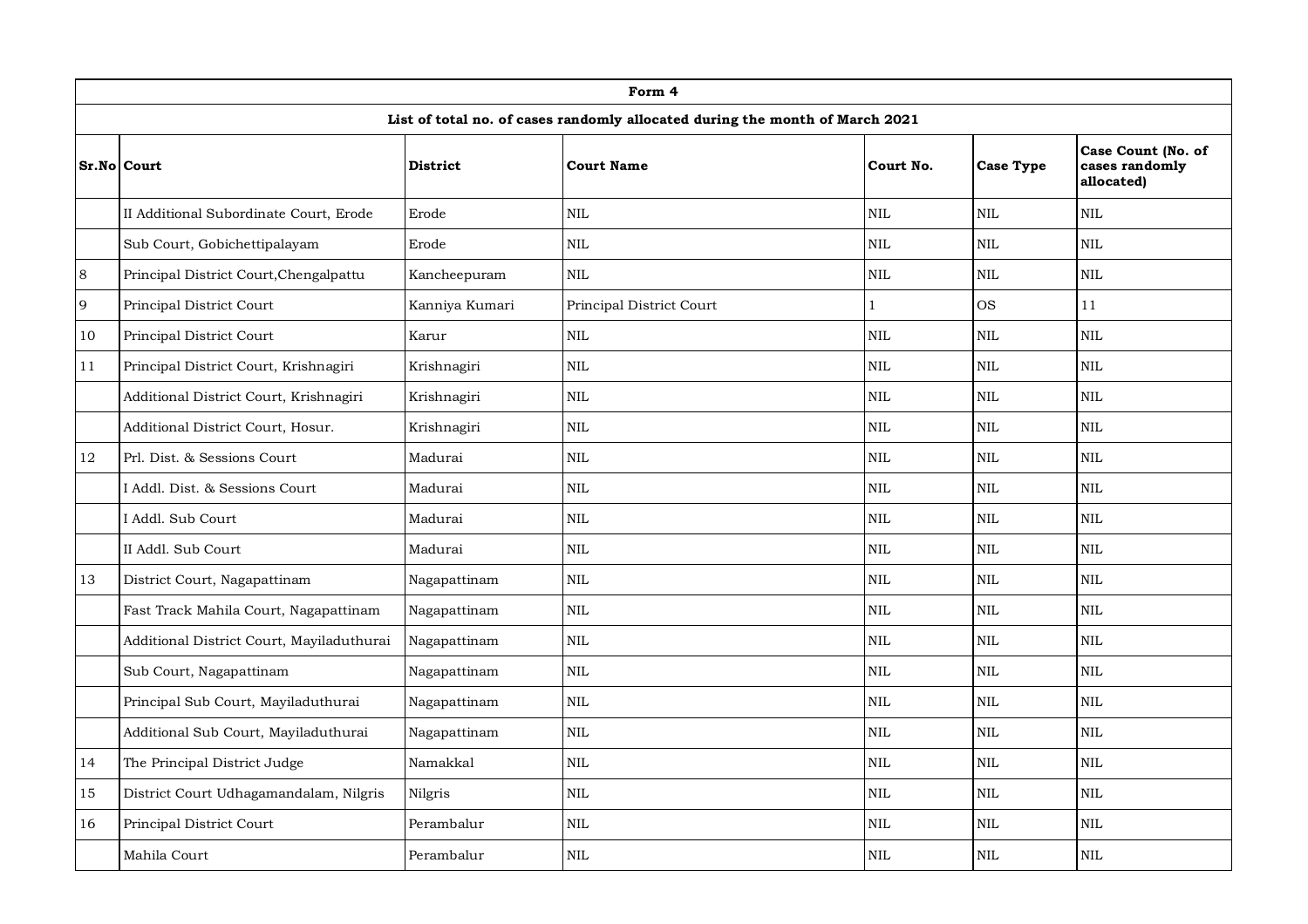|        |                                                                 |                 | Form 4                                                                       |              |                  |                                                    |
|--------|-----------------------------------------------------------------|-----------------|------------------------------------------------------------------------------|--------------|------------------|----------------------------------------------------|
|        |                                                                 |                 | List of total no. of cases randomly allocated during the month of March 2021 |              |                  |                                                    |
|        | Sr.No Court                                                     | <b>District</b> | <b>Court Name</b>                                                            | Court No.    | <b>Case Type</b> | Case Count (No. of<br>cases randomly<br>allocated) |
|        | Sub Court                                                       | Perambalur      | NIL                                                                          | <b>NIL</b>   | <b>NIL</b>       | NIL                                                |
| 17     | The Principal District Court                                    | Pudukottai      | <b>NIL</b>                                                                   | <b>NIL</b>   | <b>NIL</b>       | <b>NIL</b>                                         |
| 18     | Principal District Court                                        | Ramanathapuram  | $\rm NIL$                                                                    | <b>NIL</b>   | NIL              | NIL                                                |
| 19     | Principal District Court, Salem.                                | Salem           | Principal District Court, Salem.                                             |              | $\cos$           | 18                                                 |
| $20\,$ | Principal District and Sessions Court                           | Sivagangai      | NIL                                                                          | $\mbox{NIL}$ | $\mbox{NIL}$     | NIL                                                |
| 21     | Prl. District Court                                             | Thanjavur       | $\rm NIL$                                                                    | <b>NIL</b>   | <b>NIL</b>       | $\mbox{NIL}$                                       |
|        | III Additional District Judge, Pattukkottai.                    | Thanjavur       | <b>NIL</b>                                                                   | <b>NIL</b>   | <b>NIL</b>       | <b>NIL</b>                                         |
| 22     | Principal District Court                                        | Theni           | NIL                                                                          | $\rm NIL$    | $\rm NIL$        | $\rm NIL$                                          |
| 23     | Principal District Court, Thoothukudi                           | Thoothukudi     | Principal District Court, Thoothukudi                                        | $\mathbf{1}$ | <b>OS</b>        | 27                                                 |
| 24     | Principal District Court                                        | Tiruchirappalli | $\mbox{NIL}$                                                                 | <b>NIL</b>   | <b>NIL</b>       | $\mbox{NIL}$                                       |
|        | <b>II Additional District Court</b>                             | Tiruchirappalli | $\rm NIL$                                                                    | <b>NIL</b>   | <b>NIL</b>       | NIL                                                |
| 25     | Principal District Court                                        | Tirunelveli     | NIL                                                                          | $\rm NIL$    | <b>OS</b>        | 18                                                 |
| 26     | Principal Subordinate Court, Tiruppur                           | Tiruppur        | NIL                                                                          | <b>NIL</b>   | <b>NIL</b>       | NIL                                                |
|        | Additional Sub Court, Tiruppur                                  | Tiruppur        | <b>NIL</b>                                                                   | <b>NIL</b>   | <b>NIL</b>       | <b>NIL</b>                                         |
| 27     | Principal District Court, Tiruvallur                            | Tiruvallur      | $\rm NIL$                                                                    | NIL          | $\mbox{NIL}$     | $\mbox{NIL}$                                       |
|        | The I Additional District and Sessions<br>Court, Tiruvallur.    | Tiruvallur      | NIL                                                                          | <b>NIL</b>   | <b>NIL</b>       | <b>NIL</b>                                         |
|        | The II Additional District and Sessions<br>Court, Poonamallee.  | Tiruvallur      | NIL                                                                          | $\rm NIL$    | $\rm NIL$        | $\rm NIL$                                          |
|        | The III Additional District and Sessions<br>Court, Poonamallee. | Tiruvallur      | <b>NIL</b>                                                                   | <b>NIL</b>   | <b>NIL</b>       | <b>NIL</b>                                         |
|        | The IV Additional District and Sessions<br>Court, Ponneri.      | Tiruvallur      | NIL                                                                          | $\rm NIL$    | $\rm NIL$        | $\rm NIL$                                          |
|        | The Sub Court, Tiruvallur.                                      | Tiruvallur      | $\rm NIL$                                                                    | <b>NIL</b>   | <b>NIL</b>       | <b>NIL</b>                                         |
|        | The Sub Court, Poonamallee.                                     | Tiruvallur      | NIL                                                                          | <b>NIL</b>   | <b>NIL</b>       | <b>NIL</b>                                         |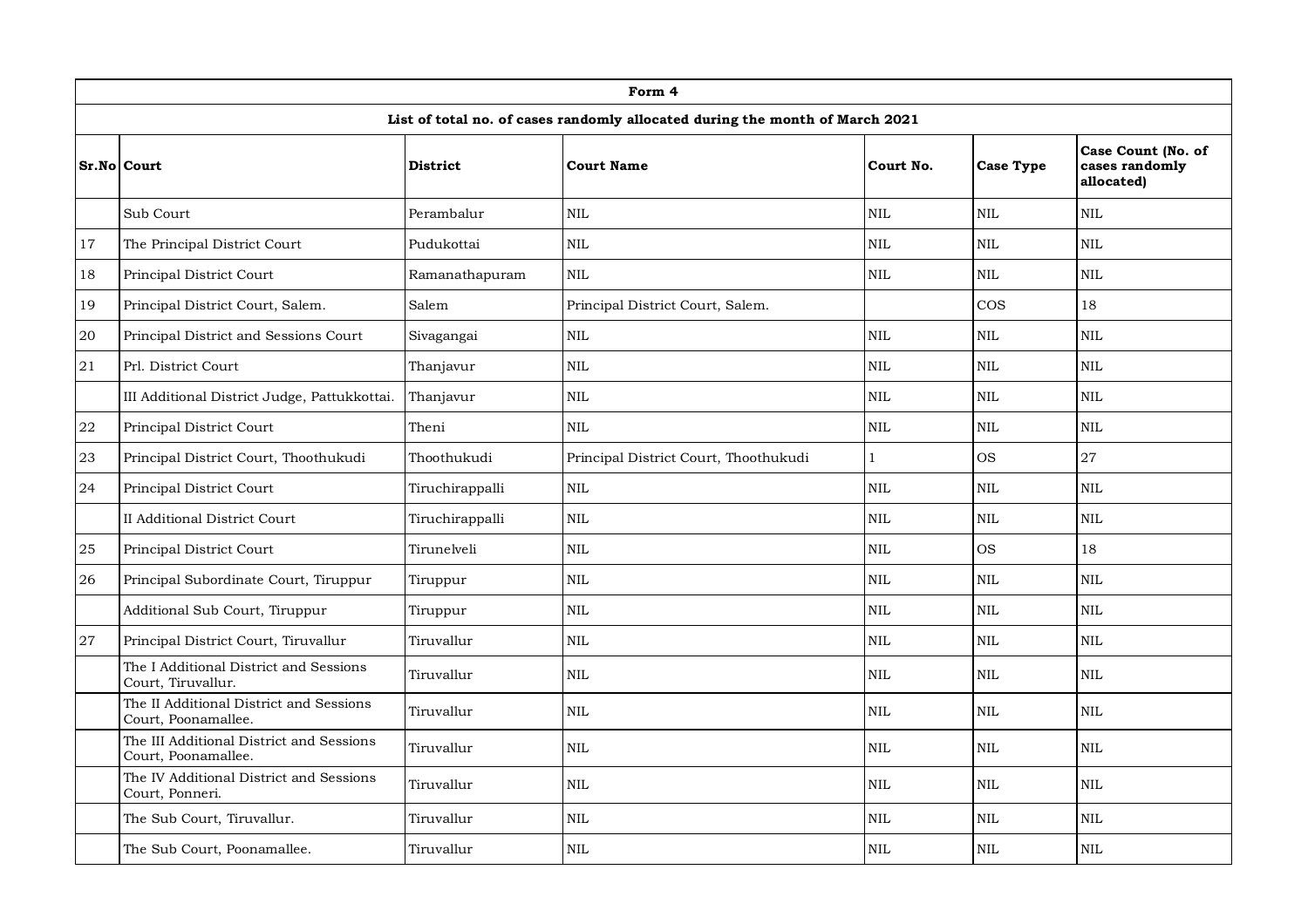|    | Form 4                                                                       |                 |                   |            |                  |                                                    |  |  |  |  |  |  |
|----|------------------------------------------------------------------------------|-----------------|-------------------|------------|------------------|----------------------------------------------------|--|--|--|--|--|--|
|    | List of total no. of cases randomly allocated during the month of March 2021 |                 |                   |            |                  |                                                    |  |  |  |  |  |  |
|    | Sr.No Court                                                                  | <b>District</b> | <b>Court Name</b> | Court No.  | <b>Case Type</b> | Case Count (No. of<br>cases randomly<br>allocated) |  |  |  |  |  |  |
|    | The Sub Court, Tiruttani.                                                    | Tiruvallur      | <b>NIL</b>        | <b>NIL</b> | <b>NIL</b>       | <b>NIL</b>                                         |  |  |  |  |  |  |
| 28 | Principal District Court, Tiruvannamalai.                                    | Tiruvannamalai  | NIL               | <b>NIL</b> | <b>NIL</b>       | NIL                                                |  |  |  |  |  |  |
|    | Additional District Court (FTC), Arni                                        | Tiruvannamalai  | <b>NIL</b>        | <b>NIL</b> | NIL              | <b>NIL</b>                                         |  |  |  |  |  |  |
| 29 | Principal District Court                                                     | Tiruvarur       | NIL               | <b>NIL</b> | NIL              | <b>NIL</b>                                         |  |  |  |  |  |  |
| 30 | Principal District Court, Vellore                                            | Vellore         | <b>NIL</b>        | <b>NIL</b> | NIL              | <b>NIL</b>                                         |  |  |  |  |  |  |
| 31 | Principal District Court                                                     | Villupuram      | <b>NIL</b>        | <b>NIL</b> | NIL              | <b>NIL</b>                                         |  |  |  |  |  |  |
| 32 | Principal District Court, Srivillliputtur                                    | Virudhunagar    | <b>NIL</b>        | <b>NIL</b> | NIL              | <b>NIL</b>                                         |  |  |  |  |  |  |
|    | Sub Court, Sivakasi                                                          | Virudhunagar    | <b>NIL</b>        | <b>NIL</b> | NIL              | <b>NIL</b>                                         |  |  |  |  |  |  |
| 33 | PDJ                                                                          | Puducherry      | NIL               | <b>NIL</b> | <b>NIL</b>       | <b>NIL</b>                                         |  |  |  |  |  |  |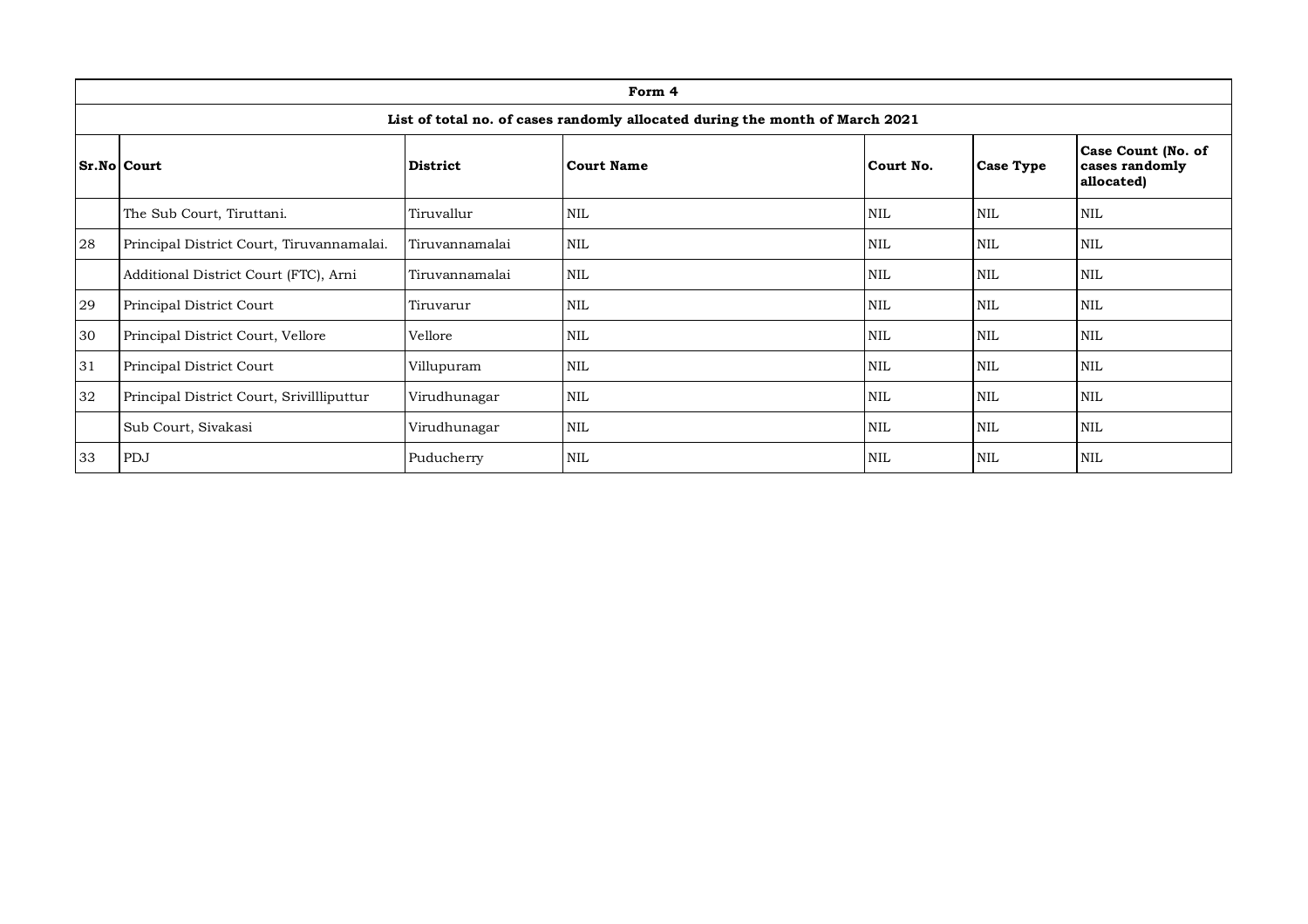|   | Form 5                   |          |             |                                                                                                                                                                                                                                                                                                                                                      |                                                                      |                         |                                              |  |  |  |  |  |  |
|---|--------------------------|----------|-------------|------------------------------------------------------------------------------------------------------------------------------------------------------------------------------------------------------------------------------------------------------------------------------------------------------------------------------------------------------|----------------------------------------------------------------------|-------------------------|----------------------------------------------|--|--|--|--|--|--|
|   |                          |          |             | List of cases in which Case Management Hearing was held during the month of March 2021                                                                                                                                                                                                                                                               |                                                                      |                         |                                              |  |  |  |  |  |  |
|   | Sr.No Court              | District | Case No.    | Petitioner Name Vs. Respondent Name                                                                                                                                                                                                                                                                                                                  | Advocate                                                             | Date of<br>Registration | Date of Case<br>Management<br><b>Hearing</b> |  |  |  |  |  |  |
| 1 | Principal District Court | Arivalur | <b>NIL</b>  | <b>NIL</b>                                                                                                                                                                                                                                                                                                                                           | <b>NIL</b>                                                           | <b>NIL</b>              | $\mbox{NIL}$                                 |  |  |  |  |  |  |
| 2 | Principal Judge's Court  | Chennai  | COS 7/20    | Haja Mohideen -- Plaintiff<br>-VS-<br>S.V. Thangaraj -- Defendant                                                                                                                                                                                                                                                                                    | Mr. K. Harishankar (Plaintiff)<br>Mr. V. Deenadayalan<br>(Defendant) | 13.10.2020              | 26.03.2021                                   |  |  |  |  |  |  |
|   | Principal Judge's Court  | Chennai  | $\cos 4/20$ | M/s. CLN Cinemas, Rep. by its Proprietor, Mr.<br>Praveen Prasad, No.15/8, Dhanappa Mudalai<br>Street, Madurai - 625 001. -- Plaintiff<br>-VS-<br>1. M/s. JSK Film Corporation, Rep. by Authorized<br>signatory, JSK. Satish Kumar<br>2. Qube Cinema Technologies, 42, Dr. Ranga Road,<br>Bhaskarapuram, Mylapore, Chennai - 600 004. --<br>Defendant | M/s. V.P. Raman<br>M.S. Seshadri                                     | 26.08.2020              | 18.03.2021                                   |  |  |  |  |  |  |
|   | Principal Judge's Court  | Chennai  | COS 8/20    | M/s. Agrocrops Exim Limited,<br>Rep. by its Sales Manager, Mr. A. Prabakaran,<br>No.45, Armenian Street, SM Plaza, Room No.1, 1st<br>Floor, Chennai - 600 001. --- Plaintiff<br>$-VS-$<br>M/s. Royal Sundaram General Insurance Co.<br>Limited, Sundaram Towers, No.46, Whites Road,<br>Royapettah, Chennai - 600 014. --- Defendant                 | S. Vasudevan (Plaintiff)                                             | 05.12.2020              | 24.03.2021                                   |  |  |  |  |  |  |
|   | Principal Judge's Court  | Chennai  | COS 1/20    | 1. M/s. Larsen & Toubro Ltd, Gujarat<br>2. United India Insurance Company Ltd, Mumbai<br>Plaintiffs<br>--VS--<br>NTC Logistics India (Pvt) Ltd, Chennai<br>Defendant                                                                                                                                                                                 | M/s Ashok Rajaraman<br>M/s. Andrew Vivek                             | 04.12.2019              | 26.03.2021                                   |  |  |  |  |  |  |
|   | Principal Judge's Court  | Chennai  | $\cos 3/21$ | The CSB Bank Ltd, No.32, First Main Road,<br>Olympic Colony, Padi, Chennai - 600 050 Rep by<br>its Authorised Officer<br>----Plaintiff<br><b>VS</b><br>1. M. Nedunchezhian and 2 others.<br>---Defendant                                                                                                                                             | K. Rajasekaran                                                       | 12.02.2021              | 09.03.2021                                   |  |  |  |  |  |  |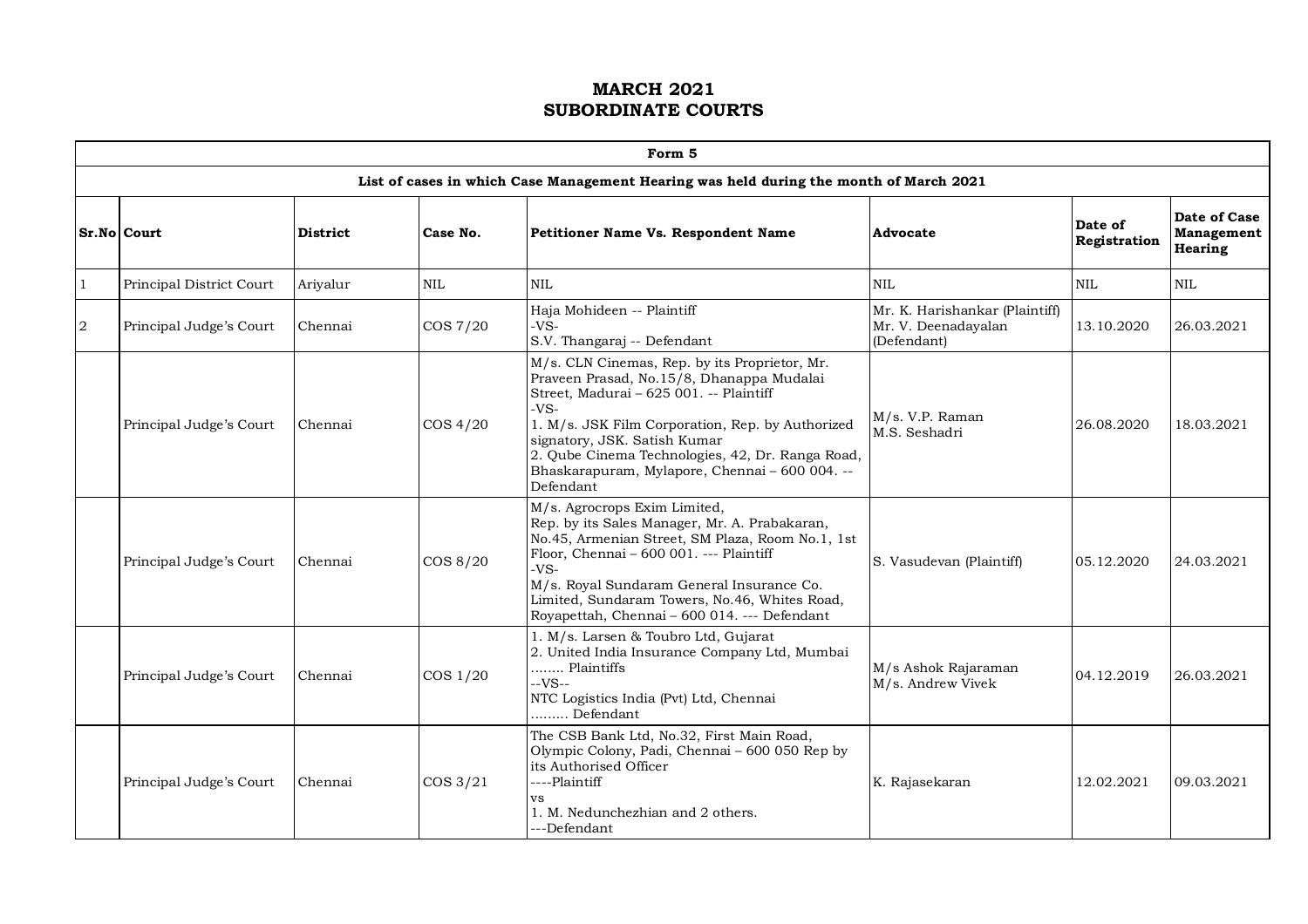|                |                                                        |                 |             | Form 5                                                                                                                                                                                                                                                                                                                                     |                                                                              |                         |                                              |
|----------------|--------------------------------------------------------|-----------------|-------------|--------------------------------------------------------------------------------------------------------------------------------------------------------------------------------------------------------------------------------------------------------------------------------------------------------------------------------------------|------------------------------------------------------------------------------|-------------------------|----------------------------------------------|
|                |                                                        |                 |             | List of cases in which Case Management Hearing was held during the month of March 2021                                                                                                                                                                                                                                                     |                                                                              |                         |                                              |
|                | <b>Sr.No Court</b>                                     | <b>District</b> | Case No.    | Petitioner Name Vs. Respondent Name                                                                                                                                                                                                                                                                                                        | Advocate                                                                     | Date of<br>Registration | Date of Case<br>Management<br><b>Hearing</b> |
|                | Principal Judge's Court                                | Chennai         | $\cos 4/21$ | M/s. Times Chartering Pvt Ltd. Haryana,<br>Represented by its Line Manager, Mr. Yogesh<br>Ramesh Abhichandani<br>Plaintiff<br>-VS-<br>M/s. Pink Rose Cargo Pvt Ltd, Chennai<br>Represented by its Chairman & Managing Director<br>& 6 Others<br>Defendants                                                                                 | Mr. K.M. Anand<br>Mr. Bijai Sundar (D1 and D2)<br>Mr. Mukund Rao (D3 and D4) | 08.03.2021              | 09.03.2021                                   |
|                | Principal Judge's Court                                | Chennai         | $\cos 2/21$ | M/s. ATA Freight Line India Pvt. Ltd, Unit #4, 7th<br>Floor, B Wing, Time Square, Marol Naka, Andheri<br>(E) Mumbai, Maharashtra - 400 059 --- Plaintiff<br>vs<br>Mr. Lazer Lyras.J, Proprietor of Starship L & L<br>Project Logistics, No.137/1, 2nd Floor, Velachery<br>Road, Little Mount, Saidapet, Chennai - 600 015.<br>-- Defendant | Mr. P. Giridharan                                                            | 02.02.2021              | 24.03.2021                                   |
| $\overline{3}$ | Prl. District Court, CBE.                              | Coimbatore      | <b>NIL</b>  | <b>NIL</b>                                                                                                                                                                                                                                                                                                                                 | $\text{NIL}$                                                                 | <b>NIL</b>              | NIL                                          |
|                | I Addl.District Court,<br><b>CBE</b>                   | Coimbatore      | <b>NIL</b>  | <b>NIL</b>                                                                                                                                                                                                                                                                                                                                 | <b>NIL</b>                                                                   | <b>NIL</b>              | NIL.                                         |
|                | III Addl. Dist. Court, CBE                             | Coimbatore      | <b>NIL</b>  | <b>NIL</b>                                                                                                                                                                                                                                                                                                                                 | <b>NIL</b>                                                                   | <b>NIL</b>              | <b>NIL</b>                                   |
|                | IV Addl. Dist. Court, CBE Coimbatore                   |                 | <b>NIL</b>  | <b>NIL</b>                                                                                                                                                                                                                                                                                                                                 | <b>NIL</b>                                                                   | <b>NIL</b>              | NIL                                          |
|                | V Addl. Dist. Court, CBE                               | Coimbatore      | <b>NIL</b>  | <b>NIL</b>                                                                                                                                                                                                                                                                                                                                 | <b>NIL</b>                                                                   | <b>NIL</b>              | <b>NIL</b>                                   |
| $\overline{4}$ | Principal District and<br>Sessions Court,<br>Cuddalore | Cuddalore       | COS 2/2019  | SPDS .Kumar vs D.Karthikeyan                                                                                                                                                                                                                                                                                                               | P.Baskar                                                                     | 12.12.2019              | 15.03.2021.<br>22.03.2021,<br>30.03.2021     |
|                | Principal District and<br>Sessions Court,<br>Cuddalore | Cuddalore       | COS 1/2020  | Kumarasamy Industries vs M/S Ether Coating and<br>Engineers pvt.Ltd and others                                                                                                                                                                                                                                                             | P.Baskar                                                                     | 22.01.2020              | 01.03.2021,<br>05.04.2021                    |
|                | Principal District and<br>Sessions Court,<br>Cuddalore | Cuddalore       | COS 4/2020  | S.P.D.S.Kumaresh vs Lakshmi                                                                                                                                                                                                                                                                                                                | P.Baskar                                                                     | 02.11.2020              | 11.03.2021,<br>01.04.2021                    |
|                | Principal District and<br>Sessions Court,<br>Cuddalore | Cuddalore       | COS 1/2021  | Venkatesan S/o Kothendum Vs Kalyana sundaram<br>S/o Kuppusamy                                                                                                                                                                                                                                                                              | P.Baskar                                                                     | 05.01.2021              | 01.03.2021,<br>07.04.2021                    |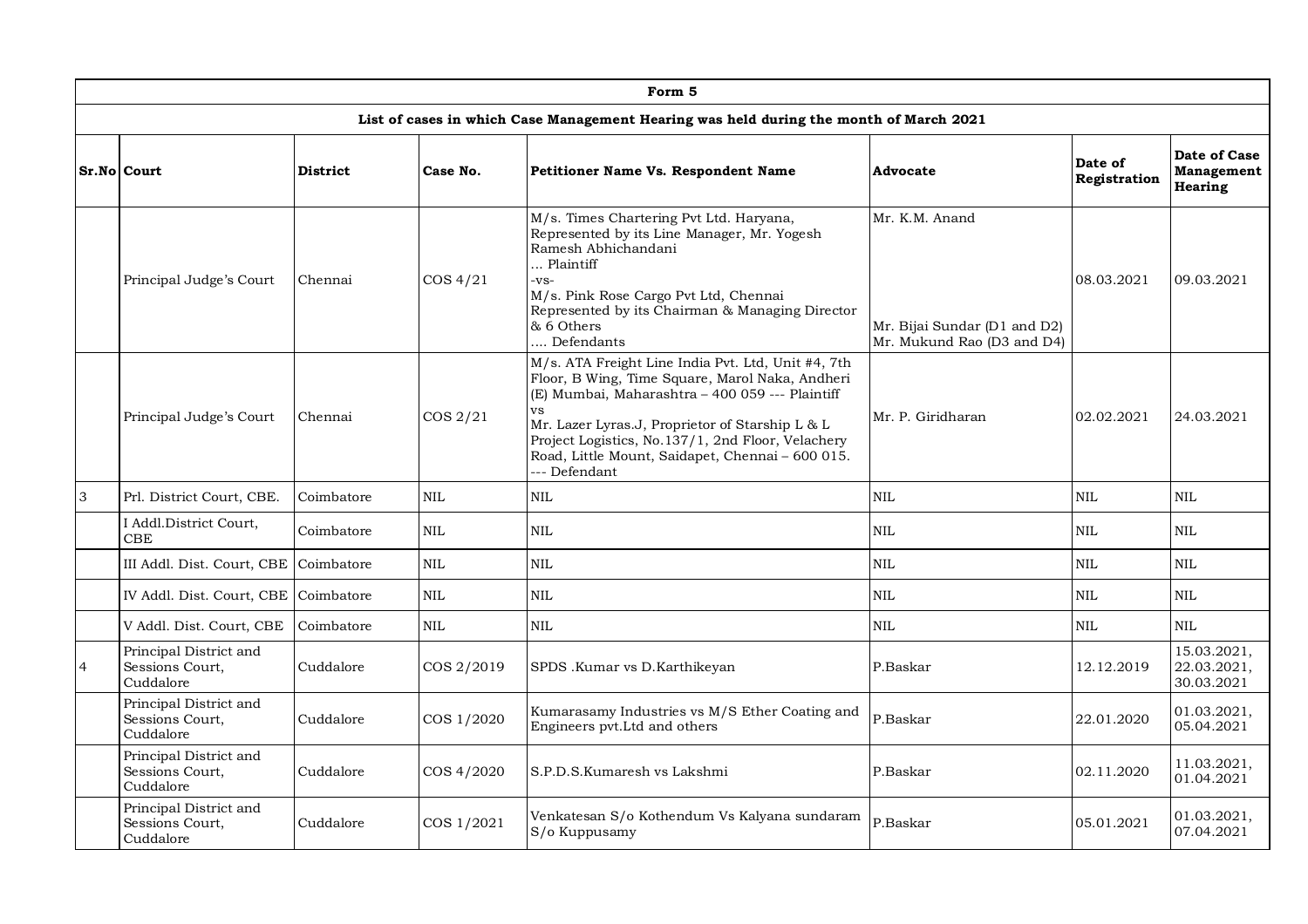|                |                                                        |                 |                      | Form 5                                                                                 |                          |                         |                                          |
|----------------|--------------------------------------------------------|-----------------|----------------------|----------------------------------------------------------------------------------------|--------------------------|-------------------------|------------------------------------------|
|                |                                                        |                 |                      | List of cases in which Case Management Hearing was held during the month of March 2021 |                          |                         |                                          |
|                | Sr.No Court                                            | <b>District</b> | Case No.             | Petitioner Name Vs. Respondent Name                                                    | Advocate                 | Date of<br>Registration | Date of Case<br>Management<br>Hearing    |
|                | Principal District and<br>Sessions Court,<br>Cuddalore | Cuddalore       | COS 2/2021           | Pappathi w/o Ramamoorthy and 3 others<br>Vs N.G.P.Kalaiyarasan S/o Pazhanivel          | P.Baskar                 | 16.02.2021              | 16.03.2021,<br>25.03.2021,<br>09.06.2021 |
|                | All other Courts                                       | Cuddalore       | <b>NIL</b>           | <b>NIL</b>                                                                             | <b>NIL</b>               | <b>NIL</b>              | <b>NIL</b>                               |
| $\overline{5}$ | Principal District Court,<br>Dharmapuri.               | Dharmapuri      | <b>NIL</b>           | <b>NIL</b>                                                                             | <b>NIL</b>               | <b>NIL</b>              | <b>NIL</b>                               |
|                | Judicial Magistrate No.II,<br>Dharmapuri.              | Dharmapuri      | $\mbox{NIL}$         | <b>NIL</b>                                                                             | <b>NIL</b>               | <b>NIL</b>              | <b>NIL</b>                               |
| $6\phantom{a}$ | Principal District Court,<br>Dindigul.                 | Dindigul.       | AROP.No.<br>103/2018 | Muthappa Goundar vs District Collector, Dindigul.                                      | S.Harihara Ramachandiran | 05.10.2018              | 30.04.2021                               |
|                | Principal District Court,<br>Dindigul.                 | Dindigul.       | AROP.No.<br>111/2018 | Shanthi Vs District Collector, Dindigul.                                               | S.Harihara Ramachandiran | 30.10.2018              | 30.04.2021                               |
|                | Principal District Court,<br>Dindigul.                 | Dindigul.       | AROP.No.<br>129/2018 | Mani and 2 others Vs District Collector, Dindigul.                                     | M.Ramalingam             | 12.12.2018              | 30.04.2021                               |
|                | Principal District Court,<br>Dindigul.                 | Dindigul.       | AROP.No.<br>136/2018 | Arayammal Vs District Collector, Dindigul.                                             | S.Harihara Ramachandiran | 21.12.2018              | 30.04.2021                               |
|                | Principal District Court,<br>Dindigul.                 | Dindigul.       | AROP.No.<br>137/2018 | Thangavel Vs District Collector, Dindigul.                                             | S.Harihara Ramachandiran | 21.12.2018              | 30.04.2021                               |
|                | Principal District Court,<br>Dindigul.                 | Dindigul.       | AROP.No.<br>138/2018 | Shanmugavel Vs District Collector, Dindigul.                                           | V.Arumugam               | 21.12.2018              | 30.04.2021                               |
|                | Principal District Court,<br>Dindigul.                 | Dindigul.       | AROP.No.<br>99/2019  | Palanichamy Vs District Collector, Dindigul.                                           | V.Palanichamy            | 18.07.2019              | 30.04.2021                               |
|                | Principal District Court,<br>Dindigul.                 | Dindigul.       | AROP.No.<br>109/2019 | Thangavel Vs District Collector, Dindigul.                                             | S.Harihara Ramachandiran | 19.08.2019              | 30.04.2021                               |
|                | Principal District Court,<br>Dindigul.                 | Dindigul.       | AROP.No.<br>110/2019 | Nachimuthu Vs District Collector, Dindigul.                                            | S.Harihara Ramachandiran | 19.08.2019              | 30.04.2021                               |
|                | Principal District Court,<br>Dindigul.                 | Dindigul.       | AROP.No.<br>46/2020  | Thirumalaichamy Vs District Collector, Dindigul.                                       | P.Mahendiran             | 06.07.2020              | 30.04.2021                               |
|                | Principal District Court,<br>Dindigul.                 | Dindigul.       | AROP.No.<br>47/2020  | Karuppusamy Vs District Collector, Dindigul.                                           | P.Mahendiran             | 06.07.2020              | 30.04.2021                               |
|                | Principal District Court,<br>Dindigul.                 | Dindigul.       | AROP.No.<br>48/2020  | Murugesan Vs District Collector, Dindigul.                                             | P.Mahendiran             | 06.07.2020              | 30.04.2021                               |
|                | Principal District Court,<br>Dindigul.                 | Dindigul.       | AROP.No.<br>55/2020  | Sabapathi Vs District Collector, Dindigul.                                             | P.Mahendiran             | 14.08.2020              | 30.04.2021                               |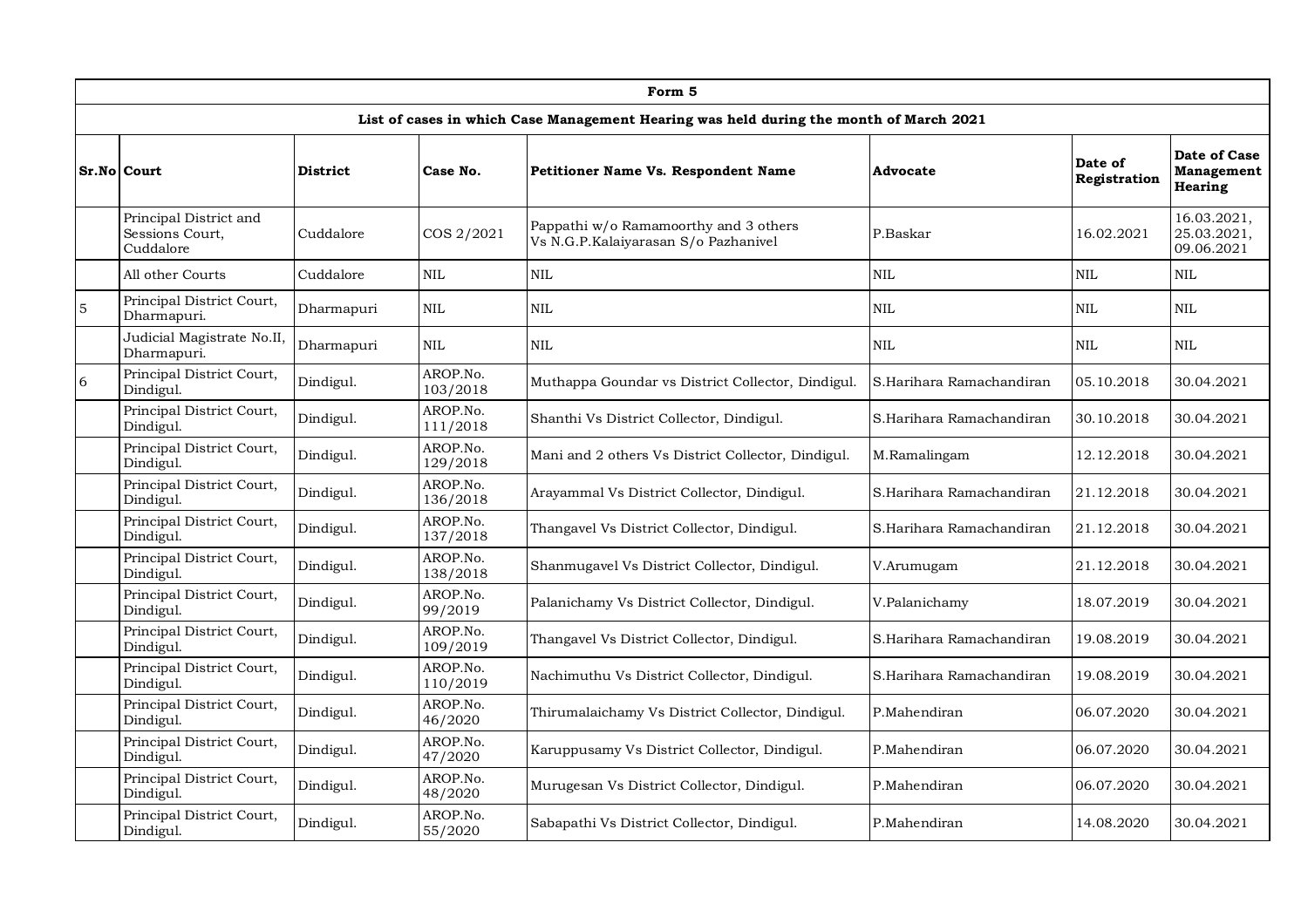|                                        |           |                     | Form 5                                                                                                    |                        |                         |                                                     |
|----------------------------------------|-----------|---------------------|-----------------------------------------------------------------------------------------------------------|------------------------|-------------------------|-----------------------------------------------------|
|                                        |           |                     | List of cases in which Case Management Hearing was held during the month of March 2021                    |                        |                         |                                                     |
| Sr.No Court                            | District  | Case No.            | <b>Petitioner Name Vs. Respondent Name</b>                                                                | Advocate               | Date of<br>Registration | Date of Case<br><b>Management</b><br><b>Hearing</b> |
| Principal District Court,<br>Dindigul. | Dindigul. | AROP.No.<br>56/2020 | Selvaraj Vs District Collector, Dindigul.                                                                 | P.Mahendiran           | 14.08.2020              | 30.04.2021                                          |
| Principal District Court,<br>Dindigul. | Dindigul. | AROP.No.<br>41/2021 | Deepa Alankar Vs DRO, Madurai.                                                                            | P.Pandiyarajan         | 17.02.2021              | 04.06.2021                                          |
| Principal District Court,<br>Dindigul. | Dindigul. | 0. S.49/2015        | Samiyappa Gounter Vs The Superintendent<br>engineer & 2 others                                            | S.M.Loganathan         | 07.07.2015              | 17.04.2021                                          |
| Principal District Court,<br>Dindigul. | Dindigul. | O.S.50/2015         | Samiyappa Gounter Vs The Superintendent<br>engineer & 2 others                                            | S.M.Loganathan         | 16.02.2015              | 17.04.2021                                          |
| Principal District Court,<br>Dindigul. | Dindigul. | 0. S. 58 / 2018     | Fathima Beevi Vs M/s Sura Leathers                                                                        | S.Krishnakumar         | 09.03.2018              | 22.04.2021                                          |
| Principal District Court,<br>Dindigul. | Dindigul. | 0. S. 73 / 2018     | Saleem Raja Vs M/s Sura Leathers                                                                          | S.Krishnakumar         | 09.04.2018              | 26.04.2021                                          |
| Principal District Court,<br>Dindigul. | Dindigul. | O.S.247/2018        | Hindu Nadar Uravin Murai & Others Vs The<br>Commissioner Hindu Religious Charitable<br>endoment, Chennai. | P.S.Nirmalkumar        | 20.12.2018              | 01.04.2021                                          |
| Principal District Court,<br>Dindigul. | Dindigul. | O.S.86/2020         | M/s. Sivaraj Spinning Mills Pvt., Ltd., Vs M/s Sri<br>Dhanalakshmi Enterprises                            | T.Manikandan           | 02.07.2020              | 27.04.2021                                          |
| Principal District Court,<br>Dindigul. | Dindigul. | O.S. 131/2020       | Canara Bank Batlagundu Branch Vs 1.Selvameena<br>2. Thangapandian                                         | S.Krishnakumar         | 18.08.2020              | 01.04.2021                                          |
| Principal District Court,<br>Dindigul. | Dindigul. | O.S. 139/2020       | Canara Bank Batlagundu Branch Vs Muneeswarar<br>Sirpi magaleer self help group                            | S.Krishnakumar         | 25.08.2020              | 07.06.2021                                          |
| Principal District Court,<br>Dindigul. | Dindigul. | O.S 153/2020        | Canara Bank Dindigul Branch Vs 1.Shri Krishna<br>General Stores 2.Kanagavalli                             | A.S.Ratha Krishnan     | 09.09.2020              | 07.06.2021                                          |
| Principal District Court,<br>Dindigul. | Dindigul. | O.S. 156/2020       | Canara Bank SME Branch Dindigul Vs 1. Chiristy<br>2.Jayarani                                              | V.S.Gandhimathi Nathan | 08.09.2020              | 07.06.2021                                          |
| Principal District Court,<br>Dindigul. | Dindigul. | O.S. 159/2020       | Canara Bank Batlagundu Branch Vs 1.Raman @<br>GopalaKrishnan 2.Ravi                                       | S.Krishnakumar         | 08.09.2020              | 02.06.2021                                          |
| Principal District Court,<br>Dindigul. | Dindigul. | O.S.161/2020        | Canara Bank, Nehrugi Nagar Branch, Dindigul Vs<br>Lourdhu Boss                                            | V.S.Gandhimathi Nathan | 08.09.2020              | 29.04.2021                                          |
| Principal District Court,<br>Dindigul. | Dindigul. | O.S.181/2020        | Canara Bank, Batlagundu Branch Vs Pitchaimani<br>@another                                                 | S.Krishnakumar         | 17.09.2020              | 22.04.2021                                          |
| Principal District Court,<br>Dindigul. | Dindigul. | O.S. 196/2020       | Canara Bank, Batlagundu Branch Vs Ashok Kumar<br>and another                                              | N.Arumugam             | 28.09.2020              | 19.04.2021                                          |
| Principal District Court,<br>Dindigul. | Dindigul. | O.S.197/2020        | Canara Bank, Batlagundu Branch Vs<br>Hithayathullah and another                                           | S.Krishnakumar         | 28.09.2020              | 05.04.2021                                          |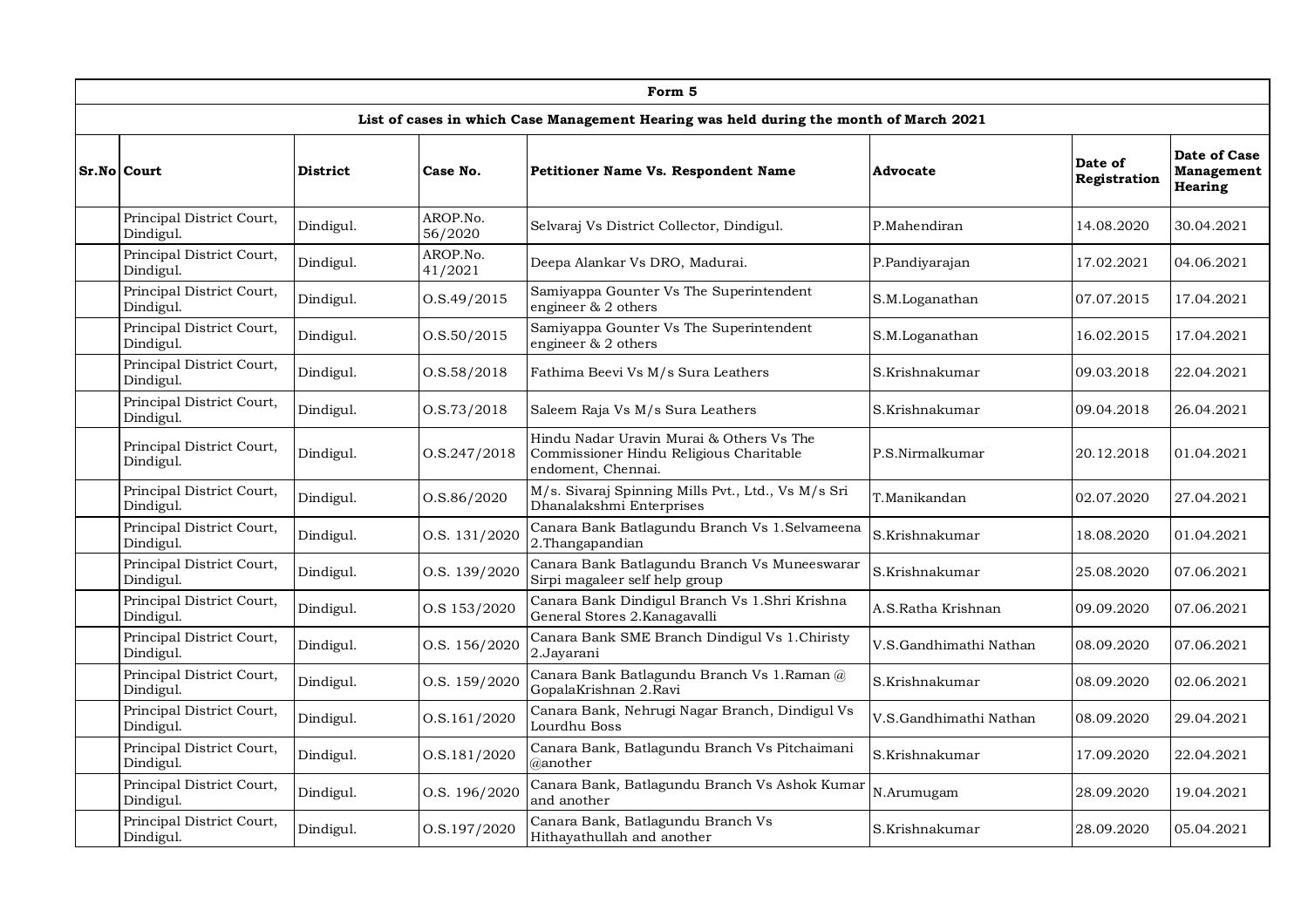|                                        |                 |              | Form 5                                                                                                |                        |                         |                                              |
|----------------------------------------|-----------------|--------------|-------------------------------------------------------------------------------------------------------|------------------------|-------------------------|----------------------------------------------|
|                                        |                 |              | List of cases in which Case Management Hearing was held during the month of March 2021                |                        |                         |                                              |
| Sr.No Court                            | <b>District</b> | Case No.     | <b>Petitioner Name Vs. Respondent Name</b>                                                            | Advocate               | Date of<br>Registration | Date of Case<br>Management<br><b>Hearing</b> |
| Principal District Court,<br>Dindigul. | Dindigul.       | O.S.199/2020 | Bank of India Vs M.Karthick Kumar                                                                     | A.S.Radha Krishnan     | 01.10.2020              | 19.04.2021                                   |
| Principal District Court,<br>Dindigul. | Dindigul.       | O.S.201/2020 | Canara Bank Vs Selvam and another                                                                     | S.Krishnakumar         | 01.10.2020              | 27.04.2021                                   |
| Principal District Court,<br>Dindigul. | Dindigul.       | O.S.203/2020 | Canara Bank Vs Vijaya                                                                                 | S.Krishnakumar         | 01.10.2020              | 26.04.2021                                   |
| Principal District Court,<br>Dindigul. | Dindigul.       | O.S.205/2020 | Canara Bank Vs Ramakrishnan and another                                                               | S.Krishnakumar         | 01.10.2020              | 19.04.2021                                   |
| Principal District Court,<br>Dindigul. | Dindigul.       | O.S.206/2020 | Canara Bank Vs Sathik Batcha and another                                                              | S.Krishnakumar         | 05.10.2020              | 29.04.2021                                   |
| Principal District Court,<br>Dindigul. | Dindigul.       | O.S.207/2020 | Canara Bank Vs Kumaresan and another                                                                  | S.Krishnakumar         | 05.10.2020              | 22.04.2021                                   |
| Principal District Court,<br>Dindigul. | Dindigul.       | O.S.208/2020 | Canara Bank Vs Vaigai Magalir Self Help Group<br>through its president Tmt.B. Thangam and another     | S.Krishnakumar         | 05.10.2020              | 08.06.2021                                   |
| Principal District Court,<br>Dindigul. | Dindigul.       | O.S.209/2020 | Indian Bank Vs Rainbow Aangal self help group<br>through its Animator T.Chandrasekar and another      | V.S.Gandhi Mathinathan | 05.10.2020              | 20.04.2021                                   |
| Principal District Court,<br>Dindigul. | Dindigul.       | O.S.211/2020 | Indian Overseas Bank Vs M/s.Amman Agri clinic<br>represented through its proprietor I.Singadurai      | D.C.Centhil            | 06.10.2020              | 27.04.2021                                   |
| Principal District Court,<br>Dindigul. | Dindigul.       | O.S.214/2020 | Canara Bank Vs Syed Abuthaheer and another                                                            | S.Krishnakumar         | 07.10.2020              | 06.04.2021                                   |
| Principal District Court,<br>Dindigul. | Dindigul.       | O.S.217/2020 | Canara Bank Vs Kavitha and another                                                                    | S.Krishnakumar         | 07.10.2020              | 07.04.2021                                   |
| Principal District Court,<br>Dindigul. | Dindigul.       | O.S.219/2020 | Canara Bank Vs M/s.S.P.Grawals represented by<br>its proprietor P.Ashokkumar and another              | S.Krishnakumar         | 07.10.2020              | 07.04.2021                                   |
| Principal District Court,<br>Dindigul. | Dindigul.       | O.S.221/2020 | Canara Bank Vs E.Poonkothai and another                                                               | S.Krishnakumar         | 07.10.2020              | 07.04.2021                                   |
| Principal District Court,<br>Dindigul. | Dindigul.       | O.S.222/2020 | Canara Bank Vs Kavimalar Magalir Mandram<br>Represented by its Animator R.Muthulakshmi and<br>another | S.Krishnakumar         | 07.10.2020              | 21.04.2021                                   |
| Principal District Court,<br>Dindigul. | Dindigul.       | O.S.225/2020 | State Bank of Indian Vs N.Gobikrishnan                                                                | G.Ilampooranan         | 08.10.2020              | 20.04.2021                                   |
| Principal District Court,<br>Dindigul. | Dindigul.       | O.S.227/2020 | Canara Bank Vs Arockia Ananda Kulandaisamy                                                            | S.Krishnakumar         | 08.10.2020              | 20.04.2021                                   |
| Principal District Court,<br>Dindigul. | Dindigul.       | O.S.231/2020 | Canara Bank Vs Sakthi Mariyamman Magalir<br>Sangam through its President Jeyanthi and                 | S.Krishnakumar         | 13.10.2020              | 19.04.2021                                   |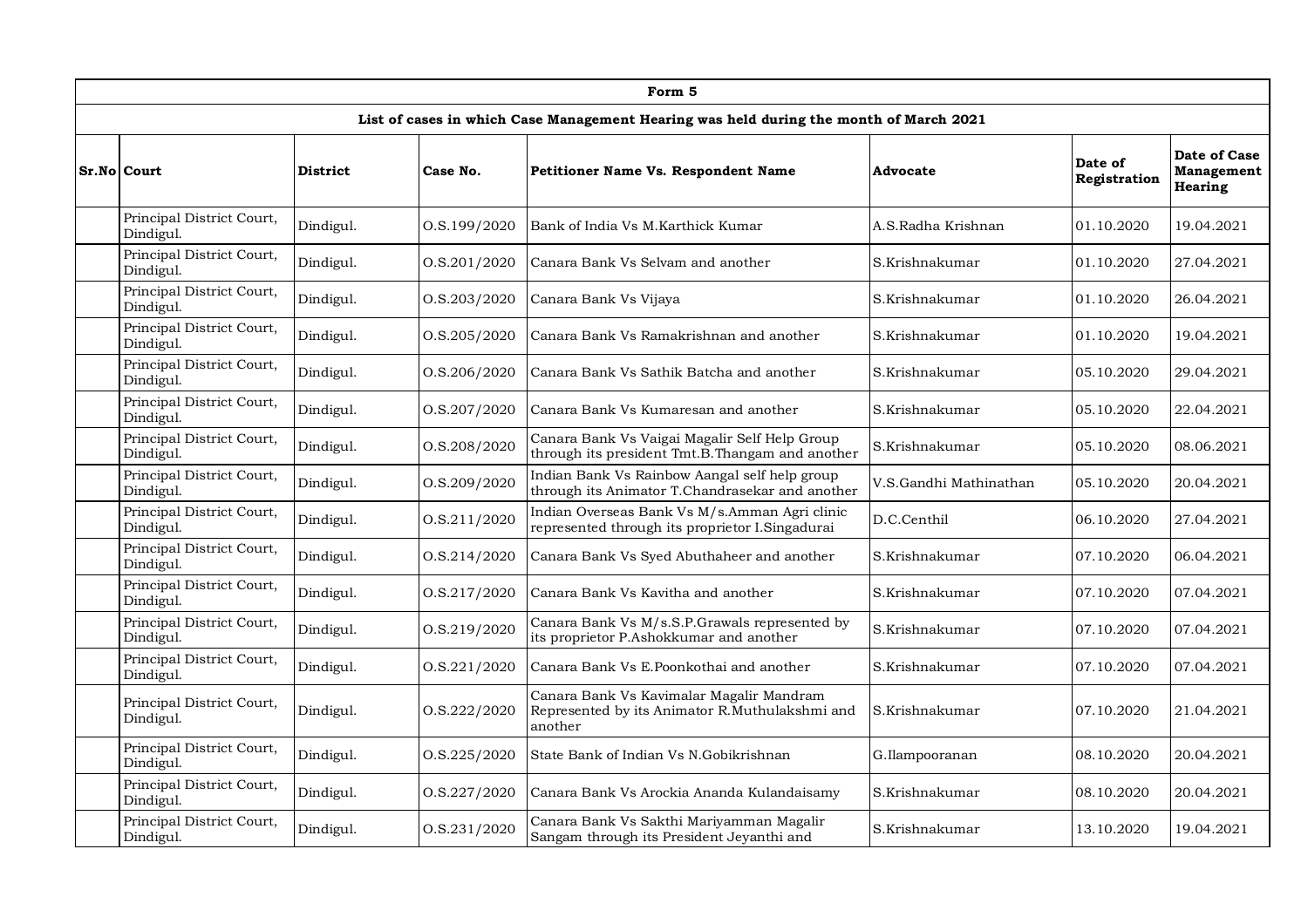|                                        |                 |              | Form 5                                                                                                                                                                          |                        |                         |                                              |
|----------------------------------------|-----------------|--------------|---------------------------------------------------------------------------------------------------------------------------------------------------------------------------------|------------------------|-------------------------|----------------------------------------------|
|                                        |                 |              | List of cases in which Case Management Hearing was held during the month of March 2021                                                                                          |                        |                         |                                              |
| Sr.No Court                            | <b>District</b> | Case No.     | <b>Petitioner Name Vs. Respondent Name</b>                                                                                                                                      | Advocate               | Date of<br>Registration | Date of Case<br>Management<br><b>Hearing</b> |
|                                        |                 |              | another                                                                                                                                                                         |                        |                         |                                              |
| Principal District Court,<br>Dindigul. | Dindigul.       | O.S.238/2020 | Indian Overseas Bank Vs G, Ganesan and another                                                                                                                                  | S.Krishnakumar         | 15.10.2020              | 21.04.2021                                   |
| Principal District Court,<br>Dindigul. | Dindigul.       | O.S 247/2020 | Canara Bank, Batlagundu Branch Vs Amaladevi<br>@another                                                                                                                         | S.Krishnakumar         | 02.11.2020              | 29.04.2021                                   |
| Principal District Court,<br>Dindigul. | Dindigul.       | O.S 248/2020 | Canara Bank, Batlagundu Branch Vs Sakayaraj<br>$@$ another                                                                                                                      | S.Krishnakumar         | 02.11.2020              | 23.04.2021                                   |
| Principal District Court,<br>Dindigul. | Dindigul.       | O.S 249/2020 | Indian Overses Bank, Dindigul Branch Vs<br>Ramanathan @another                                                                                                                  | S.Krishnakumar         | 03.11.2020              | 09.04.2021                                   |
| Principal District Court,<br>Dindigul. | Dindigul.       | O.S 251/2020 | Canara Bank, Batlagundu Branch Vs Amutha                                                                                                                                        | S.Krishnakumar         | 05.11.2020              | 16.04.2021                                   |
| Principal District Court,<br>Dindigul. | Dindigul.       | O.S 256/2020 | Union Bank, Meddupatti Branch Vs Ayyappan                                                                                                                                       | A.S.Radha Krishnan     | 06.11.2020              | 19.04.2021                                   |
| Principal District Court,<br>Dindigul. | Dindigul.       | O.S 259/2020 | Canara Bank, Batlagundu Branch Vs Amutha                                                                                                                                        | V.S.Gandhi Mathinathan | 07.11.2020              | 26.04.2021                                   |
| Principal District Court,<br>Dindigul. | Dindigul.       | O.S 277/2020 | M/s.Malayaan integrated Builders, Partnership<br>firm throrugh its Partner A.M.Arumugam Vs<br>Institute of Management Technology, Hyderabad<br>through its President and others | N.Sivakumar            | 19.11.2020              | 05.04.2021                                   |
| Principal District Court,<br>Dindigul. | Dindigul.       | O.S 286/2020 | Canara Bank, Batlagundu Branch Vs Meenakshi<br>Sripi Self Help Group                                                                                                            | S.Krishnakumar         | 20.11.2020              | 22.04.2021                                   |
| Principal District Court,<br>Dindigul. | Dindigul.       | O.S 292/2020 | Canara Bank, Dindigul Branch Vs Selvi @another                                                                                                                                  | D.C.Centhil            | 21.11.2020              | 08.06.2021                                   |
| Principal District Court,<br>Dindigul. | Dindigul.       | O.S 293/2020 | Union Bank, Medduppatti Branch Vs Varadharaj                                                                                                                                    | A.S.Radha Krishnan     | 21.11.2020              | 06.04.2021                                   |
| Principal District Court,<br>Dindigul. | Dindigul.       | O.S 296/2020 | State Bank of India, Nilakottai Branch Vs<br>Saravanan                                                                                                                          | G.Ilampooranan         | 23.11.2020              | 07.04.2021                                   |
| Principal District Court,<br>Dindigul. | Dindigul.       | O.S 297/2020 | State Bank of India, Nilakottai Branch Vs<br>Mariyappan                                                                                                                         | G.Ilampooranan         | 23.11.2020              | 08.06.2021                                   |
| Principal District Court,<br>Dindigul. | Dindigul.       | O.S 298/2020 | State Bank of India, Nilakottai Branch Vs<br>Saravanan                                                                                                                          | G.Ilampooranan         | 23.11.2020              | 08.06.2021                                   |
| Principal District Court,<br>Dindigul. | Dindigul.       | O.S 301/2020 | Canara Bank, Batlagundu Branch Vs M/s Anitha<br>Textiles through its Proprietor Ramesh, Ahamed<br>Tajeeen and others                                                            | S.Krishnakumar         | 23.11.2020              | 08.04.2021                                   |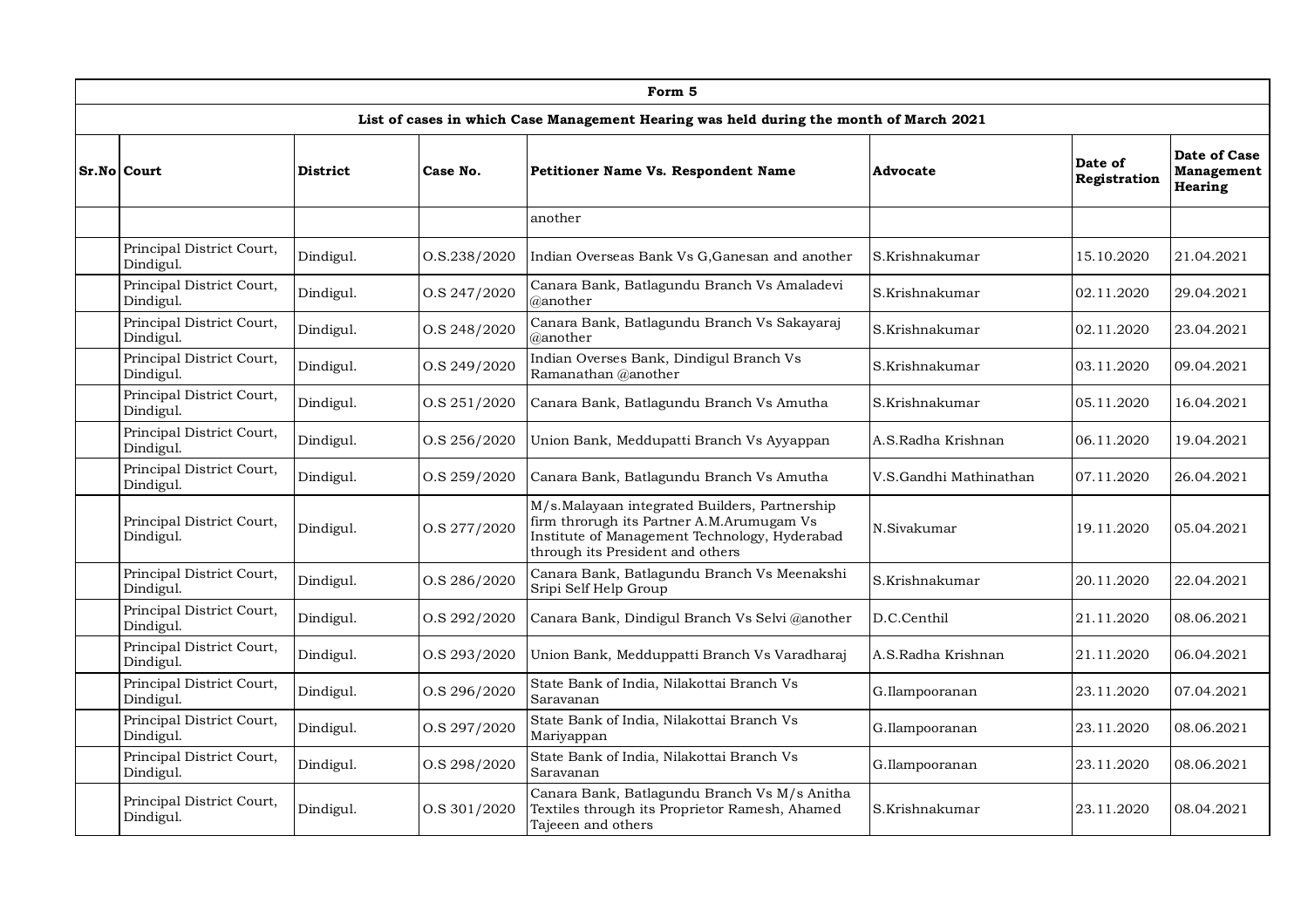|                | Form 5                                 |                 |               |                                                                                                                      |                        |                         |                                                     |  |  |  |  |
|----------------|----------------------------------------|-----------------|---------------|----------------------------------------------------------------------------------------------------------------------|------------------------|-------------------------|-----------------------------------------------------|--|--|--|--|
|                |                                        |                 |               | List of cases in which Case Management Hearing was held during the month of March 2021                               |                        |                         |                                                     |  |  |  |  |
|                | Sr.No Court                            | <b>District</b> | Case No.      | <b>Petitioner Name Vs. Respondent Name</b>                                                                           | Advocate               | Date of<br>Registration | Date of Case<br><b>Management</b><br><b>Hearing</b> |  |  |  |  |
|                | Principal District Court,<br>Dindigul. | Dindigul.       | O.S 300/2020  | Canara Bank, Batlagundu Branch Vs M/s Anitha<br>Textiles through its Proprietor Ramesh, Ahamed<br>Tajeeen and others | S.Krishnakumar         | 23.11.2020              | 08.04.2021                                          |  |  |  |  |
|                | Principal District Court,<br>Dindigul. | Dindigul.       | O.S 328/2020  | Canara Bank Main Branch Vs Karthikeyan                                                                               | G.Ilampooranan         | 14.12.2020              | 21.04.2021                                          |  |  |  |  |
|                | Principal District Court,<br>Dindigul. | Dindigul.       | O.S 329/2020  | Canara Bank Main Branch Vs Murugesan                                                                                 | G.Ilampooranan         | 14.12.2020              | 16.04.2021                                          |  |  |  |  |
|                | Principal District Court,<br>Dindigul. | Dindigul.       | O.S 337/2020  | Canara Bank Batlagundu Branch Vs Niraimathi<br>Magalir Mandram through its President Selvi and<br>another            | S.Krishnakumar         | 16.12.2020              | 22.04.2021                                          |  |  |  |  |
|                | Principal District Court,<br>Dindigul. | Dindigul.       | O.S 338/2020  | Canara Bank Batlagundu Branch Vs Sigaram<br>Magalir Mandram through its President<br>Palaniyammali and another       | S.Krishnakumar         | 16.12.2020              | 22.04.2021                                          |  |  |  |  |
|                | Principal District Court,<br>Dindigul. | Dindigul.       | O.S 347/2020  | Canara Bank Sendurai Branch Vs Sankaran and<br>another                                                               | V.S.Gandhi Mathinathan | 22.12.2020              | 19.04.2021                                          |  |  |  |  |
|                | Principal District Court,<br>Dindigul. | Dindigul.       | O.S 351/2020  | Canara Bank Sendurai Branch Vs Karthikeyan and<br>another                                                            | V.S.Gandhi Mathinathan | 23.12.2020              | 19.04.2021                                          |  |  |  |  |
|                | Principal District Court,<br>Dindigul. | Dindigul.       | O.S 12/2021   | Canara Bank K.Keeranur Branch Vs Murugesan<br>and another                                                            | A.Devendran            | 07.01.2021              | 21.04.2021                                          |  |  |  |  |
|                | Principal District Court,<br>Dindigul. | Dindigul.       | O.S 25/2021   | Canara Bank Kottanatham Branch Vs Periyasamy                                                                         | S.Krishnakumar         | 11.01.2021              | 06.04.2021                                          |  |  |  |  |
|                | Principal District Court,<br>Dindigul. | Dindigul.       | O.S 57/2021   | Vagai Leather Corporation representative through<br>Managing Partner Mani. Vs Mahamadhu Ebragim<br>@ Bullet Ebragim  | N.T.R.Vijay Kumar      | 05.02.2021              | 21.04.2021                                          |  |  |  |  |
|                | Principal District Court,<br>Dindigul. | Dindigul.       | O.S 71/2021   | UCO Bank, Dindigul Branch Vs Asaraf Ali and<br>another                                                               | S.M.Loganathan         | 24.02.2021              | 28.04.2021                                          |  |  |  |  |
|                | Principal District Court,<br>Dindigul. | Dindigul.       | O.S. 100/2021 | Canara Bank Batlagundu Branch Vs Deivanayaki<br>and another                                                          | S.Krishnakumar         | 26.03.2021              | 26.04.2021                                          |  |  |  |  |
|                | Principal District Court,<br>Dindigul. | Dindigul.       | O.S. 101/2021 | Canara Bank Batlagundu Branch Vs Asanullah                                                                           | S.Krishnakumar         | 26.03.2021              | 26.04.2021                                          |  |  |  |  |
|                | Principal District Court,<br>Dindigul. | Dindigul.       | O.S. 103/2021 | Canara Bank Batlagundu Branch Vs Akbar and<br>another                                                                | S.Krishnakumar         | 26.03.2021              | 27.04.2021                                          |  |  |  |  |
| $\overline{7}$ | Principal District<br>Court, Erode     | Erode           | $\rm NIL$     | <b>NIL</b>                                                                                                           | NIL                    | NIL                     | <b>NIL</b>                                          |  |  |  |  |
|                | I Additional District<br>Court, Erode  | Erode           | <b>NIL</b>    | <b>NIL</b>                                                                                                           | NIL                    | NIL                     | <b>NIL</b>                                          |  |  |  |  |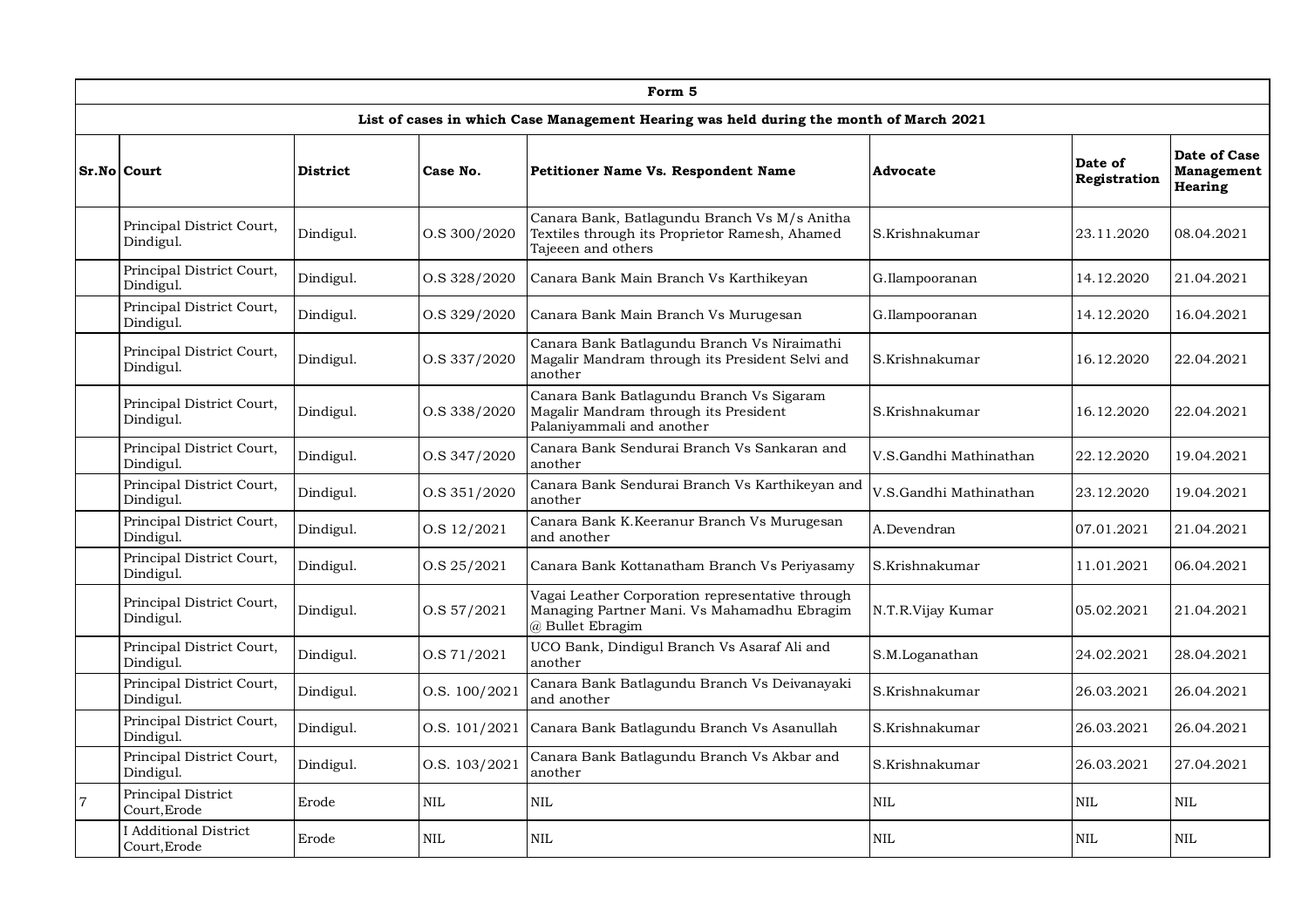|                | Form 5                                                     |                 |              |                                                                                                                                                                                                                                                                                                                           |                                  |                         |                                              |  |  |  |  |
|----------------|------------------------------------------------------------|-----------------|--------------|---------------------------------------------------------------------------------------------------------------------------------------------------------------------------------------------------------------------------------------------------------------------------------------------------------------------------|----------------------------------|-------------------------|----------------------------------------------|--|--|--|--|
|                |                                                            |                 |              | List of cases in which Case Management Hearing was held during the month of March 2021                                                                                                                                                                                                                                    |                                  |                         |                                              |  |  |  |  |
|                | <b>Sr.No Court</b>                                         | <b>District</b> | Case No.     | Petitioner Name Vs. Respondent Name                                                                                                                                                                                                                                                                                       | Advocate                         | Date of<br>Registration | Date of Case<br>Management<br><b>Hearing</b> |  |  |  |  |
|                | <b>II Additional District</b><br>Court.Erode               | Erode           | <b>NIL</b>   | <b>NIL</b>                                                                                                                                                                                                                                                                                                                | <b>NIL</b>                       | <b>NIL</b>              | <b>NIL</b>                                   |  |  |  |  |
|                | <b>III Additional District</b><br>Court, Gobichettipalayam | Erode           | <b>NIL</b>   | <b>NIL</b>                                                                                                                                                                                                                                                                                                                | NIL                              | <b>NIL</b>              | <b>NIL</b>                                   |  |  |  |  |
|                | <b>IV Additional District</b><br>Court, Bhavani.           | Erode           | <b>NIL</b>   | <b>NIL</b>                                                                                                                                                                                                                                                                                                                | NIL                              | <b>NIL</b>              | <b>NIL</b>                                   |  |  |  |  |
|                | Principal Subordinate<br>Court, Erode                      | Erode           | <b>NIL</b>   | <b>NIL</b>                                                                                                                                                                                                                                                                                                                | <b>NIL</b>                       | <b>NIL</b>              | <b>NIL</b>                                   |  |  |  |  |
|                | I Additional Subordinate<br>Court, Erode                   | Erode           | <b>NIL</b>   | NIL                                                                                                                                                                                                                                                                                                                       | <b>NIL</b>                       | <b>NIL</b>              | NIL.                                         |  |  |  |  |
|                | II Additional Subordinate<br>Court, Erode                  | Erode           | <b>NIL</b>   | <b>NIL</b>                                                                                                                                                                                                                                                                                                                | $\rm NIL$                        | <b>NIL</b>              | NIL.                                         |  |  |  |  |
|                | Sub Court,<br>Gobichettipalayam                            | Erode           | $\text{NIL}$ | NIL                                                                                                                                                                                                                                                                                                                       | $\rm NIL$                        | $\rm NIL$               | NIL.                                         |  |  |  |  |
| $\overline{8}$ | Principal District<br>Court, Chengalpattu                  | Kancheepuram    | <b>NIL</b>   | <b>NIL</b>                                                                                                                                                                                                                                                                                                                | <b>NIL</b>                       | <b>NIL</b>              | NIL.                                         |  |  |  |  |
| 9              | Principal District Court                                   | Kanniya Kumari  | <b>NIL</b>   | <b>NIL</b>                                                                                                                                                                                                                                                                                                                | <b>NIL</b>                       | <b>NIL</b>              | <b>NIL</b>                                   |  |  |  |  |
| 10             | Principal District Court                                   | Karur           | 03/2018      | Alaska Export USA Inc., Illinois, United State of<br>America, rep. by its Vice President, Dr.Veerasikku<br>Bommiasamy, Illinois.<br>Plaintiff Vs "1. M/s. Alaska Exports, rep. by its<br>Managing partner, Karur.<br>2. J.M.Ramalingam<br>3. S.Thirunavakarasu<br>Defendants"                                             | N.Thirumoorthy/E.K.Kumare<br>san | 10.10.2018              | 15.03.2021<br>22.02.2021                     |  |  |  |  |
|                | Principal District Court                                   | Karur           | 01/2019      | M/s. Master Linens INC., a partnership firm,<br>represented by Manager cum Power of Attorney<br>M.Kumaravel  Plaintiff Vs M/s. SANECO SAS., a<br>Limited Liablity Company by shares, incorporated<br>under the laws of France, rep by its General<br>Director, Mr.Benoit Dalle and President Ms.Alix<br>Pollet  Defendant | K.Suresh/N.Kumaresan             | 27.04.2019              | 24.03.2021                                   |  |  |  |  |
|                | Principal District Court                                   | Karur           | 01/2020      | Thirunavukarasu<br>Proprietor M/s. Best Blue metals, Aravakurichi<br>Plaintiff Vs "Ponnusamy, Proprietor M/s. MSP<br>Readymix Concrete, Namakkal.<br>Defendant"                                                                                                                                                           | K.Ramesh/A.Prabakaran            | 22.01.2020              | 01.03.2021                                   |  |  |  |  |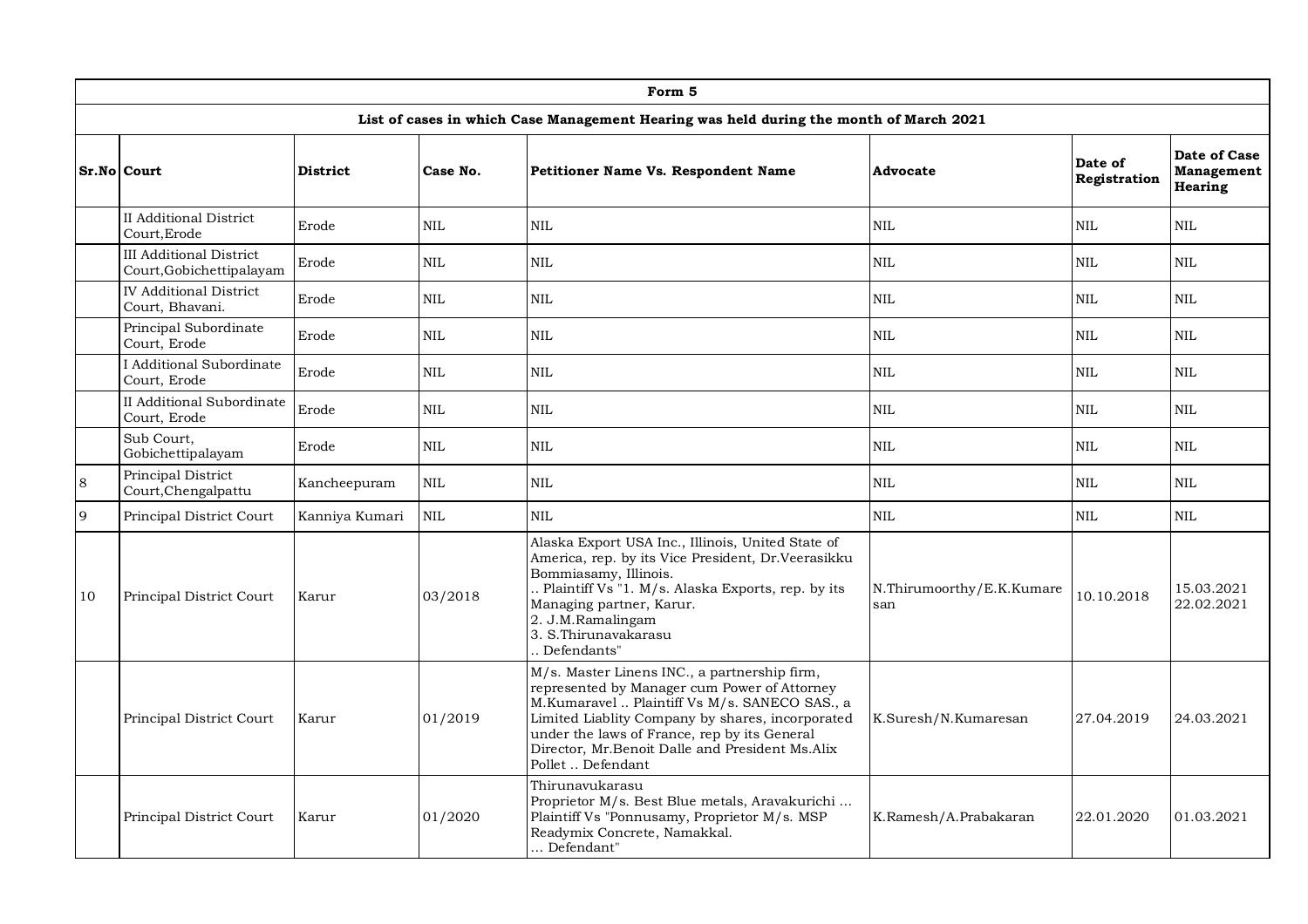|    | Form 5                                           |                 |                          |                                                                                                                                                                                                                                                                                                                                                                     |                                    |                         |                                              |  |  |  |  |
|----|--------------------------------------------------|-----------------|--------------------------|---------------------------------------------------------------------------------------------------------------------------------------------------------------------------------------------------------------------------------------------------------------------------------------------------------------------------------------------------------------------|------------------------------------|-------------------------|----------------------------------------------|--|--|--|--|
|    |                                                  |                 |                          | List of cases in which Case Management Hearing was held during the month of March 2021                                                                                                                                                                                                                                                                              |                                    |                         |                                              |  |  |  |  |
|    | <b>Sr.No Court</b>                               | <b>District</b> | Case No.                 | Petitioner Name Vs. Respondent Name                                                                                                                                                                                                                                                                                                                                 | Advocate                           | Date of<br>Registration | Date of Case<br>Management<br><b>Hearing</b> |  |  |  |  |
|    | Principal District Court                         | Karur           | 02/2020                  | M/s. Shobika Impex Private Ltd., Karur rep. by its<br>Managing Director M.Sivasamy  Plaintiff Vs "1.<br>M/s. Real Relief Health Aps, rep. by its Director,<br>Esbjergvej, 6000 Kolding, Denmark.<br>2. M/s. Sun Pack Company Limited, rep by its<br>General Manager, Changzhou, Jiangsu, China.<br>Defendants"                                                      | R.Anbaiya                          | 25.06.2020              | 23.03.2021<br>30.03.2021                     |  |  |  |  |
|    | Principal District Court                         | Karur           | 03/2020                  | M/s. Pon Vinayaga Blue Metals, rep. by its partner<br>Ponnusamy, S/o Subbarayan, having business<br>office at S.F. No. 434/4, Karudaiyampalayam<br>Village and post, Aravakurichi Taluk, Karur<br>District.  Plaintiff Vs Ponnusamy S\o. Marappa<br>Gounder, Proprietor of M/s. MSP Readymix<br>Concrete, No. 85-J, MSP Building Salem Road,<br>Namakkal. Defendant | K.Ramesh                           | 26.11.2020              | 05.03.2021<br>29.03.2021<br>31.03.2021       |  |  |  |  |
| 11 | Principal District Court,<br>Krishnagiri         | Krishnagiri     | <b>SFCOP</b><br>111/2011 | M/s. Tamil Nadu Industrial Investment Corporation<br>Ltd. Dharmapuri.<br>/VS/<br>1. M/s. Lakshmi Bakeries,<br>2. Thiru. G. Argunan, Krishnagiri.<br>3. Tmt. A. Tamilarasi, Krishnagiri.<br>4. Secretary Krishnagiri Co-op Housing Society, Co-<br>operative colony, Krishnagiri                                                                                     | Tr. A. R. Chakrapani<br>Vs.<br>Nil | 19.11.2011              | 07.04.2021                                   |  |  |  |  |
|    | Principal District Court,<br>Krishnagiri         | Krishnagiri     | O.S. 60/2020             | Bank of Baroda, Krishnagiri Branch<br>/Vs/<br>1. M/s. Boys Xerox, Krishnagiri.<br>2. K. Suresh.                                                                                                                                                                                                                                                                     | Tr. K. Velayudam<br>Vs.<br>Nil     | 24.02.2020              | 20.04.2021                                   |  |  |  |  |
|    | Principal District Court,<br>Krishnagiri         | Krishnagiri     | O.S. 62/2020             | Bank of Baroda, Krishnagiri Branch<br>/Vs/<br>1. K. Santhi<br>2. N. Jayapal Krishnagiri                                                                                                                                                                                                                                                                             | Tr. K. Velayudam<br>Vs.<br>Nil     | 24.02.2020              | 28.04.2021                                   |  |  |  |  |
|    | <b>Additional District Court,</b><br>Krishnagiri | Krishnagiri     | O.S. 65/2020             | Bank of Baroda,<br>Krishnagiri Branch                                                                                                                                                                                                                                                                                                                               | Tr. K. Velayudam                   | 24.02.2020              | 06.04.2021                                   |  |  |  |  |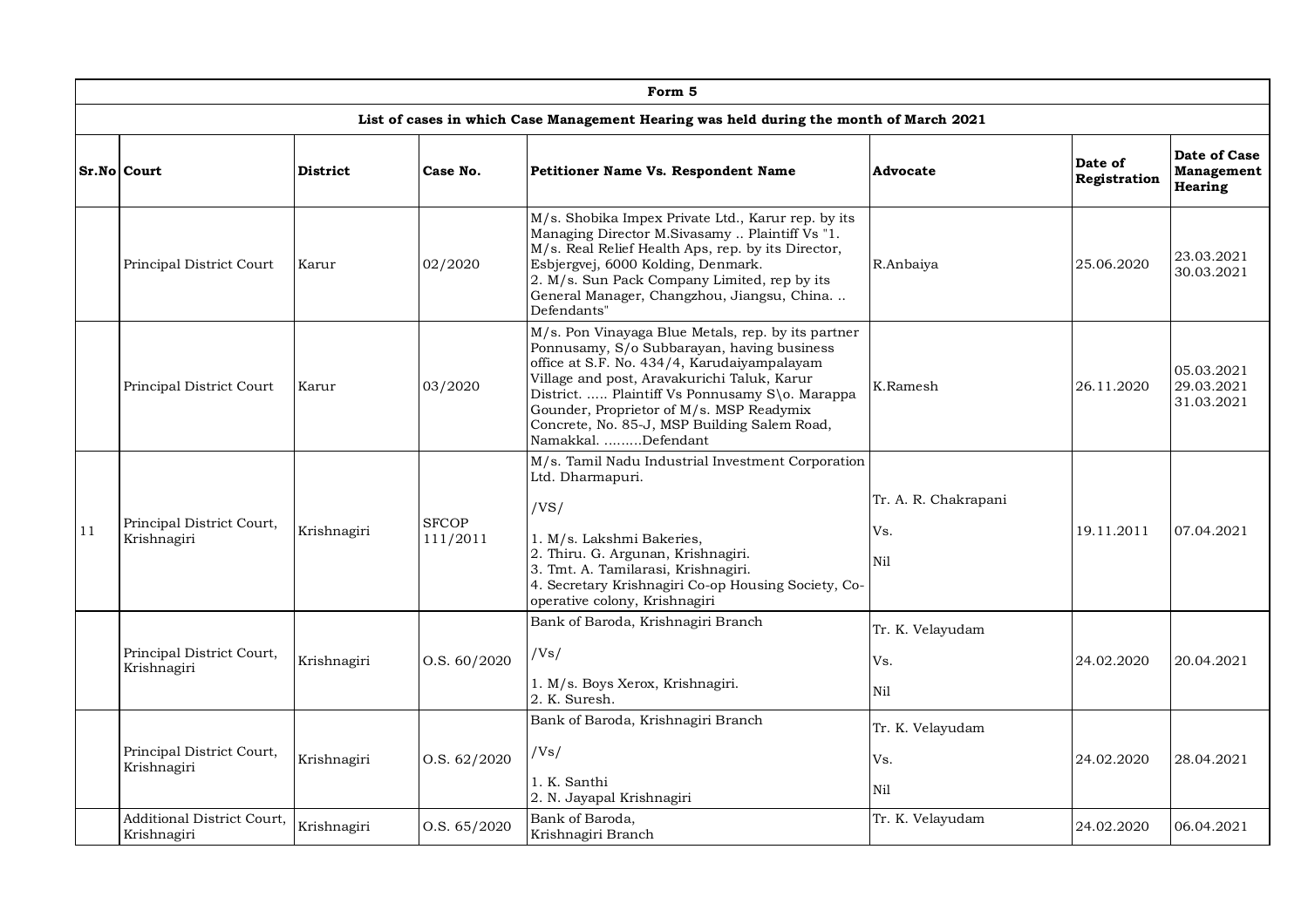| Form 5                                     |                 |                     |                                                                                                                                                                                                                                                                                                                                                                                                                                                                 |                                                   |                         |                                                     |  |  |  |  |  |
|--------------------------------------------|-----------------|---------------------|-----------------------------------------------------------------------------------------------------------------------------------------------------------------------------------------------------------------------------------------------------------------------------------------------------------------------------------------------------------------------------------------------------------------------------------------------------------------|---------------------------------------------------|-------------------------|-----------------------------------------------------|--|--|--|--|--|
|                                            |                 |                     | List of cases in which Case Management Hearing was held during the month of March 2021                                                                                                                                                                                                                                                                                                                                                                          |                                                   |                         |                                                     |  |  |  |  |  |
| Sr.No Court                                | <b>District</b> | Case No.            | <b>Petitioner Name Vs. Respondent Name</b>                                                                                                                                                                                                                                                                                                                                                                                                                      | Advocate                                          | Date of<br>Registration | Date of Case<br><b>Management</b><br><b>Hearing</b> |  |  |  |  |  |
|                                            |                 |                     | /Vs/<br>1. M/S. Boys Stickers & Arts, Rep. By its prop. K.<br>Suresh<br>2. K. Suresh<br>3. P. Suresh Kumar Periyaswamy                                                                                                                                                                                                                                                                                                                                          | Vs.<br>Nil                                        |                         |                                                     |  |  |  |  |  |
| Additional District Court,<br>Hosur        | Krishnagiri     | O.S.No.<br>40/2014  | M/s.Rathna Packaging<br>India (P) Ltd, Rep.by S.Arumugam<br>//vs//<br>M/S.Rajaram Flour Mill (P) Ltd, rep.by M.D.<br>G.Balasubramaniam                                                                                                                                                                                                                                                                                                                          | Mr.M.Rajendran<br>/Vs/<br>Mr.K.Nanjegowdu         | 16.04.2014              | 15.04.2021                                          |  |  |  |  |  |
| <b>Additional District Court.</b><br>Hosur | Krishnagiri     | O.S.No<br>07/2017   | M/s.Harita Seating<br>Systems Ltd, Belagondapalli, Hosur Rep.by Senion<br>Executive Mr.Nagina Singh<br>//VS//<br>M/s.Jaico Automobile Engineering Co.Pvt, Ltd,<br>rep.by M.D., Mr.Bupinder Singh Chandha,<br>Bangalore and 4 others                                                                                                                                                                                                                             | Mr.N.S.Vidhya Baskar<br>/VS/<br>Mr.K.N.Chakradhar | 27.01.2017              | 08.04.2021                                          |  |  |  |  |  |
| <b>Additional District Court.</b><br>Hosur | Krishnagiri     | O.S.No.<br>56/2017  | M/s.Global Actives Pvt., Ltd.,<br>Rep.by its Chief financial officer M.S.Chandra<br>Narayana now Rep.by Director Mr.Satish Hebbar<br>// Vs //<br>1.M/s.Techpro Systems Ltd, Chennai, Rep.by its<br>Managing Director<br>2. M/s.NTPC Ltd, New Delhi Pakri Barwadhih Coal<br>Mining Project, Jharkhand Rep.by it Managing<br>Director<br>3. M/s. NTPC Ltd, (A Govt.of India Enterprise), Coal<br>mining projects, Hazaribag duly rep.by its Agm,<br>Mr.Gautam Sen | Tr.P.Vijayaragavan<br>Vs.<br>Nil                  | 12.04.2017              | 08.04.2021                                          |  |  |  |  |  |
| <b>Additional District Court.</b><br>Hosur | Krishnagiri     | O.S.No.<br>117/2017 | 1. M/s.TVS Motor Compay<br>Ltd, Haritha, Hosur rep.by power of attorney agent<br>M/s United India Insurance Co., Ltd, rep.by Senior  /VS/                                                                                                                                                                                                                                                                                                                       | Mr.M.Jayakumar                                    | 10.11.2017              | 22.04.2021                                          |  |  |  |  |  |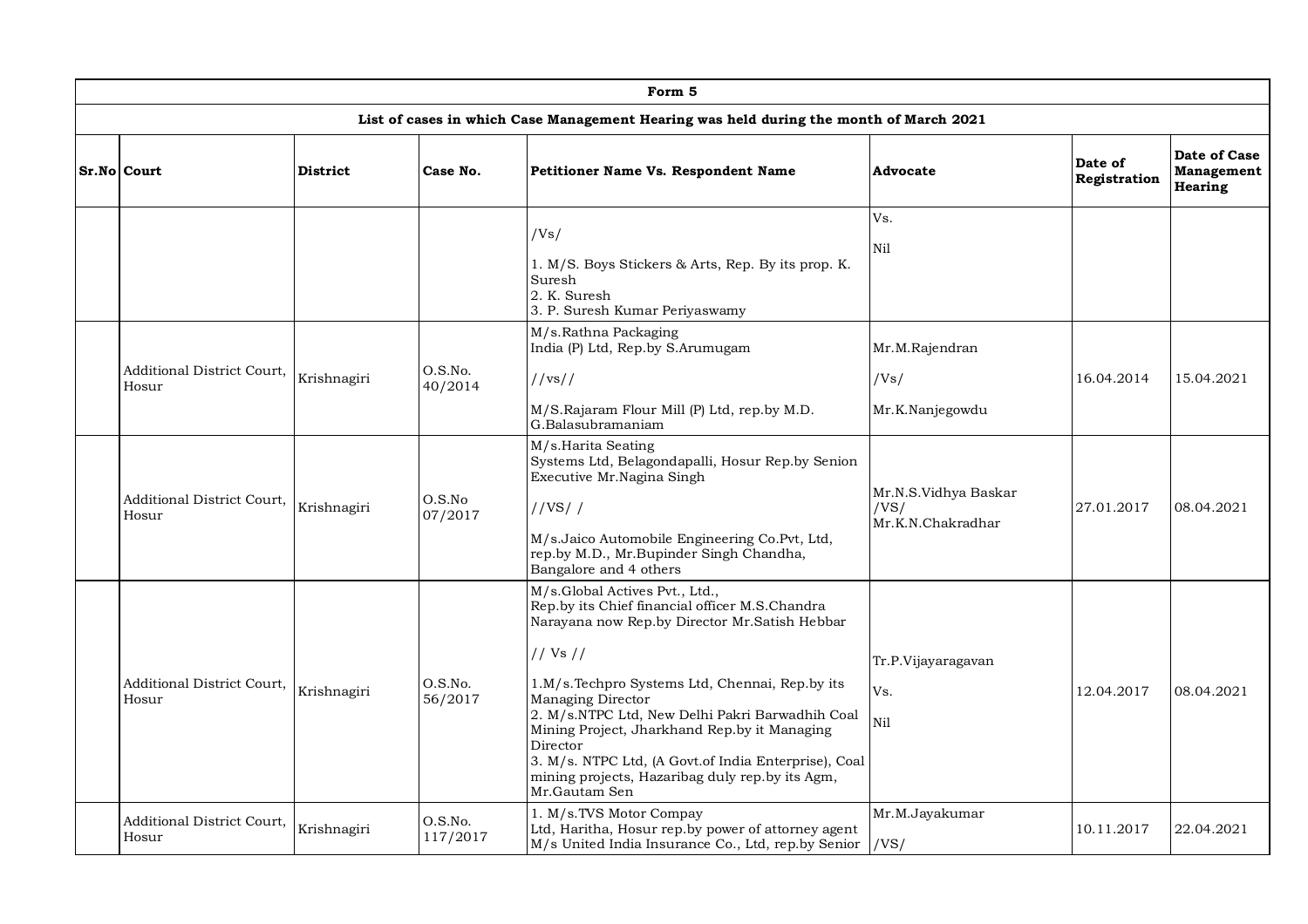|                                            |                 |                                                                                             | Form 5                                                                                                                            |                                                            |                         |                                                     |  |
|--------------------------------------------|-----------------|---------------------------------------------------------------------------------------------|-----------------------------------------------------------------------------------------------------------------------------------|------------------------------------------------------------|-------------------------|-----------------------------------------------------|--|
|                                            |                 |                                                                                             | List of cases in which Case Management Hearing was held during the month of March 2021                                            |                                                            |                         |                                                     |  |
| Sr.No Court                                | <b>District</b> | Case No.                                                                                    | <b>Petitioner Name Vs. Respondent Name</b>                                                                                        | Advocate                                                   | Date of<br>Registration | Date of Case<br><b>Management</b><br><b>Hearing</b> |  |
|                                            |                 |                                                                                             | Divisional Manager Hosur<br>2. M/s.United India Insurance Co., Ltd, Divisional<br>Office, Hosur Rep.by Senior Divisional Manager. | Mrs.T.Aabeetha                                             |                         |                                                     |  |
|                                            |                 |                                                                                             | //Vs//<br>M/s Khaitan Logistics Pvt, Ltd, A-37, RIICO,<br>Industrial Area, Kukas, NH-8, Jaipur                                    |                                                            |                         |                                                     |  |
|                                            |                 |                                                                                             | Express Service Stations,<br>Rep.by its Working Partner M.Suresh                                                                  | Mr.K.Krishna                                               |                         |                                                     |  |
| <b>Additional District Court.</b><br>Hosur | Krishnagiri     | O.S.No.<br>65/2018                                                                          | //Vs//                                                                                                                            | /Vs/                                                       | 17.05.2018              | 15.06.2021                                          |  |
|                                            |                 | Viswas concrete products Private Limited Rep. Its<br>Managing Dirctor.B.R.Vishwas And Other | Sri.ArunBhat                                                                                                                      |                                                            |                         |                                                     |  |
|                                            | Krishnagiri     |                                                                                             |                                                                                                                                   | Bio Safe Solutions,<br>Hosur rep.by its Prop. P.Srinivasan | Mr.S.Raja Mahendra      |                                                     |  |
| Additional District Court,<br>Hosur        |                 | O.S.No.<br>133/2018                                                                         | /VS/<br>M/S.Faively Transport Rail Techonologies Indian<br>Limited, Hosur Rep.by its General Manager                              | /Vs/<br>Mr.T.Vijay                                         | 04.09.2018              | 09.06.2021                                          |  |
|                                            |                 |                                                                                             | M/s Endeka Ceramics Pvt Ltd., Rep.by Acconts<br>Manager Mr.Shenbaga vinayagam                                                     | Mr.S.Balaji                                                |                         |                                                     |  |
| Additional District Court,<br>Hosur        | Krishnagiri     | O.S.No.<br>167/2018                                                                         | //VS//                                                                                                                            | /VS/                                                       | 22.10.2018              | 23.04.2021                                          |  |
|                                            |                 |                                                                                             | M/s. Umbeto Ceramics International Pvt, Ltd.,<br>Mr.Vinay Kumbhat (Chief financial Officer)                                       | Mr.E.Arunan                                                |                         |                                                     |  |
|                                            |                 |                                                                                             | Canara Bank, SME Hosur Branch, Rep.by its<br>Senior Manager                                                                       | Mr.K.Velayudham,                                           |                         |                                                     |  |
| Additional District Court,<br>Hosur        | Krishnagiri     | O.S.No.<br>175/2018                                                                         | //VS//                                                                                                                            | /VS/                                                       | 08.11.2018              | 16.04.2021                                          |  |
|                                            |                 |                                                                                             | 1. Sri Balaji Printers, Rep.by its Prop.<br>J.P.Santhosh,<br>2.Mr.J.P.Santhosh, Prop.of Sri Balaji Printers                       | Mr.A.Sathiya<br>Narayanan                                  |                         |                                                     |  |
| <b>Additional District Court,</b><br>Hosur | Krishnagiri     | O.S.No.<br>194/2018                                                                         | R.Subramani                                                                                                                       | Mr.P.Karthekeyan                                           | 01.12.2018              | 08.04.2021                                          |  |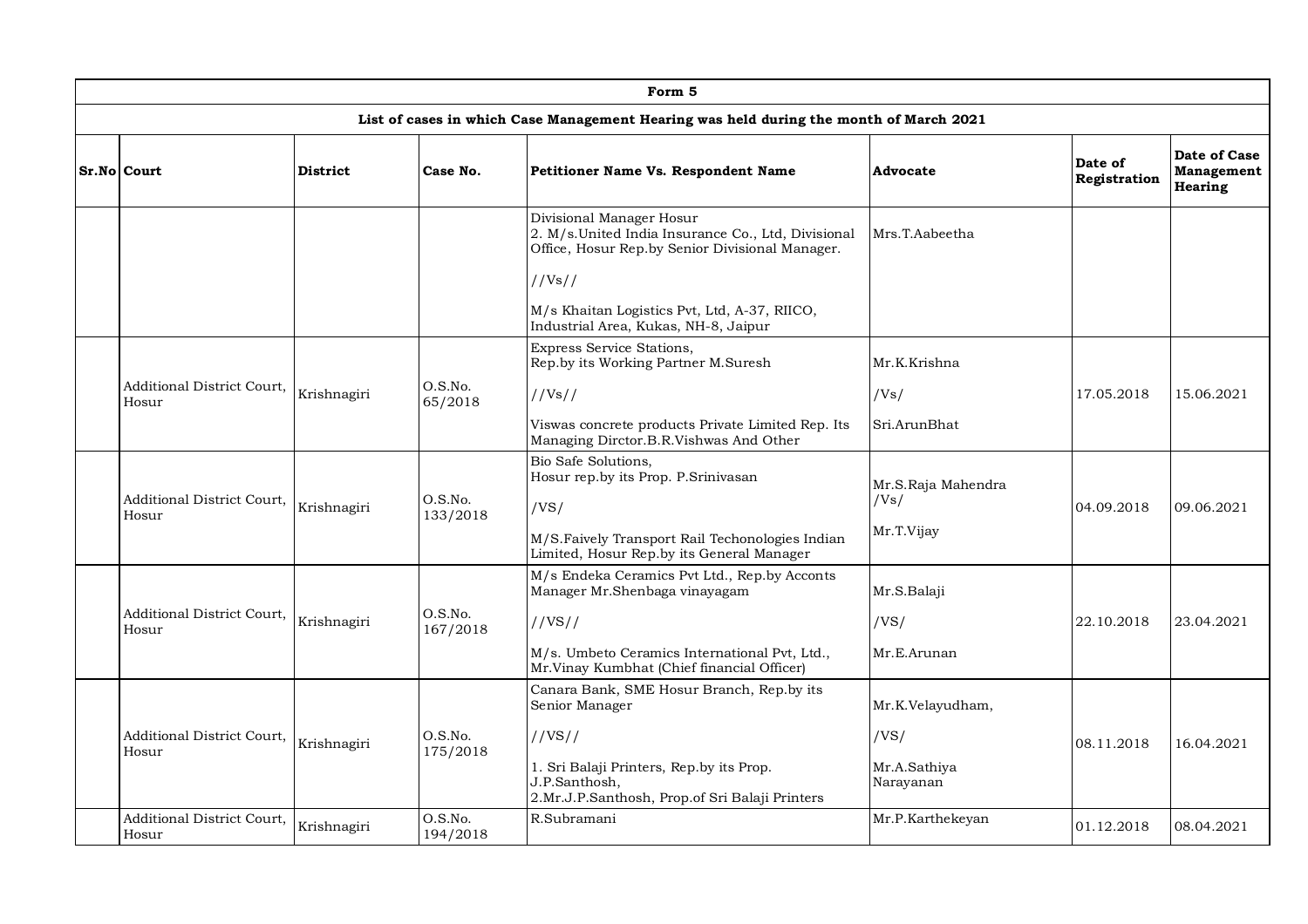|                                     |                 |                     | Form 5                                                                                                                                                                       |                                          |                         |                                                     |
|-------------------------------------|-----------------|---------------------|------------------------------------------------------------------------------------------------------------------------------------------------------------------------------|------------------------------------------|-------------------------|-----------------------------------------------------|
|                                     |                 |                     | List of cases in which Case Management Hearing was held during the month of March 2021                                                                                       |                                          |                         |                                                     |
| Sr.No Court                         | <b>District</b> | Case No.            | Petitioner Name Vs. Respondent Name                                                                                                                                          | Advocate                                 | Date of<br>Registration | Date of Case<br><b>Management</b><br><b>Hearing</b> |
|                                     |                 |                     | //VS//<br>1. N.Venkatasamy,<br>2. V.Venkatesh,<br>3. V.Vinay                                                                                                                 | /Vs/<br>Mr.M.S.Tamilnathan               |                         |                                                     |
| Additional District Court,<br>Hosur | Krishnagiri     | O.S.No.<br>196/2018 | M/s Venkraft Paper Mills Pvt. Ltd., Rep.by Its SPA,<br>Praksh<br>//VS//<br>1. Hemarani,<br>2. Minor. Roopashri,<br>3. Minor Chethan Minor Rep.by N.F Mother D1<br>Hemarani   | Mr.C.Karthick<br>/VS/<br>Mrs.Shobha      | 03.12.2018              | 23.04.2021                                          |
| Additional District Court,<br>Hosur | Krishnagiri     | O.S.No.<br>109/2019 | State Bank of India,<br>Tank Street Branch, Hosur Rep.by Its Manager<br>//VS//<br>1. M/s. Vinayaka Business Co.op rep. by its<br>prop.Akila,<br>2. Mrs.Akila                 | Mr.S.Raj Vivekanand<br>/VS/<br>Nil       | 07.06.2019              | 21.06.2021                                          |
| Additional District Court,<br>Hosur | Krishnagiri     | O.S.No.<br>113/2019 | State Bank of India,<br>Tank Street Branch, Hsour rep.by Its Branch<br>Manager<br>1/VS/I<br>1. M/s.Vinayaka concrete Products, rep.by its Prop.<br>S.Aditya<br>2. S.Aditya   | Mr.S.Raj Vivekanand<br>/VS/<br>Nil       | 10.06.2019              | 22.04.2021                                          |
| Additional District Court,<br>Hosur | Krishnagiri     | O.S.No<br>135/2019  | M/s.Copral Insulated Conductors (P) Ltd, rep.by it<br>Manager Thiru.N.Arumugam<br>//VS//<br>1. Stanislaus Prabhakaran,<br>2. Suzan Zenitha<br>3. M/s.Annai Auto Accessories. | Mrs.T.Aabeetha<br>/VS/<br>J.K.Jayaseelan | 19.06.2019              | 02.06.2021                                          |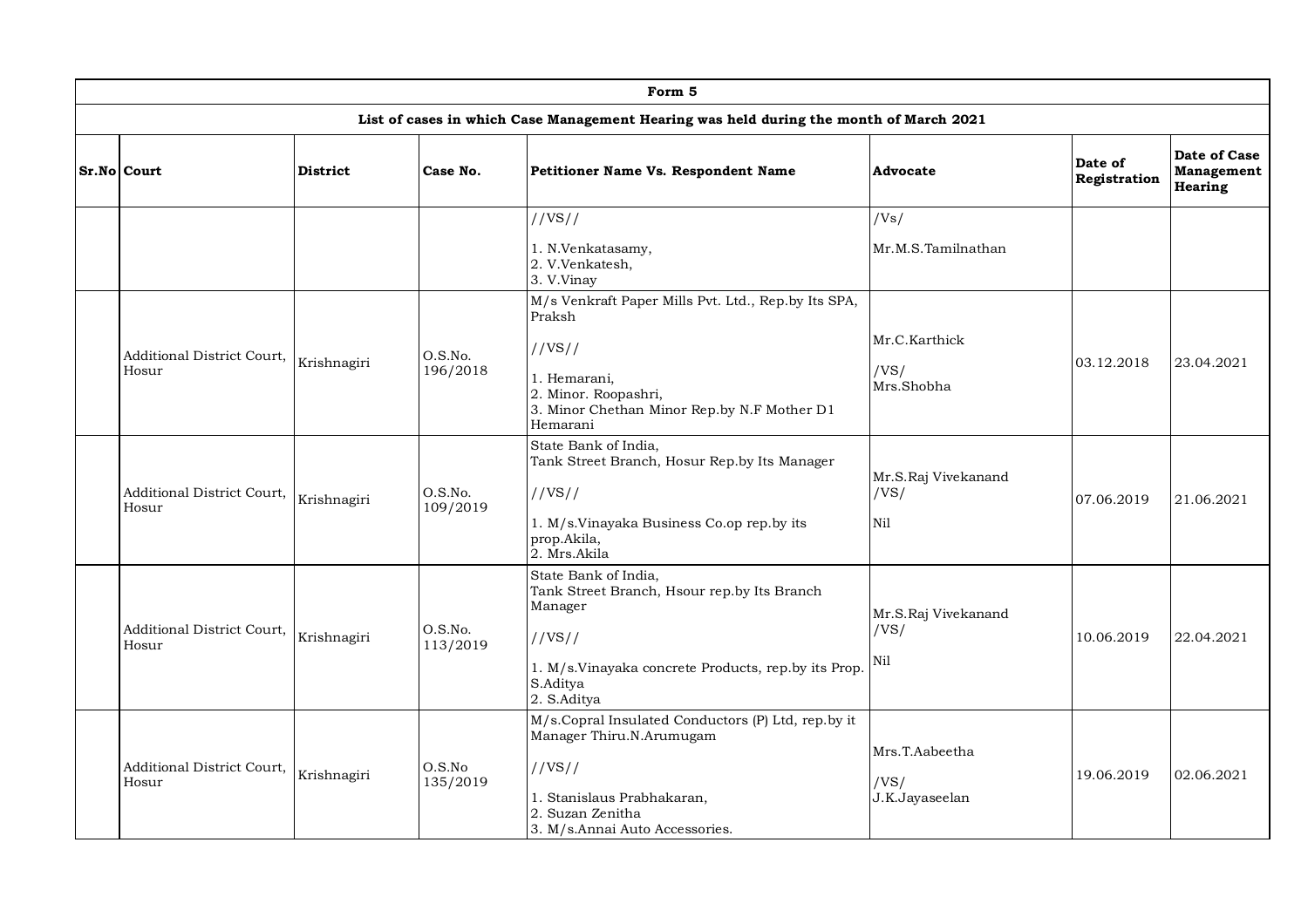|                                            |                 |                     | Form 5                                                                                                                                                                                                                 |                                                 |                         |                                              |
|--------------------------------------------|-----------------|---------------------|------------------------------------------------------------------------------------------------------------------------------------------------------------------------------------------------------------------------|-------------------------------------------------|-------------------------|----------------------------------------------|
|                                            |                 |                     | List of cases in which Case Management Hearing was held during the month of March 2021                                                                                                                                 |                                                 |                         |                                              |
| Sr.No Court                                | <b>District</b> | Case No.            | Petitioner Name Vs. Respondent Name                                                                                                                                                                                    | Advocate                                        | Date of<br>Registration | Date of Case<br>Management<br><b>Hearing</b> |
| Additional District Court,<br>Hosur        | Krishnagiri     | O.S.No.<br>173/2019 | M/s.Poornimkumar, Concrete<br>Product, Rep.by its Prop. Meenakshi<br>$/$ /VS//<br>1. M/s. AB Rock Products Rep.by its prartners<br>Anitha Nandha Kumar and Baghya Kumar,<br>2. Anitha Nandha Kumar,<br>3. Baghya Kumar | Mrs.R.Kokila<br>/VS/<br>Mr.M.S. Tamilnathan     | 06.08.2019              | 09.06.2021                                   |
| Additional District Court,<br>Hosur        | Krishnagiri     | O.S.No.<br>183/2019 | M/s.MAA Silk Ltd, Gawhati,<br>Rep.by its Managing Director, Sailendra Kumar<br>Bajoria,<br>1/VS/I<br>M/s S.K.Signature, Mumbai, Rep.by its Partner,<br>Sagar Khanna                                                    | Mr.G.T.Karunagaran<br>/VS/<br>Mr.P.Jayaseelan   | 26.08.2019              | 22.04.2021                                   |
| Additional District Court,<br>Hosur        | Krishnagiri     | O.S.No.<br>185/2019 | M/s.ION Exchange<br>(India) Ltd, Rep.by Mr.Madhava Rao<br>//VS//<br>M/s.OCB Engineers, Rep.by Mr.Chandrasekar<br>Ogale                                                                                                 | Mr.D.Jayapraksh<br>/VS/<br>Nil                  | 27.08.2019              | 28.04.2021                                   |
| Additional District Court,<br>Hosur        | Krishnagiri     | O.S.No.<br>187/2019 | M/s.ION Exchange<br>(India) Ltd, Rep.by Mr.Madhava Rao (Divisional<br>Manager Finance)<br>1/VS/I<br>M/s.OCB Engineers, Rep.by Mr.Chandrasekar<br>Ogale                                                                 | Mr.D.Jayapraksh<br>/VS/<br>Exparte              | 07.09.2019              | 08.04.2021                                   |
| <b>Additional District Court,</b><br>Hosur | Krishnagiri     | OS.No<br>222/2019   | M/s.Neocol represented by its partner<br>A.M.Sarathkumar,<br>//Vs. //<br>Nadesan S/o. Sampath Mooranapalli                                                                                                             | V.V.Venkateshan<br>//Vs. //<br>D.Thirunaukarasu | 26.09.2019              | 07.04.2021                                   |
| <b>Additional District Court,</b><br>Hosur | Krishnagiri     | OS.No<br>228/2019   | State bank of Inida, Represented by it manager<br>RASMECC its SARC stressed asset resolution                                                                                                                           | Tr.S.Rajvivekanand                              | 30.09.2019              | 22.04.2021                                   |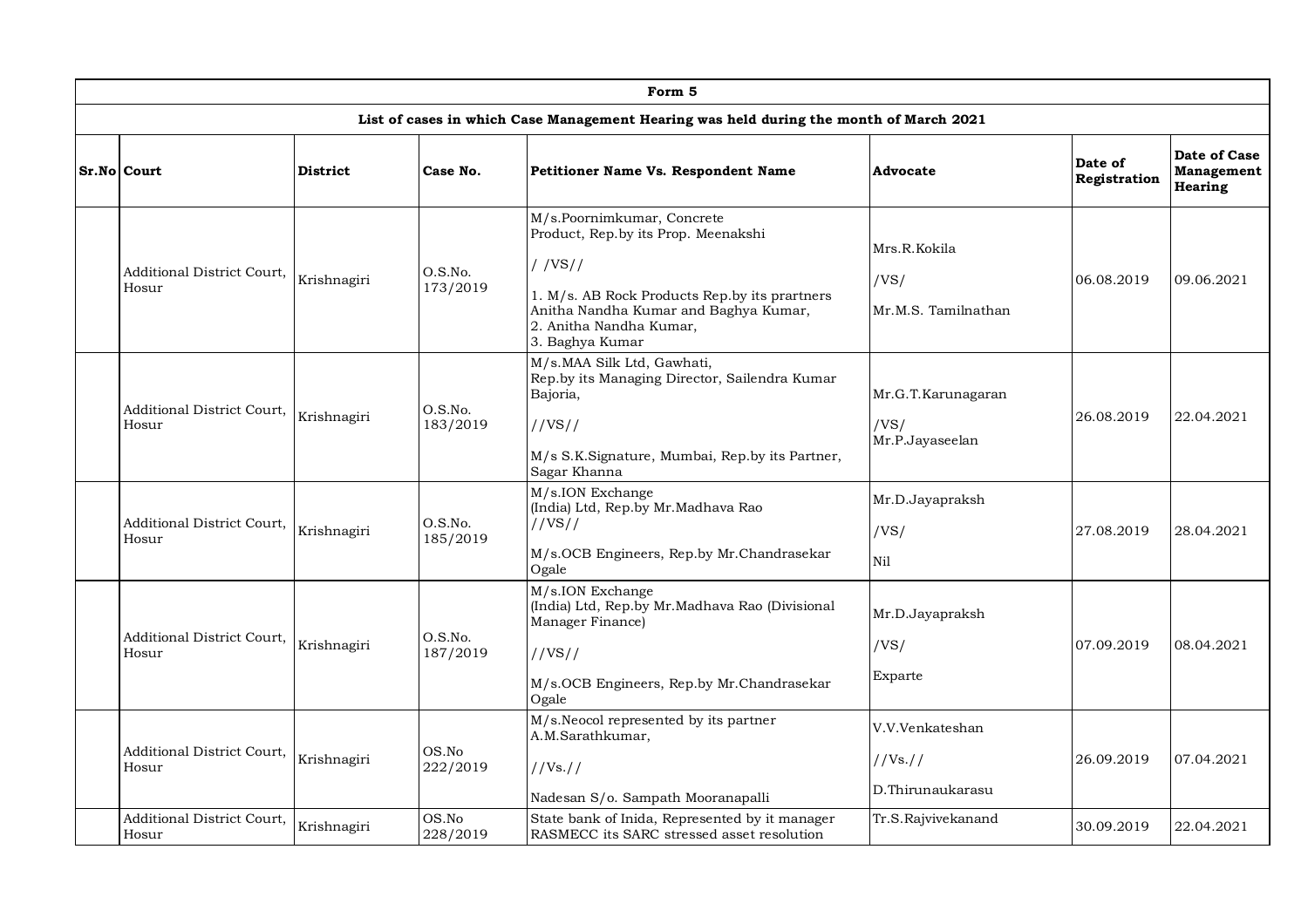|                                     |                 |                    | Form 5                                                                                                                                                                                                                                                                            |                                                    |                         |                                       |
|-------------------------------------|-----------------|--------------------|-----------------------------------------------------------------------------------------------------------------------------------------------------------------------------------------------------------------------------------------------------------------------------------|----------------------------------------------------|-------------------------|---------------------------------------|
|                                     |                 |                    | List of cases in which Case Management Hearing was held during the month of March 2021                                                                                                                                                                                            |                                                    |                         |                                       |
| Sr.No Court                         | <b>District</b> | Case No.           | <b>Petitioner Name Vs. Respondent Name</b>                                                                                                                                                                                                                                        | <b>Advocate</b>                                    | Date of<br>Registration | Date of Case<br>Management<br>Hearing |
|                                     |                 |                    | center Sri vari building sipcot hosur                                                                                                                                                                                                                                             | //Vs. //                                           |                         |                                       |
|                                     |                 |                    | //Vs. //                                                                                                                                                                                                                                                                          | M.Venkataramareddy                                 |                         |                                       |
|                                     |                 |                    | 1.M/s. Priasana Thimmarayasamy<br>2.G.Ramareddy<br>3.Anusuya                                                                                                                                                                                                                      |                                                    |                         |                                       |
| Additional District Court,<br>Hosur | Krishnagiri     | OS.No<br>230/2019  | M/s. Sri Vinayaga Engineering Represented by<br>Proprietor M.Govindaraj S/o. Muniyappan Sipcot<br>hosur<br>//Vs. //<br>1. M.S. Rasandik auto components pvt.ltd by its<br>M.D.Rajivu kapoor,<br>2.Gowtham Bhattacharya, New delhi<br>3. Krishnan Unit -2 Head<br>Nanjagud, Mysore | R.Parathasarathi<br>//Vs. //<br>N.S.Vidhaya baskar | 03.10.2019              | 06.04.2021                            |
| Additional District Court,<br>Hosur | Krishnagiri     | OS.No.<br>237/2019 | M/s.Ahya EXIM Rep. by its sole Propretior Kalivani<br>//Vs. //<br>1.M/s.Sri Saravana Electronics Rep. by its<br>Propretior Madhiyan<br>2.M/s. Sri Saravana TV Home Rep by its Propretior<br>Palaniyammal                                                                          | Tr.K.Baskar<br>1/Vs.11<br>T.Shankar                | 17.10.2019              | 22.04.2021                            |
| Additional District Court,<br>Hosur | Krishnagiri     | OS.No.<br>241/2019 | Bank of Baroda, Branch at Hosur by its Senior<br>Manager, Mrs. Anitha, Hosur<br>//Vs. //<br>Alcot wires Rep. by its Propriteor 1.P.Velmurgan<br>2.P.Velmurugan S/o. Pichaimuth, Hosur                                                                                             | Tr.K.Velayutham<br>//Vs. //<br>A.Sathiyanarayanan  | 22.10.2019              | 15.04.2021                            |
| Additional District Court,<br>Hosur | Krishnagiri     | OS.No.<br>295/2019 | State Bank of Inida, Mookanandapalli Branch by<br>its Manager (SARC) Sipcot Hosur<br>//Vs. //<br>Body Solid fitness center Gym, Rep. by it Proprietor<br>1. Siva basavaraj                                                                                                        | Mr.S.Raj Vivekanand<br>/VS/<br>Nil                 | 12.12.2019              | 29.04.2021                            |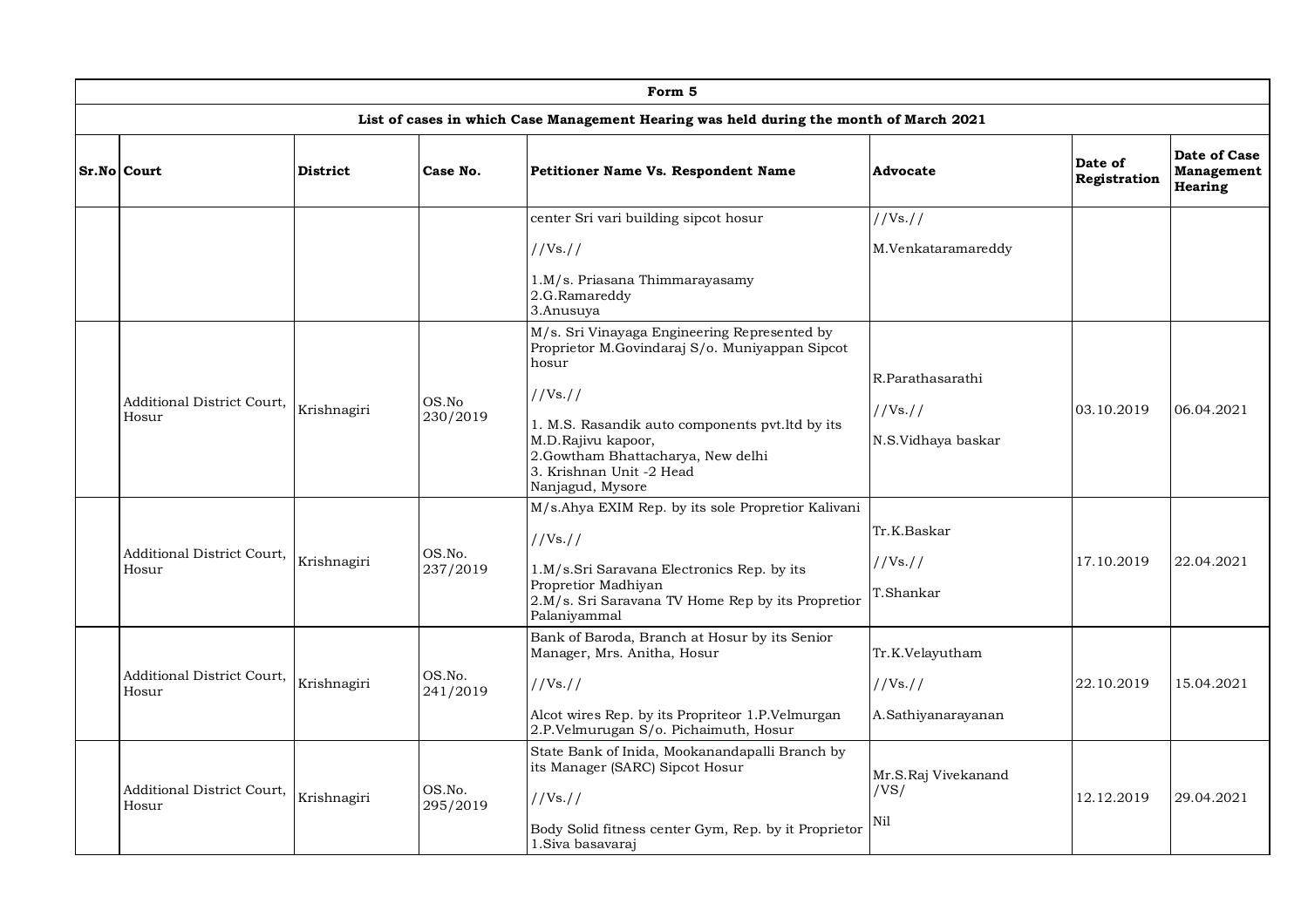| Form 5                                     |                 |                    |                                                                                                                                                                                                                                                                                                                                                                                                                       |                                             |                         |                                                     |  |  |  |  |
|--------------------------------------------|-----------------|--------------------|-----------------------------------------------------------------------------------------------------------------------------------------------------------------------------------------------------------------------------------------------------------------------------------------------------------------------------------------------------------------------------------------------------------------------|---------------------------------------------|-------------------------|-----------------------------------------------------|--|--|--|--|
|                                            |                 |                    | List of cases in which Case Management Hearing was held during the month of March 2021                                                                                                                                                                                                                                                                                                                                |                                             |                         |                                                     |  |  |  |  |
| Sr.No Court                                | <b>District</b> | Case No.           | <b>Petitioner Name Vs. Respondent Name</b>                                                                                                                                                                                                                                                                                                                                                                            | Advocate                                    | Date of<br>Registration | Date of Case<br><b>Management</b><br><b>Hearing</b> |  |  |  |  |
|                                            |                 |                    | 2. Siva Basavaraj S/o. Basavaraj, Arasanatty                                                                                                                                                                                                                                                                                                                                                                          |                                             |                         |                                                     |  |  |  |  |
| Additional District Court,<br>Hosur        | Krishnagiri     | OS.No.<br>300/2019 | Bank of Baroda its by Properitor Mr.arun Kumar<br>S/o. Narayana<br>//Vs. //<br>M/s.Vimose Technologies Rep.by its Prop.                                                                                                                                                                                                                                                                                               | Tr. K. Velayudam<br>Vs.<br>N <sub>i</sub> 1 | 19.12.2019              | 10.06.2021                                          |  |  |  |  |
| <b>Additional District Court,</b><br>Hosur | Krishnagiri     | OS.No.<br>16/2020  | S.Sreevidhya having business ARRS Silk, Hosur<br>Syndicate Bank having it branch office sipcopt<br>Phase-II by its branch manager Ravi<br>//Vs. //<br>MYCAB, Rep. by its Proprietor<br>1. Balraj, Railway station Hosur<br>2.Balraj, S/o. Jayaraman, Periyar Nager Eas,<br>Hosur                                                                                                                                      | Tr. K. Velayudam<br>Vs.<br>Nil              | 27.01.2020              | 16.04.2021                                          |  |  |  |  |
| Additional District Court,<br>Hosur        | Krishnagiri     | OS.No.<br>17/2020  | Syndicate Bank having it branch office Sipcot<br>Phase-II by its Branch Manager Ravi<br>//Vs. //<br>L. Perumal, S/o. Lashmanan, Santhi Nagar, Hosur                                                                                                                                                                                                                                                                   | Tr. K. Velayudam<br>Vs.<br>Nil              | 27.01.2020              | 02.06.2021                                          |  |  |  |  |
| Additional District Court,<br>Hosur        | Krishnagiri     | OS.No.<br>19/2020  | Corporation Bank by its branch at Yesodha Mahal,<br>Hosur by its Chief Manager G.K.Murugan<br>//Vs. //<br>1. Samana @ Munusamy, S/o. Munusamy @<br>Buddappa<br>2. Nandhish S/o. Samana @ Munusamy<br>3.S.Munjula D/o. Samana@ Munusamy, W/o.<br>Suresh<br>4.Chowdeshwari, D/o. Samana @ munusamy<br>5.Shilpa D/o. Samana @ Munusamy<br>6. Jagadesh S/o. Samana @ Munusamy<br>7. Minor. Eswari, D/o. Samana @ Munusamy | Tr. K. Velayudam<br>Vs.<br>Ni1              | 29.01.2020              | 15.06.2021                                          |  |  |  |  |
| Additional District Court,<br>Hosur        | Krishnagiri     | OS.No.<br>64/2020  | Bank of Baroda having its Head Office Rep. by its<br>chief Manager Mr.Anit Kumar singh                                                                                                                                                                                                                                                                                                                                | Tr. K. Velayudam                            | 24.02.2020              | 22.04.2021                                          |  |  |  |  |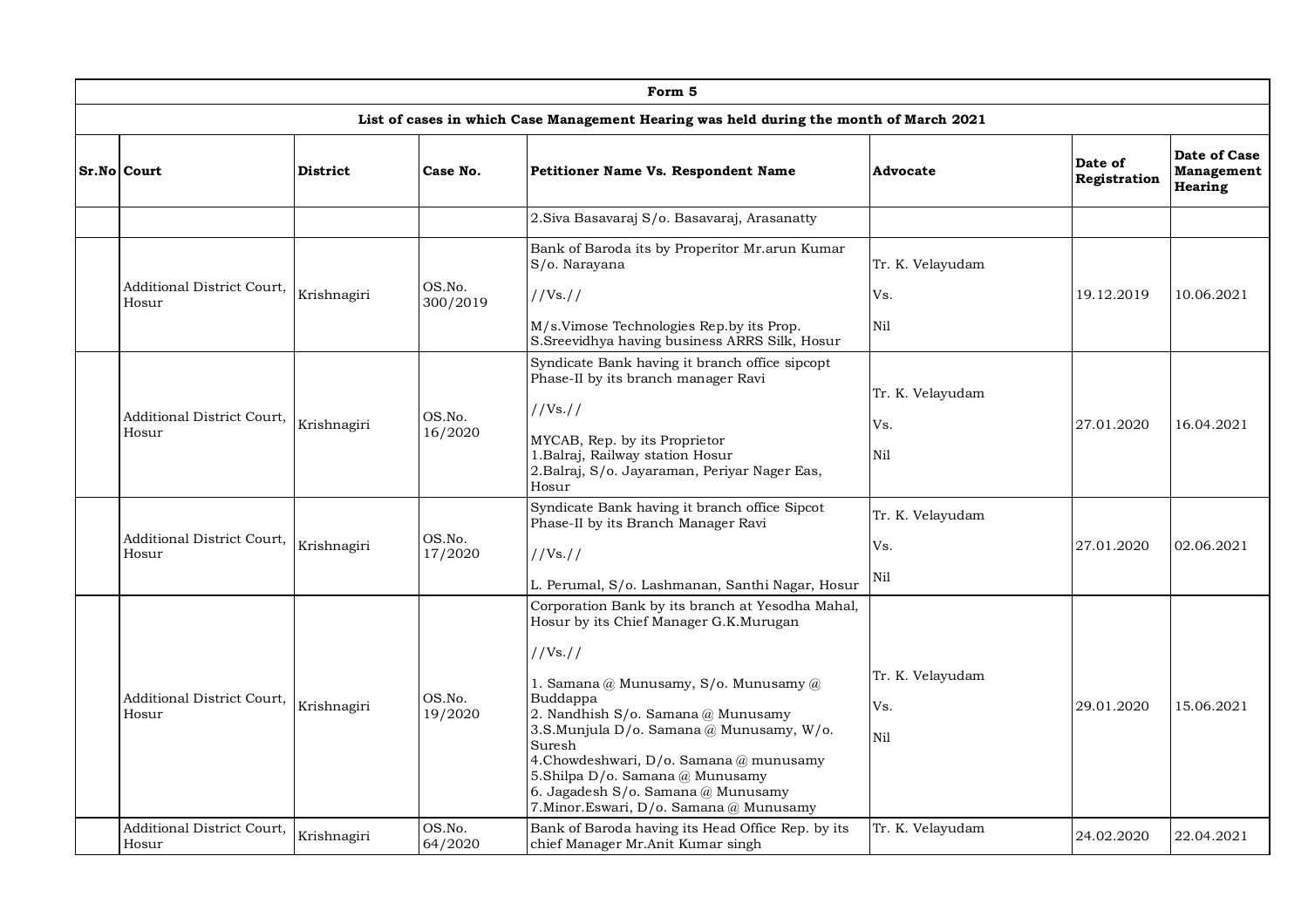|                                     |                 |                   | Form 5                                                                                                                                                                                                                                                                 |                                  |                         |                                                     |
|-------------------------------------|-----------------|-------------------|------------------------------------------------------------------------------------------------------------------------------------------------------------------------------------------------------------------------------------------------------------------------|----------------------------------|-------------------------|-----------------------------------------------------|
|                                     |                 |                   | List of cases in which Case Management Hearing was held during the month of March 2021                                                                                                                                                                                 |                                  |                         |                                                     |
| Sr.No Court                         | <b>District</b> | Case No.          | <b>Petitioner Name Vs. Respondent Name</b>                                                                                                                                                                                                                             | Advocate                         | Date of<br>Registration | Date of Case<br><b>Management</b><br><b>Hearing</b> |
|                                     |                 |                   | S/o.Late.Chandstaka prasad singh R.K.G op.<br>Traffic polic station Bangalore, Bypass road hosur.<br>//Vs://<br>M/S.Balaji silks Turisting works, by it Proprietor<br>1.Mrs.Kalavathi,<br>2.Mrs.Kalavathi W/o.Ragupathi, Therpetti road,<br>Denkanikottai, Krishnagiri | Vs.<br>Nil                       |                         |                                                     |
| Additional District Court,<br>Hosur | Krishnagiri     | OS.No<br>68/2020  | M/S. Swathi Alloy Steels Rep. by its Managing<br>Partner Mr. Lokesh Sagtani<br>//Vs. //<br>Mr. R.Manjunath, S/o. Ramesh, Sipcot Housing<br>colony, Hosur                                                                                                               | Tr.K.Ananada Kumar<br>Vs.<br>Nil | 25.02.2020              | 22.04.2021                                          |
| Additional District Court,<br>Hosur | Krishnagiri     | OS.No.<br>71/2020 | Syndicate Bank having its Branch Office at sipcot<br>Phase-II<br>Mr.Ravi S/o. Thammaiah<br>//Vs. //<br>1.M/s.sudhakar Enterperiser, by its Proprietor<br>T.Sudhakar, Ganapathi Nagar, Hosur<br>2.T.Sudhakar S/o.Thiyagarajan, Meenachi nagar,<br>Chithanapalli, Hosur  | Tr. K. Velayudam<br>Vs.<br>Nil   | 27.02.2020              | 22.04.2021                                          |
| Additional District Court,<br>Hosur | Krishnagiri     | OS.No.<br>72/2020 | Syndicate Bank having its Branch Office at Sipcot<br>Phase-II, Branch Hosur,<br>Rep.by its Branch Manager<br>M.Ravi, S/o.Thammaiah<br>//Vs. //<br>1.M/s. ASM Travels Rep. by it Proprietor V.Madesh<br>2.V.Madesh, S/o.Venkatesh Thorapalli Agraharam<br>vill, Hosur   | Tr. K. Velayudam<br>Vs.<br>Ni1   | 27.02.2020              | 22.04.2021                                          |
| Additional District Court,<br>Hosur | Krishnagiri     | OS.No.<br>73/2020 | Synadicate Bank having its branch office at Sipcot<br>Phase-II, Rep. by its Branch Manager, Mr.Ravi,<br>S/o. Thimmaiah<br>//Vs. //                                                                                                                                     | Tr. K. Velayudam<br>Vs.<br>Nil   | 27.02.2020              | 16.04.2021                                          |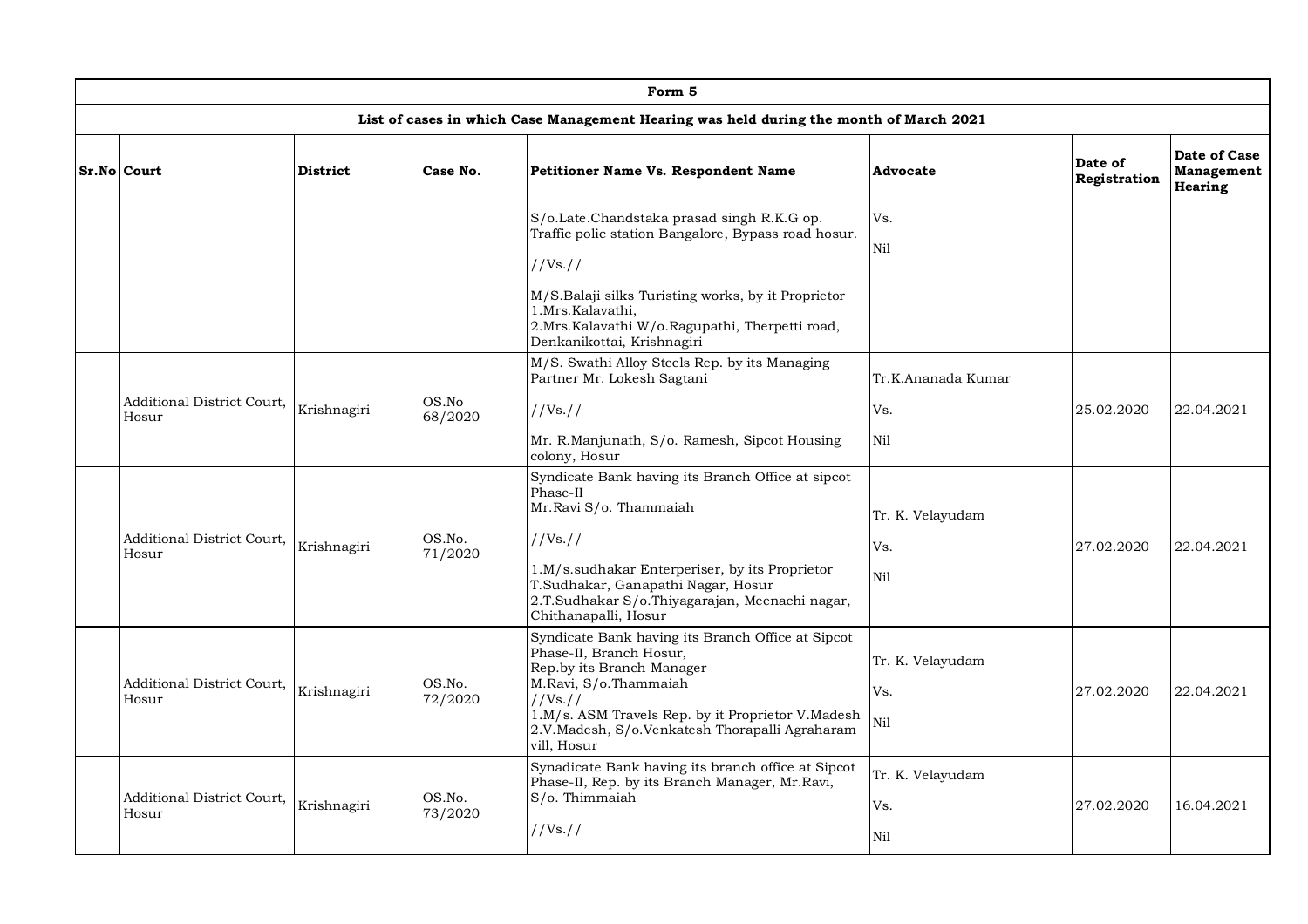| Form 5                              |                 |                    |                                                                                                                                                                                                                                                                                                                                                          |                                 |                         |                                                     |  |  |  |  |
|-------------------------------------|-----------------|--------------------|----------------------------------------------------------------------------------------------------------------------------------------------------------------------------------------------------------------------------------------------------------------------------------------------------------------------------------------------------------|---------------------------------|-------------------------|-----------------------------------------------------|--|--|--|--|
|                                     |                 |                    | List of cases in which Case Management Hearing was held during the month of March 2021                                                                                                                                                                                                                                                                   |                                 |                         |                                                     |  |  |  |  |
| Sr.No Court                         | <b>District</b> | Case No.           | <b>Petitioner Name Vs. Respondent Name</b>                                                                                                                                                                                                                                                                                                               | Advocate                        | Date of<br>Registration | Date of Case<br><b>Management</b><br><b>Hearing</b> |  |  |  |  |
|                                     |                 |                    | 1.M/s.Revathi Travels Rep. by it Proprietor<br>B.Anusuya Bai, Bedrapalli, Sipcot Post, Hosur.<br>2.B.Anusuya Bai, W/o. Balaji Sigh, Bedarapalli,<br>Zuzuwadi, Hosur.                                                                                                                                                                                     |                                 |                         |                                                     |  |  |  |  |
| Additional District Court,<br>Hosur | Krishnagiri     | OS.No.<br>91/2020  | M/s.GLOBAL CALCIUM Pvt. Ltd., Rep. by its<br>Deputy General Manager, S.R.Muni Rao S/o.<br>Late.Rama Rao,Sipcot Industrial company, Hosur<br>//Vs. //<br>1.M/s.ALMAS Technologies Pvt.Ltd Rep. by its<br>Proprietor Mr.Sudan singh.<br>2.Mr.Sudan Singh, M/s.ACMAS Technologies<br>Pvt.Ltd, having its registered office at kundli,<br>Sonepet, Hariyana. | Mt.T.Shankar<br>Vs.<br>Nil      | 09.03.2020              | 15.04.2021                                          |  |  |  |  |
| Additional District Court,<br>Hosur | Krishnagiri     | OS.No.<br>94/2020  | M/s. Barger paists India ltd represented by its<br>Authroised Mr.T.Srinivasan having Sipcot, Hosur.<br>//Vs. //<br>M/s. SHREE Automaticity Industries C/o. Abishak<br>Industrict by its Proprietor M.RajaGowandr<br>Mohanraj, Sipcot Hosur.                                                                                                              | Tr.K.Ananda Kumar<br>Vs.<br>Nil | 10.03.2020              | 24.06.2021                                          |  |  |  |  |
| Additional District Court,<br>Hosur | Krishnagiri     | OS.No.<br>102/2020 | Andhra Bank having its branch ofice at Housr<br>Represented by its Branch Manager,<br>Mr.G.Abhishek, S/o.Mr.G.Prabhakar David,<br>//Vs. //<br>1.M/s.M.R.Automobiles, Res.by its<br>Prop.R.Prabhakar<br>2.R.Prabhakar, S/o.Ramakrishnappa, Prop. Of<br>M/s.M.R.Automobiles Nothikuppam, Hosur                                                             | Tr. K. Velayudam<br>Vs.<br>Nil  | 24.03.2020              | 21.04.2021                                          |  |  |  |  |
| Additional District Court,<br>Hosur | Krishnagiri     | OS.No.<br>103/2020 | Andhra Bank having its branch Office at Hosur<br>represented by its Branch Manager,<br>Mr.G.Abhishek, S/o.Mr.G.Prabhakar David<br>//Vs. //<br>1.M/s.Sri Manjunatha Hardware & Paints, Rep.by                                                                                                                                                             | Tr. K. Velayudam<br>Vs.<br>Nil  | 24.03.2020              | 10.06.2021                                          |  |  |  |  |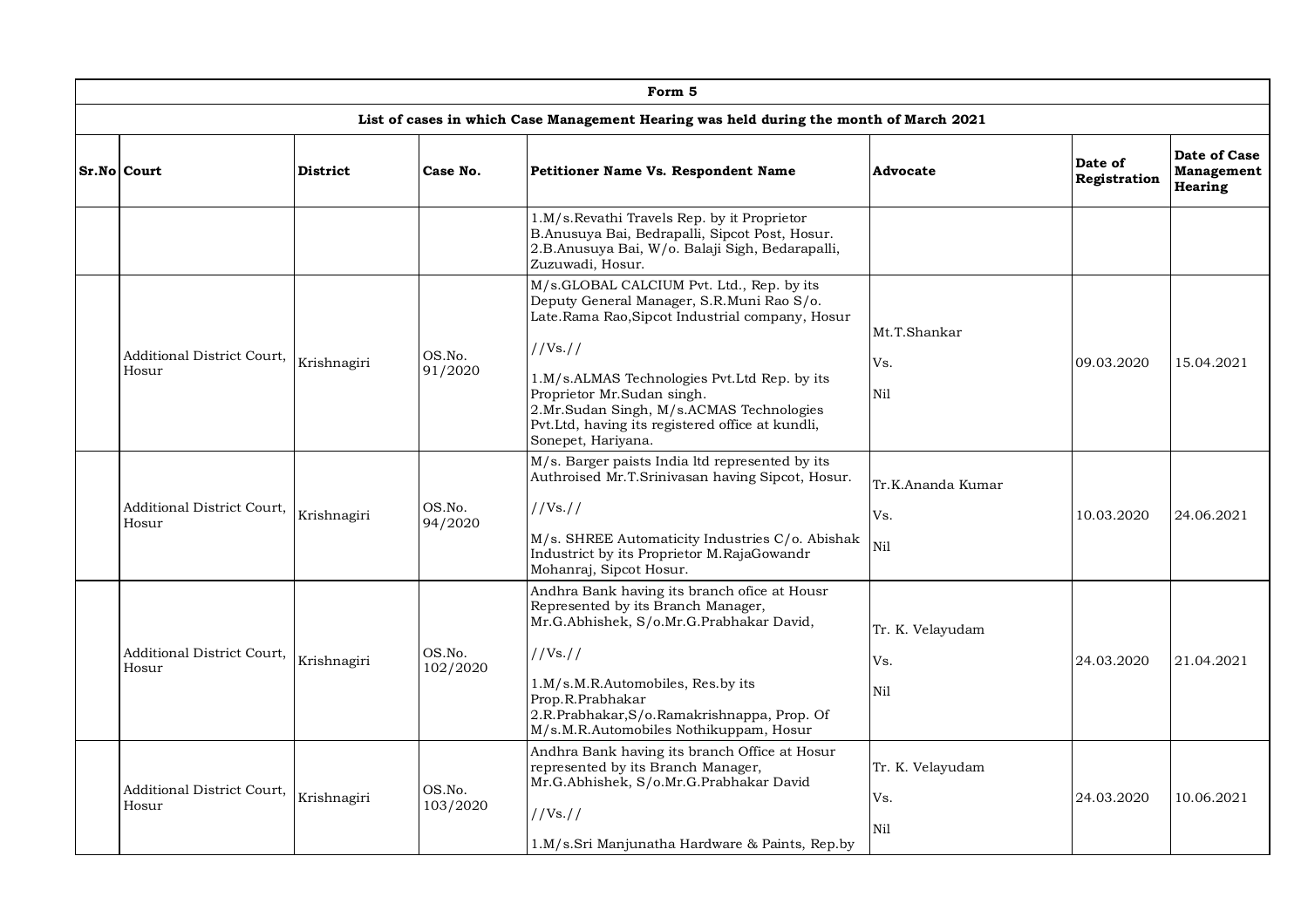| Form 5                                                                                 |                 |                                                                                                              |                                                                                                                                                                                    |                         |                         |                                       |  |  |  |  |
|----------------------------------------------------------------------------------------|-----------------|--------------------------------------------------------------------------------------------------------------|------------------------------------------------------------------------------------------------------------------------------------------------------------------------------------|-------------------------|-------------------------|---------------------------------------|--|--|--|--|
| List of cases in which Case Management Hearing was held during the month of March 2021 |                 |                                                                                                              |                                                                                                                                                                                    |                         |                         |                                       |  |  |  |  |
| Sr.No Court                                                                            | <b>District</b> | Case No.                                                                                                     | <b>Petitioner Name Vs. Respondent Name</b>                                                                                                                                         | Advocate                | Date of<br>Registration | Date of Case<br>Management<br>Hearing |  |  |  |  |
|                                                                                        |                 |                                                                                                              | its Prop.K.Manjunatha, Bagalur Road, Hosur<br>2.K.Manjunatha, S/o.Kemparao, Prop.of M/s.Sri<br>Manjunatha Hardware & Paints, Kumbalam,<br>Krishnagiri dt.                          |                         |                         |                                       |  |  |  |  |
| Additional District Court,                                                             |                 | OS.No                                                                                                        | Hosur COIR Foams Pvt. Ltd. Rep. by its Manager<br>(Account and finance) Mr.M.V.R.K.Kishore S/o.<br>M.V.Jaganmohan Rao, Sipcot industrial East,<br>Hosur.                           | Tr.M.S.Tamil Nathan     |                         |                                       |  |  |  |  |
| Hosur                                                                                  | Krishnagiri     | 110/2020                                                                                                     | //Vs. //                                                                                                                                                                           | Vs.                     | 06.06.2020              | 23.04.2021                            |  |  |  |  |
|                                                                                        |                 | Mrs.Ankita Mishra Proprietor M/s.Gayathiri<br>Emporium, Narayana Street, Leelamahal road,<br>Vishakapatinam. | Ni1                                                                                                                                                                                |                         |                         |                                       |  |  |  |  |
|                                                                                        |                 |                                                                                                              | Bank of India, having its head Office Res. by its<br>consituent Attorney Mr.T.Sivakumar, S/o.<br>Thandavan at M.M.Reddy complex old Bangalore<br>road, Hosur.                      | Tr. K. Velayudam        |                         |                                       |  |  |  |  |
| Additional District Court,<br>Hosur                                                    | Krishnagiri     | OS.No.<br>111/2020                                                                                           | //Vs. //                                                                                                                                                                           | Vs.                     | 06.06.2020              | 28.04.2021                            |  |  |  |  |
|                                                                                        |                 |                                                                                                              | 1.M/s.Easik Kumaran Auto Pats, Rep. by its<br>Proprietor S.Jansi Rani Rajeshwari layout, Sipcot,<br>Hosur.<br>2.S.Jansi Rani W/o. Rathinam Bharathi Nagar,<br>Mookandapalli, Hosur | Nil                     |                         |                                       |  |  |  |  |
|                                                                                        |                 |                                                                                                              | Andhra Bank Having its Branch Office at Hosur.<br>Rep. by its Branch Managaer Mr.G.Adhishek S/o.<br>Prabhakar David                                                                | Tr. K. Velayudam        |                         |                                       |  |  |  |  |
| Additional District Court,<br>Hosur                                                    | Krishnagiri     | OS.No.<br>112/2020                                                                                           | //Vs. //                                                                                                                                                                           | Vs.                     | 06.06.2020              | 11.06.2021                            |  |  |  |  |
|                                                                                        |                 |                                                                                                              | Mr.H.Mahaboob Khan, So. Hassan khan,<br>Thorrapalli vill. Penandapalli post, Hosur.<br>2.M.Govinda Reddy Alasapalli vill. Hosur                                                    | Nil                     |                         |                                       |  |  |  |  |
| Additional District Court,<br>Hosur                                                    | Krishnagiri     | Os.No<br>114/2020                                                                                            | Bank of India Having its head Office at Mumbai,<br>Rep. by its Mr.T.Sivakumar S/o. S.Thandvan, MM<br>Reddy complex old Bangalore road, Hosur.                                      | Tr. K. Velayudam<br>Vs. | 06.06.2020              | 11.06.2021                            |  |  |  |  |
|                                                                                        |                 |                                                                                                              | //Vs. //                                                                                                                                                                           | Nil                     |                         |                                       |  |  |  |  |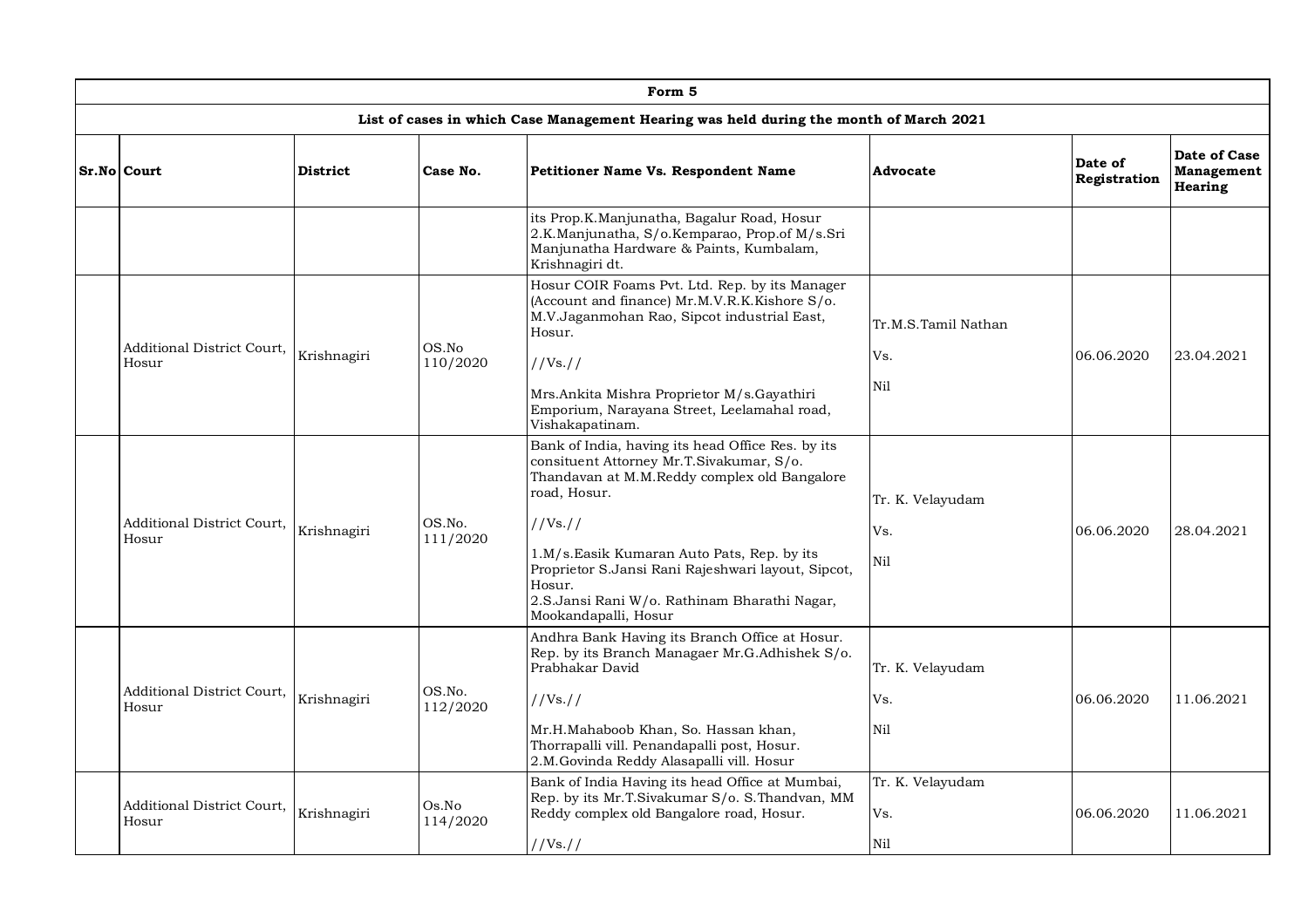|    | Form 5                                              |                 |              |                                                                                                                                                                                                                   |                                     |                         |                                              |  |  |  |  |
|----|-----------------------------------------------------|-----------------|--------------|-------------------------------------------------------------------------------------------------------------------------------------------------------------------------------------------------------------------|-------------------------------------|-------------------------|----------------------------------------------|--|--|--|--|
|    |                                                     |                 |              | List of cases in which Case Management Hearing was held during the month of March 2021                                                                                                                            |                                     |                         |                                              |  |  |  |  |
|    | Sr.No Court                                         | <b>District</b> | Case No.     | <b>Petitioner Name Vs. Respondent Name</b>                                                                                                                                                                        | Advocate                            | Date of<br>Registration | Date of Case<br>Management<br><b>Hearing</b> |  |  |  |  |
|    |                                                     |                 |              | 1.M/s.Ganesh Engineering Rep. by it Prop.<br>U.Muthu Kumar Office at Kamaraj Nagar, Sipcot,<br>Hosur.<br>2.U.Muthu Kumar S/o. Uthandyapillai, Kudiyana<br>street, Muthal kattalai, Pandurangapuram,<br>Kumbakonam |                                     |                         |                                              |  |  |  |  |
| 12 | Prl. Dist. & Sessions<br>Court                      | Madurai         | <b>NIL</b>   | <b>NIL</b>                                                                                                                                                                                                        | <b>NIL</b>                          | <b>NIL</b>              | <b>NIL</b>                                   |  |  |  |  |
|    | I Addl. Dist. & Sessions<br>Court                   | Madurai         | <b>NIL</b>   | <b>NIL</b>                                                                                                                                                                                                        | <b>NIL</b>                          | <b>NIL</b>              | <b>NIL</b>                                   |  |  |  |  |
|    | I Addl. Sub Court                                   | Madurai         | <b>NIL</b>   | <b>NIL</b>                                                                                                                                                                                                        | <b>NIL</b>                          | <b>NIL</b>              | $\mbox{NIL}$                                 |  |  |  |  |
|    | II Addl. Sub Court                                  | Madurai         | <b>NIL</b>   | <b>NIL</b>                                                                                                                                                                                                        | <b>NIL</b>                          | <b>NIL</b>              | <b>NIL</b>                                   |  |  |  |  |
| 13 | District Court,<br>Nagapattinam                     | Nagapattinam    | <b>NIL</b>   | <b>NIL</b>                                                                                                                                                                                                        | $\mbox{NIL}$                        | <b>NIL</b>              | NIL                                          |  |  |  |  |
|    | Fast Track Mahila Court,<br>Nagapattinam            | Nagapattinam    | $\mbox{NIL}$ | <b>NIL</b>                                                                                                                                                                                                        | $\mbox{NIL}$                        | <b>NIL</b>              | $\mbox{NIL}$                                 |  |  |  |  |
|    | <b>Additional District Court,</b><br>Mayiladuthurai | Nagapattinam    | <b>NIL</b>   | <b>NIL</b>                                                                                                                                                                                                        | <b>NIL</b>                          | <b>NIL</b>              | <b>NIL</b>                                   |  |  |  |  |
|    | Sub Court, Nagapattinam Nagapattinam                |                 | <b>NIL</b>   | <b>NIL</b>                                                                                                                                                                                                        | <b>NIL</b>                          | <b>NIL</b>              | <b>NIL</b>                                   |  |  |  |  |
|    | Principal Sub Court,<br>Mayiladuthurai              | Nagapattinam    | <b>NIL</b>   | <b>NIL</b>                                                                                                                                                                                                        | <b>NIL</b>                          | <b>NIL</b>              | $\mbox{NIL}$                                 |  |  |  |  |
|    | Additional Sub Court,<br>Mayiladuthurai             | Nagapattinam    | <b>NIL</b>   | <b>NIL</b>                                                                                                                                                                                                        | $\mbox{NIL}$                        | <b>NIL</b>              | <b>NIL</b>                                   |  |  |  |  |
| 14 | The Principal District<br>Judge                     | Namakkal        | COS/2/2020   | Vishnu Sudha Textiles Rep by its Sole Properties<br>TSudha Rep by her Power Agent VRajagopalan Vs<br>M/sKMS and Company Rep by its Proprietor<br>KBabu                                                            | Dakshinamoorthy.L(P),               | 05-06-2018              | 07-04-2021                                   |  |  |  |  |
|    | The Principal District<br>Judge                     | Namakkal        | COS/3/2020   | SSV Feeds rep by its Managing Partner Vs Mani<br>Poultry Farm rep by its Proprietor SMMani and<br>another                                                                                                         | Raghu.T.V(P),                       | 19-06-2018              | 08-04-2021                                   |  |  |  |  |
|    | The Principal District<br>Judge                     | Namakkal        | COS/5/2020   | Harin Feeds by its Manager MSenthilkumar Vs<br>Paramasivam Poultry Farm by its Manager<br>Paramasivam                                                                                                             | Shanmugam.K(P),<br>Yoganathan.S(R), | 21-08-2018              | 26-04-2021                                   |  |  |  |  |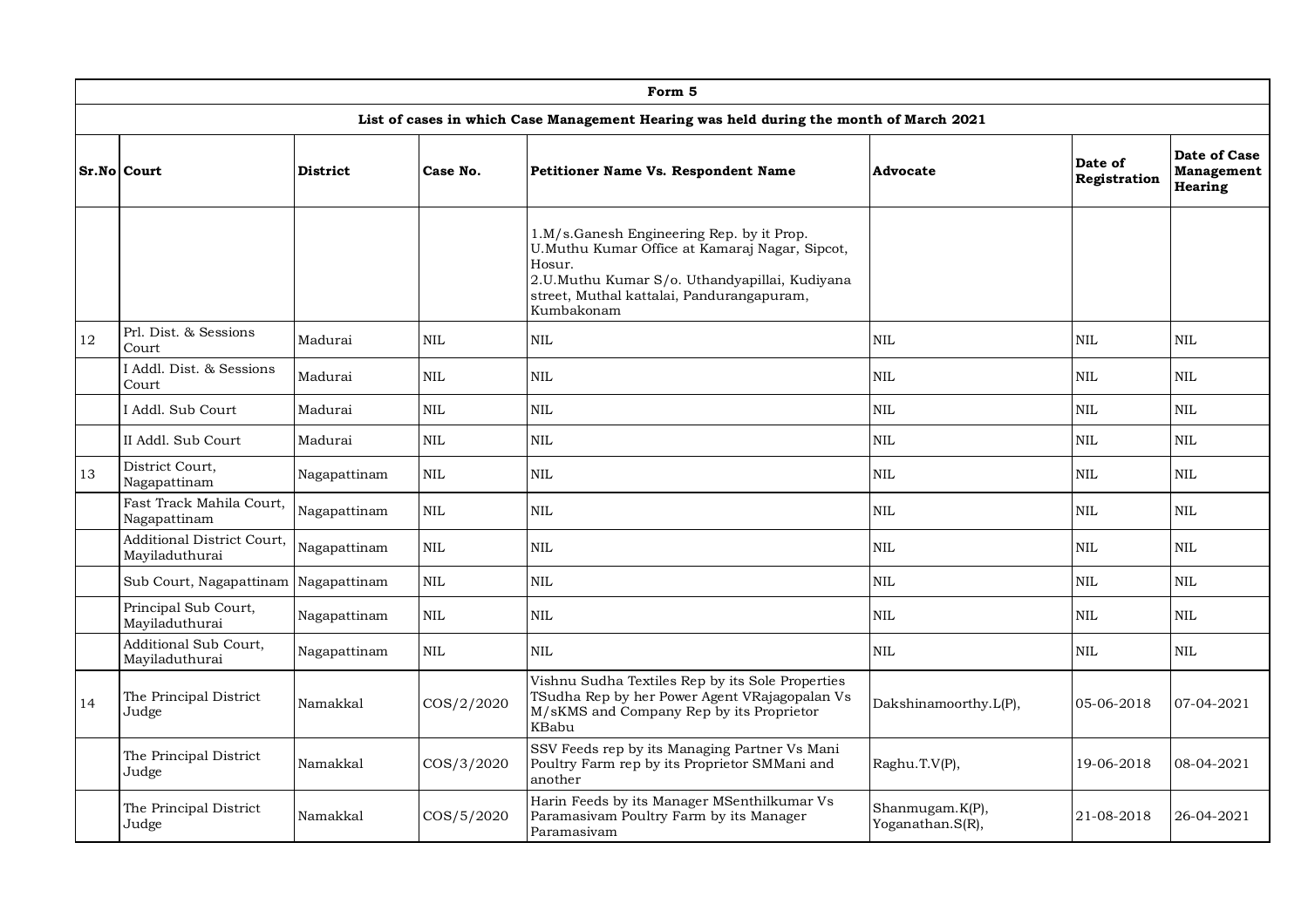|                                 |                 |             | Form 5                                                                                                                          |                                          |                         |                                              |
|---------------------------------|-----------------|-------------|---------------------------------------------------------------------------------------------------------------------------------|------------------------------------------|-------------------------|----------------------------------------------|
|                                 |                 |             | List of cases in which Case Management Hearing was held during the month of March 2021                                          |                                          |                         |                                              |
| Sr.No Court                     | <b>District</b> | Case No.    | Petitioner Name Vs. Respondent Name                                                                                             | Advocate                                 | Date of<br>Registration | Date of Case<br>Management<br><b>Hearing</b> |
| The Principal District<br>Judge | Namakkal        | COS/6/2020  | PePe Feeds by its Managing Partner PTamilarasan<br>Vs Perianna gounder and 8 others                                             | Shanmugam.K(P),                          | 18-12-2018              | 07-04-2021                                   |
| The Principal District<br>Judge | Namakkal        | COS/7/2020  | NPA Foods and feeds by rep Patner of Velusamy Vs<br>Maruthappan                                                                 | Rajasekaran.T(P),                        | 19-12-2018              | 01-04-2021                                   |
| The Principal District<br>Judge | Namakkal        | COS/10/2020 | Senthamil Finance by its Managing partner Vs<br>Valarmathi and 2 others                                                         | Balakrishnan.R(P),<br>Chinnusamy.R(R),   | 18-01-2019              | 26-04-2021                                   |
| The Principal District<br>Judge | Namakkal        | COS/11/2020 | RDomnic Xavier Vs Fues Gupta M/sInnovittil<br>church                                                                            | Raju.L(P),                               | 18-01-2019              | 26-04-2021                                   |
| The Principal District<br>Judge | Namakkal        | COS/12/2020 | Mahindra Feeds and Foods by its partner<br>Palanisamy Vs Selvaraj                                                               | Shanmugam.K(P),                          | 02-03-2019              | 08-04-2021                                   |
| The Principal District<br>Judge | Namakkal        | COS/15/2020 | Saranya Spinning Mills Pvt Ltd rep by Technical<br>Director Ashokkumar Vs Om sakthi Textiles rep by<br>Properitor Arthanarisamy | Shanmugam.K(P),<br>Arthanari.K(R),       | 21-03-2019              | 14-06-2021                                   |
| The Principal District<br>Judge | Namakkal        | COS/16/2020 | Sri Kumaran Finance by Managing Director<br>MGanesan Vs Sasikala and 2 others                                                   | Murugesan.J.K(P),                        | 04-04-2019              | 27-04-2021                                   |
| The Principal District<br>Judge | Namakkal        | COS/17/2020 | Sree amman Finance Rep by its Managing partner<br>RGanesan Vs Kumaresan                                                         | Palanisamy. T.M.(P),<br>Ravi.M(R),       | 25-04-2019              | 19-04-2021                                   |
| The Principal District<br>Judge | Namakkal        | COS/20/2020 | Sri Lakshmi Finance by its Partner<br>PKrishnamoorthi Vs PElango and another                                                    | Krishnamoorthy.T.V(P),                   | 30-04-2019              | 05-04-2021                                   |
| The Principal District<br>Judge | Namakkal        | COS/23/2020 | Syndicate bank Pallipalayam Branch Vs<br>JKavinkumar                                                                            | Shanmugham.S.A(P),                       | 19-08-2019              | 26-04-2021                                   |
| The Principal District<br>Judge | Namakkal        | COS/24/2020 | Indian over seas bank Vs KRKala                                                                                                 | Shanmugham.S.A(P),<br>Udhaya kumar.K(R), | 19-08-2019              | 05-04-2021                                   |
| The Principal District<br>Judge | Namakkal        | COS/25/2020 | Mahendira feeds and foods by its Managing Partner<br>Palanisamy Vs MuthuKumar                                                   | Shanmugam.K(P),                          | 19-08-2019              | 28-04-2021                                   |
| The Principal District<br>Judge | Namakkal        | COS/27/2020 | NPA Foods and Feeds by its Managing Partner<br>Velusamy Vs Kandasamy                                                            | Shanmugam.K(P),<br>Johnedwin.F(R),       | 21-08-2019              | 08-04-2021                                   |
| The Principal District<br>Judge | Namakkal        | COS/28/2020 | Syndicate bank NPudupatti Branch Rep by its<br>Branch Manager Vs PIllaiyaraj and another                                        | Anbazhagan.P(P),                         | 10-09-2019              | 06-04-2021                                   |
| The Principal District<br>Judge | Namakkal        | COS/29/2020 | Syndicate bank NPudupatti Brach REp by its<br>Branch Manager Vs VMMadhuranthagai and<br>another                                 | Anbazhagan.P(P),                         | 10-09-2019              | 11-06-2021                                   |
| The Principal District<br>Judge | Namakkal        | COS/30/2020 | RDinesh Vs Gautham Kanunga                                                                                                      | Arthanari.K(P),                          | 04-10-2019              | 10-06-2021                                   |
| The Principal District          | Namakkal        | COS/34/2020 | Mahendira Feeds and Foods by its Managing                                                                                       | Shanmugam.K(P),                          | 02-01-2020              | 19-04-2021                                   |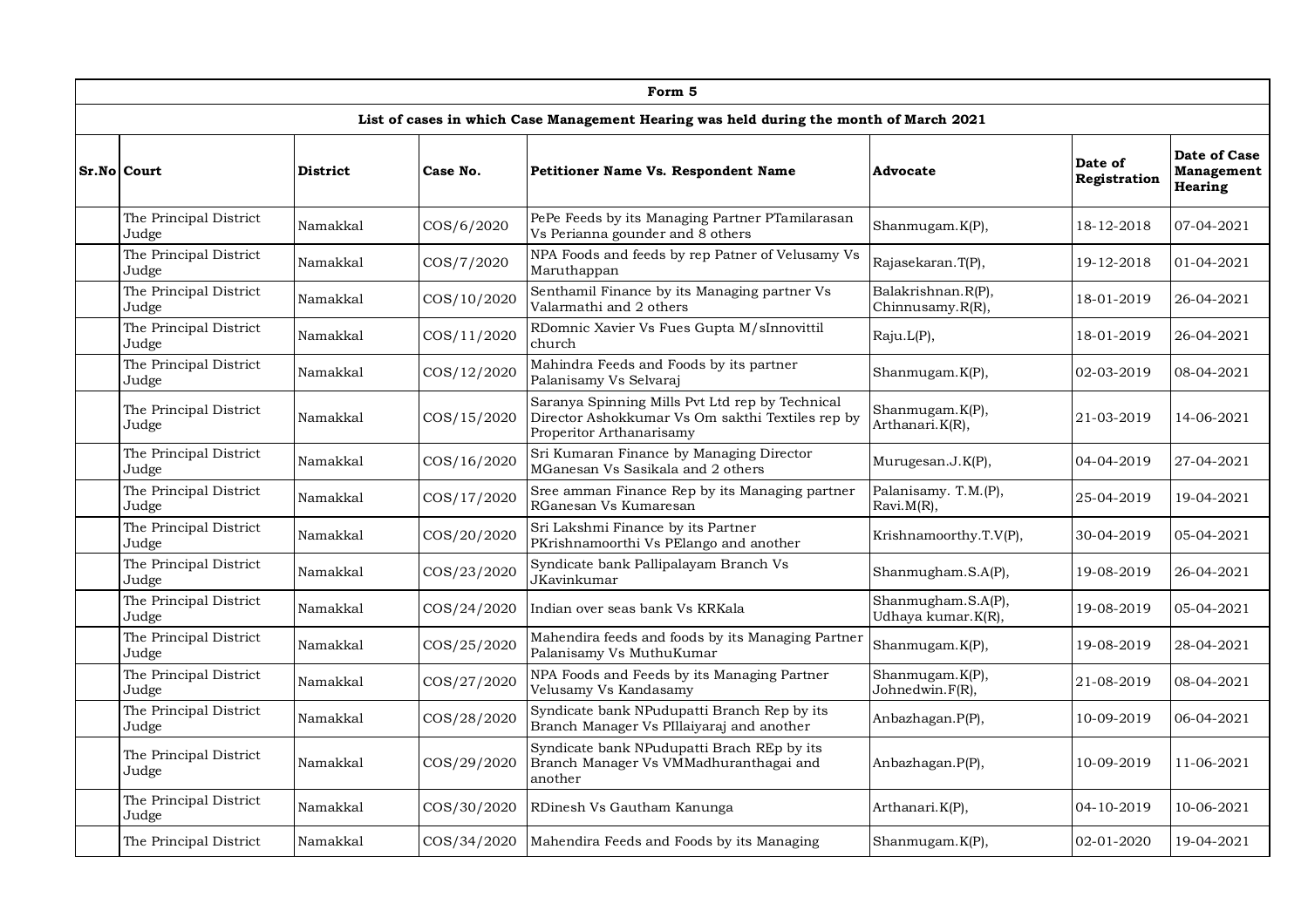|                                 |                 |             | Form 5                                                                                                                       |                                            |                         |                                                     |
|---------------------------------|-----------------|-------------|------------------------------------------------------------------------------------------------------------------------------|--------------------------------------------|-------------------------|-----------------------------------------------------|
|                                 |                 |             | List of cases in which Case Management Hearing was held during the month of March 2021                                       |                                            |                         |                                                     |
| Sr.No Court                     | <b>District</b> | Case No.    | <b>Petitioner Name Vs. Respondent Name</b>                                                                                   | Advocate                                   | Date of<br>Registration | Date of Case<br><b>Management</b><br><b>Hearing</b> |
| Judge                           |                 |             | Director Palanisamy Vs Nallaiyan                                                                                             |                                            |                         |                                                     |
| The Principal District<br>Judge | Namakkal        | COS/35/2020 | M/S Palls Association by Owner Radhakrishnan Vs<br>KMS Poultary Parm rep by its Latha @<br>Krishnalatha                      | SureshKumar.P(P),                          | 03-01-2020              | 14-06-2021                                          |
| The Principal District<br>Judge | Namakkal        | COS/36/2020 | Harin Feeds by its Owner MSenthilkumar Vs<br>Chinnusamy                                                                      | Shanmugam.K(P),<br>Tamilselvan.R(R),       | 07-01-2020              | 19-04-2021                                          |
| The Principal District<br>Judge | Namakkal        | COS/37/2020 | Harin Feeds by its owner MSenthilkumar Vs<br>Sengottuvel                                                                     | Shanmugam.K(P),<br>Kannan.C(R),            | 07-01-2020              | 19-04-2021                                          |
| The Principal District<br>Judge | Namakkal        | COS/38/2020 | Selvaraj Vs United India Insurance company Ltd by<br>its branch manager                                                      | Shanmugam.K(P),                            | 07-01-2020              | 07-04-2021                                          |
| The Principal District<br>Judge | Namakkal        | COS/39/2020 | Subramani Vs RSR Feeds by its Managing Partner<br>Duraisamy and 5 others                                                     | Shanmugam.K(P),                            | 08-01-2020              | 06-04-2021                                          |
| The Principal District<br>Judge | Namakkal        | COS/40/2020 | M/sVictory Spinning Private Ltd by its Director<br>TBalachandran Vs M/sRitham Fibrarics and<br>another                       | Paraneedharan.C(P),<br>Palanisamy. K.K(R), | 21-01-2020              | 26-04-2021                                          |
| The Principal District<br>Judge | Namakkal        | COS/41/2020 | M/sVadivel Textiles rep by its Prop PVadivel Vs<br>M/sSri Vaari Fabrics rep by its prop SSelvan                              | Gunasekaran.P.M(P),                        | 29-01-2020              | 19-04-2021                                          |
| The Principal District<br>Judge | Namakkal        | COS/42/2020 | Canara Bank Namakkal Branch by its Manager Vs<br>KalaivaniK                                                                  | Vinoth.S(P),                               | 30-01-2020              | 08-04-2021                                          |
| The Principal District<br>Judge | Namakkal        | COS/43/2020 | M/sGlobalvet Enterprises by its Owner<br>RGeetharanjani Vs KMS Poultry Farm Latha@<br>Krishnalatha                           | Suresh Kumar.P(P),                         | 05-02-2020              | 16-04-2021                                          |
| The Principal District<br>Judge | Namakkal        | COS/44/2020 | Sri Sivaganga Capitals by its Managing Partner<br>KGanesan Vs BVijayasarathi and 2 others                                    | Chinnusamy.R(P),                           | 12-03-2020              | 28-06-2021                                          |
| The Principal District<br>Judge | Namakkal        | COS/45/2020 | Sri Aruljothi murugan Fianance by its Managing<br>Partner KMuthusamy Vs SMuthukumaran                                        | Chinnusamy.R(P),                           | 12-03-2020              | 05-04-2021                                          |
| The Principal District<br>Judge | Namakkal        | COS/47/2020 | Vijaya Bank (Bank of Baradoa) Rasipuram rep by<br>its Branch Manager Vs VTex rep by its proprieter<br>Jayakumar and 2 others | Satthivel.A(P),                            | 11-06-2020              | 05-04-2021                                          |
| The Principal District<br>Judge | Namakkal        | COS/48/2020 | Dhanlaxmi Bank ltd Vs Arun and another                                                                                       | Anbazhagan.P(P),                           | 17-06-2020              | 24.06.2021                                          |
| The Principal District<br>Judge | Namakkal        | COS/49/2020 | Mahendran Feeds Foods by its managing director<br>Palanisamy Power Egent Mohan Vs Poongodi                                   | Shanmugam.K(P),                            | 29-06-2020              | 19-04-2021                                          |
| The Principal District<br>Judge | Namakkal        | COS/50/2020 | Hain Feeds by its Owner MSenthilkumar by power<br>Agent PSellamuthu Vs Rajagopal                                             | Shanmugam.K(P),                            | 07-07-2020              | 26-04-2021                                          |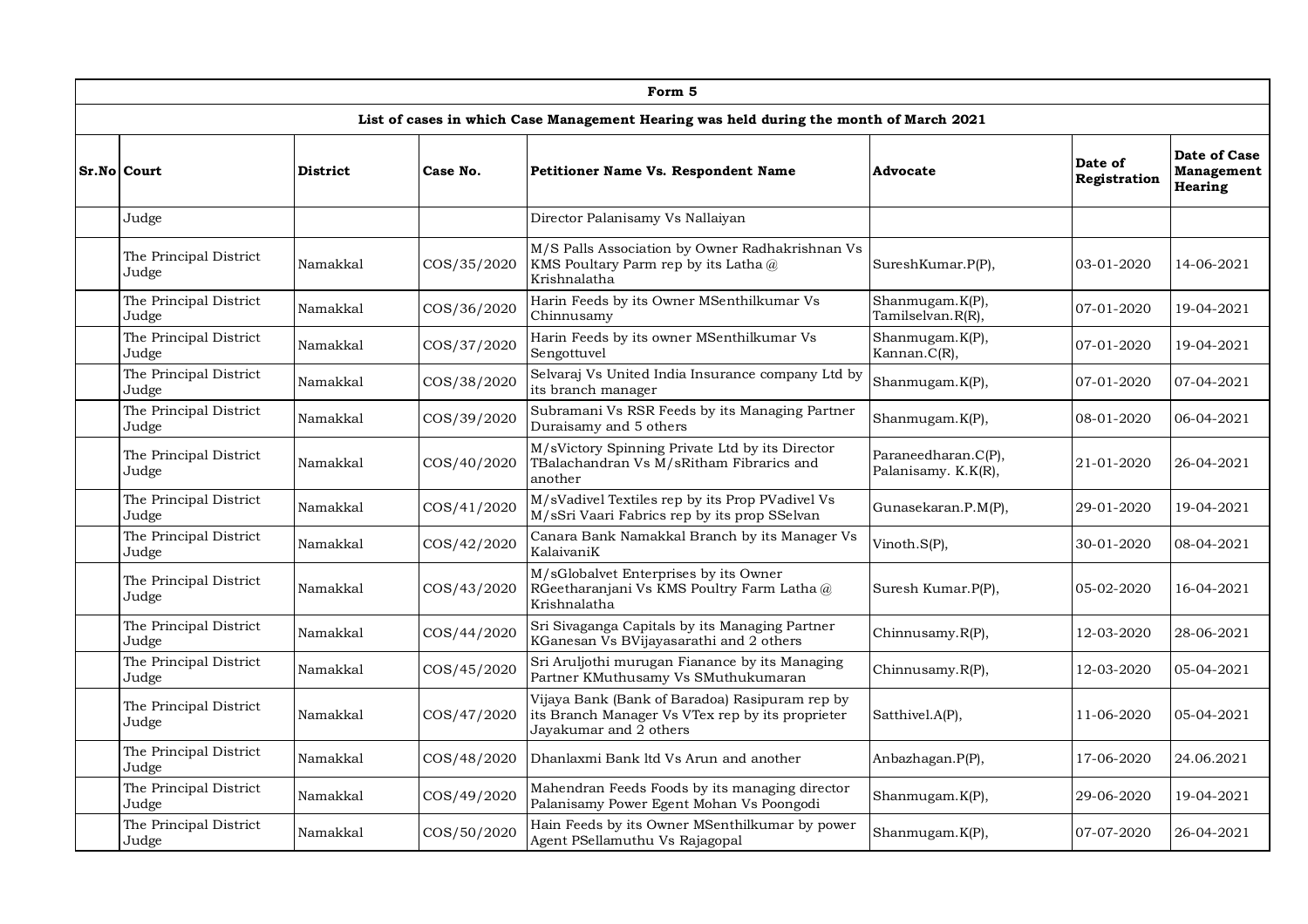| Form 5                          |                 |             |                                                                                                                                                                                          |                                   |                         |                                                     |  |  |  |  |
|---------------------------------|-----------------|-------------|------------------------------------------------------------------------------------------------------------------------------------------------------------------------------------------|-----------------------------------|-------------------------|-----------------------------------------------------|--|--|--|--|
|                                 |                 |             | List of cases in which Case Management Hearing was held during the month of March 2021                                                                                                   |                                   |                         |                                                     |  |  |  |  |
| Sr.No Court                     | <b>District</b> | Case No.    | <b>Petitioner Name Vs. Respondent Name</b>                                                                                                                                               | Advocate                          | Date of<br>Registration | Date of Case<br><b>Management</b><br><b>Hearing</b> |  |  |  |  |
| The Principal District<br>Judge | Namakkal        | COS/51/2020 | M/sLogical Agri Business India Private Limited rep<br>by its Managing Director Vs M/sSri Lakshmi<br>Narasimha Poultry Farm Pvt ltdrep by its Managing<br>Director MrKalidindi and 4 othe | Shanmugam.K(P),                   | 29-07-2020              | 09-04-2021                                          |  |  |  |  |
| The Principal District<br>Judge | Namakkal        | COS/53/2020 | Mahendran feeds and foods by rep partner<br>palanisamy by rep agent MMohan Vs Senthikumar                                                                                                | Shanmugam.K(P),<br>Vinoth.S(R),   | 19-08-2020              | 07-04-2021                                          |  |  |  |  |
| The Principal District<br>Judge | Namakkal        | COS/54/2020 | Subashree Feeds by its Owner Umamaheswari Vs<br>Palanivel                                                                                                                                | Shanmugam.K(P),                   | 21-08-2020              | 07-04-2021                                          |  |  |  |  |
| The Principal District<br>Judge | Namakkal        | COS/56/2020 | Muthu Poultry Agencies by its Managing Partner<br>Thiyagarajan by power agent Tamilselvan Vs<br>Kannan                                                                                   | Shanmugam.K(P),                   | 16-10-2020              | 08-04-2021                                          |  |  |  |  |
| The Principal District<br>Judge | Namakkal        | COS/57/2020 | Muthu poultary Egency by rep Managing partner<br>thiyagarajan power Egent Tamilselvan Vs<br>Subramani                                                                                    | Shanmugam.K(P),                   | 16-10-2020              | 07-04-2021                                          |  |  |  |  |
| The Principal District<br>Judge | Namakkal        | COS/58/2020 | Hari Feeds by its Owner M.Senthilkumar Vs<br>R.V.S.Poultry Farm by owner Velappan                                                                                                        | Shanmugam.K(P),<br>Raghu.T.V(R),  | 08-10-2020              | 08-04-2021                                          |  |  |  |  |
| The Principal District<br>Judge | Namakkal        | COS/59/2020 | Harin Feeds by Manager M.Senthilkumar Vs<br>Krishnaveni Poultry Farm by its Manager<br>Periasamy                                                                                         | Shanmugam.K(P),<br>Krishnan.P(R), | 30-09-2020              | 08-04-2021                                          |  |  |  |  |
| The Principal District<br>Judge | Namakkal        | COS 60/2020 | Mahindra Feeds and Foods By its Managing<br>Partner Palanisamy by Power Agent                                                                                                            | K.Shanmugam                       | 30-11-2020              | 05-04-2021                                          |  |  |  |  |
| The Principal District<br>Judge | Namakkal        | COS 61/2020 | Harin Feeds by its Manager M.Senthilkumar Vs<br>K.B.S.Poultry Farm by its Manager Poopathi                                                                                               | K.Shanmugam                       | 30-11-2020              | 20-04-2021                                          |  |  |  |  |
| The Principal District<br>Judge | Namakkal        | COS 62/2020 | Harin Feeds by its owner M.Senthilkukmar Vs<br>Thulasi Poultry Farm by its owner Arul                                                                                                    | K.Shanmugam                       | 30-11-2020              | 05-04-2021                                          |  |  |  |  |
| The Principal District<br>Judge | Namakkal        | COS 63/2020 | Harin Feeds by its Owner M.Senthilkumar Vs<br>Jeyavel                                                                                                                                    | K.Shanmugam                       | 30-11-2020              | 26-04-2021                                          |  |  |  |  |
| The Principal District<br>Judge | Namakkal        | COS 64/2020 | Dhanabaagayam Spinners Private Ltd, Rep by its<br>M.Dhanasekar Vs Leelavathi Textile Traders rep by<br>ists proprietor Sukumar                                                           | K.Shanmugam                       | 30-11-2020              | $01 - 04 - 2021$                                    |  |  |  |  |
| The Principal District<br>Judge | Namakkal        | COS 65/2020 | Harin feeds by its OwnerMSenthilkumar power<br>Egent PSellamuthu Vs Jayaraman                                                                                                            | Shanmugam.K(P),                   | 05-12-2020              | 30-04-2021                                          |  |  |  |  |
| The Principal District<br>Judge | Namakkal        | COS 66/2020 | Muthu Poultry Agencies by its Managing Partner<br>Thiyagarajan Power Agent Tamilselvan Vs<br>Shanmugavadivu                                                                              | Shanmugam.K(P),                   | 09-12-2020              | 23-06-2021                                          |  |  |  |  |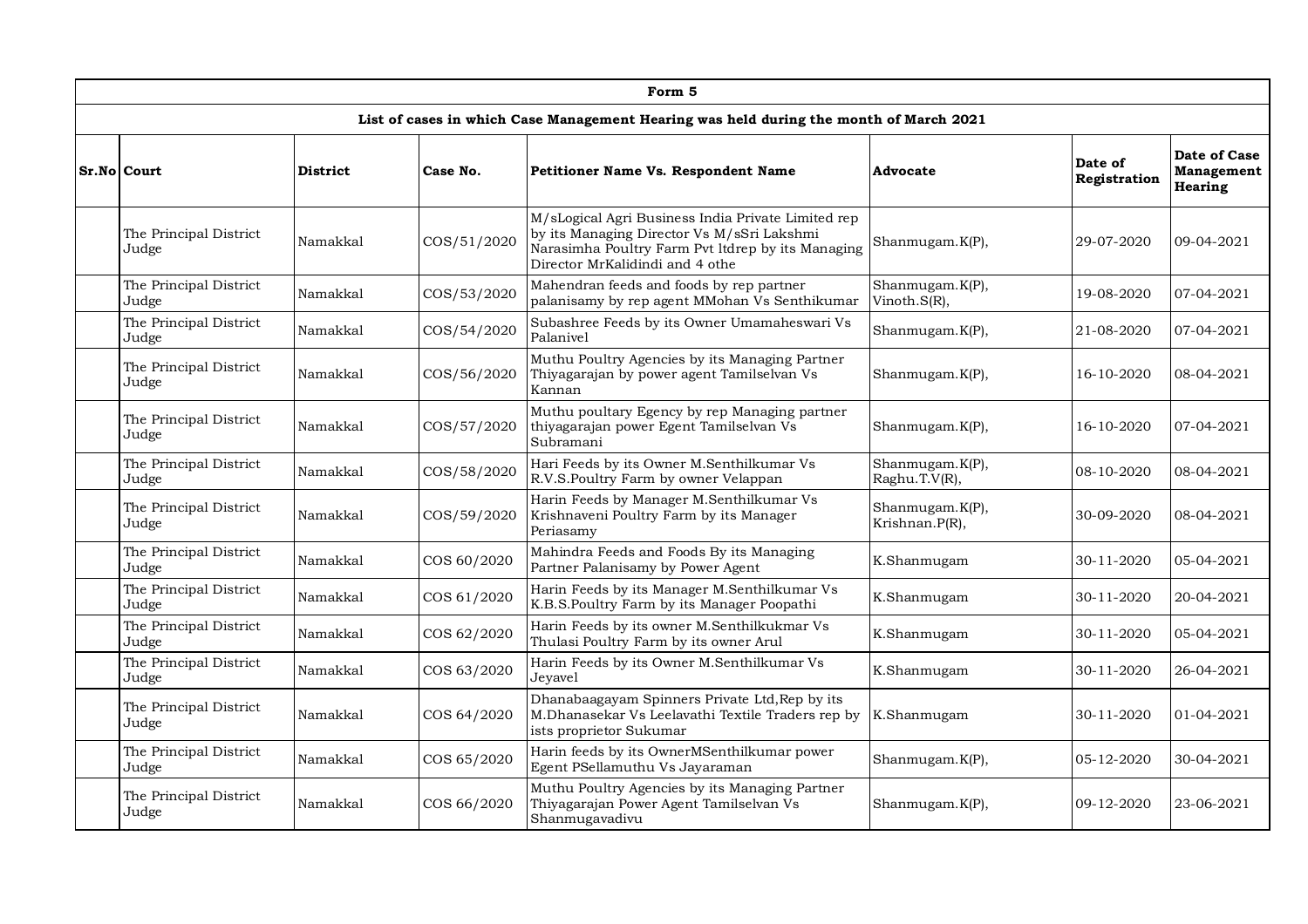|    | Form 5                                       |                 |             |                                                                                                                                                          |                   |                         |                                                     |  |  |  |  |
|----|----------------------------------------------|-----------------|-------------|----------------------------------------------------------------------------------------------------------------------------------------------------------|-------------------|-------------------------|-----------------------------------------------------|--|--|--|--|
|    |                                              |                 |             | List of cases in which Case Management Hearing was held during the month of March 2021                                                                   |                   |                         |                                                     |  |  |  |  |
|    | Sr.No Court                                  | <b>District</b> | Case No.    | <b>Petitioner Name Vs. Respondent Name</b>                                                                                                               | Advocate          | Date of<br>Registration | Date of Case<br><b>Management</b><br><b>Hearing</b> |  |  |  |  |
|    | The Principal District<br>Judge              | Namakkal        | COS 67/2020 | M/sHMTextiles Private Ltd rep by its Director<br>MrKishore MSethia Vs M/sJaihind Spinning Mills<br>Ltd rep by its Director PMRamakrishnan and<br>another | Ramasamy.R(P),    | 14-12-2020              | 28-04-2021                                          |  |  |  |  |
|    | The Principal District<br>Judge              | Namakkal        | COS 68/2020 | Muthu Poultry Agencies by its Managing Partner<br>Thiyagarajan by Power Agent Thamilselvan Vs<br>Palanisamy                                              | Shanmugam.K(P),   | 17-12-2020              | 28-04-2021                                          |  |  |  |  |
|    | The Principal District<br>Judge              | Namakkal        | COS 1/2021  | Royal Pipes and Tubes, Tiruchengode Through its<br>proprietor S.Subramaniyam Vs N.Velusamy                                                               | P.M.Gunasekaran   | 03-02-2021              | 30-06-2021                                          |  |  |  |  |
|    | The Principal District<br>Judge              | Namakkal        | COS 2/2021  | Subashri Feeds by its Owner Umamaheshwari by<br>power Agent Yuvaraj and another Vs Sakthivel                                                             | K.Shanmugam       | 16-02-2021              | 05-04-2021                                          |  |  |  |  |
|    | The Principal District<br>Judge              | Namakkal        | COS 3/2021  | Subashree Feeds by its Owner Umamaheshwari by<br>power Agent Yuvaraj Vs Sakthivel                                                                        | K.Shanmugam       | 16-02-2021              | 05-04-2021                                          |  |  |  |  |
|    | The Principal District<br>Judge              | Namakkal        | COS 5/2021  | Muthu Poultry Agencies by its Managing Partner<br>Thiyagarajan by Power Agent Tamilselvan Vs<br>Tamilselvi                                               | Shanmugam.K(P),   | 22-03-2021              | 09-06-2021                                          |  |  |  |  |
|    | The Principal District<br>Judge              | Namakkal        | COS 6/2021  | Kalai Traders by its Owner RRamakandhan Vs<br>Gugan feets and Pouldry pvt ltd by its Manager                                                             | Shanmugam.K(P),   | 22-03-2021              | 09-06-2021                                          |  |  |  |  |
|    | The Principal District<br>Judge              | Namakkal        | COS 7/2021  | Union Bank of India rep by its Power of attorney<br>agent and Branch Mamanger Vs JMFurniture and<br>2 others                                             | Madhanmohan.A(P), | 29-03-2021              | 11-06-2021                                          |  |  |  |  |
|    | The Principal District<br>Judge              | Namakkal        | COS 8/2021  | Union Bank of India rep by its Power of attorney<br>agent and Branch Mamanger Vs JMFurniture and<br>2 others                                             | Madhanmohan.A(P), | 29-03-2021              | 14-06-2021                                          |  |  |  |  |
| 15 | District Court<br>Udhagamandalam,<br>Nilgris | Nilgris         | NIL         | <b>NIL</b>                                                                                                                                               | <b>NIL</b>        | <b>NIL</b>              | <b>NIL</b>                                          |  |  |  |  |
| 16 | Principal District Court                     | Perambalur      | <b>NIL</b>  | <b>NIL</b>                                                                                                                                               | <b>NIL</b>        | <b>NIL</b>              | NIL                                                 |  |  |  |  |
|    | Mahila Court                                 | Perambalur      | <b>NIL</b>  | <b>NIL</b>                                                                                                                                               | <b>NIL</b>        | <b>NIL</b>              | NIL                                                 |  |  |  |  |
|    | Sub Court                                    | Perambalur      | <b>NIL</b>  | <b>NIL</b>                                                                                                                                               | <b>NIL</b>        | <b>NIL</b>              | <b>NIL</b>                                          |  |  |  |  |
| 17 | The Principal District<br>Court              | Pudukkottai     | OS 71/18    | Subaithabegam Vs Balasubramanian                                                                                                                         | M.Jeyanthan       | 28.04.2018              | 15.04.2021                                          |  |  |  |  |
|    | The Principal District<br>Court              | Pudukkottai     | OS 43/20    | Canara Bank, Pudukkottai Branch VS K.Rajendran S.Dhananjeya Ramachandran 10.06.2020                                                                      |                   |                         | 05.04.2021                                          |  |  |  |  |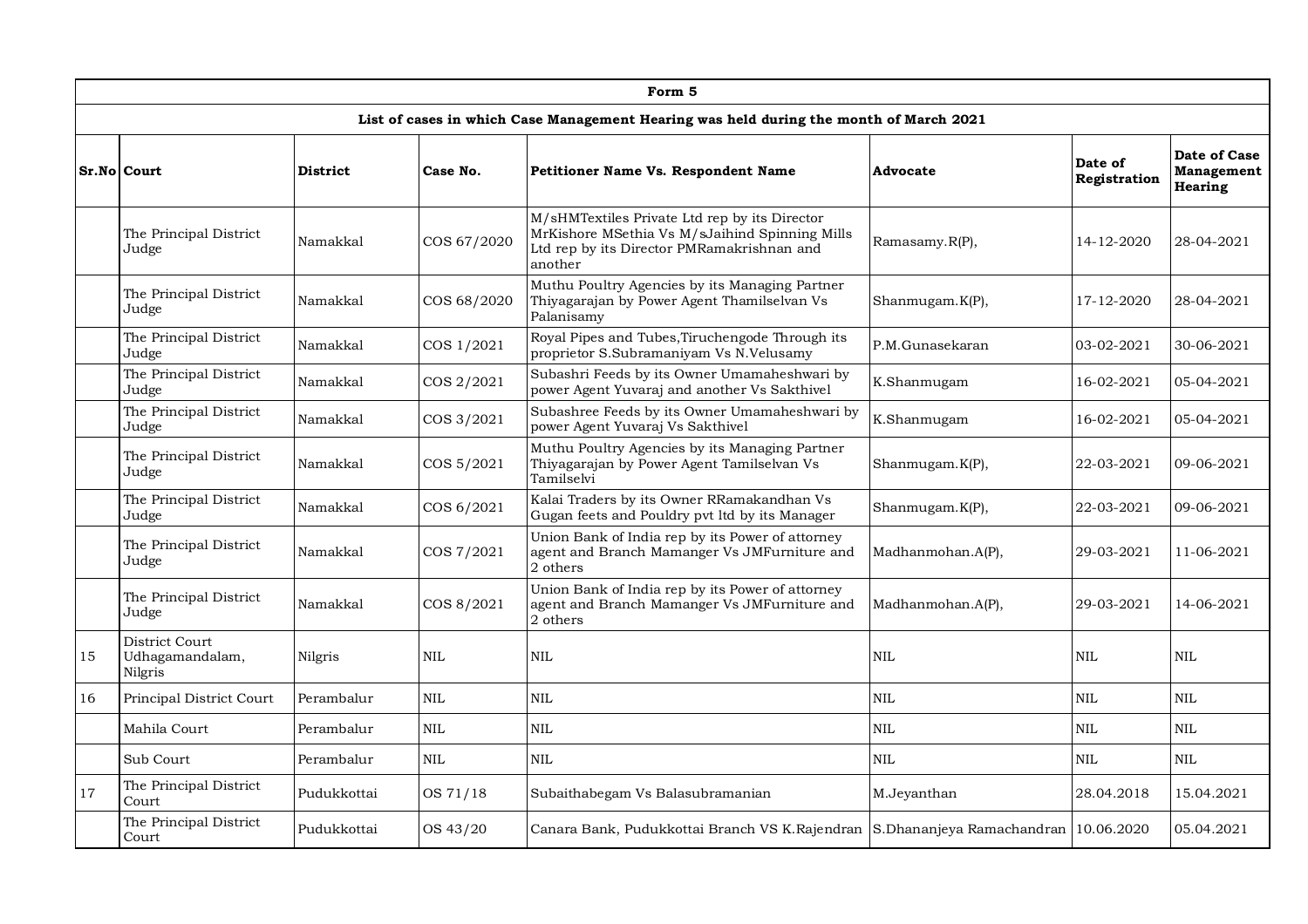|    | Form 5                                                 |                    |                    |                                                                                                                                                                                                                              |                                   |                         |                                                     |  |  |  |  |
|----|--------------------------------------------------------|--------------------|--------------------|------------------------------------------------------------------------------------------------------------------------------------------------------------------------------------------------------------------------------|-----------------------------------|-------------------------|-----------------------------------------------------|--|--|--|--|
|    |                                                        |                    |                    | List of cases in which Case Management Hearing was held during the month of March 2021                                                                                                                                       |                                   |                         |                                                     |  |  |  |  |
|    | Sr.No Court                                            | <b>District</b>    | Case No.           | <b>Petitioner Name Vs. Respondent Name</b>                                                                                                                                                                                   | Advocate                          | Date of<br>Registration | Date of Case<br><b>Management</b><br><b>Hearing</b> |  |  |  |  |
|    | The Principal District<br>Court                        | Pudukkottai        | OS 1/2020          | Allahabad Bank VS VKM Fiber Industry and others                                                                                                                                                                              | D.Dhanapal                        | 02.01.2020              | 28.04.2021                                          |  |  |  |  |
|    | The Principal District<br>Court                        | Pudukkottai        | OS 5/21            | Canara Bank, Pudukkottai Branch Vs<br>Tmt.T.Shanthi and 1 another                                                                                                                                                            | S. Dhananjava<br>Ramachandran     | 21.1.2021               | 27.04.2021                                          |  |  |  |  |
|    | The Principal District<br>Court                        | Pudukkottai        | OS 34/18           | S.Sultan Mohaiyadeen VS M.Mohammed Frook                                                                                                                                                                                     | G.Ramalingm                       | 22.06.2018              | 09.06.2021                                          |  |  |  |  |
|    | The Principal District<br>Court                        | Pudukkottai        | OS 64/18           | i) Gulgarini ii) Abdul Rahman Vs Rahamath Nisa<br>and 8 others                                                                                                                                                               | K.Anbazhahan                      | 07.09.2018              | 06.04.2021                                          |  |  |  |  |
|    | The Principal District<br>Court                        | Pudukkottai        | OS 08/21           | Canara Bank Thirumayam Vs Suresh                                                                                                                                                                                             | P.N.Satagopan                     | 1.2.2021                | 20.04.2021                                          |  |  |  |  |
|    | The Principal District<br>Court                        | Pudukkottai        | OS No.<br>134/2019 | The Branch manager, Oriental Bank of Commerce<br>Vs K.Durairaj and four others                                                                                                                                               | V.Kasirajan                       | 18.12.2019              | 15.04.2021                                          |  |  |  |  |
|    | The Principal District<br>Court                        | Pudukkottai        | OS 36/21           | Canara Bank Thirumayam Vs U.Palanichamy                                                                                                                                                                                      | M.Veerappan                       | 1.03.2021               | 09.04.2021                                          |  |  |  |  |
|    | The Principal District<br>Court                        | Pudukkottai        | OS 37/21           | Canara Bank Thirumayam Vs K.Chellaiah                                                                                                                                                                                        | M.Veerappan                       | 1.03.2021               | 07.04.2021                                          |  |  |  |  |
| 18 | Principal District Court                               | Ramanathapuram NIL |                    | NIL                                                                                                                                                                                                                          | NIL                               | <b>NIL</b>              | NIL                                                 |  |  |  |  |
| 19 | Principal District Court,<br>Salem.                    | Salem              | <b>NIL</b>         | NIL                                                                                                                                                                                                                          | <b>NIL</b>                        | <b>NIL</b>              | NIL                                                 |  |  |  |  |
| 20 | Principal District and<br>Sessions Court               | Sivagangai         | <b>NIL</b>         | NIL                                                                                                                                                                                                                          | <b>NIL</b>                        | <b>NIL</b>              | <b>NIL</b>                                          |  |  |  |  |
| 21 | Prl. District Court                                    | Thanjavur          | <b>NIL</b>         | NIL                                                                                                                                                                                                                          | NIL                               | <b>NIL</b>              | NIL                                                 |  |  |  |  |
|    | <b>III Additional District</b><br>Judge, Pattukkottai. | Thanjavur          | <b>NIL</b>         | NIL                                                                                                                                                                                                                          | NIL                               | <b>NIL</b>              | $\mbox{NIL}$                                        |  |  |  |  |
| 22 | Principal District Court,<br>Theni                     | Theni              | 87/19              | Petitioner name: Shri Amsapriya Store (Through<br>Proprietor S. Sudhakar) Respondent Name: 1)<br>T.Gurusamy Nadar and Sons Maligai, Rep. by<br>Managing Partener G.Vijayakumar Babu and<br>another<br>2) G. Vijayakumar Babu | Amarnathbabau.R.N.S/Anbur<br>aj.A | 13.11.2019              | 04.03.2021<br>19.03.2021                            |  |  |  |  |
|    | Principal District Court,<br>Theni                     | Theni              | 87/20              | Petitioner name: Theni Guru Krishna Textiles Mills<br>(p) Ltd, Rep. by its Managing Director T.K. Ponraj<br>Respondents name: 1) $M/s$ . Vel Textile, Rep. by its<br>Managing Partner Kalai                                  | Guru.Rathakrishnan.G              | 29.06.2020              | 12.03.2021<br>29.03.2021                            |  |  |  |  |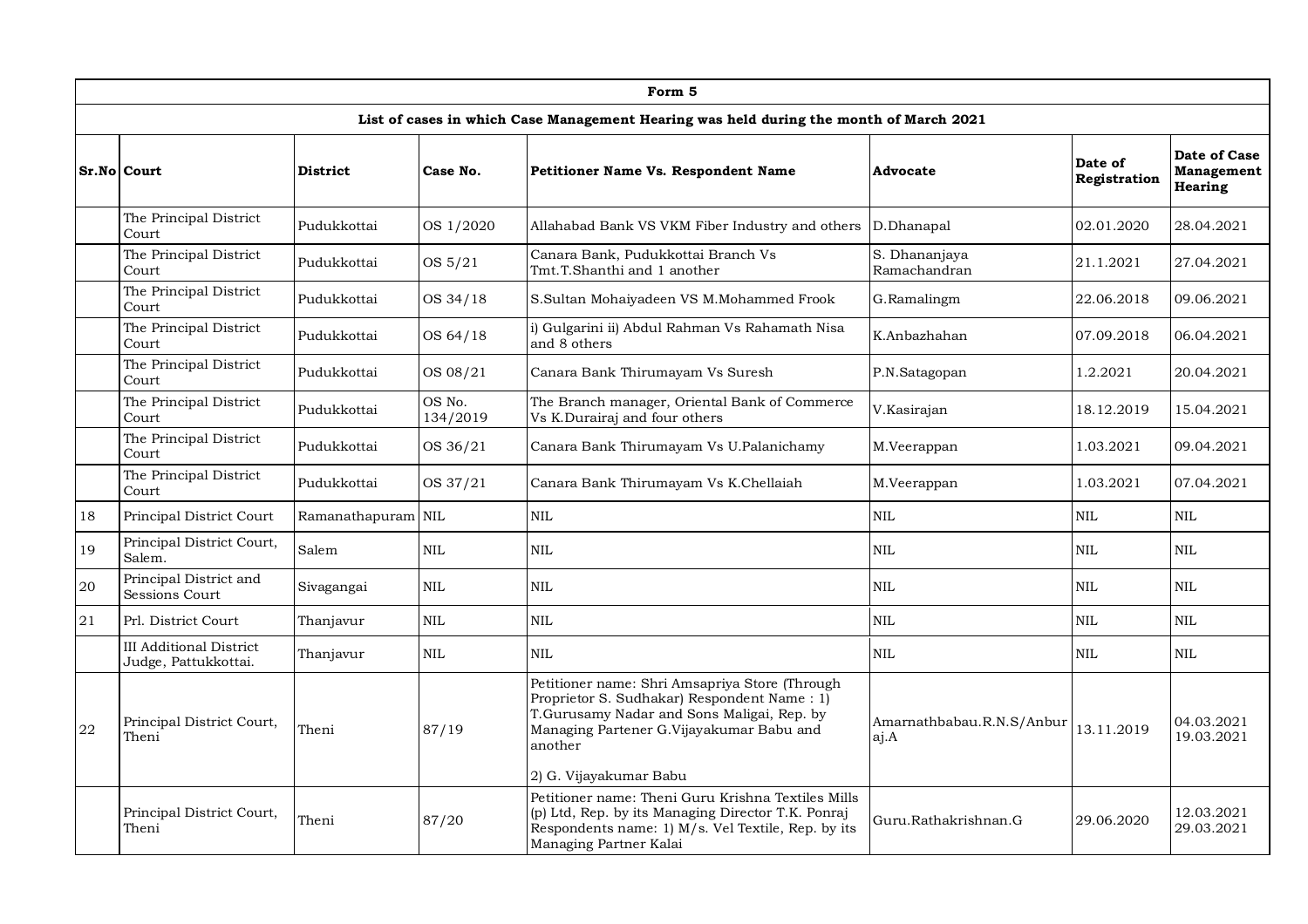|    | Form 5                                                             |                 |              |                                                                                        |              |                         |                                                     |  |  |  |  |
|----|--------------------------------------------------------------------|-----------------|--------------|----------------------------------------------------------------------------------------|--------------|-------------------------|-----------------------------------------------------|--|--|--|--|
|    |                                                                    |                 |              | List of cases in which Case Management Hearing was held during the month of March 2021 |              |                         |                                                     |  |  |  |  |
|    | Sr.No Court                                                        | <b>District</b> | Case No.     | Petitioner Name Vs. Respondent Name                                                    | Advocate     | Date of<br>Registration | Date of Case<br><b>Management</b><br><b>Hearing</b> |  |  |  |  |
|    |                                                                    |                 |              | 2) Kalai<br>3) M/s Dharshin Fabriks, Rep. by its Properitor<br>Jeyapaul                |              |                         |                                                     |  |  |  |  |
| 23 | Principal District Court,<br>Thoothukudi                           | Thoothukudi     | <b>NIL</b>   | <b>NIL</b>                                                                             | <b>NIL</b>   | <b>NIL</b>              | NIL.                                                |  |  |  |  |
| 24 | Principal District Court                                           | Tiruchirappalli | <b>NIL</b>   | NIL                                                                                    | NIL          | <b>NIL</b>              | <b>NIL</b>                                          |  |  |  |  |
|    | <b>II</b> Additional District<br>Court                             | Tiruchirappalli | <b>NIL</b>   | <b>NIL</b>                                                                             | NIL          | NIL                     | <b>NIL</b>                                          |  |  |  |  |
| 25 | Principal District Court                                           | Tirunelveli     | <b>NIL</b>   | <b>NIL</b>                                                                             | <b>NIL</b>   | NIL                     | <b>NIL</b>                                          |  |  |  |  |
| 26 | Principal Subordinate<br>Court, Tiruppur                           | Tiruppur        | NIL          | NIL                                                                                    | NIL          | NIL                     | NIL                                                 |  |  |  |  |
|    | Additional Sub Court,<br>Tiruppur                                  | Tiruppur        | <b>NIL</b>   | <b>NIL</b>                                                                             | <b>NIL</b>   | <b>NIL</b>              | NIL.                                                |  |  |  |  |
| 27 | Principal District Court,<br>Tiruvallur                            | Tiruvallur      | <b>NIL</b>   | NIL                                                                                    | <b>NIL</b>   | NIL                     | <b>NIL</b>                                          |  |  |  |  |
|    | The I Additional District<br>and Sessions Court,<br>Tiruvallur.    | Tiruvallur      | <b>NIL</b>   | <b>NIL</b>                                                                             | <b>NIL</b>   | <b>NIL</b>              | <b>NIL</b>                                          |  |  |  |  |
|    | The II Additional District<br>and Sessions Court,<br>Poonamallee.  | Tiruvallur      | <b>NIL</b>   | <b>NIL</b>                                                                             | <b>NIL</b>   | NIL                     | <b>NIL</b>                                          |  |  |  |  |
|    | The III Additional District<br>and Sessions Court,<br>Poonamallee. | Tiruvallur      | <b>NIL</b>   | $\mbox{NIL}$                                                                           | <b>NIL</b>   | <b>NIL</b>              | NIL.                                                |  |  |  |  |
|    | The IV Additional District<br>and Sessions Court,<br>Ponneri.      | Tiruvallur      | <b>NIL</b>   | <b>NIL</b>                                                                             | <b>NIL</b>   | NIL                     | <b>NIL</b>                                          |  |  |  |  |
|    | The Sub Court,<br>Tiruvallur.                                      | Tiruvallur      | <b>NIL</b>   | $\rm NIL$                                                                              | $\rm NIL$    | <b>NIL</b>              | <b>NIL</b>                                          |  |  |  |  |
|    | The Sub Court,<br>Poonamallee.                                     | Tiruvallur      | $\mbox{NIL}$ | <b>NIL</b>                                                                             | $\mbox{NIL}$ | NIL                     | NIL                                                 |  |  |  |  |
|    | The Sub Court, Tiruttani.                                          | Tiruvallur      | $\rm NIL$    | <b>NIL</b>                                                                             | NIL          | NIL                     | <b>NIL</b>                                          |  |  |  |  |
| 28 | Principal District Court,<br>Tiruvannamalai.                       | Tiruvannamalai  | <b>NIL</b>   | <b>NIL</b>                                                                             | <b>NIL</b>   | <b>NIL</b>              | <b>NIL</b>                                          |  |  |  |  |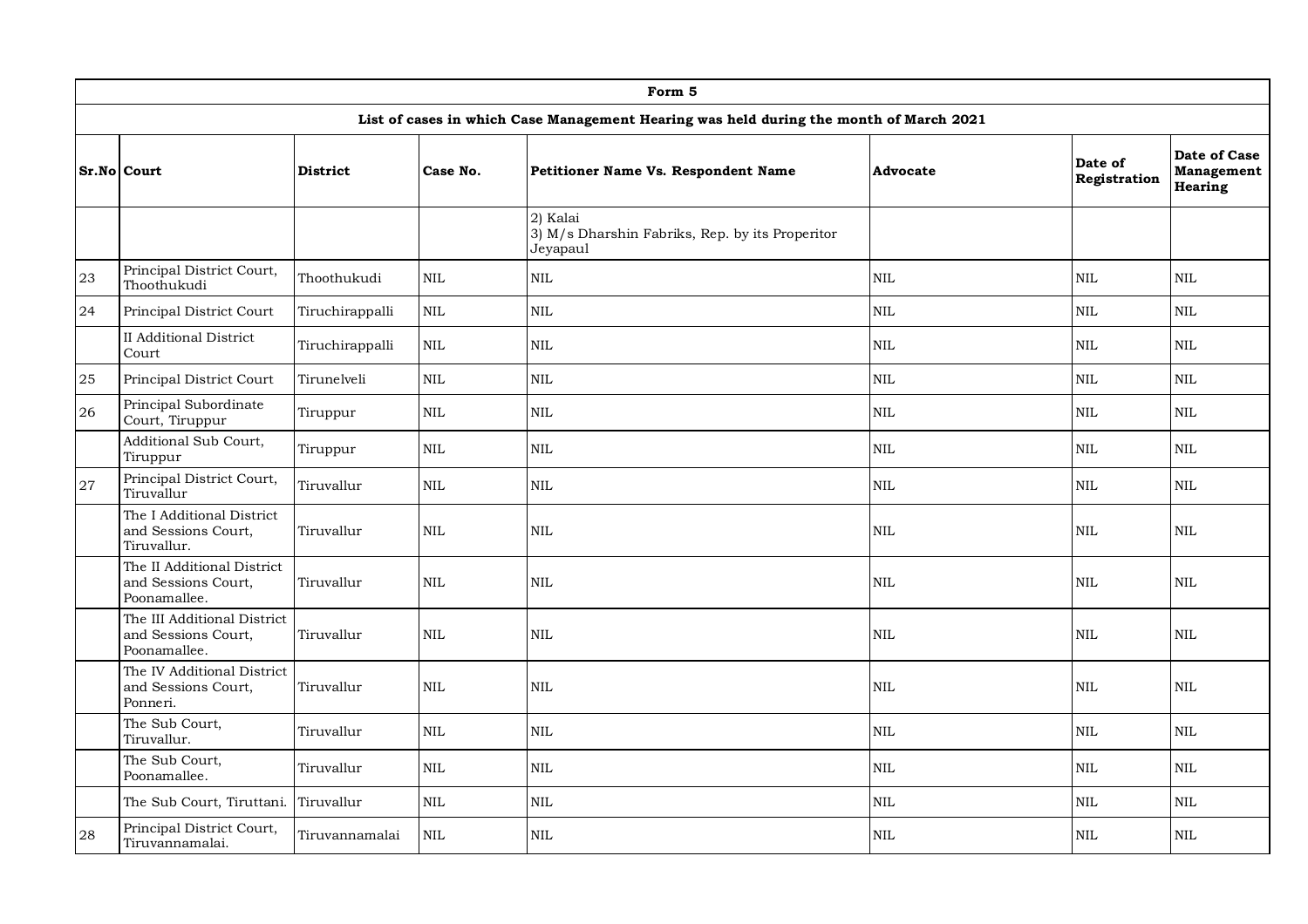|    | Form 5                                          |                 |                 |                                                                                                                                                                                                                                                                                                                                            |                                            |                         |                                                      |  |  |  |  |
|----|-------------------------------------------------|-----------------|-----------------|--------------------------------------------------------------------------------------------------------------------------------------------------------------------------------------------------------------------------------------------------------------------------------------------------------------------------------------------|--------------------------------------------|-------------------------|------------------------------------------------------|--|--|--|--|
|    |                                                 |                 |                 | List of cases in which Case Management Hearing was held during the month of March 2021                                                                                                                                                                                                                                                     |                                            |                         |                                                      |  |  |  |  |
|    | Sr.No Court                                     | <b>District</b> | Case No.        | <b>Petitioner Name Vs. Respondent Name</b>                                                                                                                                                                                                                                                                                                 | Advocate                                   | Date of<br>Registration | Date of Case<br><b>Management</b><br><b>Hearing</b>  |  |  |  |  |
|    | <b>Additional District Court</b><br>(FTC), Arni | Tiruvannamalai  | <b>NIL</b>      | <b>NIL</b>                                                                                                                                                                                                                                                                                                                                 | <b>NIL</b>                                 | <b>NIL</b>              | NIL.                                                 |  |  |  |  |
| 29 | Principal District Court                        | Tiruvarur       | <b>NIL</b>      | <b>NIL</b>                                                                                                                                                                                                                                                                                                                                 | <b>NIL</b>                                 | <b>NIL</b>              | NIL.                                                 |  |  |  |  |
| 30 | Principal District Court,<br>Vellore            | Vellore         | <b>NIL</b>      | <b>NIL</b>                                                                                                                                                                                                                                                                                                                                 | <b>NIL</b>                                 | <b>NIL</b>              | NIL.                                                 |  |  |  |  |
| 31 | Principal District Court                        | Villupuram      | <b>NIL</b>      | <b>NIL</b>                                                                                                                                                                                                                                                                                                                                 | <b>NIL</b>                                 | <b>NIL</b>              | NIL                                                  |  |  |  |  |
| 32 | Principal District Court,<br>Srivillliputtur    | Virudhunagar    | <b>NIL</b>      | <b>NIL</b>                                                                                                                                                                                                                                                                                                                                 | <b>NIL</b>                                 | <b>NIL</b>              | <b>NIL</b>                                           |  |  |  |  |
|    | Sub Court, Sivakasi                             | Virudhunagar    | <b>NIL</b>      | NIL                                                                                                                                                                                                                                                                                                                                        | <b>NIL</b>                                 | <b>NIL</b>              | NIL.                                                 |  |  |  |  |
| 33 | Principal District Judge                        | Puducherry      | OS 134/2019     | M/s. Grace Infrastructure P. Ltd Vs M/s.<br>UltramaxHydrojet Pvt. Limited                                                                                                                                                                                                                                                                  | Mr. Rajaprakash<br>Vs<br>Senthil Narayanan | 21.06.2019              | 02.03.2021<br>25.03.2021                             |  |  |  |  |
|    | Principal District Judge                        | Puducherry      | O.S.242/2019    | M/s. Strides Pharma Science Ltd Rep. by its sr.<br>Manager A. Maria Francis Xavier<br>Vs<br>Mr. K. Sudharsan The proprietor, M/s Trust India<br>Pondicherry                                                                                                                                                                                | Mr. L. Sathish                             | 05.12.2019              | 06.03.2021<br>16.03.2021<br>30.03.2021               |  |  |  |  |
|    | Principal District Judge                        | Puducherry      | 0. S. 83 / 2020 | M/s. Prashanth Properties Pvt. Ltd., Rep. by its<br>M.D., Premraja<br>Vs<br>1) Om Ganeshaya Food and Beverages Pvt. Ltd.,<br>Rep. by its Director, SumitShital<br>2) Shreem Food and Beverages rp by Partner Mrs.<br>ShreedeviChandrasekaran                                                                                               | Mr. L. Sathish<br>Vs<br>Mr. P. Natarajan   | 08.07.2020              | 04.03.2021<br>09.03.2021<br>18.03.2021<br>30.03.2021 |  |  |  |  |
|    | Principal District Judge                        | Puducherry      | O.S.168/2020    | Rahul Industires rep. by its Proprietrix, M.<br>Jeyashree<br>R.S. No.37/1, Plot No.1,2,8 and 9, Perungalore<br>Road, Thanathumedu Village, Singirikudi Post,<br>Puducherry<br>Vs<br>Fidelity Contracts and Services Pvt. Ltd., rep. by its<br>Vice President, Prasad<br>No.9, Goplalakrishnan St., Parthasarathipuram,<br>T.Nagar, Chennai | Mr.K. Ranganathan                          | 24.11.2020              | 05.03.2021                                           |  |  |  |  |
|    | Principal District Judge                        | Puducherry      | O.S.171/2020    | 1) Subetha Begum rep by its power of attorney<br>Karthikvijayraj                                                                                                                                                                                                                                                                           | Mr.P. Jesus Moris Ravi                     | 04.12.2020              | 01.03.2021<br>08.03.2021                             |  |  |  |  |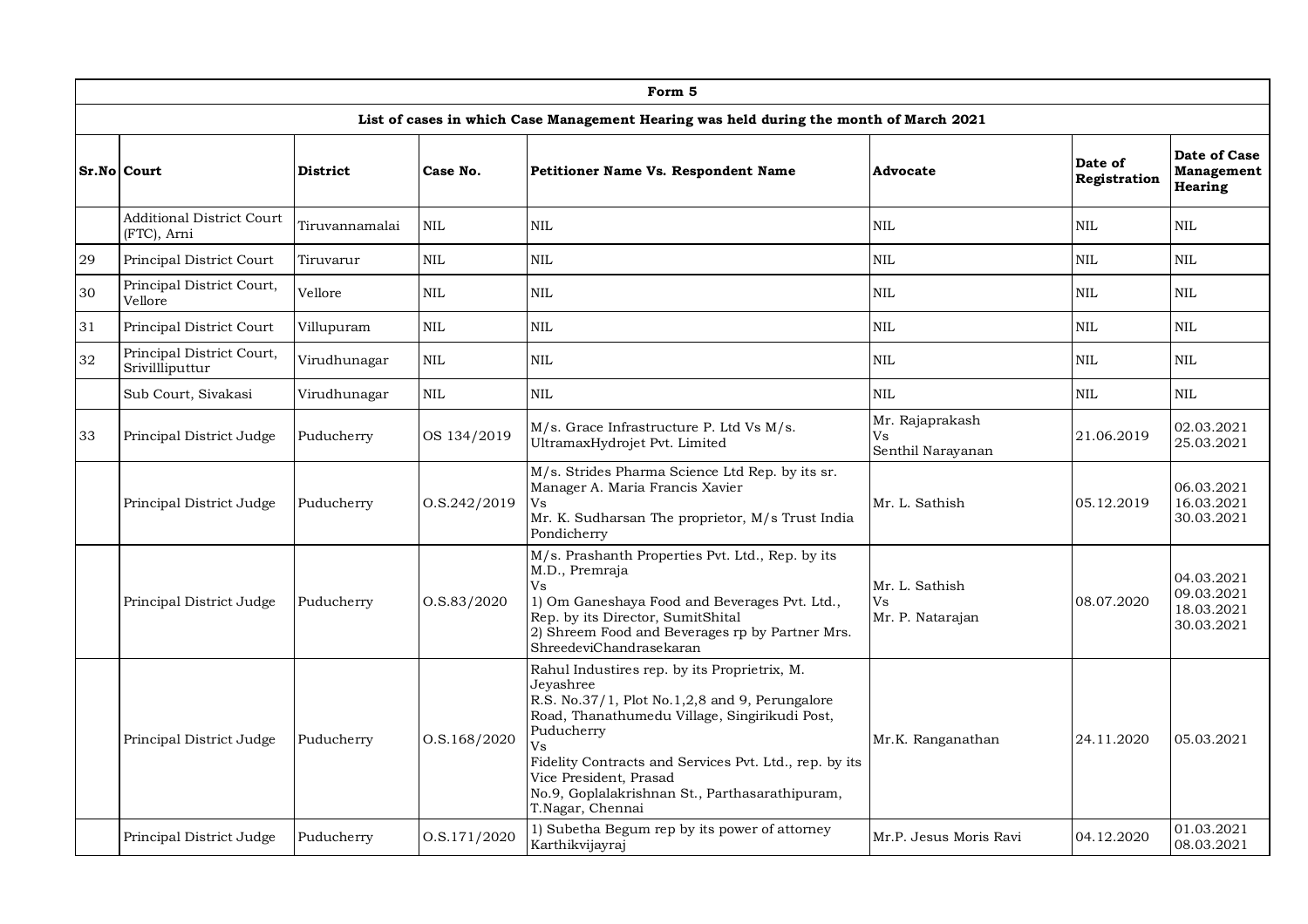| Form 5                   |                 |                |                                                                                                                                                                                                                                                                                                                                                                                                                                                                                                                                                                                                                                                                                                                                                                                                |                                             |                         |                                              |  |  |  |  |
|--------------------------|-----------------|----------------|------------------------------------------------------------------------------------------------------------------------------------------------------------------------------------------------------------------------------------------------------------------------------------------------------------------------------------------------------------------------------------------------------------------------------------------------------------------------------------------------------------------------------------------------------------------------------------------------------------------------------------------------------------------------------------------------------------------------------------------------------------------------------------------------|---------------------------------------------|-------------------------|----------------------------------------------|--|--|--|--|
|                          |                 |                | List of cases in which Case Management Hearing was held during the month of March 2021                                                                                                                                                                                                                                                                                                                                                                                                                                                                                                                                                                                                                                                                                                         |                                             |                         |                                              |  |  |  |  |
| Sr.No Court              | <b>District</b> | Case No.       | Petitioner Name Vs. Respondent Name                                                                                                                                                                                                                                                                                                                                                                                                                                                                                                                                                                                                                                                                                                                                                            | <b>Advocate</b>                             | Date of<br>Registration | Date of Case<br>Management<br><b>Hearing</b> |  |  |  |  |
|                          |                 |                | No.2, Kalaivanar St., VOC Nagar, Muthialpet,<br>Pondicherry. & No. 149, Annammal 2nd st.,<br>Thiruverkadu Co-Operative Nagar, Thiruverkadu,<br>Chennai<br>2) ZareenBagum rep by Power of Attorney<br>KarthikVijayaraj<br>No.2, Kalaivanar St., VOC Nagar, Muthialpet,<br>Pondicherry& No.149, Annammal 2nd st.,<br>Thiruverkadu Co-Operative Nagar, Thiruverkadu,<br>Chennai<br>Vs<br>1) BashereyaBevi<br>Address - 2-D, Big St., Nellikuppam, Cuddalore 607<br>105<br>2) Haji Ali<br>2-D, Big St., Nellikuppam, Cuddalore 607 105<br>3) Mohammed Zahir<br>2-D, Big St., Nellikuppam, Cuddalore 607 105<br>4) MouhamadSaly<br>Door No.7, Gajiyar St., Puducherry - 605 001<br>5) MohamadShahulHameed<br>Door No.7, GajiyarSt., Puducherry<br>6) Shamshia<br>Door No.7, Gajiyar St., Puducherry |                                             |                         | 11.03.2021                                   |  |  |  |  |
| Principal District Judge | Puducherry      | Ar.o.p.61/2016 | 1) Rajarajan<br>No.92-93, Vinayagar St., Dr. MGR Nagar,<br>Mudaliarpet, Puducherry - 605 004<br>2) GomathyRajarajan<br>No.92-93, Vinayagar St., Dr. MGR Nagar,<br>Mudaliarpet, Puducherry - 605 004<br>Vs<br>India Infoline Finance Ltd<br>Registered office at IIFL House, Sun Infotech Park,<br>Road no.16V, Plot No.B-23, MIDC, Thane Industrial<br>Area, Wagle Estate, Thane - 400 604 and its<br>Corporate Office at IIFL Center, Opp. Trade Tower,<br>5th Floor, B Wing, Kamala Mills Compound,<br>SenapatiBapat                                                                                                                                                                                                                                                                         | Mr. D. Sukumar<br>Vs<br>Mr. R. Soupramanian | 21.06.2016              | 12.03.2021                                   |  |  |  |  |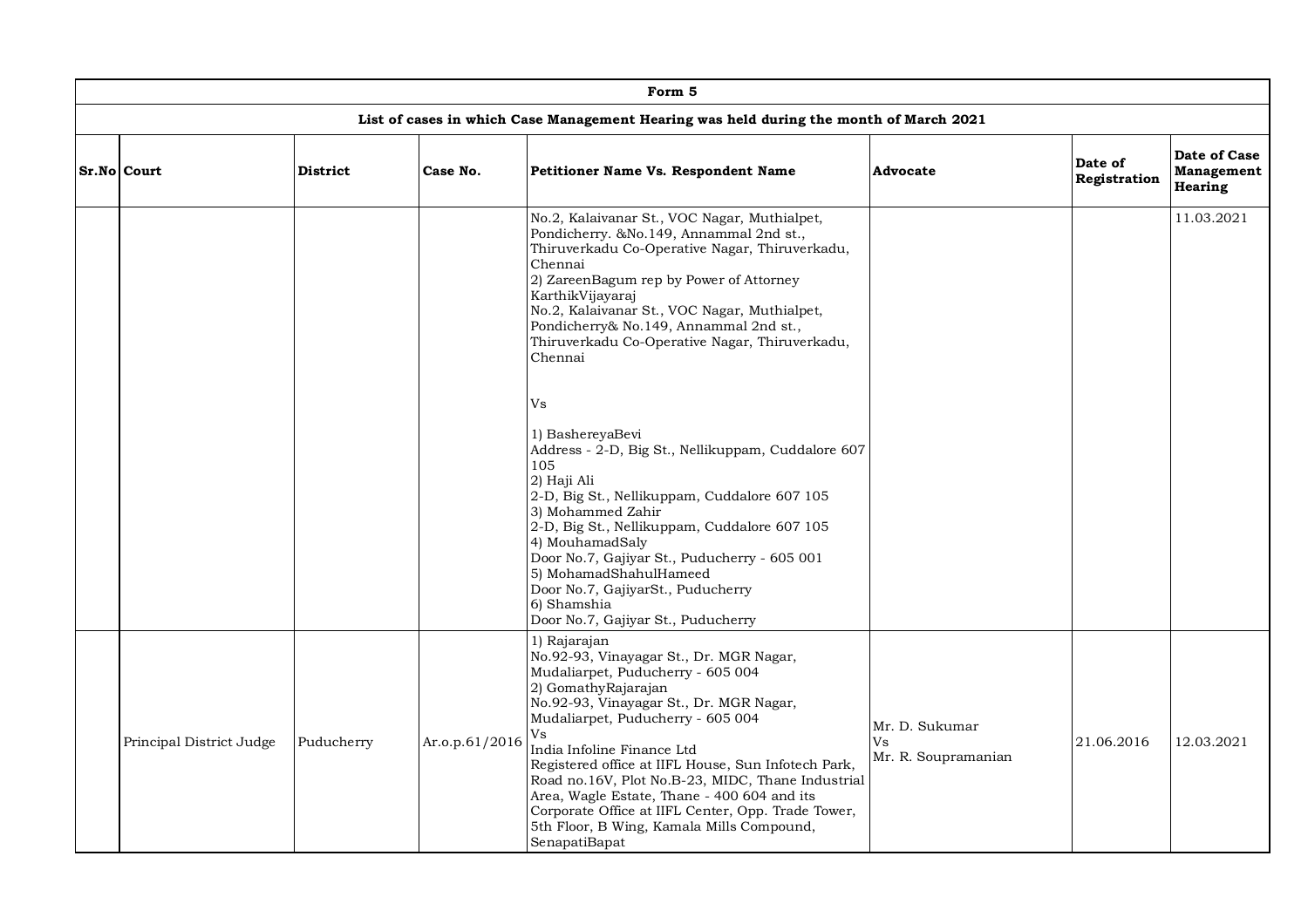| Form 5                   |                 |                |                                                                                                                                                                                                                                                                                                                                                                                                                                                                                                                                                                                                                                                                                  |                                             |                         |                                              |  |  |  |  |
|--------------------------|-----------------|----------------|----------------------------------------------------------------------------------------------------------------------------------------------------------------------------------------------------------------------------------------------------------------------------------------------------------------------------------------------------------------------------------------------------------------------------------------------------------------------------------------------------------------------------------------------------------------------------------------------------------------------------------------------------------------------------------|---------------------------------------------|-------------------------|----------------------------------------------|--|--|--|--|
|                          |                 |                | List of cases in which Case Management Hearing was held during the month of March 2021                                                                                                                                                                                                                                                                                                                                                                                                                                                                                                                                                                                           |                                             |                         |                                              |  |  |  |  |
| Sr.No Court              | <b>District</b> | Case No.       | <b>Petitioner Name Vs. Respondent Name</b>                                                                                                                                                                                                                                                                                                                                                                                                                                                                                                                                                                                                                                       | <b>Advocate</b>                             | Date of<br>Registration | Date of Case<br>Management<br><b>Hearing</b> |  |  |  |  |
| Principal District Judge | Puducherry      | Ar.o.p.91/2016 | M/s. Pondicherry Port Ltd., Rep. by its Authorised<br>Rep and Power Agent, Om Prakash Sharma<br>No.285, 2nd Floor, IP Colony, Sector 30-33,<br>Faridabad, Haryana - 121 001<br>Vs<br>1) The Secretary (Port), Govt. of Puducherry<br>Chief Secretariat, Goubert Enclave, Puducherry -<br>605 001<br>2) Justice D.P. Wadhwa, Judge Retd., Supreme<br>Court of India C-25, Panchsheel Enclave, New Delhi<br>$-110017$<br>3) Justice DoraiswamyRaju, Judge Retd., Supreme<br>Court of IndiaNew No.20, Old No.39, Puram<br>Prakasa Road, Balaji Nagar, Royapettah, Chennai -<br>600 014<br>4) Justice I.P. Vasishth, Judge Retd., Allahabad<br>High Court385, Sector 16-A, Faridabad | Mr. Maruthupandian<br>Vs<br>Mr. Vinothkumar | 20.10.2016              | 19.04.2021                                   |  |  |  |  |
| Principal District Judge | Puducherry      | Ar.op.15/2017  | Rajendra Kumar<br>No.60,30, MariammanKoil Street, Thattanchavady,<br>Villianur, Puducherry-110<br>Vs<br>M/s Cholamandalam Investments and Finance Co.<br>Ltd (Formerly known as Cholamandalam DBS<br>Finance Ltd)<br>Dare House, No.2, NSC Bose road, Parrys,<br>Chennai-1                                                                                                                                                                                                                                                                                                                                                                                                       | Mr. Praveenkumar<br>Vs<br>Mr.Santhoshkumar  | 21.02.2017              | 09.03.2021<br>25.03.2021                     |  |  |  |  |
| Principal District Judge | Puducherry      | Ar.op.17/2017  | 1) Sethuraman<br>No.10, SubramaniasamiKoil St., Lawspet,<br>Puducherry - 605 008<br>2) Vasantha<br>No.10, SubramaniasamiKoil St., Lawspet,<br>Puducherry - 605 008<br>Vs<br>Indo Asia Finance Ltd., Chennai<br>No.15, New Giri Road, T Nagar, Chennai - 600 017                                                                                                                                                                                                                                                                                                                                                                                                                  | Mr. K. Ravikumar<br>Vs<br>Mr. Savariram     | 27.02.2017              | 11.03.2021<br>26.03.2021                     |  |  |  |  |
| Principal District Judge | Puducherry      | Ar.o.p.18/2017 | 1)Sethuraman<br>No.10, SubramaniasamiKoil St., Lawspet,<br>Puducherry - 605 008<br>2) Vasantha                                                                                                                                                                                                                                                                                                                                                                                                                                                                                                                                                                                   | Mr. K. Ravikumar<br>Vs<br>Mr. Savariram     | 27.02.2017              | 18.03.2021                                   |  |  |  |  |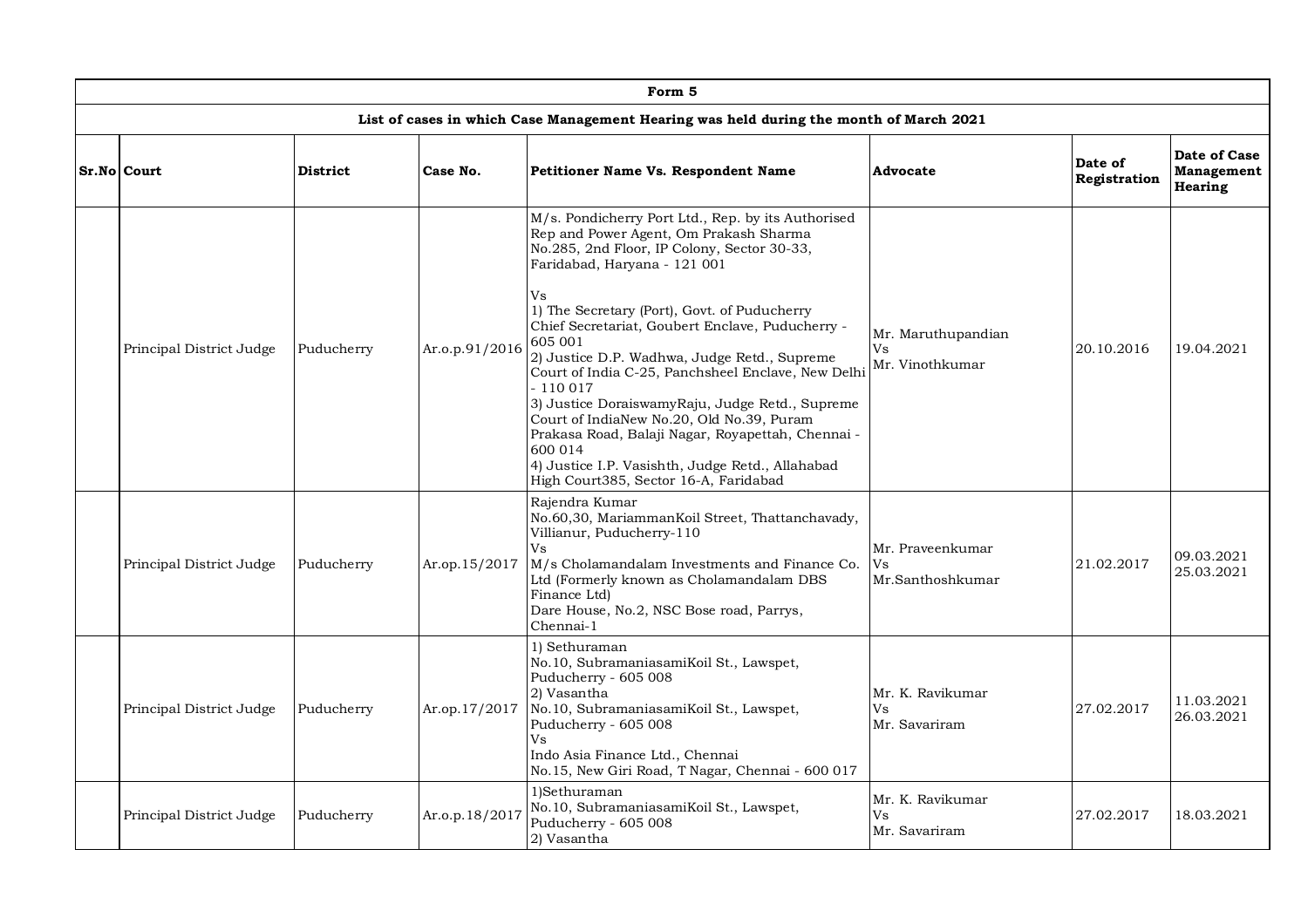| Form 5                   |                 |               |                                                                                                                                                                                                                                                                                                                                                                                                                          |                                              |                         |                                              |  |  |  |  |
|--------------------------|-----------------|---------------|--------------------------------------------------------------------------------------------------------------------------------------------------------------------------------------------------------------------------------------------------------------------------------------------------------------------------------------------------------------------------------------------------------------------------|----------------------------------------------|-------------------------|----------------------------------------------|--|--|--|--|
|                          |                 |               | List of cases in which Case Management Hearing was held during the month of March 2021                                                                                                                                                                                                                                                                                                                                   |                                              |                         |                                              |  |  |  |  |
| Sr.No Court              | <b>District</b> | Case No.      | Petitioner Name Vs. Respondent Name                                                                                                                                                                                                                                                                                                                                                                                      | Advocate                                     | Date of<br>Registration | Date of Case<br>Management<br><b>Hearing</b> |  |  |  |  |
|                          |                 |               | No.10, SubramaniasamiKoil St., Lawspet,<br>Puducherry - 605 008<br>Vs<br>Indo Asia Finance Ltd., Chennai<br>Address - No.15, New Giri Road, T Nagar, Chennai -<br>600 017                                                                                                                                                                                                                                                |                                              |                         |                                              |  |  |  |  |
| Principal District Judge | Puducherry      | Ar.op.24/2018 | RahmanSettu<br>No.21, 11th Cross, G.N. Palayam,<br>Arumparthapuram, Villianur Commune,<br>Puducherry - 605 110<br>Vs<br>1) M/s. Challani Finance, Rep. by its Manager and<br>Powe of Attorney, Kannan<br>No.36, Veerappan St., Sowcarpet, Chennai - 79<br>2) BasheerAhamed<br>No.39, 1st Floor, 1st Cross, Thiruvalluvar St.,<br>Jagaraj Nagar, Ramakrishna School Road, 3d Cross<br>St., Karuvadikuppam, Puducherry - 8 | Mr. Vee. Ganapathy<br>Vs<br>Mr.P. Luprakasam | 28.03.2018              | 25.03.2021                                   |  |  |  |  |
| District Judge, Karaikal | Puducherry      | ARBOP.2/2020  | K.Venkadesawaran<br><b>vs</b><br>Shriram City Union Finance Ltd.,                                                                                                                                                                                                                                                                                                                                                        | Thirumalvalavan                              | 18.02.2020              | 11.03.2021                                   |  |  |  |  |
| District Judge, Karaikal | Puducherry      | ARBOP.3/2020  | Boopathy<br><b>VS</b><br>Shriram City Union Finance Ltd.,                                                                                                                                                                                                                                                                                                                                                                | Thirumalvalavan                              | 18.02.2020              | 12.03.2021                                   |  |  |  |  |
| District Judge, Karaikal | Puducherry      | ARBOP.4/2017  | Muthulakshmi<br><b>vs</b><br>Shriram City Union Finance Ltd.,                                                                                                                                                                                                                                                                                                                                                            | Thirumalvalavan                              | 23.10.2017              | 01.03.2021<br>22.03.2021                     |  |  |  |  |
| District Judge, Karaikal | Puducherry      | EP.55/2018    | Shriram City Union Finance Ltd.,<br>vs<br>Sathyakala                                                                                                                                                                                                                                                                                                                                                                     | SenthilRagavan<br><b>vs</b><br>Ahamed Ansari | 26.10.2018              | 26.03.2021                                   |  |  |  |  |
| District Judge, Karaikal | Puducherry      | EP.18/2019    | Shriram City Union Finance Ltd.,<br><b>VS</b><br>Venmani and others                                                                                                                                                                                                                                                                                                                                                      | SenthilRagavan<br><b>vs</b><br>Muthukrishnan | 15.03.2019              | 22.03.2021                                   |  |  |  |  |
| District Judge, Karaikal | Puducherry      | EP.6/2020     | Shriram City Union Finance Ltd.,<br><b>VS</b><br>Raman and others                                                                                                                                                                                                                                                                                                                                                        | SenthilRagavan                               | 09.01.2020              | 05.03.2021                                   |  |  |  |  |
| District Judge, Karaikal | Puducherry      | EP.61/2020    | Lakshmi Vilas Bank, Karaikal<br><b>vs</b>                                                                                                                                                                                                                                                                                                                                                                                | A.Veerapandian                               | 14.09.2020              | 19.03.2021                                   |  |  |  |  |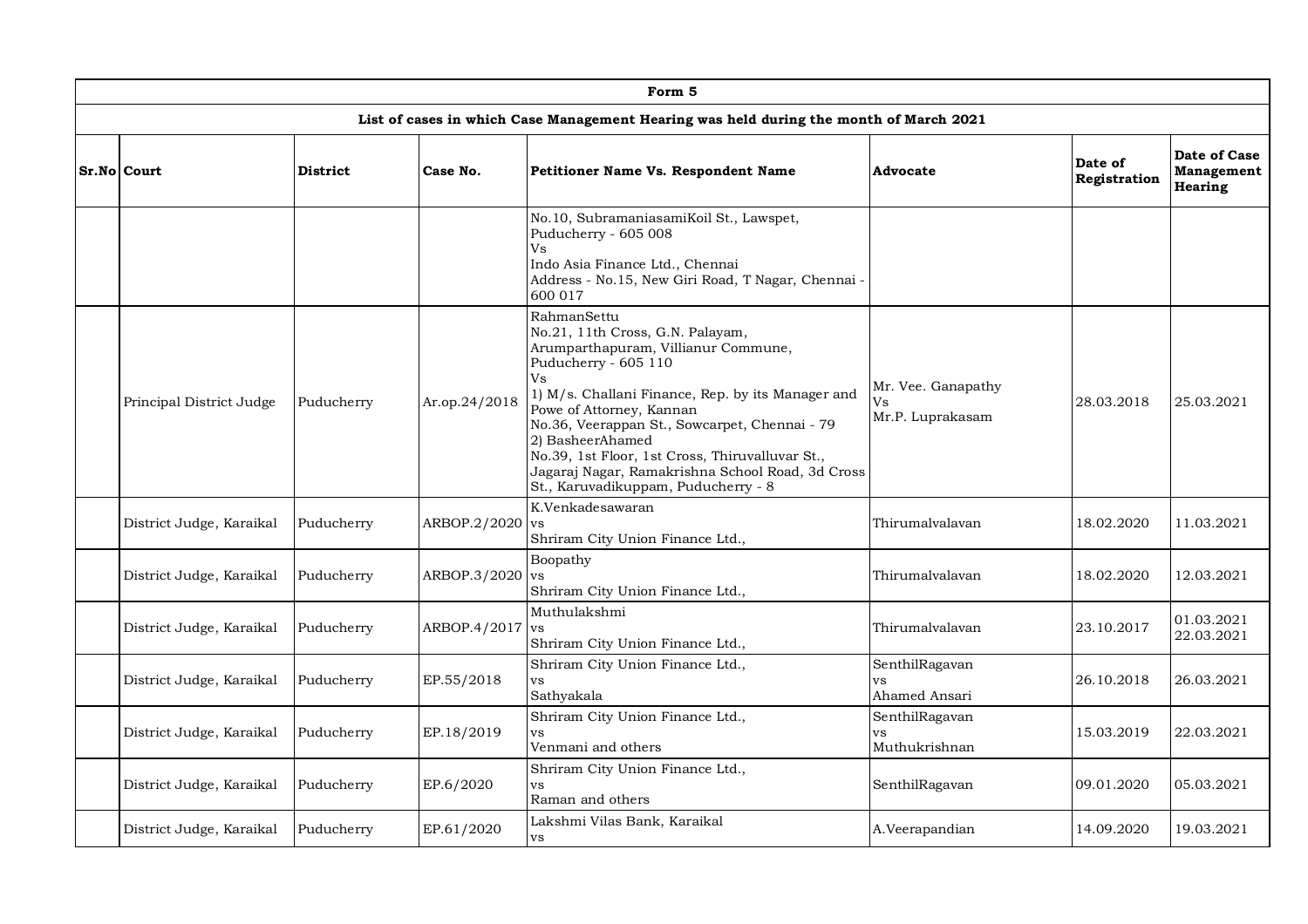| Form 5                                                                                 |                 |           |                                                                 |                |                         |                                              |  |  |  |  |  |  |
|----------------------------------------------------------------------------------------|-----------------|-----------|-----------------------------------------------------------------|----------------|-------------------------|----------------------------------------------|--|--|--|--|--|--|
| List of cases in which Case Management Hearing was held during the month of March 2021 |                 |           |                                                                 |                |                         |                                              |  |  |  |  |  |  |
| Sr.No Court                                                                            | <b>District</b> | Case No.  | Petitioner Name Vs. Respondent Name                             | Advocate       | Date of<br>Registration | Date of Case<br>Management<br><b>Hearing</b> |  |  |  |  |  |  |
|                                                                                        |                 |           | K.R.Kumaran                                                     |                |                         |                                              |  |  |  |  |  |  |
| District Judge, Karaikal                                                               | Puducherry      | EP.4/2021 | Shriram City Union Finance Ltd.,<br><b>VS</b><br>SubashChandran | SenthilRagavan | 03.12.2020              | 11.03.2021<br>23.03.2021                     |  |  |  |  |  |  |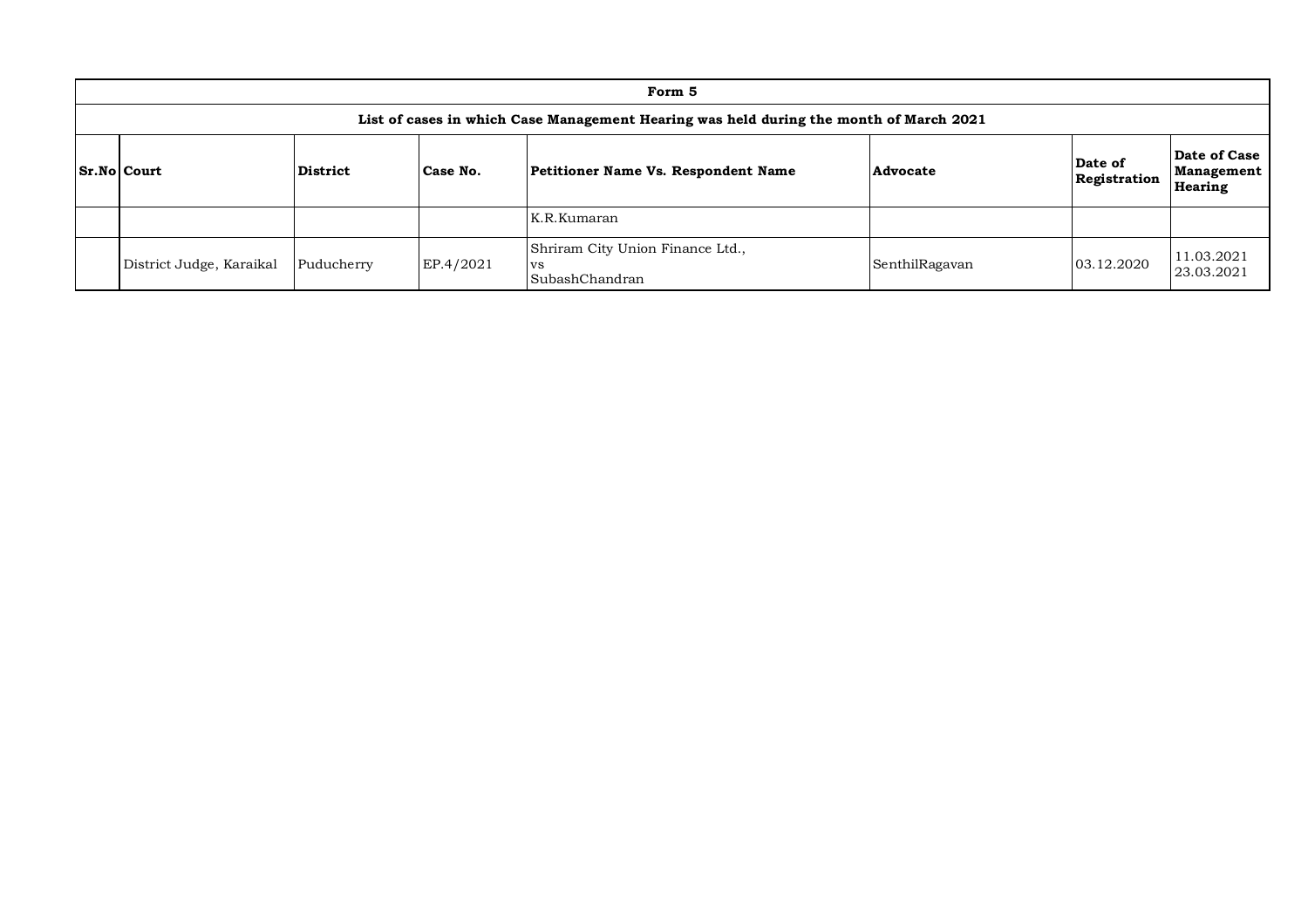|                      | Form 6                      |                 |                |                                                                                                                                                                                                                                                                                                                                   |                                |                                       |                                                                                                                               |                     |                     |                                                              |                                                        |                                                                                                             |                                                                                                                              |
|----------------------|-----------------------------|-----------------|----------------|-----------------------------------------------------------------------------------------------------------------------------------------------------------------------------------------------------------------------------------------------------------------------------------------------------------------------------------|--------------------------------|---------------------------------------|-------------------------------------------------------------------------------------------------------------------------------|---------------------|---------------------|--------------------------------------------------------------|--------------------------------------------------------|-------------------------------------------------------------------------------------------------------------|------------------------------------------------------------------------------------------------------------------------------|
|                      |                             |                 |                | Contested commercial cases disposed during the month of March 2021                                                                                                                                                                                                                                                                |                                |                                       |                                                                                                                               |                     |                     |                                                              |                                                        |                                                                                                             |                                                                                                                              |
| Sr.N<br>$\mathbf{o}$ | Court                       | <b>District</b> | Case<br>No.    | <b>Petitioner Name Vs.</b><br><b>Respondent Name</b>                                                                                                                                                                                                                                                                              | Advocate                       | Date of<br>Registratio<br>$\mathbf n$ | Whether<br>Urgent<br><b>Relief</b> was<br>sought and<br>Pre-<br>Institution<br>Mediation<br>did not take<br>place<br>(Yes/No) | Date of<br>Decision | for<br>dispo<br>sal | Days Nature of<br><b>Disposal</b><br>(Contested<br>/Settled) | <b>Date</b><br>of<br>exec<br>ution<br>of<br>decre<br>e | <b>Numbe</b><br>r of<br>days<br>for<br>execut<br>ion of Act<br>decree<br>from<br>date<br>of<br>decisi<br>on | <b>Section</b>                                                                                                               |
| $\mathbf{1}$         | Principal District<br>Court | Ariyalur        | NIL            | <b>NIL</b>                                                                                                                                                                                                                                                                                                                        | <b>NIL</b>                     | <b>NIL</b>                            | <b>NIL</b>                                                                                                                    | <b>NIL</b>          | <b>NIL</b>          | $\mbox{NIL}$                                                 | <b>NIL</b>                                             | $\mbox{NIL}$                                                                                                | NIL                                                                                                                          |
| 2                    | Principal Judge's<br>Court  | Chennai         | $\cos$<br>1/19 | Bramananth<br>Subramanian, Rep. by<br>his Specific Power of<br>Attorney, Mr.<br>Chidambrama.<br>Plaintiff<br>$-VS-$<br>S.A. Chandrasekaran,<br>Proprietor of M/s. Green<br>Signal  Defendant                                                                                                                                      | AL. Gandhimathi 04.12.2019 Yes |                                       |                                                                                                                               | 08.03.2021          | 460                 | Decreed<br>with<br>proportiona<br>te costs                   |                                                        |                                                                                                             | $Sec.2(1)$ (<br>$c)(i)$ , 3 &<br>First<br>Provision<br>of<br>Section 7<br>of the<br>Commer<br>cial<br>Courts<br>Act,<br>2015 |
|                      | Principal Judge's<br>Court  | Chennai         | $\cos$<br>6/20 | Punjab National Bank<br>Erstwhile Oriental Bank<br>of Commerce,<br>No.769, Ground Floor,<br>Spencer Plaza, Anna<br>Salai, Chennai - 600<br>002.<br>Represented by its<br>Power of Attorney Agent, (Plaintiff)<br>Assistant Manager, Mr.<br>S. Dhayalan<br>--- Plaintiff<br>$-VS$<br>1. M/s. General<br>Engineering<br>Components, | M/s. Anand Jain                | 06.10.2020 Yes                        |                                                                                                                               | 23.03.2021          | 168                 | Dismissed<br>as settled<br>out of<br>Court                   | $\overline{a}$                                         | $\overline{a}$                                                                                              | Sec.2(1)<br>$c)(i)$ , 3 &<br>First<br>Provision<br>of<br>Section 7<br>of the<br>Commer<br>cial<br>Courts<br>Act,<br>2015     |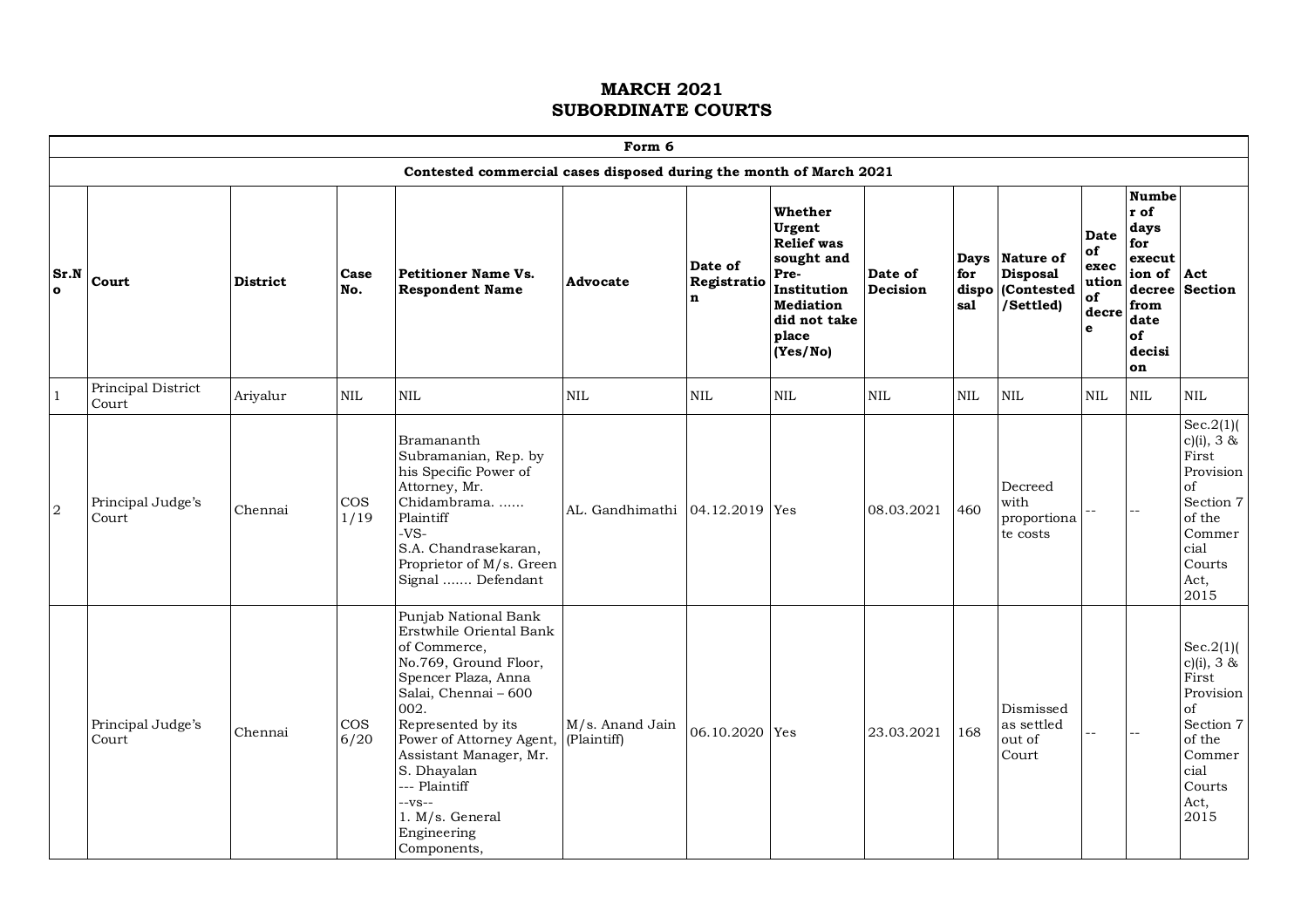|                      | Form 6                                                 |                 |                 |                                                                                                                                                                                                                                                                     |                         |                                       |                                                                                                                                      |                     |                               |                                                                |                                                 |                                                                                                         |                       |
|----------------------|--------------------------------------------------------|-----------------|-----------------|---------------------------------------------------------------------------------------------------------------------------------------------------------------------------------------------------------------------------------------------------------------------|-------------------------|---------------------------------------|--------------------------------------------------------------------------------------------------------------------------------------|---------------------|-------------------------------|----------------------------------------------------------------|-------------------------------------------------|---------------------------------------------------------------------------------------------------------|-----------------------|
|                      |                                                        |                 |                 | Contested commercial cases disposed during the month of March 2021                                                                                                                                                                                                  |                         |                                       |                                                                                                                                      |                     |                               |                                                                |                                                 |                                                                                                         |                       |
| Sr.N<br>$\mathbf{o}$ | Court                                                  | <b>District</b> | Case<br>No.     | <b>Petitioner Name Vs.</b><br><b>Respondent Name</b>                                                                                                                                                                                                                | Advocate                | Date of<br>Registratio<br>$\mathbf n$ | Whether<br>Urgent<br><b>Relief</b> was<br>sought and<br>Pre-<br>Institution<br><b>Mediation</b><br>did not take<br>place<br>(Yes/No) | Date of<br>Decision | Days  <br>for<br>dispo<br>sal | <b>Nature of</b><br><b>Disposal</b><br>(Contested<br>/Settled) | Date<br>of<br>exec<br>ution<br>of<br>decre<br>e | <b>Numbe</b><br>r of<br>days<br>for<br>execut<br>ion of<br>decree<br>from<br>date<br>of<br>decisi<br>on | Act<br><b>Section</b> |
|                      |                                                        |                 |                 | Represented by its<br>Proprietor, Mrs. N.<br>Kavitha, No.101/D-2,<br>Vanniyar Street, Padi,<br>Chennai - 600 050.<br>2. N. Kavitha,<br>Propreitor, M/s. General<br>Engineering<br>Components, No.4497,<br>TNHB, Ayyappakkam,<br>Chennai - 600 077. ---<br>Defendant |                         |                                       |                                                                                                                                      |                     |                               |                                                                |                                                 |                                                                                                         |                       |
| 3                    | Prl. District Court,<br>CBE.                           | Coimbatore      | OS.641<br>/2019 | Indian Overseas Bank<br>Vs. Amman paper<br>products.                                                                                                                                                                                                                | Tr. R.<br>Santhamoorthy | 24-09-2019 No                         |                                                                                                                                      | 30-03-2021          | 554                           | Unconteste<br>d                                                |                                                 |                                                                                                         |                       |
|                      | Prl. District Court,<br>CBE.                           | Coimbatore      | OS.179<br>/2020 | RKV Textiles Vs. Sri<br>Ramakrishna Yarn<br>Mercerisers                                                                                                                                                                                                             | Tr. A.Ashok<br>Kumar    | 43985                                 | N <sub>o</sub>                                                                                                                       | 25-03-2021          | 384                           | Unconteste<br>d (settled<br>through<br>mediation)              |                                                 |                                                                                                         |                       |
|                      | Prl. District Court,<br>CBE.                           | Coimbatore      | COS.6/<br>2021  | E.Balavinayagam Vs.<br><b>BKR AGRO Foods</b>                                                                                                                                                                                                                        | Tr. K.T.<br>Sivappugaz  | 20-01-2021 No                         |                                                                                                                                      | 25-03-2021          | 65                            | Unconteste<br>d                                                |                                                 |                                                                                                         |                       |
|                      | I Addl.District Court,<br>CBE                          | Coimbatore      | $\mbox{NIL}$    | <b>NIL</b>                                                                                                                                                                                                                                                          | <b>NIL</b>              | $\mbox{NIL}$                          | $\mbox{NIL}$                                                                                                                         | $\mbox{NIL}$        | <b>NIL</b>                    | <b>NIL</b>                                                     | <b>NIL</b>                                      | <b>NIL</b>                                                                                              | $\textsc{nil}$        |
|                      | III Addl. Dist. Court,<br>CBE                          | Coimbatore      | $\mbox{NIL}$    | <b>NIL</b>                                                                                                                                                                                                                                                          | <b>NIL</b>              | NIL                                   | <b>NIL</b>                                                                                                                           | <b>NIL</b>          | <b>NIL</b>                    | <b>NIL</b>                                                     | <b>NIL</b>                                      | <b>NIL</b>                                                                                              | <b>NIL</b>            |
|                      | IV Addl. Dist. Court,<br>CBE                           | Coimbatore      | <b>NIL</b>      | <b>NIL</b>                                                                                                                                                                                                                                                          | <b>NIL</b>              | <b>NIL</b>                            | <b>NIL</b>                                                                                                                           | <b>NIL</b>          | <b>NIL</b>                    | <b>NIL</b>                                                     | <b>NIL</b>                                      | <b>NIL</b>                                                                                              | <b>NIL</b>            |
|                      | V Addl. Dist. Court.<br>CBE                            | Coimbatore      | <b>NIL</b>      | <b>NIL</b>                                                                                                                                                                                                                                                          | <b>NIL</b>              | <b>NIL</b>                            | <b>NIL</b>                                                                                                                           | <b>NIL</b>          | <b>NIL</b>                    | <b>NIL</b>                                                     | <b>NIL</b>                                      | <b>NIL</b>                                                                                              | <b>NIL</b>            |
| 4                    | Principal District<br>and Sessions Court,<br>Cuddalore | Cuddalore       | NIL             | <b>NIL</b>                                                                                                                                                                                                                                                          | <b>NIL</b>              | <b>NIL</b>                            | <b>NIL</b>                                                                                                                           | <b>NIL</b>          | <b>NIL</b>                    | NIL                                                            | NIL                                             | NIL                                                                                                     | <b>NIL</b>            |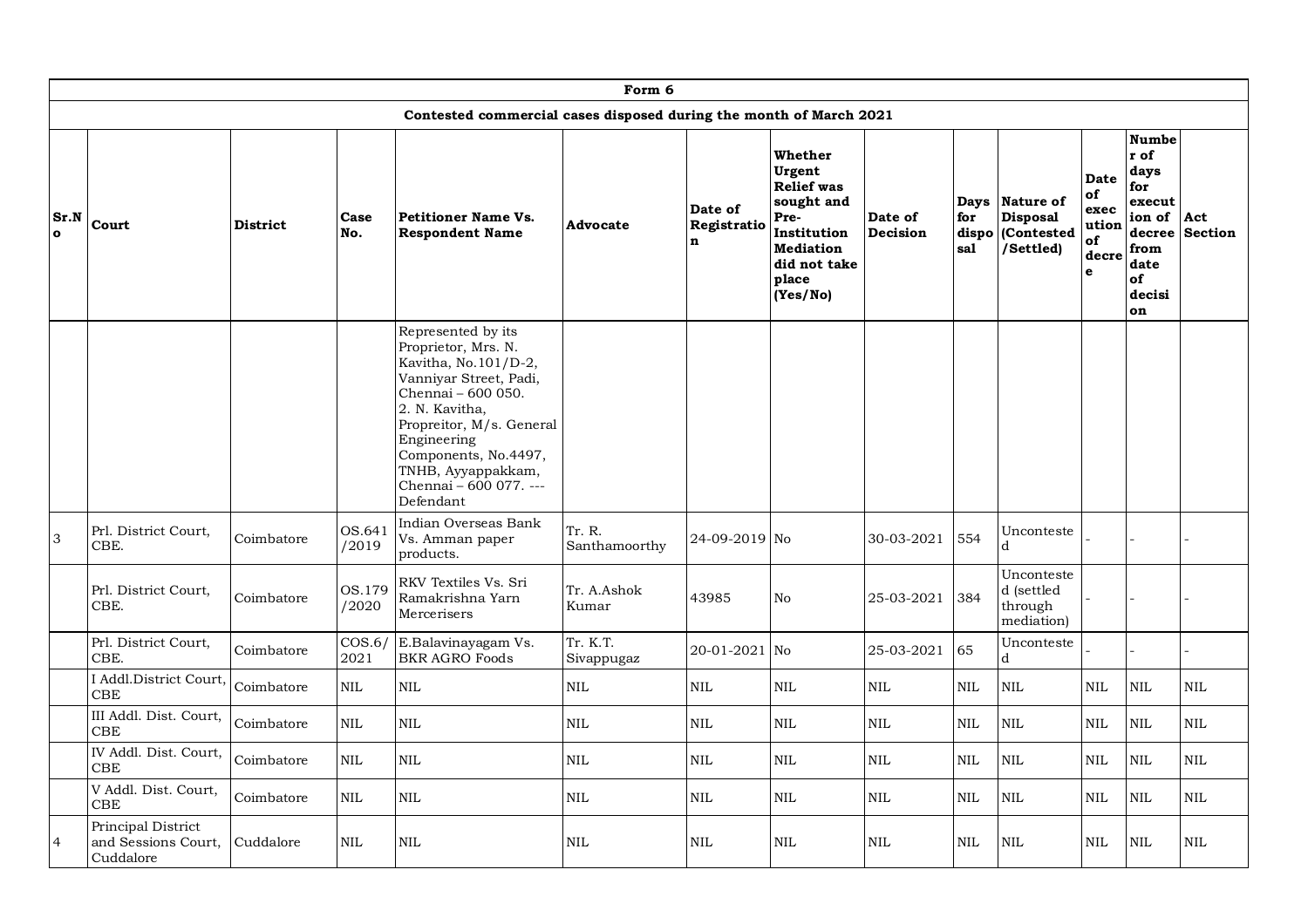|                  | Form 6                                                               |                 |              |                                                                    |              |                                       |                                                                                                                                      |                     |                                    |                                                         |                                                        |                                                                                                         |                       |
|------------------|----------------------------------------------------------------------|-----------------|--------------|--------------------------------------------------------------------|--------------|---------------------------------------|--------------------------------------------------------------------------------------------------------------------------------------|---------------------|------------------------------------|---------------------------------------------------------|--------------------------------------------------------|---------------------------------------------------------------------------------------------------------|-----------------------|
|                  |                                                                      |                 |              | Contested commercial cases disposed during the month of March 2021 |              |                                       |                                                                                                                                      |                     |                                    |                                                         |                                                        |                                                                                                         |                       |
| Sr.N<br>$\Omega$ | Court                                                                | <b>District</b> | Case<br>No.  | <b>Petitioner Name Vs.</b><br><b>Respondent Name</b>               | Advocate     | Date of<br>Registratio<br>$\mathbf n$ | Whether<br>Urgent<br><b>Relief</b> was<br>sought and<br>Pre-<br>Institution<br><b>Mediation</b><br>did not take<br>place<br>(Yes/No) | Date of<br>Decision | <b>Days</b><br>for<br>dispo<br>sal | Nature of<br><b>Disposal</b><br>(Contested<br>/Settled) | <b>Date</b><br>of<br>exec<br>ution<br>of<br>decre<br>e | <b>Numbe</b><br>r of<br>days<br>for<br>execut<br>ion of<br>decree<br>from<br>date<br>of<br>decisi<br>on | Act<br><b>Section</b> |
|                  | All other Courts                                                     | Cuddalore       | NIL          | NIL                                                                | <b>NIL</b>   | NIL                                   | <b>NIL</b>                                                                                                                           | $\mbox{NIL}$        | <b>NIL</b>                         | <b>NIL</b>                                              | $\rm NIL$                                              | $\mbox{NIL}$                                                                                            | $\rm NIL$             |
| $\mathbf 5$      | Principal District<br>Court, Dharmapuri.                             | Dharmapuri      | $\mbox{NIL}$ | <b>NIL</b>                                                         | $\rm NIL$    | $\mbox{NIL}$                          | <b>NIL</b>                                                                                                                           | <b>NIL</b>          | $\mbox{NIL}$                       | $\mbox{NIL}$                                            | $\rm NIL$                                              | $\mbox{NIL}$                                                                                            | $\rm NIL$             |
|                  | Judicial Magistrate<br>No.II, Dharmapuri.                            | Dharmapuri      | $\mbox{NIL}$ | $\mbox{NIL}$                                                       | $\mbox{NIL}$ | $\mbox{NIL}$                          | <b>NIL</b>                                                                                                                           | <b>NIL</b>          | <b>NIL</b>                         | <b>NIL</b>                                              | $\mbox{NIL}$                                           | $\mbox{NIL}$                                                                                            | $\mbox{NIL}$          |
| 6                | Principal District<br>Court, Dindigul                                | Dindigul        | <b>NIL</b>   | <b>NIL</b>                                                         | NIL          | <b>NIL</b>                            | <b>NIL</b>                                                                                                                           | <b>NIL</b>          | <b>NIL</b>                         | <b>NIL</b>                                              | <b>NIL</b>                                             | <b>NIL</b>                                                                                              | <b>NIL</b>            |
| $\overline{7}$   | Principal District<br>Court, Erode                                   | Erode           | <b>NIL</b>   | <b>NIL</b>                                                         | NIL          | <b>NIL</b>                            | <b>NIL</b>                                                                                                                           | <b>NIL</b>          | <b>NIL</b>                         | <b>NIL</b>                                              | <b>NIL</b>                                             | $\mbox{NIL}$                                                                                            | NIL                   |
|                  | I Additional District<br>Court, Erode                                | Erode           | <b>NIL</b>   | <b>NIL</b>                                                         | NIL          | <b>NIL</b>                            | <b>NIL</b>                                                                                                                           | <b>NIL</b>          | <b>NIL</b>                         | <b>NIL</b>                                              | <b>NIL</b>                                             | <b>NIL</b>                                                                                              | <b>NIL</b>            |
|                  | <b>II</b> Additional District<br>Court.Erode                         | Erode           | <b>NIL</b>   | <b>NIL</b>                                                         | <b>NIL</b>   | <b>NIL</b>                            | <b>NIL</b>                                                                                                                           | <b>NIL</b>          | <b>NIL</b>                         | <b>NIL</b>                                              | <b>NIL</b>                                             | <b>NIL</b>                                                                                              | <b>NIL</b>            |
|                  | <b>III</b> Additional District<br>Court, Gobichettipala Erode<br>yam |                 | <b>NIL</b>   | <b>NIL</b>                                                         | $\mbox{NIL}$ | <b>NIL</b>                            | <b>NIL</b>                                                                                                                           | <b>NIL</b>          | <b>NIL</b>                         | <b>NIL</b>                                              | <b>NIL</b>                                             | $\mbox{NIL}$                                                                                            | <b>NIL</b>            |
|                  | <b>IV</b> Additional District<br>Court, Bhavani.                     | Erode           | <b>NIL</b>   | <b>NIL</b>                                                         | NIL          | <b>NIL</b>                            | <b>NIL</b>                                                                                                                           | <b>NIL</b>          | <b>NIL</b>                         | <b>NIL</b>                                              | <b>NIL</b>                                             | <b>NIL</b>                                                                                              | <b>NIL</b>            |
|                  | Principal<br>Subordinate Court,<br>Erode                             | Erode           | <b>NIL</b>   | $\mbox{NIL}$                                                       | $\mbox{NIL}$ | $\mbox{NIL}$                          | <b>NIL</b>                                                                                                                           | <b>NIL</b>          | <b>NIL</b>                         | <b>NIL</b>                                              | NIL                                                    | $\mbox{NIL}$                                                                                            | $\mbox{NIL}$          |
|                  | I Additional<br>Subordinate Court,<br>Erode                          | Erode           | <b>NIL</b>   | <b>NIL</b>                                                         | NIL          | <b>NIL</b>                            | <b>NIL</b>                                                                                                                           | <b>NIL</b>          | <b>NIL</b>                         | <b>NIL</b>                                              | <b>NIL</b>                                             | $\mbox{NIL}$                                                                                            | $\mbox{NIL}$          |
|                  | II Additional<br>Subordinate Court,<br>Erode                         | Erode           | <b>NIL</b>   | $\mbox{NIL}$                                                       | $\rm NIL$    | $\mbox{NIL}$                          | NIL                                                                                                                                  | <b>NIL</b>          | NIL                                | $\mbox{NIL}$                                            | $\mbox{NIL}$                                           | $\mbox{NIL}$                                                                                            | $\mbox{NIL}$          |
|                  | Sub Court,<br>Gobichettipalayam                                      | Erode           | <b>NIL</b>   | <b>NIL</b>                                                         | NIL          | <b>NIL</b>                            | <b>NIL</b>                                                                                                                           | <b>NIL</b>          | <b>NIL</b>                         | <b>NIL</b>                                              | <b>NIL</b>                                             | $\mbox{NIL}$                                                                                            | <b>NIL</b>            |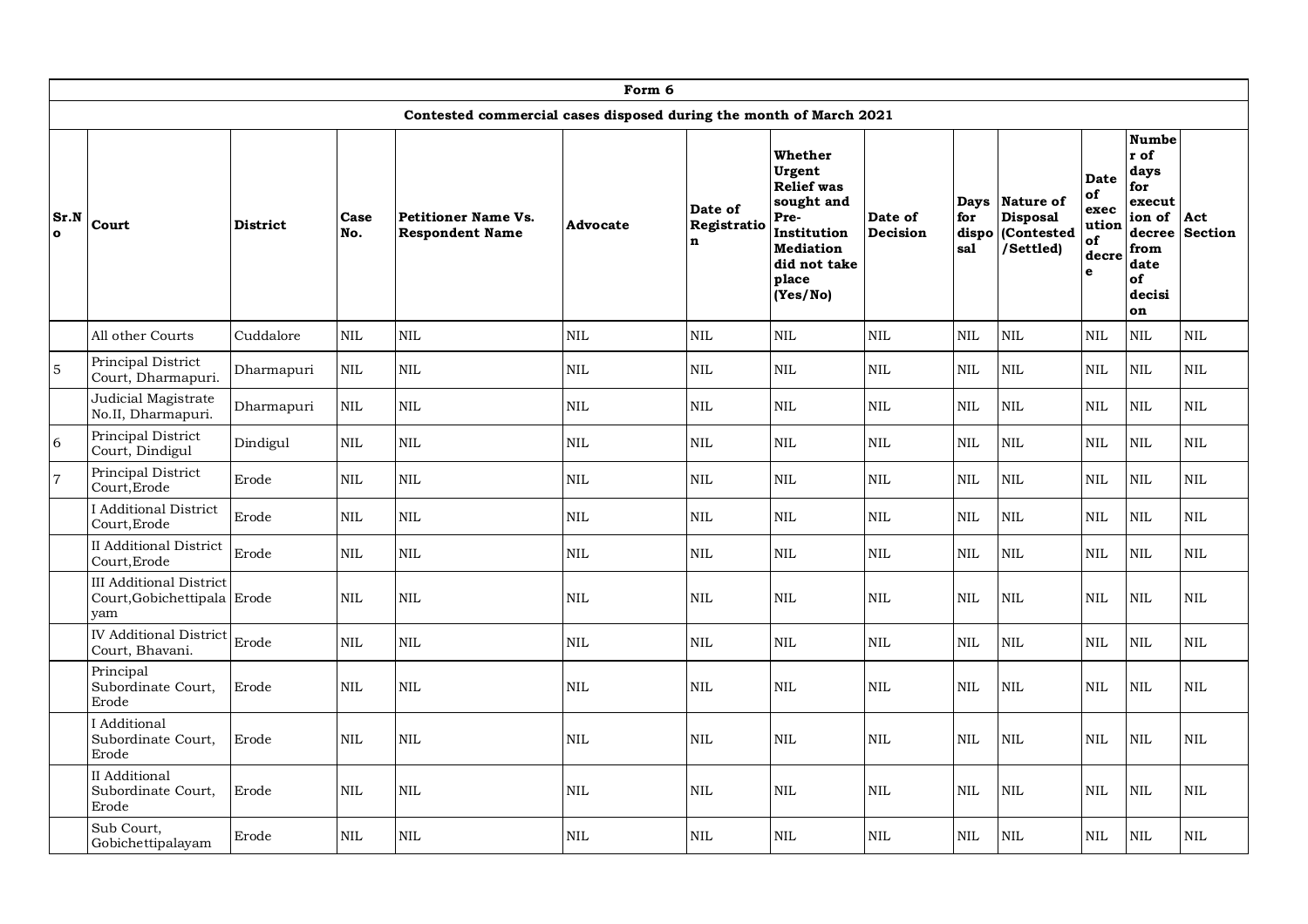|                      | Form 6                                                 |                   |              |                                                                    |              |                                       |                                                                                                                                      |                     |                     |                                                              |                                                        |                                                                                                         |                       |
|----------------------|--------------------------------------------------------|-------------------|--------------|--------------------------------------------------------------------|--------------|---------------------------------------|--------------------------------------------------------------------------------------------------------------------------------------|---------------------|---------------------|--------------------------------------------------------------|--------------------------------------------------------|---------------------------------------------------------------------------------------------------------|-----------------------|
|                      |                                                        |                   |              | Contested commercial cases disposed during the month of March 2021 |              |                                       |                                                                                                                                      |                     |                     |                                                              |                                                        |                                                                                                         |                       |
| Sr.N<br>$\mathbf{o}$ | Court                                                  | <b>District</b>   | Case<br>No.  | <b>Petitioner Name Vs.</b><br><b>Respondent Name</b>               | Advocate     | Date of<br>Registratio<br>$\mathbf n$ | Whether<br>Urgent<br><b>Relief</b> was<br>sought and<br>Pre-<br>Institution<br><b>Mediation</b><br>did not take<br>place<br>(Yes/No) | Date of<br>Decision | for<br>dispo<br>sal | Days Nature of<br><b>Disposal</b><br>(Contested<br>/Settled) | <b>Date</b><br>of<br>exec<br>ution<br>of<br>decre<br>e | <b>Numbe</b><br>r of<br>days<br>for<br>execut<br>ion of<br>decree<br>from<br>date<br>of<br>decisi<br>on | Act<br><b>Section</b> |
| 8                    | Principal District<br>Court, Chengalpattu              | Kancheepuram NIL  |              | <b>NIL</b>                                                         | <b>NIL</b>   | <b>NIL</b>                            | <b>NIL</b>                                                                                                                           | <b>NIL</b>          | <b>NIL</b>          | <b>NIL</b>                                                   | <b>NIL</b>                                             | <b>NIL</b>                                                                                              | $\mbox{NIL}$          |
| 9                    | Principal District<br>Court                            | Kanniya<br>Kumari | $\mbox{NIL}$ | <b>NIL</b>                                                         | $\rm NIL$    | $\mbox{NIL}$                          | NIL                                                                                                                                  | <b>NIL</b>          | NIL                 | $\mbox{NIL}$                                                 | $\mbox{NIL}$                                           | $\mbox{NIL}$                                                                                            | <b>NIL</b>            |
| 10                   | Principal District<br>Court                            | Karur             | $\mbox{NIL}$ | $\mbox{NIL}$                                                       | $\rm NIL$    | $\mbox{NIL}$                          | NIL                                                                                                                                  | $\mbox{NIL}$        | NIL                 | <b>NIL</b>                                                   | $\mbox{NIL}$                                           | $\mbox{NIL}$                                                                                            | <b>NIL</b>            |
| 11                   | Principal District<br>Court, Krishnagiri               | Krishnagiri       | $\mbox{NIL}$ | <b>NIL</b>                                                         | $\mbox{NIL}$ | $\mbox{NIL}$                          | NIL                                                                                                                                  | <b>NIL</b>          | NIL                 | <b>NIL</b>                                                   | <b>NIL</b>                                             | $\mbox{NIL}$                                                                                            | $\mbox{NIL}$          |
|                      | <b>Additional District</b><br>Court, Krishnagiri       | Krishnagiri       | $\mbox{NIL}$ | <b>NIL</b>                                                         | NIL          | <b>NIL</b>                            | <b>NIL</b>                                                                                                                           | <b>NIL</b>          | <b>NIL</b>          | $\text{NIL}$                                                 | <b>NIL</b>                                             | $\mbox{NIL}$                                                                                            | NIL                   |
|                      | <b>Additional District</b><br>Court, Hosur.            | Krishnagiri       | $\mbox{NIL}$ | $\mbox{NIL}$                                                       | NIL          | $\mbox{NIL}$                          | <b>NIL</b>                                                                                                                           | $\mbox{NIL}$        | $\mbox{NIL}$        | $\mbox{NIL}$                                                 | $\mbox{NIL}$                                           | $\mbox{NIL}$                                                                                            | $\mbox{NIL}$          |
| 12                   | Prl. Dist. & Sessions<br>Court                         | Madurai           | <b>NIL</b>   | <b>NIL</b>                                                         | NIL          | <b>NIL</b>                            | <b>NIL</b>                                                                                                                           | <b>NIL</b>          | <b>NIL</b>          | <b>NIL</b>                                                   | $\mbox{NIL}$                                           | <b>NIL</b>                                                                                              | <b>NIL</b>            |
|                      | I Addl. Dist. &<br>Sessions Court                      | Madurai           | <b>NIL</b>   | <b>NIL</b>                                                         | NIL          | $\mbox{NIL}$                          | <b>NIL</b>                                                                                                                           | <b>NIL</b>          | NIL                 | <b>NIL</b>                                                   | $\mbox{NIL}$                                           | $\mbox{NIL}$                                                                                            | $\rm NIL$             |
|                      | I Addl. Sub Court                                      | Madurai           | $\mbox{NIL}$ | $\mbox{NIL}$                                                       | NIL          | <b>NIL</b>                            | NIL                                                                                                                                  | $\rm NIL$           | NIL                 | $\mbox{NIL}$                                                 | $\mbox{NIL}$                                           | $\mbox{NIL}$                                                                                            | NIL                   |
|                      | II Addl. Sub Court                                     | Madurai           | $\mbox{NIL}$ | $\mbox{NIL}$                                                       | $\rm NIL$    | <b>NIL</b>                            | NIL                                                                                                                                  | <b>NIL</b>          | NIL                 | $\mbox{NIL}$                                                 | $\mbox{NIL}$                                           | $\mbox{NIL}$                                                                                            | <b>NIL</b>            |
| 13                   | District Court,<br>Nagapattinam                        | Nagapattinam      | $\mbox{NIL}$ | $\mbox{NIL}$                                                       | $\rm NIL$    | $\mbox{NIL}$                          | NIL                                                                                                                                  | <b>NIL</b>          | NIL                 | $\mbox{NIL}$                                                 | $\mbox{NIL}$                                           | $\mbox{NIL}$                                                                                            | <b>NIL</b>            |
|                      | Fast Track Mahila<br>Court, Nagapattinam               | Nagapattinam      | NIL          | <b>NIL</b>                                                         | NIL          | <b>NIL</b>                            | NIL                                                                                                                                  | <b>NIL</b>          | <b>NIL</b>          | <b>NIL</b>                                                   | <b>NIL</b>                                             | $\mbox{NIL}$                                                                                            | <b>NIL</b>            |
|                      | <b>Additional District</b><br>Court,<br>Mayiladuthurai | Nagapattinam      | <b>NIL</b>   | <b>NIL</b>                                                         | $\rm NIL$    | <b>NIL</b>                            | <b>NIL</b>                                                                                                                           | <b>NIL</b>          | NIL                 | <b>NIL</b>                                                   | $\mbox{NIL}$                                           | $\mbox{NIL}$                                                                                            | $\mbox{NIL}$          |
|                      | Sub Court,<br>Nagapattinam                             | Nagapattinam      | <b>NIL</b>   | $\mbox{NIL}$                                                       | NIL          | NIL                                   | <b>NIL</b>                                                                                                                           | $\rm NIL$           | <b>NIL</b>          | <b>NIL</b>                                                   | $\mbox{NIL}$                                           | $\mbox{NIL}$                                                                                            | NIL                   |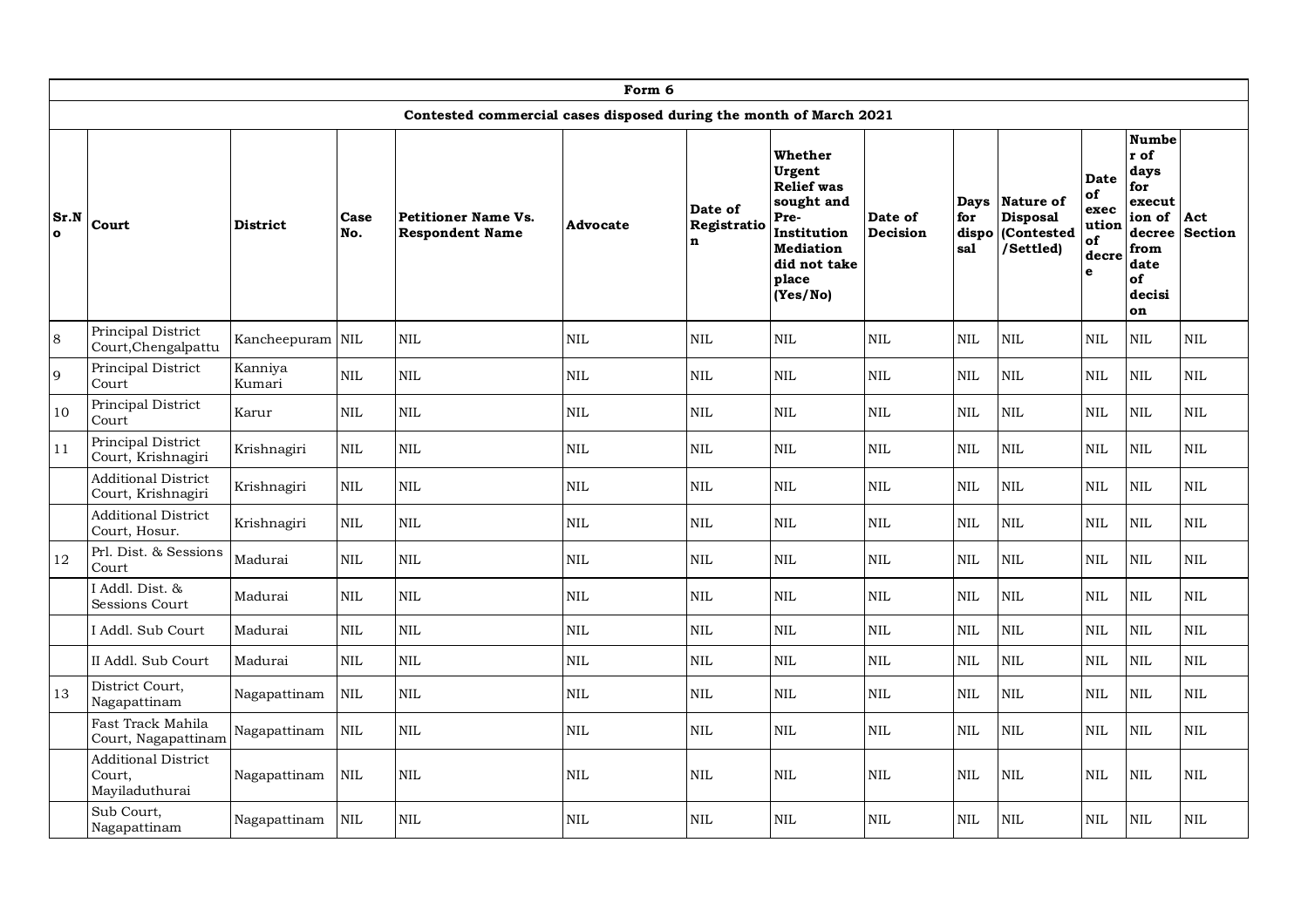|                      | Form 6                                                                                                                                                                                                                           |                    |             |                                                                    |              |                             |                                                                                                                                      |                     |                                    |                                                         |                                                 |                                                                                                         |                       |
|----------------------|----------------------------------------------------------------------------------------------------------------------------------------------------------------------------------------------------------------------------------|--------------------|-------------|--------------------------------------------------------------------|--------------|-----------------------------|--------------------------------------------------------------------------------------------------------------------------------------|---------------------|------------------------------------|---------------------------------------------------------|-------------------------------------------------|---------------------------------------------------------------------------------------------------------|-----------------------|
|                      |                                                                                                                                                                                                                                  |                    |             | Contested commercial cases disposed during the month of March 2021 |              |                             |                                                                                                                                      |                     |                                    |                                                         |                                                 |                                                                                                         |                       |
| Sr.N<br>$\mathbf{o}$ | Court                                                                                                                                                                                                                            | <b>District</b>    | Case<br>No. | <b>Petitioner Name Vs.</b><br><b>Respondent Name</b>               | Advocate     | Date of<br>Registratio<br>n | Whether<br>Urgent<br><b>Relief</b> was<br>sought and<br>Pre-<br>Institution<br><b>Mediation</b><br>did not take<br>place<br>(Yes/No) | Date of<br>Decision | <b>Days</b><br>for<br>dispo<br>sal | Nature of<br><b>Disposal</b><br>(Contested<br>/Settled) | Date<br>of<br>exec<br>ution<br>of<br>decre<br>e | <b>Numbe</b><br>r of<br>days<br>for<br>execut<br>ion of<br>decree<br>from<br>date<br>of<br>decisi<br>on | Act<br><b>Section</b> |
|                      | Principal Sub Court,<br>Mayiladuthurai                                                                                                                                                                                           | Nagapattinam       | <b>NIL</b>  | <b>NIL</b>                                                         | <b>NIL</b>   | $\mbox{NIL}$                | <b>NIL</b>                                                                                                                           | <b>NIL</b>          | <b>NIL</b>                         | NIL                                                     | $\rm NIL$                                       | <b>NIL</b>                                                                                              | <b>NIL</b>            |
|                      | <b>Additional Sub</b><br>$\mbox{NIL}$<br>$\rm NIL$<br><b>NIL</b><br>$\mbox{NIL}$<br>$\mbox{NIL}$<br><b>NIL</b><br><b>NIL</b><br><b>NIL</b><br><b>NIL</b><br><b>NIL</b><br><b>NIL</b><br>Court,<br>Nagapattinam<br>Mayiladuthurai |                    |             |                                                                    |              |                             |                                                                                                                                      |                     |                                    |                                                         |                                                 |                                                                                                         |                       |
| 14                   | The Principal<br>District Judge                                                                                                                                                                                                  | Namakkal           | <b>NIL</b>  | <b>NIL</b>                                                         | <b>NIL</b>   | <b>NIL</b>                  | <b>NIL</b>                                                                                                                           | <b>NIL</b>          | <b>NIL</b>                         | NIL                                                     | NIL                                             | NIL                                                                                                     | NIL                   |
| 15                   | District Court<br>Udhagamandalam,<br>Nilgris                                                                                                                                                                                     | Nilgris            | <b>NIL</b>  | <b>NIL</b>                                                         | <b>NIL</b>   | <b>NIL</b>                  | <b>NIL</b>                                                                                                                           | <b>NIL</b>          | <b>NIL</b>                         | NIL                                                     | <b>NIL</b>                                      | <b>NIL</b>                                                                                              | <b>NIL</b>            |
| 16                   | Principal District<br>Court                                                                                                                                                                                                      | Perambalur         | <b>NIL</b>  | $\mbox{NIL}$                                                       | $\mbox{NIL}$ | $\mbox{NIL}$                | <b>NIL</b>                                                                                                                           | $\mbox{NIL}$        | $\mbox{NIL}$                       | <b>NIL</b>                                              | $\mbox{NIL}$                                    | $\mbox{NIL}$                                                                                            | <b>NIL</b>            |
|                      | Mahila Court                                                                                                                                                                                                                     | Perambalur         | <b>NIL</b>  | $\mbox{NIL}$                                                       | <b>NIL</b>   | $\mbox{NIL}$                | <b>NIL</b>                                                                                                                           | NIL                 | <b>NIL</b>                         | NIL                                                     | <b>NIL</b>                                      | NIL                                                                                                     | NIL.                  |
|                      | Sub Court                                                                                                                                                                                                                        | Perambalur         | <b>NIL</b>  | <b>NIL</b>                                                         | <b>NIL</b>   | <b>NIL</b>                  | $\mbox{NIL}$                                                                                                                         | $\mbox{NIL}$        | <b>NIL</b>                         | NIL                                                     | <b>NIL</b>                                      | NIL                                                                                                     | NIL                   |
| 17                   | The Principal<br>District Court                                                                                                                                                                                                  | Pudukottai         | <b>NIL</b>  | $\mbox{NIL}$                                                       | <b>NIL</b>   | <b>NIL</b>                  | <b>NIL</b>                                                                                                                           | NIL                 | <b>NIL</b>                         | <b>NIL</b>                                              | <b>NIL</b>                                      | NIL                                                                                                     | NIL                   |
| 18                   | Principal District<br>Court                                                                                                                                                                                                      | Ramanathapur<br>am | <b>NIL</b>  | $\mbox{NIL}$                                                       | $\mbox{NIL}$ | $\mbox{NIL}$                | <b>NIL</b>                                                                                                                           | $\mbox{NIL}$        | $\mbox{NIL}$                       | <b>NIL</b>                                              | $\textsc{nil}$                                  | $\mbox{NIL}$                                                                                            | <b>NIL</b>            |
| 19                   | Principal District<br>Court, Salem.                                                                                                                                                                                              | Salem              | <b>NIL</b>  | $\mbox{NIL}$                                                       | $\rm NIL$    | $\mbox{NIL}$                | $\mbox{NIL}$                                                                                                                         | $\rm NIL$           | $\mbox{NIL}$                       | <b>NIL</b>                                              | NIL                                             | <b>NIL</b>                                                                                              | <b>NIL</b>            |
| 20                   | Principal District<br>and Sessions Court                                                                                                                                                                                         | Sivagangai         | <b>NIL</b>  | $\mbox{NIL}$                                                       | $\rm NIL$    | $\rm NIL$                   | <b>NIL</b>                                                                                                                           | $\mbox{NIL}$        | $\mbox{NIL}$                       | <b>NIL</b>                                              | NIL                                             | $\rm NIL$                                                                                               | NIL                   |
| 21                   | Prl. District Court                                                                                                                                                                                                              | Thanjavur          | <b>NIL</b>  | $\mbox{NIL}$                                                       | $\rm NIL$    | $\rm NIL$                   | <b>NIL</b>                                                                                                                           | $\rm NIL$           | <b>NIL</b>                         | <b>NIL</b>                                              | <b>NIL</b>                                      | <b>NIL</b>                                                                                              | $\rm NIL$             |
|                      | <b>III</b> Additional District<br>Judge, Pattukkottai.                                                                                                                                                                           | Thanjavur          | <b>NIL</b>  | $\mbox{NIL}$                                                       | NIL          | $\mbox{NIL}$                | $\mbox{NIL}$                                                                                                                         | <b>NIL</b>          | <b>NIL</b>                         | NIL                                                     | <b>NIL</b>                                      | <b>NIL</b>                                                                                              | NIL                   |
| 22                   | Principal District<br>Court                                                                                                                                                                                                      | Theni              | <b>NIL</b>  | $\mbox{NIL}$                                                       | <b>NIL</b>   | <b>NIL</b>                  | <b>NIL</b>                                                                                                                           | <b>NIL</b>          | <b>NIL</b>                         | NIL                                                     | NIL                                             | $\mbox{NIL}$                                                                                            | <b>NIL</b>            |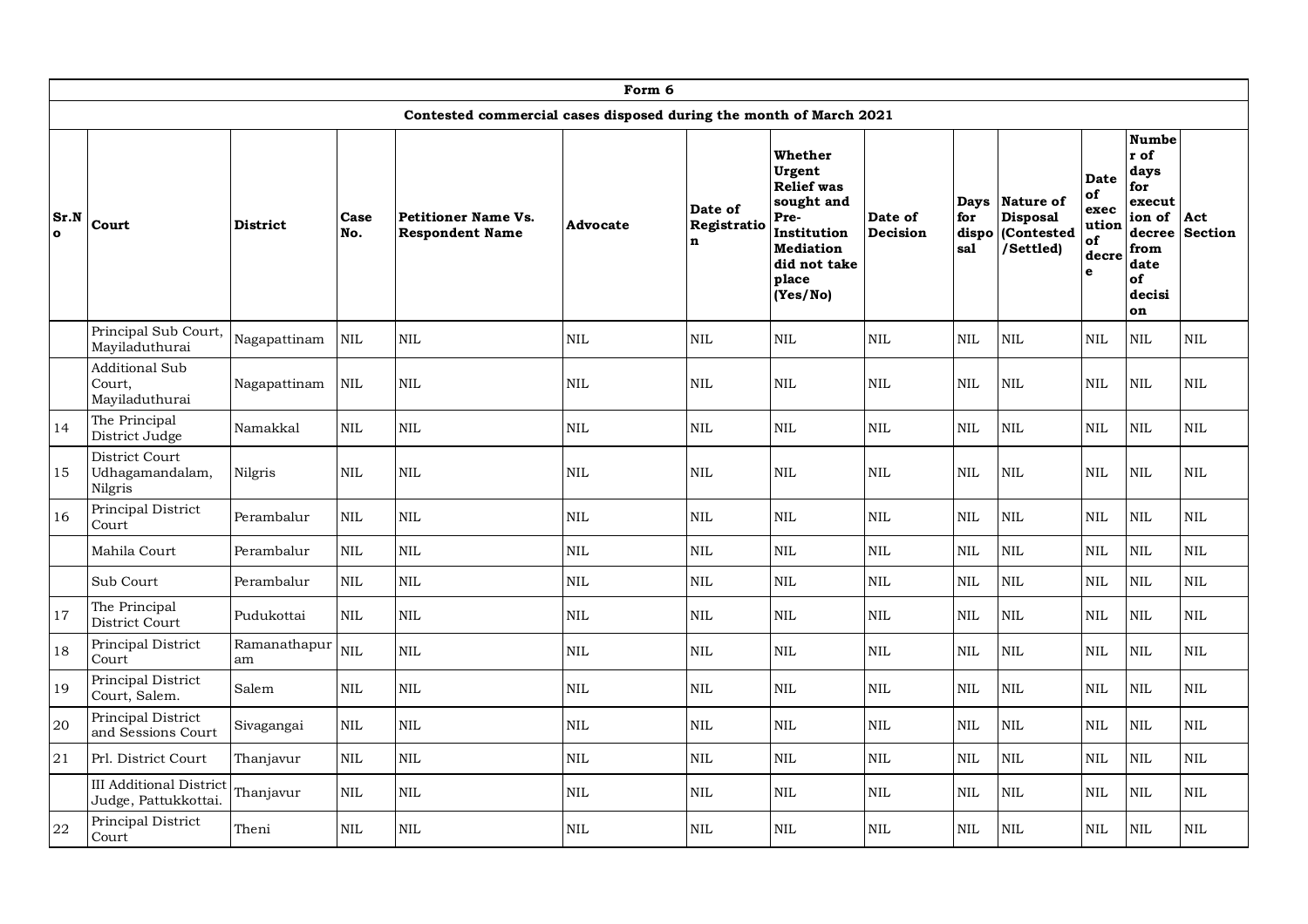|                  | Form 6                                                                |                     |              |                                                                    |              |                                       |                                                                                                                                      |                     |                     |                                                              |                                                        |                                                                                                         |                       |
|------------------|-----------------------------------------------------------------------|---------------------|--------------|--------------------------------------------------------------------|--------------|---------------------------------------|--------------------------------------------------------------------------------------------------------------------------------------|---------------------|---------------------|--------------------------------------------------------------|--------------------------------------------------------|---------------------------------------------------------------------------------------------------------|-----------------------|
|                  |                                                                       |                     |              | Contested commercial cases disposed during the month of March 2021 |              |                                       |                                                                                                                                      |                     |                     |                                                              |                                                        |                                                                                                         |                       |
| Sr.N<br>$\Omega$ | Court                                                                 | <b>District</b>     | Case<br>No.  | <b>Petitioner Name Vs.</b><br><b>Respondent Name</b>               | Advocate     | Date of<br>Registratio<br>$\mathbf n$ | Whether<br>Urgent<br><b>Relief</b> was<br>sought and<br>Pre-<br>Institution<br><b>Mediation</b><br>did not take<br>place<br>(Yes/No) | Date of<br>Decision | for<br>dispo<br>sal | Days Nature of<br><b>Disposal</b><br>(Contested<br>/Settled) | <b>Date</b><br>of<br>exec<br>ution<br>of<br>decre<br>e | <b>Numbe</b><br>r of<br>days<br>for<br>execut<br>ion of<br>decree<br>from<br>date<br>of<br>decisi<br>on | Act<br><b>Section</b> |
| 23               | Principal District<br>Court, Thoothukudi                              | Thoothukudi         | <b>NIL</b>   | <b>NIL</b>                                                         | $\rm NIL$    | <b>NIL</b>                            | <b>NIL</b>                                                                                                                           | <b>NIL</b>          | <b>NIL</b>          | <b>NIL</b>                                                   | <b>NIL</b>                                             | NIL                                                                                                     | NIL                   |
| 24               | Principal District<br>Court                                           | Tiruchirappalli NIL |              | <b>NIL</b>                                                         | $\rm NIL$    | $\mbox{NIL}$                          | NIL                                                                                                                                  | <b>NIL</b>          | $\mbox{NIL}$        | $\mbox{NIL}$                                                 | $\mbox{NIL}$                                           | $\mbox{NIL}$                                                                                            | <b>NIL</b>            |
|                  | <b>II</b> Additional District<br>Court                                | Tiruchirappalli NIL |              | <b>NIL</b>                                                         | NIL          | <b>NIL</b>                            | <b>NIL</b>                                                                                                                           | <b>NIL</b>          | <b>NIL</b>          | <b>NIL</b>                                                   | <b>NIL</b>                                             | <b>NIL</b>                                                                                              | NIL                   |
| 25               | Principal District<br>Court                                           | Tirunelveli         | <b>NIL</b>   | <b>NIL</b>                                                         | NIL          | <b>NIL</b>                            | <b>NIL</b>                                                                                                                           | <b>NIL</b>          | <b>NIL</b>          | <b>NIL</b>                                                   | <b>NIL</b>                                             | $\text{NIL}$                                                                                            | <b>NIL</b>            |
| 26               | Principal<br>Subordinate Court,<br>Tiruppur                           | Tiruppur            | <b>NIL</b>   | <b>NIL</b>                                                         | <b>NIL</b>   | <b>NIL</b>                            | <b>NIL</b>                                                                                                                           | <b>NIL</b>          | <b>NIL</b>          | <b>NIL</b>                                                   | <b>NIL</b>                                             | <b>NIL</b>                                                                                              | <b>NIL</b>            |
|                  | Additional Sub<br>Court, Tiruppur                                     | Tiruppur            | <b>NIL</b>   | <b>NIL</b>                                                         | <b>NIL</b>   | <b>NIL</b>                            | <b>NIL</b>                                                                                                                           | <b>NIL</b>          | <b>NIL</b>          | <b>NIL</b>                                                   | <b>NIL</b>                                             | <b>NIL</b>                                                                                              | $\mbox{NIL}$          |
| 27               | Principal District<br>Court, Tiruvallur                               | Tiruvallur          | $\mbox{NIL}$ | <b>NIL</b>                                                         | NIL          | <b>NIL</b>                            | <b>NIL</b>                                                                                                                           | <b>NIL</b>          | <b>NIL</b>          | <b>NIL</b>                                                   | $\mbox{NIL}$                                           | $\mbox{NIL}$                                                                                            | NIL                   |
|                  | The I Additional<br>District and<br>Sessions Court,<br>Tiruvallur.    | Tiruvallur          | <b>NIL</b>   | <b>NIL</b>                                                         | $\mbox{NIL}$ | <b>NIL</b>                            | <b>NIL</b>                                                                                                                           | <b>NIL</b>          | <b>NIL</b>          | <b>NIL</b>                                                   | <b>NIL</b>                                             | $\mbox{NIL}$                                                                                            | <b>NIL</b>            |
|                  | The II Additional<br>District and<br>Sessions Court,<br>Poonamallee.  | Tiruvallur          | <b>NIL</b>   | <b>NIL</b>                                                         | <b>NIL</b>   | <b>NIL</b>                            | <b>NIL</b>                                                                                                                           | <b>NIL</b>          | <b>NIL</b>          | <b>NIL</b>                                                   | <b>NIL</b>                                             | <b>NIL</b>                                                                                              | <b>NIL</b>            |
|                  | The III Additional<br>District and<br>Sessions Court,<br>Poonamallee. | Tiruvallur          | <b>NIL</b>   | <b>NIL</b>                                                         | NIL          | <b>NIL</b>                            | <b>NIL</b>                                                                                                                           | <b>NIL</b>          | <b>NIL</b>          | <b>NIL</b>                                                   | <b>NIL</b>                                             | <b>NIL</b>                                                                                              | NIL                   |
|                  | The IV Additional<br>District and<br>Sessions Court,<br>Ponneri.      | Tiruvallur          | $\rm NIL$    | $\rm NIL$                                                          | NIL          | <b>NIL</b>                            | <b>NIL</b>                                                                                                                           | <b>NIL</b>          | <b>NIL</b>          | $\rm NIL$                                                    | <b>NIL</b>                                             | <b>NIL</b>                                                                                              | $\rm NIL$             |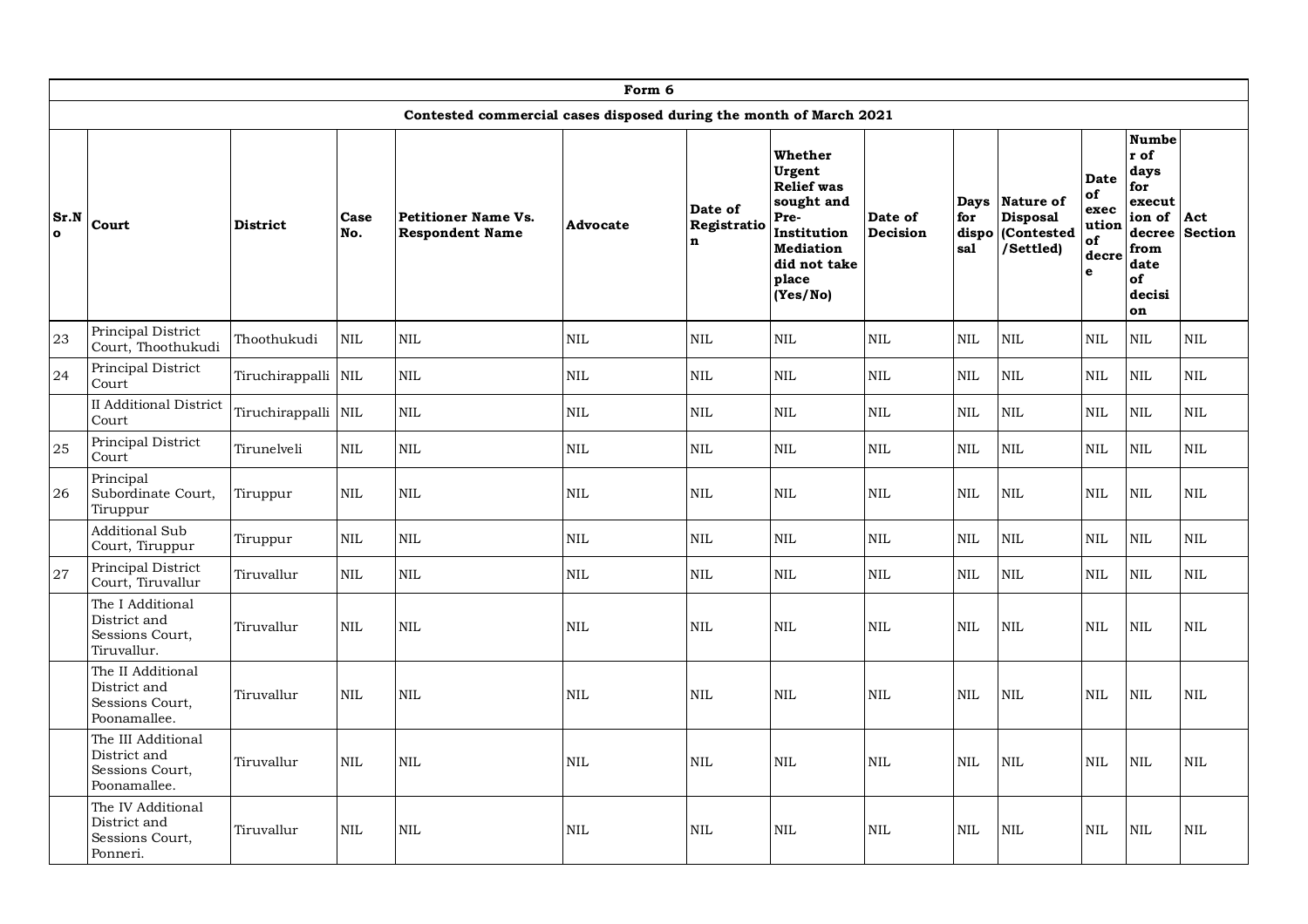|                  | Form 6                                          |                 |                       |                                                                                                                                                                                                                   |                                                 |                                       |                                                                                                                                      |                     |                             |                                                                |                                                        |                                                                                                         |                                                                  |
|------------------|-------------------------------------------------|-----------------|-----------------------|-------------------------------------------------------------------------------------------------------------------------------------------------------------------------------------------------------------------|-------------------------------------------------|---------------------------------------|--------------------------------------------------------------------------------------------------------------------------------------|---------------------|-----------------------------|----------------------------------------------------------------|--------------------------------------------------------|---------------------------------------------------------------------------------------------------------|------------------------------------------------------------------|
|                  |                                                 |                 |                       | Contested commercial cases disposed during the month of March 2021                                                                                                                                                |                                                 |                                       |                                                                                                                                      |                     |                             |                                                                |                                                        |                                                                                                         |                                                                  |
| Sr.N<br>$\Omega$ | Court                                           | <b>District</b> | Case<br>No.           | <b>Petitioner Name Vs.</b><br><b>Respondent Name</b>                                                                                                                                                              | Advocate                                        | Date of<br>Registratio<br>$\mathbf n$ | Whether<br>Urgent<br><b>Relief</b> was<br>sought and<br>Pre-<br>Institution<br><b>Mediation</b><br>did not take<br>place<br>(Yes/No) | Date of<br>Decision | Days<br>for<br>dispo<br>sal | <b>Nature of</b><br><b>Disposal</b><br>(Contested<br>/Settled) | <b>Date</b><br>of<br>exec<br>ution<br>of<br>decre<br>e | <b>Numbe</b><br>r of<br>days<br>for<br>execut<br>ion of<br>decree<br>from<br>date<br>of<br>decisi<br>on | Act<br><b>Section</b>                                            |
|                  | The Sub Court,<br>Tiruvallur.                   | Tiruvallur      | <b>NIL</b>            | <b>NIL</b>                                                                                                                                                                                                        | <b>NIL</b>                                      | <b>NIL</b>                            | <b>NIL</b>                                                                                                                           | <b>NIL</b>          | <b>NIL</b>                  | NIL                                                            | NIL                                                    | NIL                                                                                                     | <b>NIL</b>                                                       |
|                  | The Sub Court,<br>Poonamallee.                  | Tiruvallur      | <b>NIL</b>            | $\mbox{NIL}$                                                                                                                                                                                                      | $\mbox{NIL}$                                    | $\mbox{NIL}$                          | $\mbox{NIL}$                                                                                                                         | $\mbox{NIL}$        | $\mbox{NIL}$                | <b>NIL</b>                                                     | $\mbox{NIL}$                                           | $\mbox{NIL}$                                                                                            | <b>NIL</b>                                                       |
|                  | The Sub Court,<br>Tiruttani.                    | Tiruvallur      | <b>NIL</b>            | $\mbox{NIL}$                                                                                                                                                                                                      | $\mbox{NIL}$                                    | <b>NIL</b>                            | <b>NIL</b>                                                                                                                           | <b>NIL</b>          | $\mbox{NIL}$                | NIL                                                            | NIL                                                    | NIL                                                                                                     | <b>NIL</b>                                                       |
| 28               | Principal District<br>Court,<br>Tiruvannamalai. | Tiruvannamala   | <b>NIL</b>            | <b>NIL</b>                                                                                                                                                                                                        | <b>NIL</b>                                      | <b>NIL</b>                            | <b>NIL</b>                                                                                                                           | <b>NIL</b>          | <b>NIL</b>                  | NIL                                                            | <b>NIL</b>                                             | <b>NIL</b>                                                                                              | <b>NIL</b>                                                       |
|                  | <b>Additional District</b><br>Court (FTC), Arni | Tiruvannamala   | <b>NIL</b>            | <b>NIL</b>                                                                                                                                                                                                        | $\mbox{NIL}$                                    | $\mbox{NIL}$                          | $\mbox{NIL}$                                                                                                                         | $\mbox{NIL}$        | $\mbox{NIL}$                | <b>NIL</b>                                                     | $\rm NIL$                                              | $\mbox{NIL}$                                                                                            | <b>NIL</b>                                                       |
| 29               | Principal District<br>Court                     | Tiruvarur       | $\mbox{NIL}$          | $\mbox{NIL}$                                                                                                                                                                                                      | $\mbox{NIL}$                                    | <b>NIL</b>                            | <b>NIL</b>                                                                                                                           | <b>NIL</b>          | $\mbox{NIL}$                | <b>NIL</b>                                                     | $\textsc{nil}$                                         | <b>NIL</b>                                                                                              | <b>NIL</b>                                                       |
| 30               | Principal District<br>Court, Vellore            | Vellore         | <b>NIL</b>            | <b>NIL</b>                                                                                                                                                                                                        | <b>NIL</b>                                      | <b>NIL</b>                            | <b>NIL</b>                                                                                                                           | <b>NIL</b>          | <b>NIL</b>                  | <b>NIL</b>                                                     | <b>NIL</b>                                             | <b>NIL</b>                                                                                              | <b>NIL</b>                                                       |
| 31               | Principal District<br>Court                     | Villupuram      | $\mbox{NIL}$          | <b>NIL</b>                                                                                                                                                                                                        | $\mbox{NIL}$                                    | <b>NIL</b>                            | $\mbox{NIL}$                                                                                                                         | <b>NIL</b>          | <b>NIL</b>                  | NIL                                                            | NIL                                                    | NIL                                                                                                     | <b>NIL</b>                                                       |
| 32               | Principal District<br>Court, Srivillliputtur    | Virudhunagar    | <b>NIL</b>            | <b>NIL</b>                                                                                                                                                                                                        | <b>NIL</b>                                      | <b>NIL</b>                            | $\mbox{NIL}$                                                                                                                         | <b>NIL</b>          | $\mbox{NIL}$                | <b>NIL</b>                                                     | $\textsc{nil}$                                         | <b>NIL</b>                                                                                              | <b>NIL</b>                                                       |
|                  | Sub Court, Sivakasi                             | Virudhunagar    | NIL                   | <b>NIL</b>                                                                                                                                                                                                        | NIL                                             | NIL                                   | $\mbox{NIL}$                                                                                                                         | $\mbox{NIL}$        | <b>NIL</b>                  | <b>NIL</b>                                                     | <b>NIL</b>                                             | <b>NIL</b>                                                                                              | <b>NIL</b>                                                       |
| 33               | Principal District<br>Judge                     | Puducherry      | Ar.op.<br>23/201<br>Q | Union of India rep. by<br>EE, PWD, Government<br>of Puducherry office at<br>Public works<br>Department, Puducherry<br>Vs<br>R. Natarajan, Public<br>Works Department<br>Contractor, No. 45,<br>Thiagaraja Street, | Mr.N. Nakkeeran<br>Vs<br>Mr.D.<br>Soundararajan | 12.06.19                              | N <sub>o</sub>                                                                                                                       | 02.03.21            | 630                         | Contested                                                      |                                                        |                                                                                                         | 34(1) of<br>Arbitrati<br>on and<br>Conciliat<br>ion Act,<br>1996 |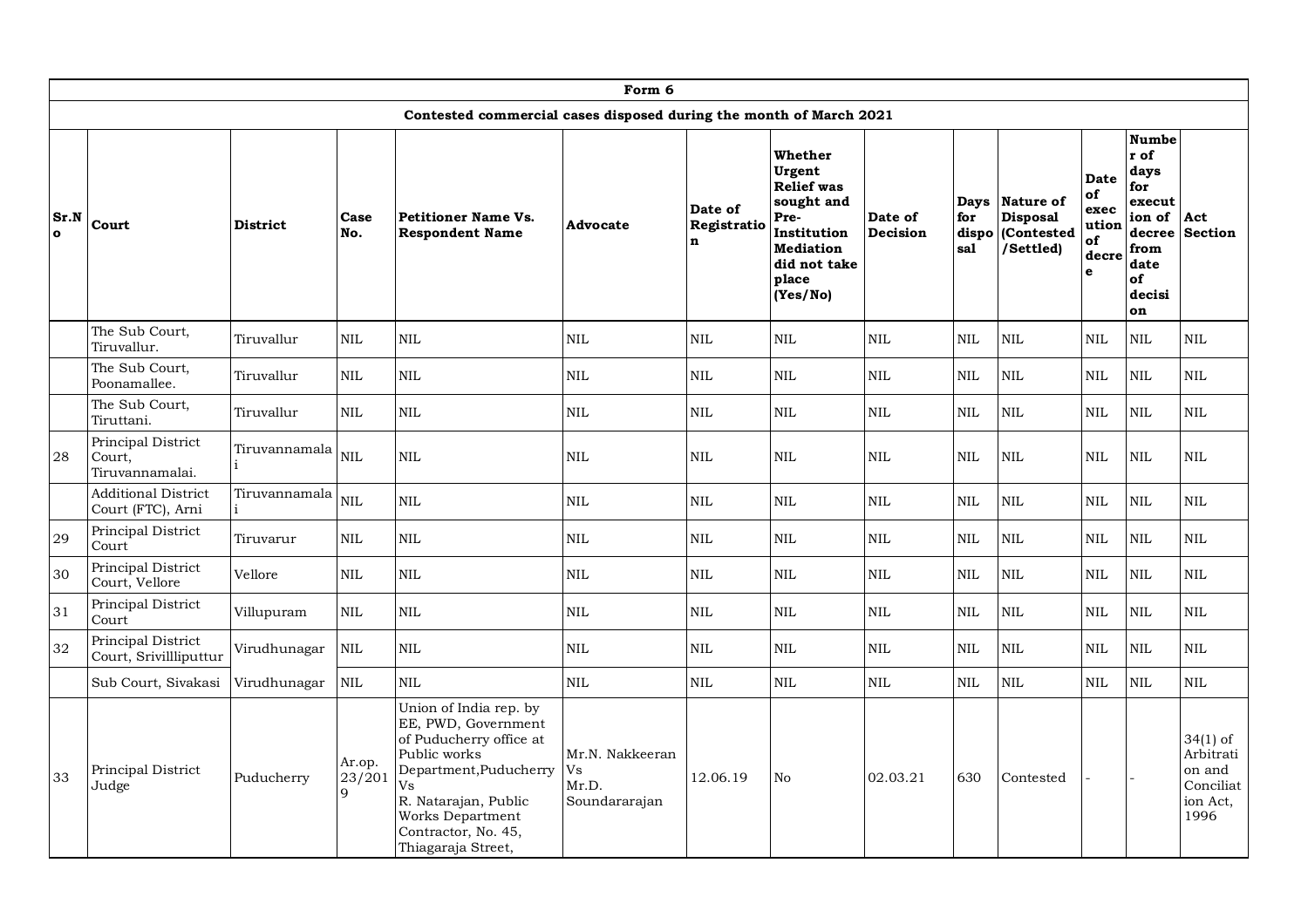|                      | Form 6                      |                 |                         |                                                                                                                                                                                             |                                                 |                                       |                                                                                                                                             |                     |                     |                                                              |                                                        |                                                                                                   |                                                                      |
|----------------------|-----------------------------|-----------------|-------------------------|---------------------------------------------------------------------------------------------------------------------------------------------------------------------------------------------|-------------------------------------------------|---------------------------------------|---------------------------------------------------------------------------------------------------------------------------------------------|---------------------|---------------------|--------------------------------------------------------------|--------------------------------------------------------|---------------------------------------------------------------------------------------------------|----------------------------------------------------------------------|
|                      |                             |                 |                         | Contested commercial cases disposed during the month of March 2021                                                                                                                          |                                                 |                                       |                                                                                                                                             |                     |                     |                                                              |                                                        |                                                                                                   |                                                                      |
| Sr.N<br>$\mathbf{o}$ | Court                       | <b>District</b> | Case<br>No.             | <b>Petitioner Name Vs.</b><br><b>Respondent Name</b>                                                                                                                                        | Advocate                                        | Date of<br>Registratio<br>$\mathbf n$ | <b>Whether</b><br>Urgent<br><b>Relief</b> was<br>sought and<br>Pre-<br>Institution<br><b>Mediation</b><br>did not take<br>place<br>(Yes/No) | Date of<br>Decision | for<br>dispo<br>sal | Days Nature of<br><b>Disposal</b><br>(Contested<br>/Settled) | <b>Date</b><br>of<br>exec<br>ution<br>of<br>decre<br>e | <b>Numbe</b><br>r of<br>days<br>for<br>execut<br>ion of Act<br>from<br>date<br>of<br>decisi<br>on | decree Section                                                       |
|                      |                             |                 |                         | Puducherry                                                                                                                                                                                  |                                                 |                                       |                                                                                                                                             |                     |                     |                                                              |                                                        |                                                                                                   |                                                                      |
|                      | Principal District<br>Judge | Puducherry      | Ar.op<br>.45/20<br>19   | Union of India rep by<br>Chief Secretary,<br>Government of<br>Puducherry<br>V <sub>S</sub><br>$M/s$ N.R.<br>Construction, No.20,<br>Maducarai Road,<br>Madagadipet and Post,<br>Puducherry. | Mr.N. Nakkeeran<br>Vs<br>Mr.D.<br>Soundararajan | 12.09.19                              | N <sub>o</sub>                                                                                                                              | 02.03.21            | 538                 | Contested                                                    |                                                        |                                                                                                   | $34(1)$ of<br>Arbitrati<br>on and<br>Conciliat  <br>ion Act,<br>1996 |
|                      | Principal District<br>Judge | Puducherry      | $Ar.$ op. $0$<br>7/2020 | The Excutive Engineer,<br>Buildings and Roads<br>(South) Division, Public<br>Works Department,<br>Government of<br>Puducherry<br>Vs<br>C. Baskaran, No.30,<br>Jawahar Nagar,<br>Puducherry  | Mr.N. Nakkeeran<br>Vs<br>Mr.D.<br>Soundararajan | 03.02.20                              | <b>No</b>                                                                                                                                   | 02.03.21            | 394                 | Contested                                                    |                                                        |                                                                                                   | $34(1)$ of<br>Arbitrati<br>on and<br>Conciliat<br>ion Act,<br>1996   |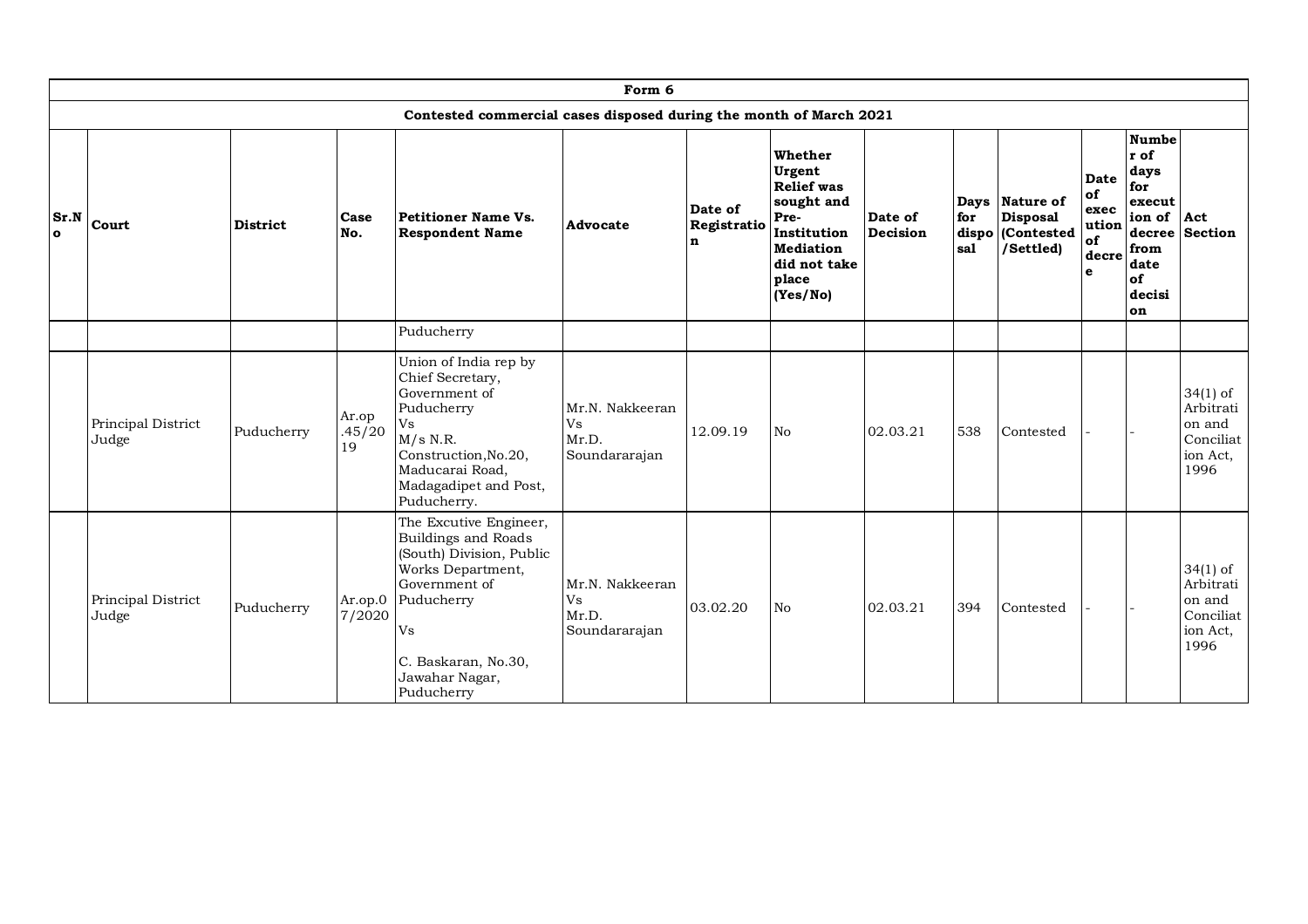|                           | Form 7<br>Summary of Commercial Cases during the month of March 2021 |                         |                                                                              |                                                            |                                                                    |                                                                   |  |  |  |  |  |  |  |
|---------------------------|----------------------------------------------------------------------|-------------------------|------------------------------------------------------------------------------|------------------------------------------------------------|--------------------------------------------------------------------|-------------------------------------------------------------------|--|--|--|--|--|--|--|
|                           |                                                                      |                         |                                                                              |                                                            |                                                                    |                                                                   |  |  |  |  |  |  |  |
| Sr.No                     | Court                                                                | <b>District</b>         | <b>Total number</b><br>of cases<br>pending on<br>the 1st day of<br>the month | Total number of<br>cases instituted<br>during the<br>month | <b>Total number</b><br>of cases<br>disposed<br>during the<br>month | Total number<br>of cases<br>pending at<br>the end of<br>the month |  |  |  |  |  |  |  |
| $\mathbf{1}$              | Principal District Court                                             | Arivalur                | $\overline{0}$                                                               | $\overline{0}$                                             | $\overline{0}$                                                     | $\overline{0}$                                                    |  |  |  |  |  |  |  |
|                           |                                                                      | <b>Ariyalur Total</b>   | $\mathbf 0$                                                                  | $\mathbf 0$                                                | $\mathbf 0$                                                        | $\mathbf{o}$                                                      |  |  |  |  |  |  |  |
| $\boldsymbol{2}$          | Principal Judge's Court                                              | Chennai                 | 9                                                                            | $\overline{a}$                                             | $\overline{a}$                                                     | $\mathbf{Q}$                                                      |  |  |  |  |  |  |  |
|                           |                                                                      | <b>Chennai Total</b>    | 9                                                                            | $\overline{\mathbf{2}}$                                    | $\overline{\mathbf{2}}$                                            | $\mathbf{9}$                                                      |  |  |  |  |  |  |  |
| $\ensuremath{\mathsf{3}}$ | Prl. District Court, CBE.                                            | Coimbatore              | 176                                                                          | 22                                                         | 3                                                                  | 195                                                               |  |  |  |  |  |  |  |
|                           | I Addl.District Court, CBE                                           | Coimbatore              | 10                                                                           | $\mathbf 0$                                                | $\overline{0}$                                                     | 10                                                                |  |  |  |  |  |  |  |
|                           | III Addl. Dist. Court, CBE                                           | Coimbatore              | 26                                                                           | $\mathbf 0$                                                | $\overline{0}$                                                     | 26                                                                |  |  |  |  |  |  |  |
|                           | IV Addl. Dist. Court, CBE                                            | Coimbatore              | 35                                                                           | $\mathbf 0$                                                | $\mathbf{0}$                                                       | 35                                                                |  |  |  |  |  |  |  |
|                           | V Addl. Dist. Court, CBE                                             | Coimbatore              | $\overline{34}$                                                              | $\mathbf 0$                                                | $\overline{0}$                                                     | $\overline{34}$                                                   |  |  |  |  |  |  |  |
|                           |                                                                      | <b>Coimbatore Total</b> | 281                                                                          | $\overline{22}$                                            | 3                                                                  | 300                                                               |  |  |  |  |  |  |  |
| 4                         | Principal District and Sessions Court,<br>Cuddalore                  | Cuddalore               | 8                                                                            | $\mathbf{0}$                                               | $\Omega$                                                           | 8                                                                 |  |  |  |  |  |  |  |
|                           | All other Courts                                                     | Cuddalore               | $\mathbf{0}$                                                                 | $\mathbf 0$                                                | $\overline{0}$                                                     | $\overline{0}$                                                    |  |  |  |  |  |  |  |
|                           |                                                                      | <b>Cuddalore Total</b>  | 8                                                                            | $\mathbf{o}$                                               | $\mathbf{o}$                                                       | 8                                                                 |  |  |  |  |  |  |  |
| 5                         | Principal District Court, Dharmapuri.                                | Dharmapuri              | 11                                                                           | $\mathbf{0}$                                               | $\mathbf{0}$                                                       | 11                                                                |  |  |  |  |  |  |  |
|                           | Judicial Magistrate No.II, Dharmapuri.                               | Dharmapuri              | $\Omega$                                                                     | $\Omega$                                                   | $\Omega$                                                           | $\Omega$                                                          |  |  |  |  |  |  |  |
|                           |                                                                      | Dharmapuri Total        | 11                                                                           | $\mathbf{o}$                                               | $\mathbf 0$                                                        | 11                                                                |  |  |  |  |  |  |  |
| 6                         | Principal District Court, Dindigul                                   | Dindigul                | 72                                                                           | $\overline{4}$                                             | $\mathbf{0}$                                                       | 76                                                                |  |  |  |  |  |  |  |
|                           |                                                                      | <b>Dindigul Total</b>   | 72                                                                           | 4                                                          | $\mathbf{0}$                                                       | 76                                                                |  |  |  |  |  |  |  |
| $\overline{7}$            | Principal District Court, Erode                                      | Erode                   | 32                                                                           | $\mathbf 0$                                                | $\mathbf{0}$                                                       | 32                                                                |  |  |  |  |  |  |  |
|                           | I Additional District Court, Erode                                   | Erode                   | 1                                                                            | $\boldsymbol{0}$                                           | $\mathbf{O}$                                                       | 1                                                                 |  |  |  |  |  |  |  |
|                           | Principal Subordinate Court, Erode                                   | Erode                   | 19                                                                           | $\mathbf{0}$                                               | $\mathbf{0}$                                                       | 19                                                                |  |  |  |  |  |  |  |
|                           | I Additional Subordinate Court, Erode                                | Erode                   | 16                                                                           | $\mathbf{0}$                                               | $\mathbf{0}$                                                       | 16                                                                |  |  |  |  |  |  |  |
|                           | II Additional Subordinate Court, Erode                               | Erode                   | $\overline{4}$                                                               | $\Omega$                                                   | $\Omega$                                                           | $\overline{4}$                                                    |  |  |  |  |  |  |  |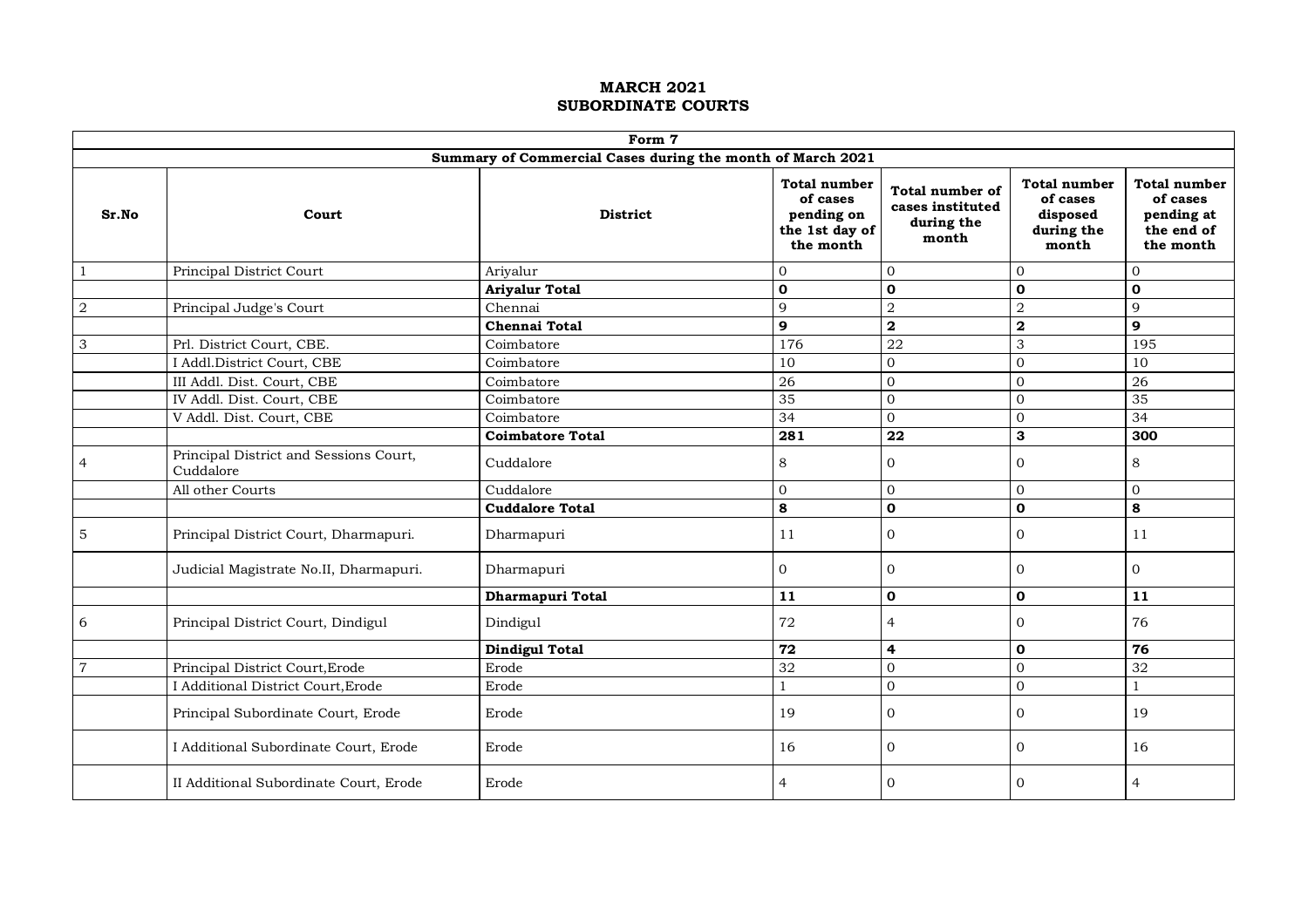|                                                            |                                           | Form 7                    |                                                                              |                                                            |                                                                    |                                                                          |  |  |  |  |  |  |  |
|------------------------------------------------------------|-------------------------------------------|---------------------------|------------------------------------------------------------------------------|------------------------------------------------------------|--------------------------------------------------------------------|--------------------------------------------------------------------------|--|--|--|--|--|--|--|
| Summary of Commercial Cases during the month of March 2021 |                                           |                           |                                                                              |                                                            |                                                                    |                                                                          |  |  |  |  |  |  |  |
| Sr.No                                                      | Court                                     | <b>District</b>           | <b>Total number</b><br>of cases<br>pending on<br>the 1st day of<br>the month | Total number of<br>cases instituted<br>during the<br>month | <b>Total number</b><br>of cases<br>disposed<br>during the<br>month | <b>Total number</b><br>of cases<br>pending at<br>the end of<br>the month |  |  |  |  |  |  |  |
|                                                            | Sub Court, Gobichettipalayam              | Erode                     | $\mathbf{1}$                                                                 | $\Omega$                                                   | $\mathbf{0}$                                                       | $\mathbf{1}$                                                             |  |  |  |  |  |  |  |
|                                                            |                                           | <b>Erode Total</b>        | 73                                                                           | $\mathbf{o}$                                               | $\mathbf{o}$                                                       | 73                                                                       |  |  |  |  |  |  |  |
| 8                                                          | Principal District Court, Chengalpattu    | Kancheepuram              | 43                                                                           | $\sqrt{2}$                                                 | $\Omega$                                                           | 45                                                                       |  |  |  |  |  |  |  |
|                                                            |                                           | Kancheepuram Total        | 43                                                                           | $\mathbf{2}$                                               | $\mathbf{0}$                                                       | 45                                                                       |  |  |  |  |  |  |  |
| 9                                                          | Principal District Court                  | Kanniya Kumari            | 41                                                                           | $\overline{2}$                                             | $\Omega$                                                           | 43                                                                       |  |  |  |  |  |  |  |
|                                                            |                                           | Kanniya Kumari Total      | 41                                                                           | $\overline{\mathbf{2}}$                                    | $\mathbf{o}$                                                       | 43                                                                       |  |  |  |  |  |  |  |
| 10                                                         | Principal District Court                  | Karur                     | 5                                                                            | $\mathbf{0}$                                               | $\Omega$                                                           | 5                                                                        |  |  |  |  |  |  |  |
|                                                            |                                           | <b>Karur Total</b>        | $\overline{5}$                                                               | $\mathbf 0$                                                | $\mathbf{o}$                                                       | 5                                                                        |  |  |  |  |  |  |  |
| 11                                                         | Principal District Court, Krishnagiri     | Krishnagiri               | $\ensuremath{\mathsf{3}}$                                                    | $\mathbf{0}$                                               | $\overline{0}$                                                     | $\ensuremath{\mathsf{3}}$                                                |  |  |  |  |  |  |  |
|                                                            | Additional District Court, Krishnagiri    | Krishnagiri               | $\mathbf{1}$                                                                 | $\mathbf{0}$                                               | $\mathbf{0}$                                                       | $\mathbf{1}$                                                             |  |  |  |  |  |  |  |
|                                                            | Additional District Court, Hosur.         | Krishnagiri               | 40                                                                           | $\mathbf{0}$                                               | $\overline{0}$                                                     | 40                                                                       |  |  |  |  |  |  |  |
|                                                            |                                           | Krishnagiri Total         | 44                                                                           | $\mathbf 0$                                                | $\mathbf 0$                                                        | 44                                                                       |  |  |  |  |  |  |  |
| 12                                                         | Prl. Dist. & Sessions Court               | Madurai                   | 70                                                                           | 11                                                         | 3                                                                  | 78                                                                       |  |  |  |  |  |  |  |
|                                                            | I Addl. Dist. & Sessions Court            | Madurai                   | $\overline{2}$                                                               | $\mathbf{0}$                                               | $\mathbf{1}$                                                       | $\mathbf{1}$                                                             |  |  |  |  |  |  |  |
|                                                            | I Addl. Sub Court                         | Madurai                   | $\mathfrak{Z}$                                                               | $\mathbf 0$                                                | $\Omega$                                                           | 3                                                                        |  |  |  |  |  |  |  |
|                                                            | II Addl. Sub Court                        | Madurai                   | $\overline{2}$                                                               | $\boldsymbol{0}$                                           | $\Omega$                                                           | $\overline{a}$                                                           |  |  |  |  |  |  |  |
|                                                            |                                           | <b>Madurai Total</b>      | 77                                                                           | 11                                                         | $\overline{4}$                                                     | 84                                                                       |  |  |  |  |  |  |  |
| 13                                                         | District Court, Nagapattinam              | Nagapattinam              | $\overline{0}$                                                               | $\mathbf{0}$                                               | $\Omega$                                                           | $\overline{0}$                                                           |  |  |  |  |  |  |  |
|                                                            | Fast Track Mahila Court, Nagapattinam     | Nagapattinam              | $\boldsymbol{0}$                                                             | $\Omega$                                                   | $\overline{0}$                                                     | $\Omega$                                                                 |  |  |  |  |  |  |  |
|                                                            | Additional District Court, Mayiladuthurai | Nagapattinam              | $\mathbf{0}$                                                                 | $\Omega$                                                   | $\mathbf{0}$                                                       | $\mathbf{0}$                                                             |  |  |  |  |  |  |  |
|                                                            | Sub Court, Nagapattinam                   | Nagapattinam              | $\overline{0}$                                                               | $\Omega$                                                   | $\Omega$                                                           | $\Omega$                                                                 |  |  |  |  |  |  |  |
|                                                            | Principal Sub Court, Mayiladuthurai       | Nagapattinam              | $\mathbf 0$                                                                  | $\mathbf 0$                                                | $\mathbf{O}$                                                       | $\boldsymbol{0}$                                                         |  |  |  |  |  |  |  |
|                                                            | Additional Sub Court, Mayiladuthurai      | Nagapattinam              | $\mathbf{0}$                                                                 | $\Omega$                                                   | $\Omega$                                                           | $\Omega$                                                                 |  |  |  |  |  |  |  |
|                                                            |                                           | <b>Nagapattinam Total</b> | 0                                                                            | $\mathbf 0$                                                | $\mathbf 0$                                                        | $\mathbf{0}$                                                             |  |  |  |  |  |  |  |
| 14                                                         | The Principal District Judge              | Namakkal                  | 54                                                                           | $\overline{5}$                                             |                                                                    | 58                                                                       |  |  |  |  |  |  |  |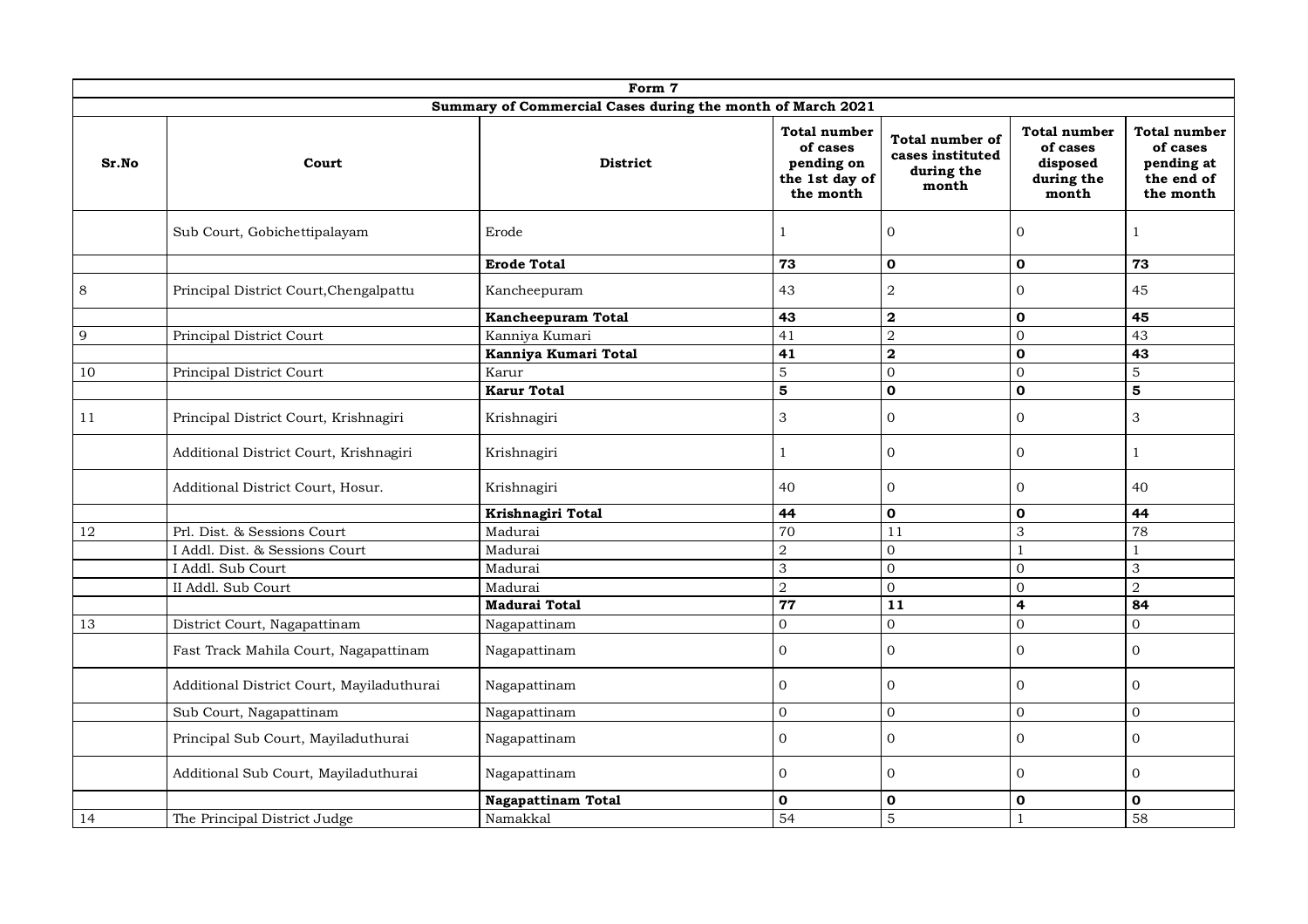|       | Form 7                                       |                                                            |                                                                       |                                                                   |                                                                    |                                                                          |  |  |  |  |  |  |  |
|-------|----------------------------------------------|------------------------------------------------------------|-----------------------------------------------------------------------|-------------------------------------------------------------------|--------------------------------------------------------------------|--------------------------------------------------------------------------|--|--|--|--|--|--|--|
|       |                                              | Summary of Commercial Cases during the month of March 2021 |                                                                       |                                                                   |                                                                    |                                                                          |  |  |  |  |  |  |  |
| Sr.No | Court                                        | <b>District</b>                                            | Total number<br>of cases<br>pending on<br>the 1st day of<br>the month | <b>Total number of</b><br>cases instituted<br>during the<br>month | <b>Total number</b><br>of cases<br>disposed<br>during the<br>month | <b>Total number</b><br>of cases<br>pending at<br>the end of<br>the month |  |  |  |  |  |  |  |
|       |                                              | Namakkal Total                                             | 54                                                                    | 5                                                                 | $\mathbf{1}$                                                       | 58                                                                       |  |  |  |  |  |  |  |
| 15    | District Court Udhagamandalam, Nilgiris      | Nilgiris                                                   | $\overline{2}$                                                        | $\Omega$                                                          | $\Omega$                                                           | $\overline{2}$                                                           |  |  |  |  |  |  |  |
|       | District Court Udhagamandalam, Nilgiris      | Nilgiris                                                   | $\mathbf{1}$                                                          | $\mathbf{0}$                                                      | $\overline{0}$                                                     | 1                                                                        |  |  |  |  |  |  |  |
|       |                                              | <b>Nilgiris Total</b>                                      | 3                                                                     | $\mathbf 0$                                                       | $\mathbf 0$                                                        | 3                                                                        |  |  |  |  |  |  |  |
| 16    | Principal District Court                     | Perambalur                                                 | $\mathbf 0$                                                           | $\mathbf{0}$                                                      | $\Omega$                                                           | $\mathbf{0}$                                                             |  |  |  |  |  |  |  |
|       | Mahila Court                                 | Perambalur                                                 | $\Omega$                                                              | $\Omega$                                                          | $\Omega$                                                           | $\Omega$                                                                 |  |  |  |  |  |  |  |
|       | Sub Court                                    | Perambalur                                                 | $\Omega$                                                              | $\Omega$                                                          | $\Omega$                                                           | $\Omega$                                                                 |  |  |  |  |  |  |  |
|       |                                              | <b>Perambalur Total</b>                                    | $\overline{\mathbf{0}}$                                               | $\overline{\mathbf{0}}$                                           | $\mathbf 0$                                                        | $\mathbf{o}$                                                             |  |  |  |  |  |  |  |
| 17    | The Principal District Court                 | Pudukottai                                                 | 67                                                                    | 11                                                                | $\Omega$                                                           | 78                                                                       |  |  |  |  |  |  |  |
|       |                                              | Pudukottai Total                                           | 67                                                                    | $\overline{11^*}$                                                 | $\mathbf{0}$                                                       | 78                                                                       |  |  |  |  |  |  |  |
| 18    | Principal District Court                     | Ramanathapuram                                             | $\mathbf{1}$                                                          | $\overline{0}$                                                    | $\Omega$                                                           | $\mathbf{1}$                                                             |  |  |  |  |  |  |  |
|       |                                              | Ramanathapuram Total                                       | $\mathbf{1}$                                                          | $\mathbf 0$                                                       | $\mathbf 0$                                                        | $\mathbf{1}$                                                             |  |  |  |  |  |  |  |
| 19    | Principal District Court, Salem.             | Salem                                                      | 100                                                                   | 18                                                                | 6                                                                  | 112                                                                      |  |  |  |  |  |  |  |
|       |                                              | <b>Salem Total</b>                                         | 100                                                                   | 18                                                                | 6                                                                  | 112                                                                      |  |  |  |  |  |  |  |
| 20    | Principal District and Sessions Court        | Sivagangai                                                 | $\mathbf{0}$                                                          | $\mathbf{0}$                                                      | $\Omega$                                                           | $\overline{0}$                                                           |  |  |  |  |  |  |  |
|       |                                              | Sivagangai Total                                           | $\mathbf 0$                                                           | $\mathbf 0$                                                       | $\mathbf 0$                                                        | $\mathbf 0$                                                              |  |  |  |  |  |  |  |
| 21    | Prl. District Court                          | Thanjavur                                                  | 61                                                                    | 6                                                                 | $\mathbf{0}$                                                       | 67                                                                       |  |  |  |  |  |  |  |
|       | III Additional District Judge, Pattukkottai. | Thanjavur                                                  | $\overline{2}$                                                        | $\mathbf{0}$                                                      | $\overline{0}$                                                     | $\overline{2}$                                                           |  |  |  |  |  |  |  |
|       |                                              | <b>Thanjavur Total</b>                                     | 63                                                                    | 6                                                                 | $\mathbf{0}$                                                       | 69                                                                       |  |  |  |  |  |  |  |
| 22    | Principal District Court                     | Theni                                                      | $\sqrt{2}$                                                            | $\mathbf{0}$                                                      | $\Omega$                                                           | $\overline{2}$                                                           |  |  |  |  |  |  |  |
|       |                                              | <b>Theni Total</b>                                         | $\overline{\mathbf{2}}$                                               | $\mathbf{o}$                                                      | $\mathbf 0$                                                        | $\mathbf{2}$                                                             |  |  |  |  |  |  |  |
| 23    | Principal District Court, Thoothukudi        | Thoothukudi                                                | 32                                                                    | $\overline{2}$                                                    | $\Omega$                                                           | 34                                                                       |  |  |  |  |  |  |  |
|       |                                              | Thoothukudi Total                                          | 32                                                                    | $\mathbf 2$                                                       | $\mathbf{0}$                                                       | 34                                                                       |  |  |  |  |  |  |  |
| 24    | Principal District Court                     | Tiruchirappalli                                            | $\overline{22}$                                                       | 3                                                                 | $\Omega$                                                           | $\overline{25}$                                                          |  |  |  |  |  |  |  |
|       | <b>II Additional District Court</b>          | Tiruchirappalli                                            | $\mathbf{0}$                                                          | $\mathbf{0}$                                                      | $\overline{0}$                                                     | $\overline{0}$                                                           |  |  |  |  |  |  |  |
|       |                                              | Tiruchirappalli Total                                      | 22                                                                    | 3                                                                 | $\mathbf{o}$                                                       | 25                                                                       |  |  |  |  |  |  |  |
| 25    | Principal District Court                     | Tirunelveli                                                | $\overline{12}$                                                       | $\overline{2}$                                                    | $\Omega$                                                           | $\overline{14}$                                                          |  |  |  |  |  |  |  |
|       |                                              | Tirunelveli Total                                          | $12**$                                                                | $\overline{\mathbf{2}}$                                           | $\mathbf{0}$                                                       | 14                                                                       |  |  |  |  |  |  |  |
| 26    | Principal District Court, Tiruppur           | Tiruppur                                                   | $25\,$                                                                | 4                                                                 | $\Omega$                                                           | 29                                                                       |  |  |  |  |  |  |  |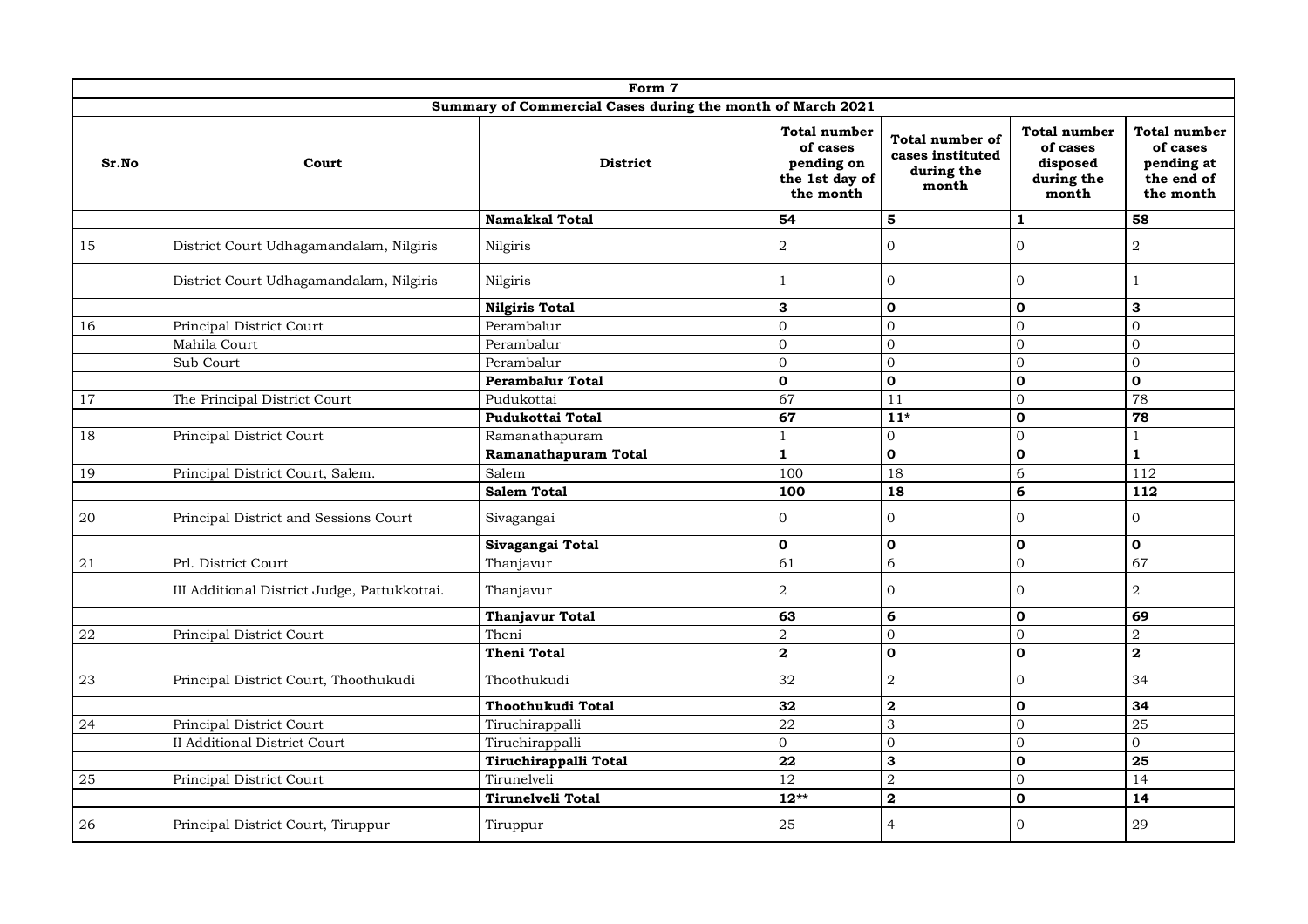|                                                            | Form 7                                                          |                         |                                                                              |                                                            |                                                                    |                                                                          |  |  |
|------------------------------------------------------------|-----------------------------------------------------------------|-------------------------|------------------------------------------------------------------------------|------------------------------------------------------------|--------------------------------------------------------------------|--------------------------------------------------------------------------|--|--|
| Summary of Commercial Cases during the month of March 2021 |                                                                 |                         |                                                                              |                                                            |                                                                    |                                                                          |  |  |
| Sr.No                                                      | Court                                                           | <b>District</b>         | <b>Total number</b><br>of cases<br>pending on<br>the 1st day of<br>the month | Total number of<br>cases instituted<br>during the<br>month | <b>Total number</b><br>of cases<br>disposed<br>during the<br>month | <b>Total number</b><br>of cases<br>pending at<br>the end of<br>the month |  |  |
|                                                            | I Additional District Court, Tiruppur                           | Tiruppur                | 52                                                                           | $\mathbf{0}$                                               | $\overline{0}$                                                     | 52                                                                       |  |  |
|                                                            | II Additional District Court, Tiruppur                          | Tiruppur                | 21                                                                           | $\overline{0}$                                             | $\mathbf{0}$                                                       | 21                                                                       |  |  |
|                                                            | Principal Sub Court, Tiruppur                                   | Tiruppur                | 95                                                                           | $\Omega$                                                   | $\Omega$                                                           | 95                                                                       |  |  |
|                                                            | Additional Sub Court, Tiruppur                                  | Tiruppur                | $\overline{74}$                                                              | $\overline{0}$                                             | $\Omega$                                                           | $\overline{74}$                                                          |  |  |
|                                                            | Sub Court, Udumalpet                                            | Tiruppur                | 8                                                                            | $\mathbf{0}$                                               | $\Omega$                                                           | 8                                                                        |  |  |
|                                                            | Sub Court, Avinashi                                             | Tiruppur                | 13                                                                           | $\Omega$                                                   | $\Omega$                                                           | 13                                                                       |  |  |
|                                                            |                                                                 | <b>Tiruppur Total</b>   | 288                                                                          | $\overline{\mathbf{4}}$                                    | $\mathbf 0$                                                        | 292                                                                      |  |  |
| 27                                                         | Principal District Court, Tiruvallur                            | Tiruvallur              | 17                                                                           | $\overline{7}$                                             | $\overline{0}$                                                     | 24                                                                       |  |  |
|                                                            | The I Additional District and Sessions Court,<br>Tiruvallur.    | Tiruvallur              | 12                                                                           | $\Omega$                                                   | $\Omega$                                                           | 12                                                                       |  |  |
|                                                            | The II Additional District and Sessions Court,<br>Poonamallee.  | Tiruvallur              | 13                                                                           | $\overline{0}$                                             | $\overline{0}$                                                     | 13                                                                       |  |  |
|                                                            | The III Additional District and Sessions Court,<br>Poonamallee. | Tiruvallur              | $\overline{4}$                                                               | $\mathbf{0}$                                               | $\overline{0}$                                                     | $\overline{4}$                                                           |  |  |
|                                                            | The IV Additional District and Sessions Court,<br>Ponneri.      | Tiruvallur              | $\overline{4}$                                                               | $\mathbf{0}$                                               | $\mathbf{0}$                                                       | $\overline{4}$                                                           |  |  |
|                                                            | The Sub Court, Tiruvallur.                                      | Tiruvallur              | 23                                                                           | $\mathbf{0}$                                               | $\Omega$                                                           | 23                                                                       |  |  |
|                                                            | The Sub Court, Poonamallee.                                     | Tiruvallur              | $\mathbf{1}$                                                                 | $\Omega$                                                   | $\Omega$                                                           | $\mathbf{1}$                                                             |  |  |
|                                                            | The Sub Court, Tiruttani.                                       | Tiruvallur              | 59                                                                           | $\mathbf{0}$                                               | $\mathbf{O}$                                                       | 59                                                                       |  |  |
|                                                            |                                                                 | <b>Tiruvallur Total</b> | 133                                                                          | $\overline{7}$                                             | $\mathbf{o}$                                                       | 140                                                                      |  |  |
| 28                                                         | Principal District Court, Tiruvannamalai.                       | Tiruvannamalai          | $\overline{7}$                                                               | $\Omega$                                                   | $\Omega$                                                           | $\sqrt{ }$                                                               |  |  |
|                                                            | Additional District Court (FTC), Arni                           | Tiruvannamalai          | $\overline{0}$                                                               | $\Omega$                                                   | $\Omega$                                                           | $\overline{0}$                                                           |  |  |
|                                                            |                                                                 | Tiruvannamalai Total    | $\mathbf 7$                                                                  | $\mathbf 0$                                                | $\mathbf 0$                                                        | $\overline{7}$                                                           |  |  |
| 29                                                         | Principal District Court                                        | Tiruvarur               | 6                                                                            | $\mathbf 0$                                                | $\mathbf{O}$                                                       | $\sqrt{6}$                                                               |  |  |
|                                                            |                                                                 | <b>Tiruvarur Total</b>  | 6                                                                            | $\mathbf 0$                                                | $\mathbf{o}$                                                       | 6                                                                        |  |  |
| 30                                                         | Principal District Court, Vellore                               | Vellore                 | 19                                                                           | $\mathbf{1}$                                               | $\Omega$                                                           | $\overline{20}$                                                          |  |  |
|                                                            | II Additional District Court, Ranipet                           | Vellore                 | $\,2$                                                                        | $\Omega$                                                   | $\Omega$                                                           | $\,2$                                                                    |  |  |
|                                                            |                                                                 | <b>Vellore Total</b>    | 21                                                                           | $\mathbf{1}$                                               | $\mathbf 0$                                                        | 22                                                                       |  |  |
| 31                                                         | Principal District Court                                        | Villupuram              | $\mathbf 0$                                                                  | $\mathbf{0}$                                               | $\Omega$                                                           | $\overline{0}$                                                           |  |  |